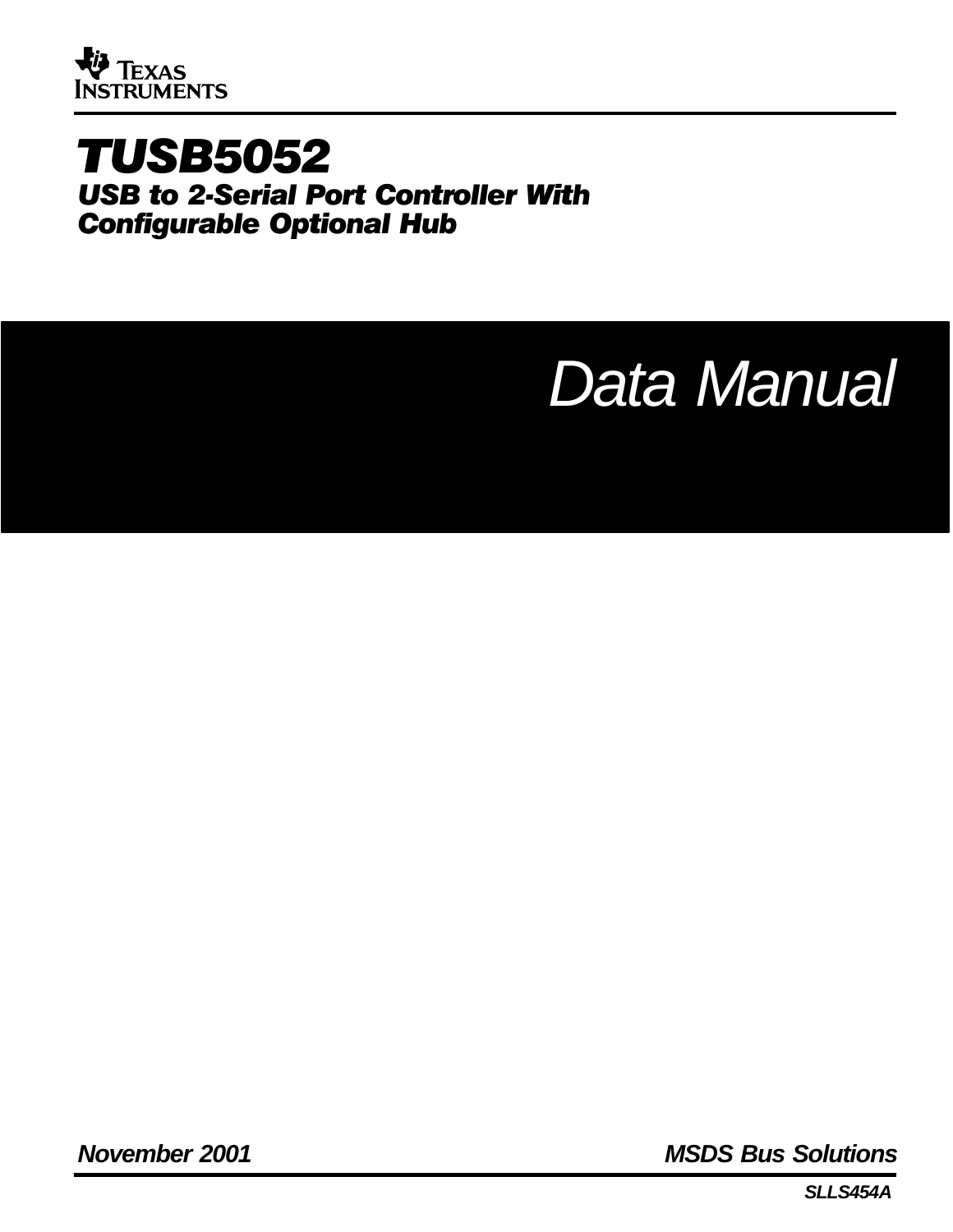#### **IMPORTANT NOTICE**

Texas Instruments Incorporated and its subsidiaries (TI) reserve the right to make corrections, modifications, enhancements, improvements, and other changes to its products and services at any time and to discontinue any product or service without notice. Customers should obtain the latest relevant information before placing orders and should verify that such information is current and complete. All products are sold subject to TI's terms and conditions of sale supplied at the time of order acknowledgment.

TI warrants performance of its hardware products to the specifications applicable at the time of sale in accordance with TI's standard warranty. Testing and other quality control techniques are used to the extent TI deems necessary to support this warranty. Except where mandated by government requirements, testing of all parameters of each product is not necessarily performed.

TI assumes no liability for applications assistance or customer product design. Customers are responsible for their products and applications using TI components. To minimize the risks associated with customer products and applications, customers should provide adequate design and operating safeguards.

TI does not warrant or represent that any license, either express or implied, is granted under any TI patent right, copyright, mask work right, or other TI intellectual property right relating to any combination, machine, or process in which TI products or services are used. Information published by TI regarding third-party products or services does not constitute a license from TI to use such products or services or a warranty or endorsement thereof. Use of such information may require a license from a third party under the patents or other intellectual property of the third party, or a license from TI under the patents or other intellectual property of TI.

Reproduction of information in TI data books or data sheets is permissible only if reproduction is without alteration and is accompanied by all associated warranties, conditions, limitations, and notices. Reproduction of this information with alteration is an unfair and deceptive business practice. TI is not responsible or liable for such altered documentation.

Resale of TI products or services with statements different from or beyond the parameters stated by TI for that product or service voids all express and any implied warranties for the associated TI product or service and is an unfair and deceptive business practice. TI is not responsible or liable for any such statements.

Mailing Address:

Texas Instruments Post Office Box 655303 Dallas, Texas 75265

Copyright 2001, Texas Instruments Incorporated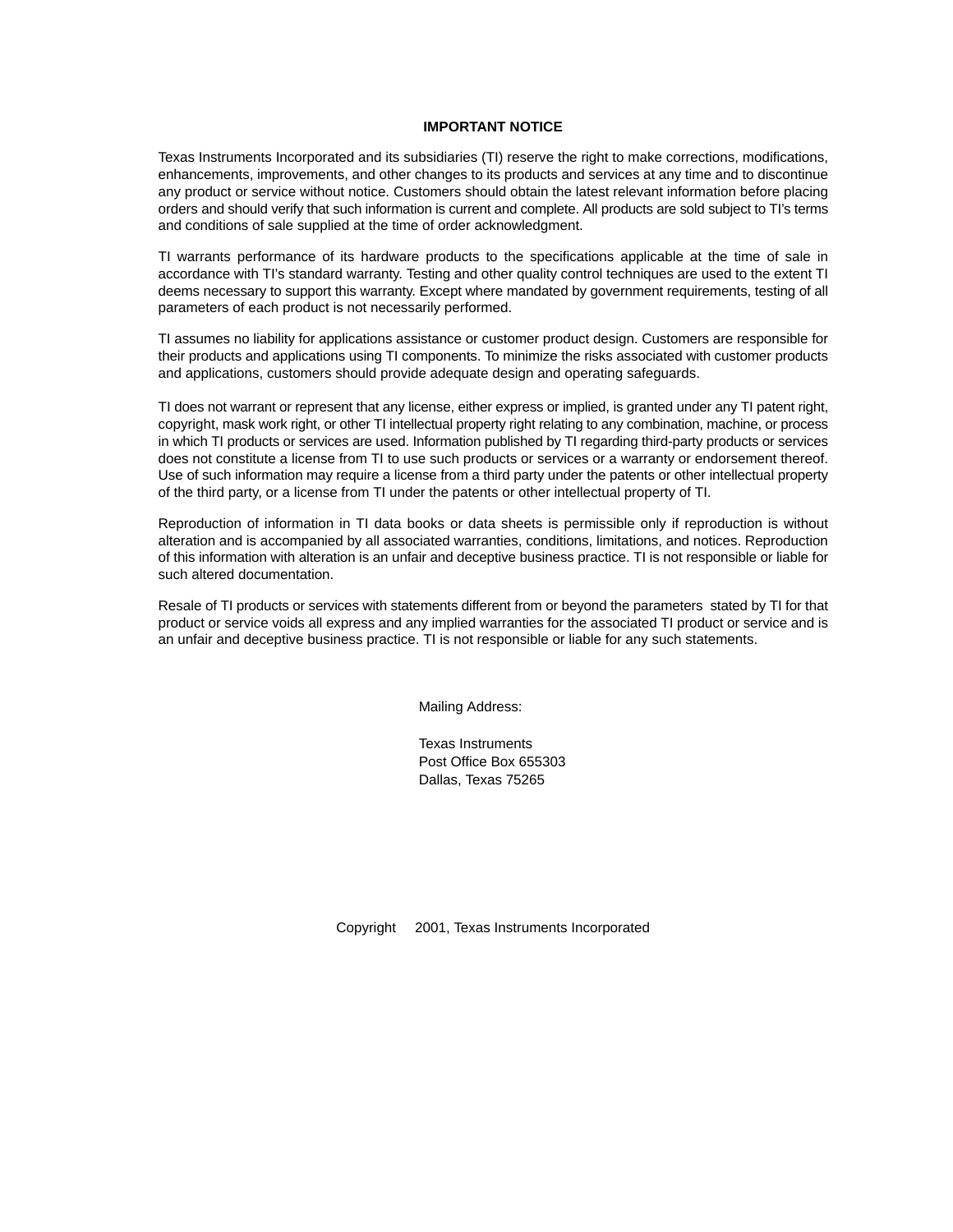# **Contents**

|              | Section |                  | Title                                                                                            | Page     |
|--------------|---------|------------------|--------------------------------------------------------------------------------------------------|----------|
| 1            |         |                  |                                                                                                  | $1 - 1$  |
| $\mathbf{2}$ |         |                  |                                                                                                  | $2 - 1$  |
|              | 2.1     |                  |                                                                                                  | $2 - 1$  |
|              | 2.2     |                  |                                                                                                  | $2 - 1$  |
| 3            |         |                  |                                                                                                  | $3 - 1$  |
|              | 3.1     |                  | Hub-Ports LED Status Definition                                                                  | $3 - 4$  |
|              | 3.2     |                  | Connecting an External Microcontroller for Development                                           | $3 - 5$  |
|              | 3.3     |                  | Setting the TRST and TEST[2:0] Pins for Various Applications                                     | $3 - 6$  |
|              | 3.4     |                  |                                                                                                  | $3 - 6$  |
|              | 3.5     |                  |                                                                                                  | $3 - 7$  |
| 4            |         |                  | MCU Memory Map (Internal Operation)                                                              | $4 - 1$  |
|              | 4.1     |                  |                                                                                                  | $4 - 2$  |
|              |         | 4.1.1            | ROMs: ROM Shadow Configuration Register                                                          | $4 - 2$  |
|              |         | 4.1.2            | Boot Operation (MCU Firmware Loading)                                                            | $4 - 2$  |
|              |         | 4.1.3            | GLOBCTL: Global Control Register                                                                 | $4 - 3$  |
|              | 4.2     |                  |                                                                                                  | $4 - 3$  |
|              | 4.3     |                  | Endpoint Descriptor Block (EDB-1 to EDB-7)                                                       | $4 - 6$  |
|              |         | 4.3.1            | OEPCNF_n: Output Endpoint Configuration                                                          | $4 - 7$  |
|              |         | 4.3.2            | OEPBBAX n: Output Endpoint X-Buffer Base-Address                                                 | $4 - 7$  |
|              |         | 4.3.3            | OEPBCTX_n: Output Endpoint X-Byte Count                                                          | $4 - 8$  |
|              |         | 4.3.4            | OEPBBAY_n: Output Endpoint Y-Buffer Base-Address                                                 | $4 - 8$  |
|              |         | 4.3.5            | OEPBCTY_n: Output Endpoint Y-Byte Count                                                          | $4 - 8$  |
|              |         | 4.3.6            | OEPSIZXY_n: Output Endpoint X/Y-Buffer Size                                                      | $4 - 9$  |
|              |         | 4.3.7            | IEPCNF_n: Input Endpoint Configuration                                                           | $4 - 9$  |
|              |         | 4.3.8            | IEPBBAX_n Input Endpoint X-Buffer Base-Address                                                   | $4 - 9$  |
|              |         | 4.3.9            | IEPBCTX_n: Input Endpoint X-Byte Count  4-10                                                     |          |
|              |         | 4.3.10<br>4.3.11 | IEPBBAY_n: Input Endpoint Y-Buffer Base-Address  4-10                                            |          |
|              |         | 4.3.12           | IEPBCTY_n: Input Endpoint Y-Byte Count  4-10<br>IEPSIZXY_n: Input Endpoint X/Y-Buffer Size  4-11 |          |
|              | 4.4     |                  |                                                                                                  |          |
|              |         | 4.4.1            | IEPCNFG_0: Input Endpoint-0 Configuration Register  4-11                                         |          |
|              |         | 4.4.2            | IEPBCNT_0: Input Endpoint-0 Byte Count Register  4-12                                            |          |
|              |         | 4.4.3            | OEPCNFG_0: Output Endpoint-0 Configuration                                                       |          |
|              |         |                  | Register                                                                                         | $4 - 12$ |
|              |         | 4.4.4            | OEPBCNT_0: Output Endpoint X-Byte Count Register 4-13                                            |          |
| 5            |         |                  |                                                                                                  | $5 - 1$  |
|              | 5.1     |                  | FUNADR: Function Address Register                                                                | $5 - 1$  |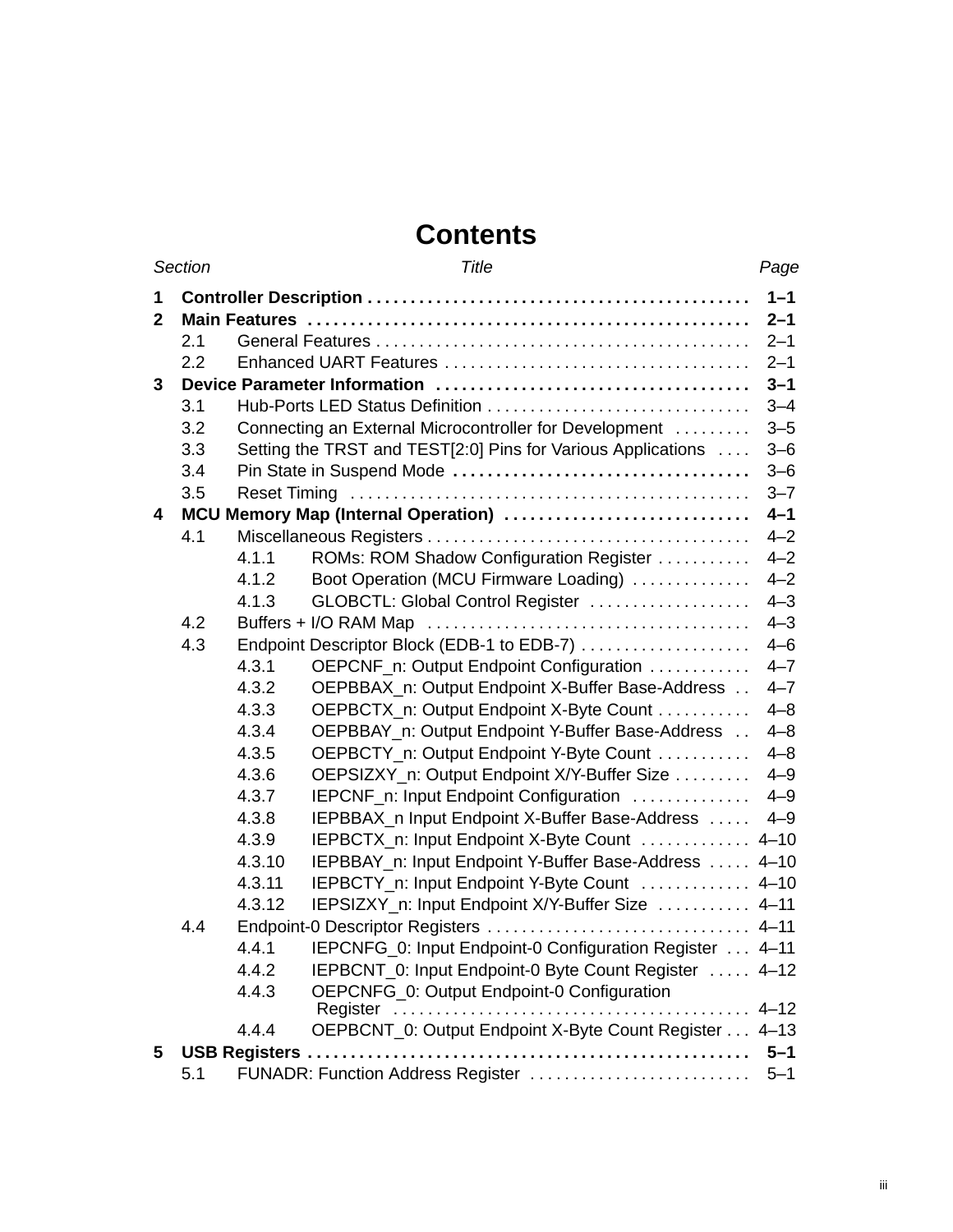|   | 5.2  |        | USBSTA: USB Status Register                             | $5 - 1$ |
|---|------|--------|---------------------------------------------------------|---------|
|   | 5.3  |        | OEPCNFG_0: Output Endpoint-0 Configuration Register     | $5 - 2$ |
|   | 5.4  |        | OEPBCNT_0: Output Endpoint-0 Byte Count Register        | $5 - 2$ |
|   | 5.5  |        | USBMSK: USB Interrupt Mask Register                     | $5 - 3$ |
|   | 5.6  |        | USBCTL: USB Control Register                            | $5 - 4$ |
|   | 5.7  |        | HUBCNF1: Hub-Configuration-1 Register                   | $5 - 5$ |
|   | 5.8  |        | HUBCNF2: Hub-Configuration-2 Register                   | $5 - 6$ |
|   | 5.9  |        | HUBPOTG: Hub Power-On to Power-Good Descriptor Register | $5 - 6$ |
|   | 5.10 |        |                                                         | $5 - 6$ |
|   | 5.11 |        | HUBPIDH: Hub-PID Register (High-Byte)                   | $5 - 6$ |
|   | 5.12 |        | HUBVIDL: Hub-VID Register (Low-Byte)                    | $5 - 7$ |
|   | 5.13 |        | HUBVIDH: Hub-VID Register (High-Byte)                   | $5 - 7$ |
|   | 5.14 |        | Function Reset and Power-Up Reset Interconnect          | $5 - 7$ |
|   | 5.15 |        | Pullup Resistor Connect/Disconnect                      | $5 - 8$ |
| 6 |      |        |                                                         | $6 - 1$ |
|   | 6.1  |        |                                                         | $6 - 1$ |
|   |      | 6.1.1  | DMACDR[2:1]: DMA Channel Definition Register            | $6 - 2$ |
|   |      | 6.1.2  | DMACSR[2:1]: DMA Control and Status Register            | $6 - 3$ |
|   |      | 6.1.3  | DMACDR[4:3]: DMA Channel Definition Register            | $6 - 4$ |
|   |      | 6.1.4  | DMACSR[4:3]: DMA Control and Status Register            | $6 - 5$ |
|   | 6.2  |        |                                                         | $6 - 5$ |
| 7 |      |        |                                                         | $7 - 1$ |
|   | 7.1  |        |                                                         | $7 - 1$ |
|   |      | 7.1.1  | RDR[2:1]: Receiver Data Registers                       | $7 - 1$ |
|   |      | 7.1.2  | TDR[2:1]: Transmitter Data Registers                    | $7 - 1$ |
|   |      | 7.1.3  | LCR[2:1]: Line Control Registers                        | $7 - 2$ |
|   |      | 7.1.4  | FCRL[2:1]: UART Flow Control Registers                  | $7 - 3$ |
|   |      | 7.1.5  | MCR[2:1]: Modem-Control Registers                       | $7 - 5$ |
|   |      | 7.1.6  | LSR[2:1]: Line-Status Registers                         | $7 - 6$ |
|   |      | 7.1.7  | MSR[2:1]: Modem-Status Registers                        | $7 - 7$ |
|   |      | 7.1.8  | DLL[2:1]: Divisor Low-Byte Registers                    | $7 - 7$ |
|   |      | 7.1.9  | DLH[2:1]: Divisor High-Byte Registers                   | $7 - 8$ |
|   |      | 7.1.10 |                                                         | $7 - 9$ |
|   |      | 7.1.11 |                                                         | $7 - 9$ |
|   |      | 7.1.12 | MASK[2:1]: UART Interrupt-Mask Registers                | $7 - 9$ |
|   | 7.2  |        |                                                         | $7 - 9$ |
|   |      | 7.2.1  |                                                         |         |
|   |      | 7.2.2  |                                                         |         |
|   |      | 7.2.3  |                                                         |         |
|   |      | 7.2.4  |                                                         |         |
|   |      | 7.2.5  |                                                         |         |
|   |      | 7.2.6  |                                                         |         |
| 8 |      |        |                                                         | $8 - 1$ |
|   | 8.1  |        | Input/Output and Control Registers                      | $8 - 1$ |
|   |      |        |                                                         |         |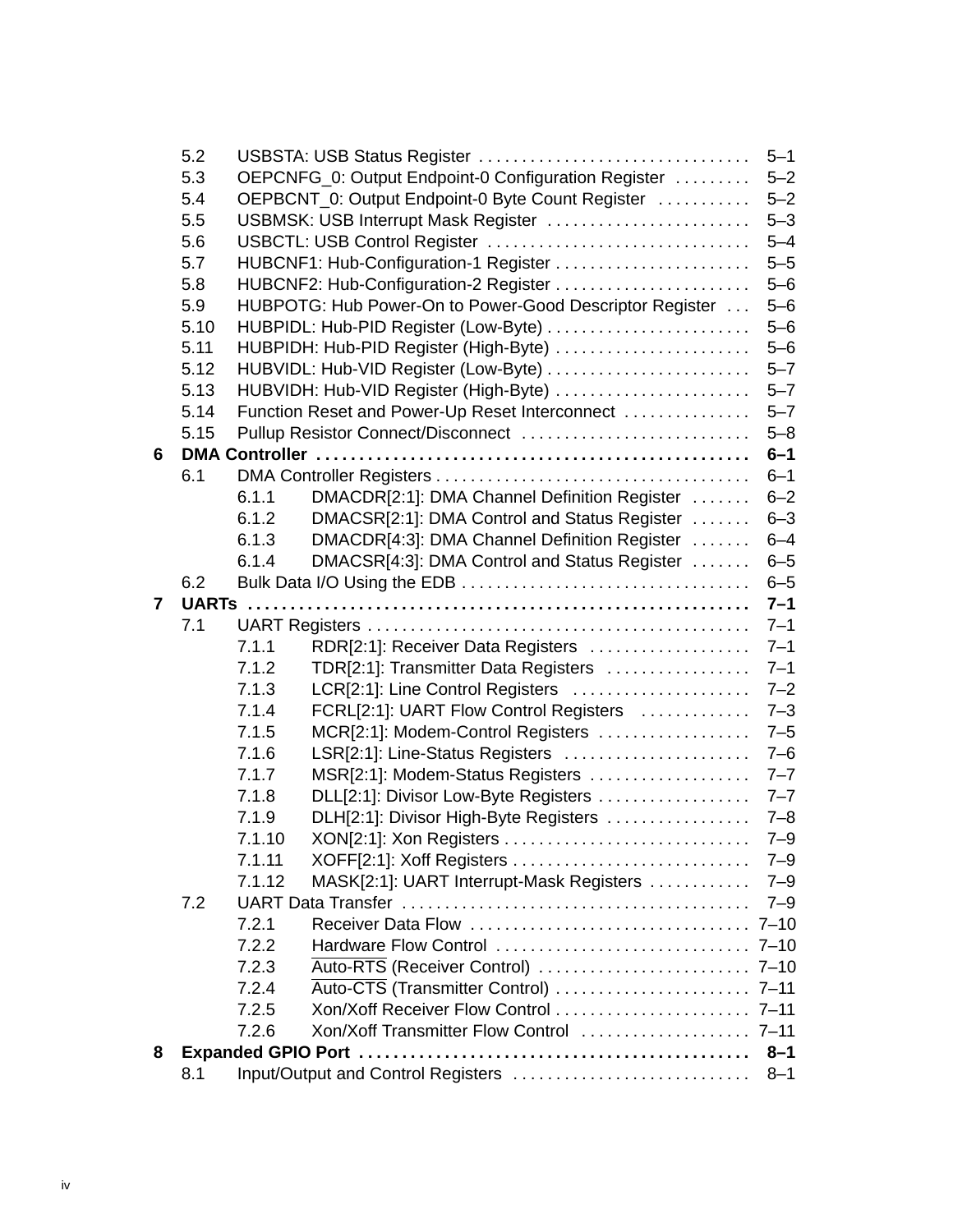|   |                        | 8.1.1  | GPIOCTL: GPIO Port Control Register                                                                                            | $8 - 1$  |
|---|------------------------|--------|--------------------------------------------------------------------------------------------------------------------------------|----------|
|   |                        | 8.1.2  | GPI: General-Purpose Input Register                                                                                            | $8 - 1$  |
|   |                        | 8.1.3  | GPO: General-Purpose Output Register                                                                                           | $8 - 2$  |
|   |                        | 8.1.4  | GPIO: GPIO Data Register                                                                                                       | $8 - 2$  |
| 9 | <b>Interrupts</b>      |        |                                                                                                                                | $9 - 1$  |
|   | 9.1                    |        | 8052 Interrupt and Status Registers                                                                                            | $9 - 1$  |
|   |                        | 9.1.1  | 8052 Standard Interrupt Enable Register                                                                                        | $9 - 1$  |
|   |                        | 9.1.2  | Additional Interrupt Sources                                                                                                   | $9 - 1$  |
|   |                        | 9.1.3  | IEPINT: Input Endpoint Interrupt Request Register                                                                              | $9 - 2$  |
|   |                        | 9.1.4  | OEPINT: Output Endpoint Interrupt Request Register                                                                             | $9 - 2$  |
|   |                        | 9.1.5  | VECINT: Vector Interrupt Register                                                                                              | $9 - 2$  |
|   |                        | 9.1.6  | Logical Interrupt Connection Diagram (Internal/External).                                                                      | $9 - 4$  |
|   | 10 <sup>2</sup> C Port |        |                                                                                                                                | $10 - 1$ |
|   | 10.1                   |        |                                                                                                                                | $10 - 1$ |
|   |                        | 10.1.1 | I <sup>2</sup> CSTA: I <sup>2</sup> C Status and Control Register  10-1                                                        |          |
|   |                        | 10.1.2 | I <sup>2</sup> CADR: I <sup>2</sup> C Address Register  10-2                                                                   |          |
|   |                        | 10.1.3 |                                                                                                                                |          |
|   |                        | 10.1.4 |                                                                                                                                |          |
|   | 10.2                   |        |                                                                                                                                |          |
|   |                        | 10.2.1 | Device Address + EPROM [High-Byte]  10-2                                                                                       |          |
|   |                        | 10.2.2 |                                                                                                                                |          |
|   | 10.3                   |        |                                                                                                                                |          |
|   | 10.4                   |        |                                                                                                                                |          |
|   |                        | 10.4.1 |                                                                                                                                |          |
|   |                        | 10.4.2 |                                                                                                                                |          |
|   |                        | 10.4.3 |                                                                                                                                |          |
|   | 10.5                   |        |                                                                                                                                |          |
|   |                        | 10.5.1 | Device Address + EEPROM [High-Byte]  10-4                                                                                      |          |
|   |                        | 10.5.2 |                                                                                                                                |          |
|   |                        | 10.5.3 |                                                                                                                                |          |
|   | 10.6                   |        |                                                                                                                                |          |
|   |                        | 10.6.1 | Device Address + EEPROM [High-Byte]  10-5                                                                                      |          |
|   |                        | 10.6.2 |                                                                                                                                |          |
|   |                        | 10.6.3 |                                                                                                                                |          |
|   |                        | 10.6.4 |                                                                                                                                |          |
|   |                        |        |                                                                                                                                |          |
|   | 11.1                   |        | Absolute Maximum Ratings Over Operating Free-Air                                                                               |          |
|   | 11.2                   |        | Recommended Operating Conditions  11-1                                                                                         |          |
|   | 11.3                   |        | Electrical Characteristics Over Recommended Ranges of Operating                                                                |          |
|   | 11.4                   |        | Differential Driver Switching Characteristics Over Recommended<br>Ranges of Operating Free-Air Temperature and Supply Voltage, |          |
|   |                        |        |                                                                                                                                |          |
|   |                        | 11.4.1 |                                                                                                                                |          |
|   |                        |        |                                                                                                                                |          |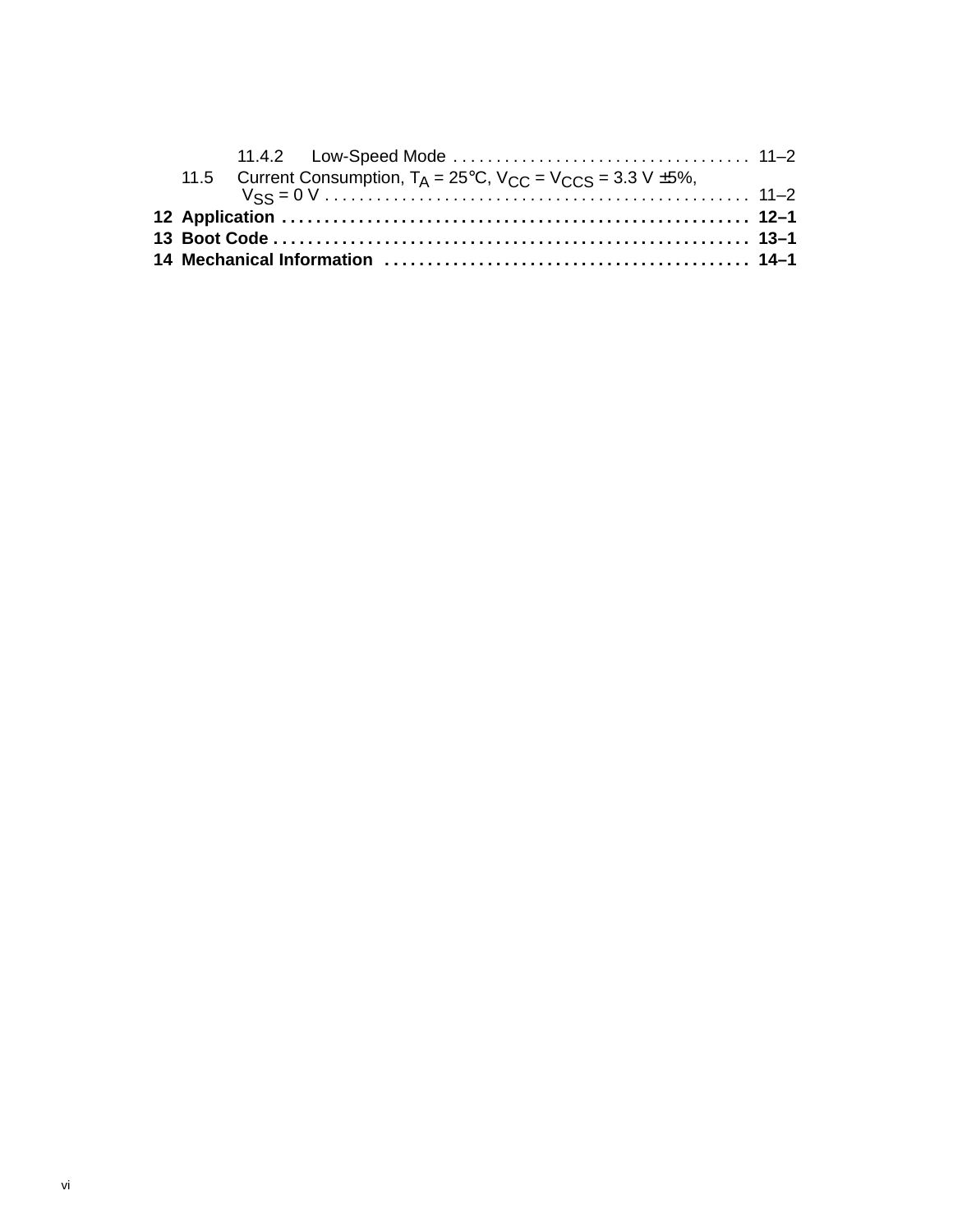# **List of Illustrations**

| Figure | Title                                                                         | Page     |
|--------|-------------------------------------------------------------------------------|----------|
|        |                                                                               | $2 - 2$  |
|        | 3-1 Controller 100-Pin TQFP Pin Diagram                                       | $3 - 1$  |
|        | 3-2 Dual LED Connection to LED and SUSP Signals                               | $3 - 4$  |
|        | 3-3 Connecting to an External Microcontroller                                 | $3 - 5$  |
|        |                                                                               | $3 - 6$  |
|        | 3-5 Relationship of Power, Reset, and Clock Signals                           | $3 - 7$  |
|        |                                                                               | $4 - 1$  |
|        |                                                                               | $5 - 8$  |
|        | 5-2 Pullup Resistor Connect/Disconnect Circuit                                | $5 - 8$  |
|        |                                                                               |          |
|        |                                                                               |          |
|        |                                                                               |          |
|        |                                                                               |          |
|        |                                                                               |          |
|        |                                                                               |          |
|        |                                                                               |          |
|        | 11-3 Differential Receiver Input Sensitivity vs Common Mode Input Range  11-3 |          |
|        | 11-4 Single-Ended Receiver Input Signal Parameter Definitions                 | $11 - 3$ |
|        | 12-1 4-Port Hub, Two Serial- and One Parallel-Port Implementation 12-1        |          |
|        |                                                                               |          |
|        |                                                                               |          |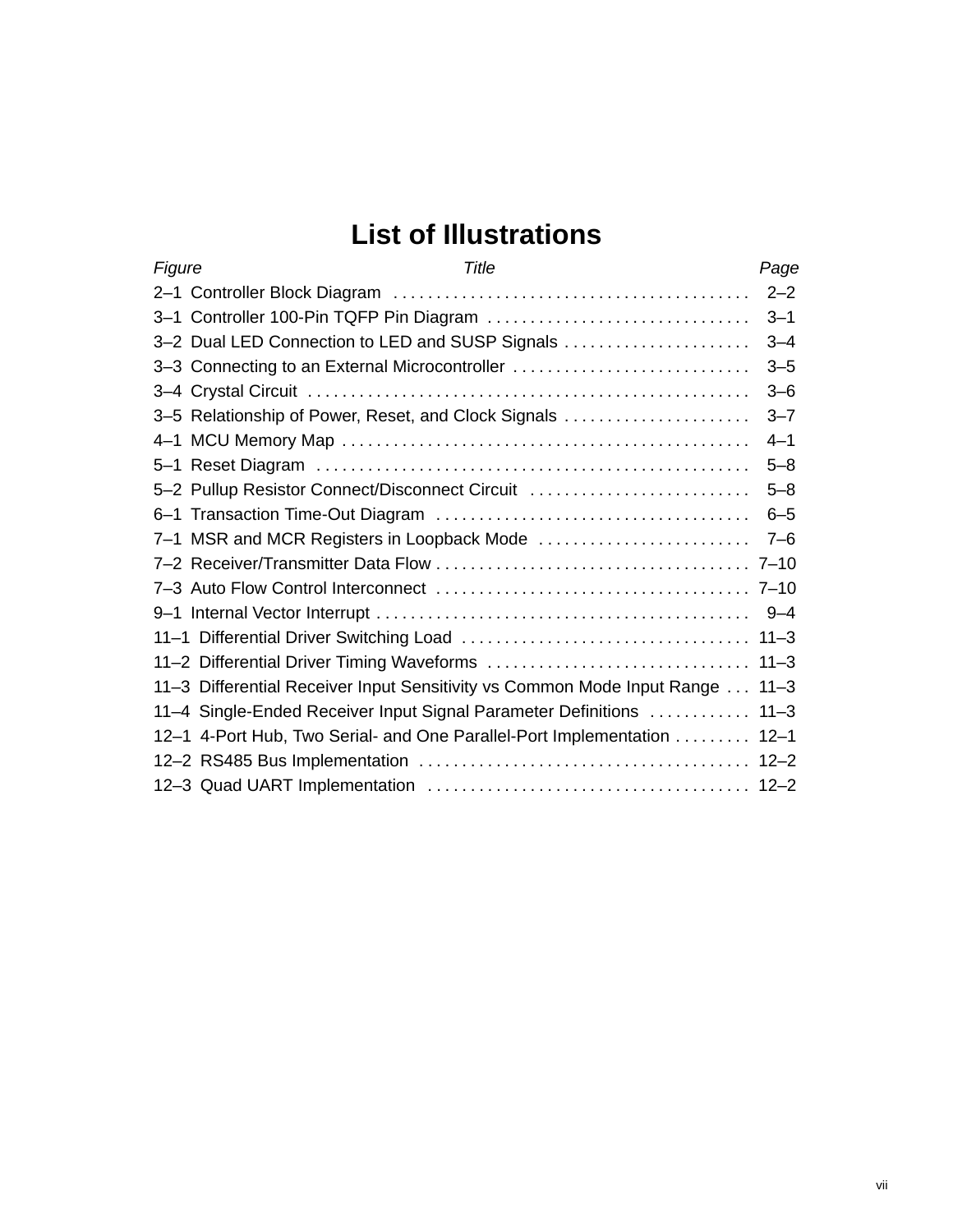# **List of Tables**

| Table | Title                                                         | Page    |
|-------|---------------------------------------------------------------|---------|
|       | 3-1 Controller Pin Description (100-Pin TQFP)                 | $3 - 1$ |
|       | 3-2 Internal/External Microcontroller Signal Definitions      | $3 - 4$ |
|       | 3-3 Relation Between LEDs Signals and Hub-Port States         | $3 - 4$ |
|       | 3-4 Signals Used for External Microcontroller                 | $3 - 5$ |
|       |                                                               | $3 - 7$ |
|       |                                                               | $4 - 2$ |
|       |                                                               | $4 - 3$ |
|       | 4-3 Memory Mapped Registers Summary (XDATA Range = FF80–FFFF) | $4 - 4$ |
|       |                                                               | $4 - 6$ |
|       |                                                               | $4 - 7$ |
|       |                                                               |         |
|       |                                                               | $6 - 1$ |
|       |                                                               | $6 - 3$ |
|       |                                                               | $6 - 5$ |
|       |                                                               | $7 - 1$ |
|       |                                                               | $7 - 4$ |
|       |                                                               | $7 - 4$ |
|       | 7-4 DLL/DLH Values and Resulting Baud Rates                   | $7 - 8$ |
|       |                                                               | $9 - 1$ |
|       |                                                               | $9 - 3$ |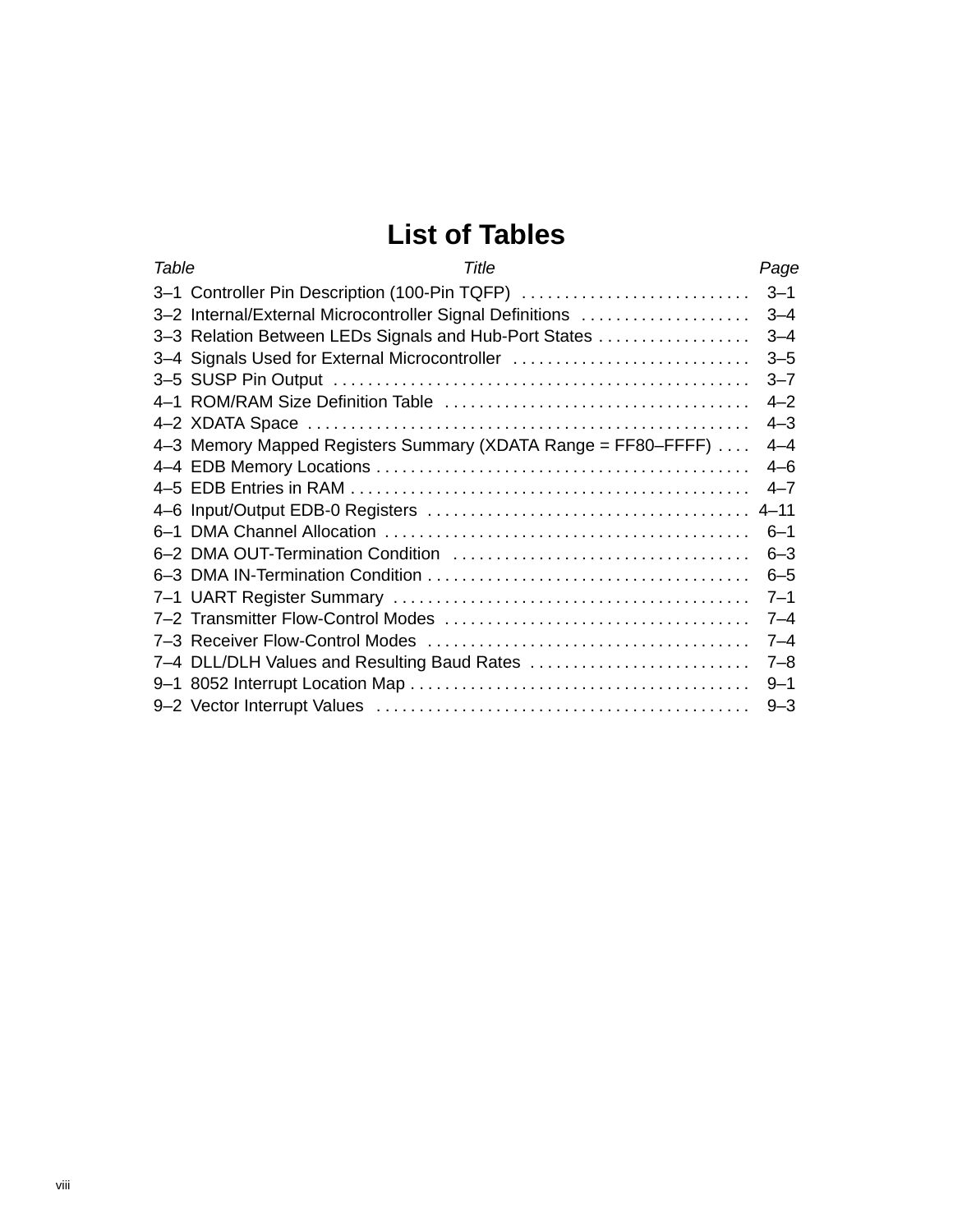## **1 Controller Description**

This controller provides bridging between the USB and the dual-enhanced UARTs. This device contains all the necessary logic to communicate with the host computer using the USB bus. In addition to the USB host interface, the device contains a 5-port hub that can be used for USB expansion. The internal 8052 microcontroller contains 16K RAM that can be loaded from the host. All the device functions, such as the USB command decoding, UART setup, and error reporting are managed by the internal microcontroller unit (MCU) firmware.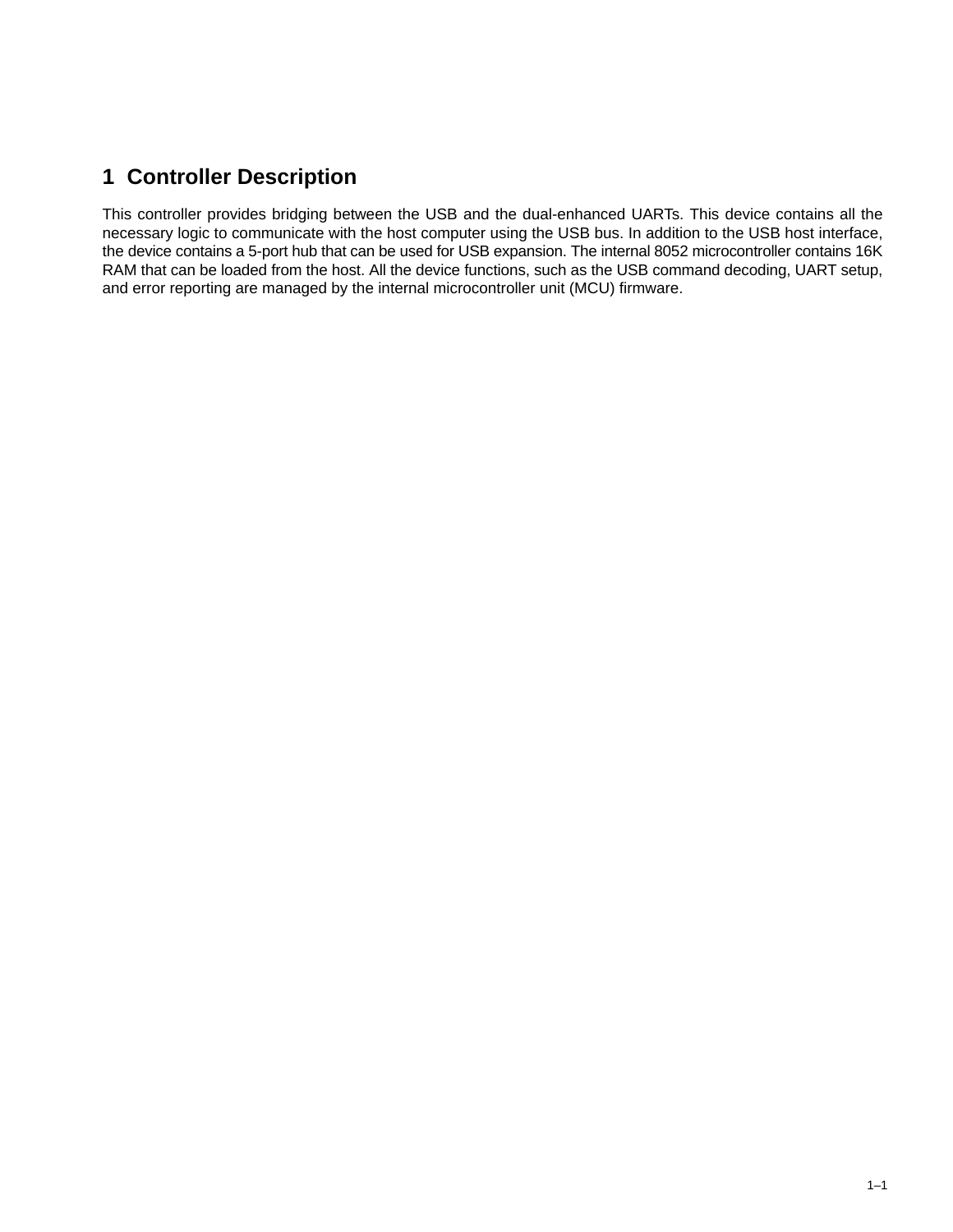## **2 Main Features**

#### **2.1 General Features**

- Fully compliant with USB release 1.1 specifications
- Supports 12-Mbps USB data rate (full speed)
- Supports USB suspend and resume operations
- One upstream port and five downstream ports (full and low speed)
- Can support a total of 8 input endpoints and 8 output endpoints
- Dual-enhanced UARTs
- Integrated 8052 microcontroller with
	- $-$  256  $\times$  8 RAM for internal data
	- $-$  6K  $\times$  8 ROM (with USB and I<sup>2</sup>C boot loader)
	- $-$  16K  $\times$  8 RAM for code space. Totally loadable from host or I<sup>2</sup>C port.
	- $-$  2K  $\times$  8 synchronous RAM used for data buffers and EDBs
	- Two 8052 GPIO ports, Port-1 and Port-3
	- Master I2C controller for external device accesses.
- Supports external microcontroller interface for development ease
- Built-in four-channel DMA controller for USB/UART bulk I/O
- Operates from a 6-MHz crystal. On-chip PLL generates 48/24 MHz and 7.384615 MHz for internal baud-rate generator
- Power-down mode
- Available in 100-pin TQFP
- 3.3/5-V operation

Figure 2–1 is a block diagram showing the major functional areas of the TUSB5052.

#### **2.2 Enhanced UART Features**

- Software/hardware flow control
	- Programmable Xon/Xoff characters
	- Programmable auto-RTS/DTR and auto-CTS/DSR
- Automatic RS485-bus transceiver control, with and without echo
- Software selectable baud rate from 50 to 460,800 baud
- Programmable serial-interface characteristics
	- 5-, 6-, 7- or 8-bit characters
	- Even, odd, or no parity-bit generation and detection
- 1, 1.5 or 2 stop-bit generation
- Line break generation and detection
- Internal test and loop-back capabilities
- Modem-control functions (CTS, RTS, DSR, DTR, RI, and DCD)
- Internal diagnostics capability
	- Loopback control for communications link-fault isolation
	- Break, parity, overrun, framing-error simulations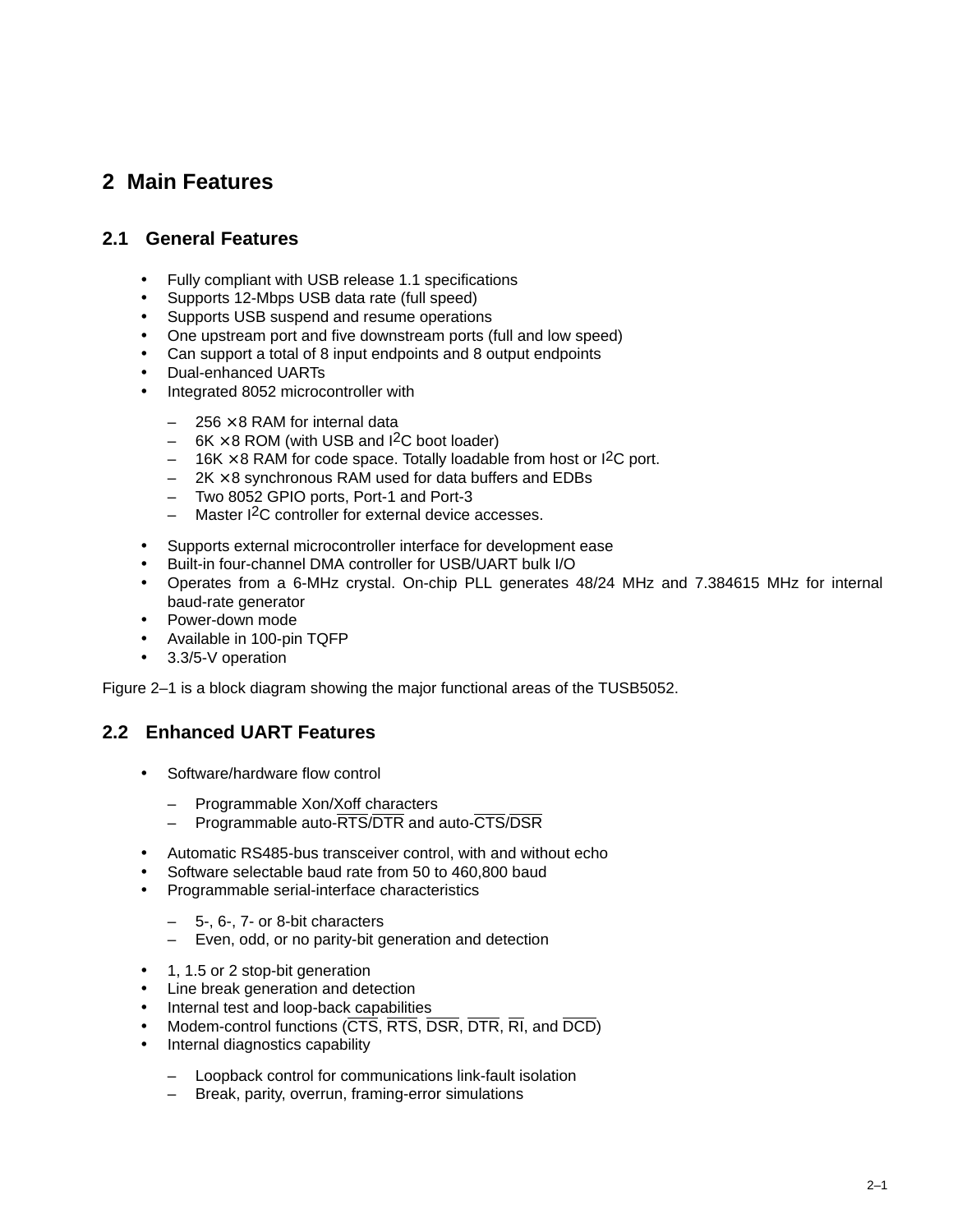

**Figure 2–1. Controller Block Diagram**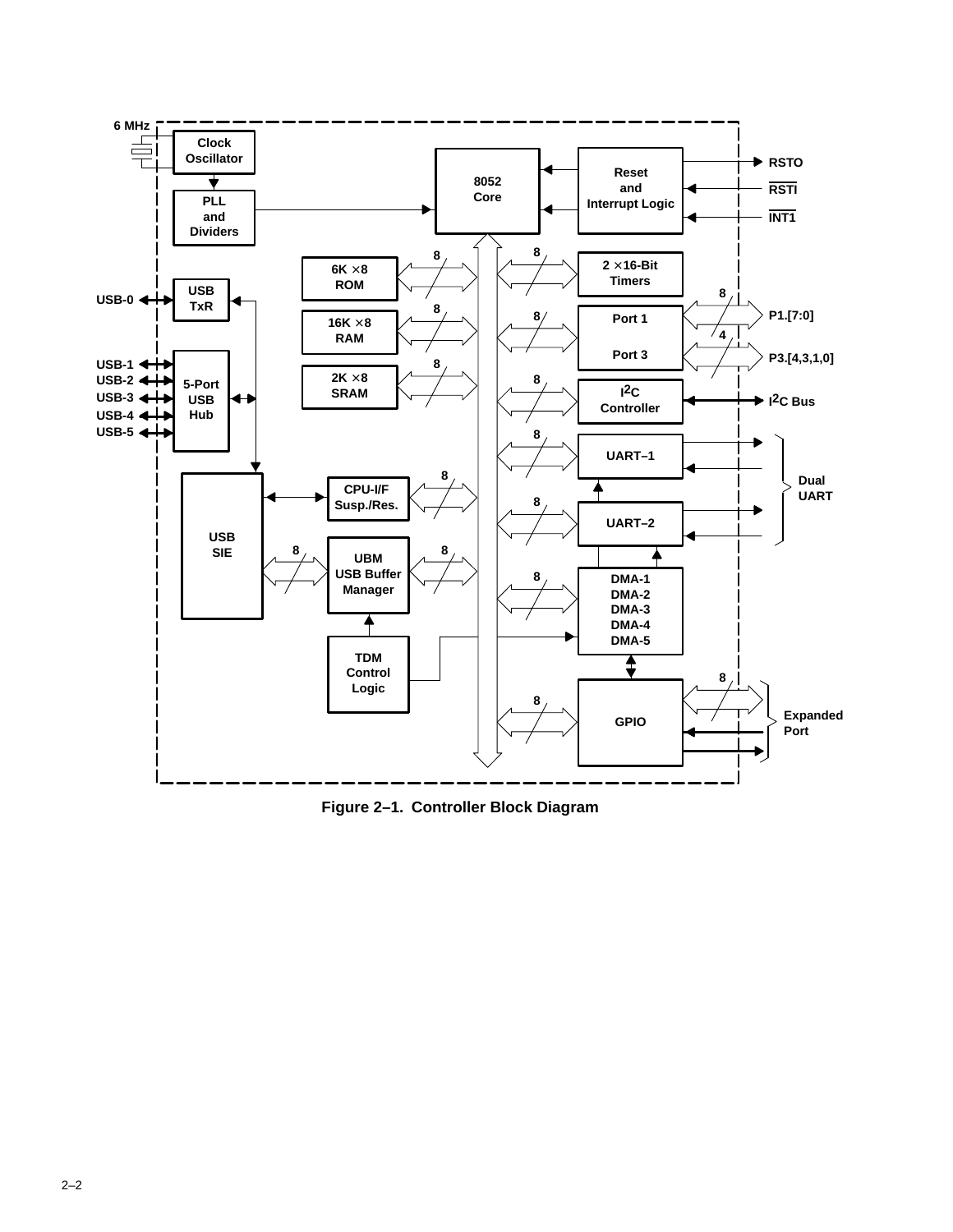#### **3 Device Parameter Information**





| <b>NAME</b>       | PIN NO. | <b>VO</b> | <b>NOTES</b> | 3/5V<br>(see Note 9) | <b>DESCRIPTION</b>                         |
|-------------------|---------|-----------|--------------|----------------------|--------------------------------------------|
| DP <sub>0</sub>   | 2       | I/O       | (2)          |                      | Root USB port differential data plus       |
| DM <sub>0</sub>   | 3       | I/O       | (2)          |                      | Root USB port differential data minus      |
| <b>PUR</b>        |         | O         | (7)          |                      | Pullup resistor connection                 |
| DP <sub>1</sub>   | 6       | I/O       | (2)(4)       |                      | Port-1: Downstream differential data plus  |
| DM <sub>1</sub>   | 5       | I/O       | (2)(4)       |                      | Port-1: Downstream differential data minus |
| PWRO1             | 26      | O         | (1)          |                      | Port-1: Power on/off control signal        |
| OVCR <sub>1</sub> | 22      |           | (2)          |                      | Port-1: Overcorrect indicator              |
| DP <sub>2</sub>   | 9       | I/O       | (2)(4)       |                      | Port-2: Downstream differential data plus  |

|  | Table 3-1. Controller Pin Description (100-Pin TQFP) |  |
|--|------------------------------------------------------|--|
|  |                                                      |  |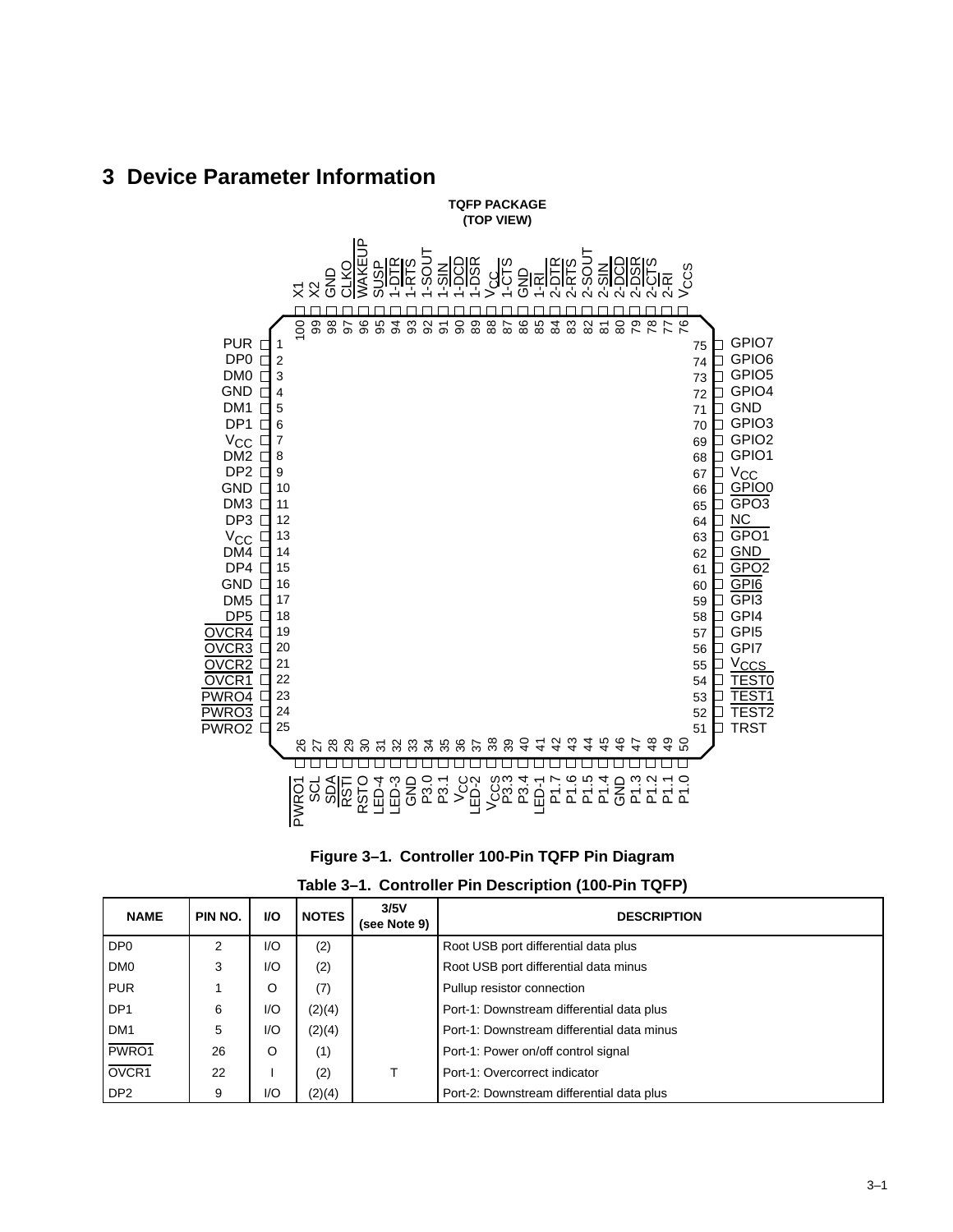|  |  |  | Table 3-1. Controller Pin Description (100-Pin TQFP) (Continued) |  |  |
|--|--|--|------------------------------------------------------------------|--|--|
|--|--|--|------------------------------------------------------------------|--|--|

| <b>NAME</b>          | PIN NO. | I/O | <b>NOTES</b> | 3/5V<br>(see Note 9) | <b>DESCRIPTION</b>                         |  |
|----------------------|---------|-----|--------------|----------------------|--------------------------------------------|--|
| DM <sub>2</sub>      | 8       | I/O | (2)(4)       |                      | Port-2: Downstream differential data minus |  |
| PWRO <sub>2</sub>    | 25      | O   | (1)          |                      | Port-2: Power on/off control signal        |  |
| OVCR <sub>2</sub>    | 21      |     | (2)          | T                    | Port-2: Overcorrect indicator              |  |
| DP3                  | 12      | I/O | (2)(4)       |                      | Port-3: Downstream differential data plus  |  |
| DM3                  | 11      | I/O | (2)(4)       |                      | Port-3: Downstream differential data minus |  |
| PWRO <sub>3</sub>    | 24      | O   | (1)          |                      | Port-3: Power on/off control signal        |  |
| OVCR <sub>3</sub>    | 20      |     | (2)          | Τ                    | Port-3: Overcorrect indicator              |  |
| DP4                  | 15      | I/O | (2)(4)       |                      | Port-4: Downstream differential data plus  |  |
| DM4                  | 14      | I/O | (2)(4)       |                      | Port-4: Downstream differential data minus |  |
| PWRO4                | 23      | O   | (1)          |                      | Port-4: Power on/off control signal        |  |
| OVCR4                | 19      |     | (2)          | Τ                    | Port-4: Overcorrect indicator              |  |
| DP <sub>5</sub>      | 18      | I/O | (2)(4)       |                      | Port-5: Downstream differential data plus  |  |
| DM <sub>5</sub>      | 17      | I/O | (2)(4)       |                      | Port-5: Downstream differential data minus |  |
| <b>SUSP</b>          | 95      | O   | (7)          |                      | Suspend condition signal                   |  |
|                      |         |     |              |                      | MCU Port-1 (8-bits)                        |  |
| P1.0                 | 50      | I/O | (6)          | Т                    | Bit-0 GPIO                                 |  |
| P <sub>1.1</sub>     | 49      | I/O | (6)          | Т                    | Bit-1 GPIO                                 |  |
| P1.2                 | 48      | I/O | (6)          | T                    | Bit-2 GPIO                                 |  |
| P1.3                 | 47      | I/O | (6)          | T                    | Bit-3 GPIO                                 |  |
| P1.4                 | 45      | I/O | (6)          | T                    | Bit-4 GPIO                                 |  |
| P1.5                 | 44      | I/O | (6)          | Т                    | Bit-5 GPIO                                 |  |
| P1.6                 | 43      | I/O | (6)          | Τ                    | Bit-6 GPIO                                 |  |
| P1.7                 | 42      | I/O | (6)          | T                    | Bit-7 GPIO                                 |  |
| P3.0                 | 34      | I/O | (6)          | T                    | Port-3.0                                   |  |
| P3.1                 | 35      | I/O | (6)          | T                    | Port-3.1                                   |  |
| P3.3                 | 39      | I/O | (6)          | Т                    | Port-3.3                                   |  |
| P3.4                 | 40      | I/O | (6)          | T                    | Port-3.4                                   |  |
| LED-1                | 41      | I/O | (2)          |                      | ALE or LED-1 output                        |  |
| LED-2                | 37      | O   | (1)          |                      | External interrupt output or LED-2 output  |  |
| LED-3                | 32      | I/O | (2)          |                      | Write-signal input or LED-3 output         |  |
| LED-4                | 31      | I/O | (2)          |                      | Read-signal input or LED-4 output          |  |
| $1-DTR$              | 94      | O   | (7)          |                      | UART1: Data terminal ready                 |  |
| $1 - RTS$            | 93      | O   | (7)          |                      | UART1: Request to send                     |  |
| 1-SOUT               | 92      | O   | (7)          |                      | UART1: Serial output data                  |  |
| $1-SIN$              | 91      | I   | (2)(3)       |                      | UART1: Serial input data                   |  |
| $1-\overline{DCD}$   | 90      |     |              |                      | UART1: Data carrier detect                 |  |
| $1-\overline{DSR}$   | 89      |     |              |                      | UART1: Data set ready                      |  |
| $1-\overline{CTS}$   | 87      |     |              |                      | UART1: Clear to send                       |  |
| $1 - \overline{RI}$  | 85      |     |              |                      | <b>UART1: Ring indicator</b>               |  |
| $2-DTR$              | 84      | O   | (7)          |                      | UART2: Data terminal ready                 |  |
| $2 - \overline{RTS}$ | 83      | O   | (7)          |                      | UART2: Request to send                     |  |
| 2-SOUT               | 82      | O   | (7)          |                      | UART2: Serial output data                  |  |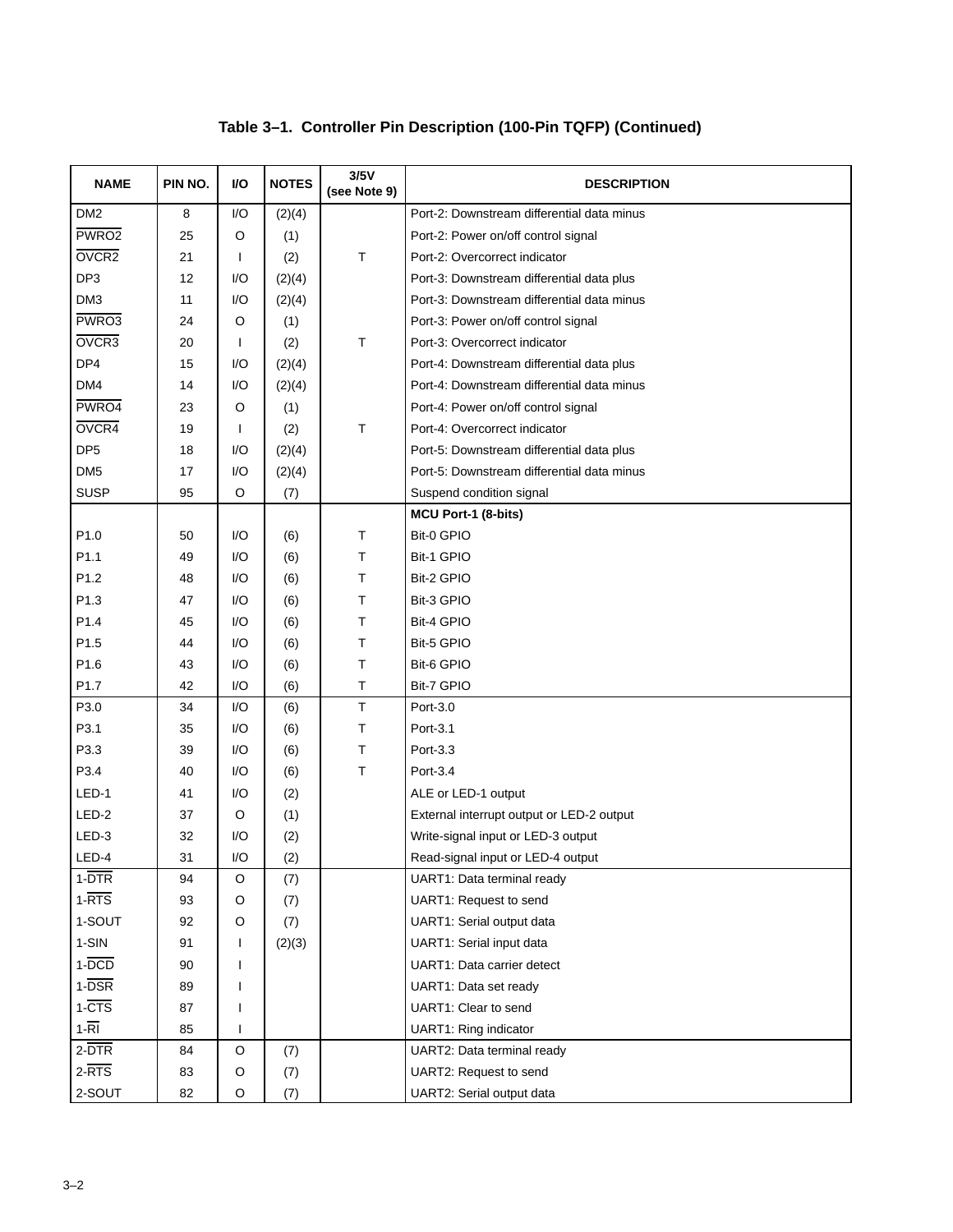| <b>NAME</b>         | PIN NO.                                       | VO.                      | <b>NOTES</b> | 3/5V<br>(see Note 9) | <b>DESCRIPTION</b>                                               |
|---------------------|-----------------------------------------------|--------------------------|--------------|----------------------|------------------------------------------------------------------|
| 2-SIN               | 81                                            | $\mathbf{I}$             | (2)(3)       |                      | UART2: Serial input data                                         |
| 2-DCD               | 80                                            | I                        |              |                      | UART2: Data carrier detect                                       |
| $2-DSR$             | 79                                            | I                        |              |                      | UART2: Data set ready                                            |
| $2-CTS$             | 78                                            | ı                        |              |                      | UART2: Clear to send                                             |
| $2 - \overline{RI}$ | 77                                            | ı                        |              |                      | UART2: Ring indicator                                            |
| GPIO[7:0]           | $75 - 72$<br>$70 - 68$<br>66                  | I/O                      | (5)          | Y                    | General-purpose bidirectional port                               |
| GPO <sub>1</sub>    | 63                                            | O                        | (5)          | Y                    | General-purpose output port 1 (low active)                       |
| GPO <sub>2</sub>    | 61                                            | O                        | (5)          | Y                    | General-purpose output port 2 (low active)                       |
| GPO <sub>3</sub>    | 65                                            | O                        | (5)          | Y                    | General-purpose output port 3 (low active)                       |
| GPI3                | 59                                            | $\overline{\phantom{a}}$ | (5)          | Υ                    | General-purpose input port 3 (low active)                        |
| GPI4                | 58                                            | I                        | (5)          | Y                    | General-purpose input port 4                                     |
| GPI <sub>5</sub>    | 57                                            | $\overline{\phantom{a}}$ | (5)          | Υ                    | General-purpose input port 5                                     |
| GPI <sub>6</sub>    | 60                                            | $\mathbf{I}$             | (5)          | Υ                    | General-purpose input port 6 (low active)                        |
| GPI7                | 56                                            | T                        | (5)          | Υ                    | General-purpose input port 7                                     |
| <b>SDA</b>          | 28                                            | I/O                      | (1)(2)(3)    | $\mathsf{T}$         | Master I <sup>2</sup> C controller: data signal                  |
| SCL                 | 27                                            | O                        | (8)          | T                    | Master I <sup>2</sup> C controller: clock signal                 |
| <b>CLKO</b>         | 97                                            | O                        | (1)          |                      | Programmable clock output (see GLOBCTL: global control register) |
| <b>WAKEUP</b>       | 96                                            | T                        | (2)(3)       | T                    | Remote wake-up request bit. When low, wakes up system            |
| X <sub>2</sub>      | 99                                            | O                        |              |                      | 6-MHz crystal output                                             |
| X1                  | 100                                           | $\mathbf{I}$             |              |                      | 6-MHz crystal input or clock input                               |
| <b>TRST</b>         | 51                                            | $\mathbf{I}$             | (3)          |                      | Test reset input (left open in normal operation)                 |
| <b>RSTI</b>         | 29                                            | ı                        | (2)          | T                    | Controller master reset signal                                   |
| <b>RSTO</b>         | 30                                            | O                        | (7)          | Y                    | Reset output (see GLOBCTL: global control register)              |
| <b>TEST0</b>        | 54                                            | $\mathbf{I}$             | (3)          |                      | Test inputs (tied to V <sub>CC</sub> in normal operation)        |
| TEST <sub>1</sub>   | 53                                            | ı                        | (3)          |                      | Test inputs (tied to V <sub>CC</sub> in normal operation)        |
| TEST <sub>2</sub>   | 52                                            |                          | (3)          |                      | Test inputs (tied to V <sub>CC</sub> in normal operation)        |
| <b>GND</b>          | 4, 10,<br>16, 33,<br>46, 62,<br>71, 86,<br>98 | <b>GND</b>               |              |                      | Digital ground                                                   |
| $V_{\text{CC}}$     | 7, 13,<br>36, 67,<br>88                       | <b>PWR</b>               |              |                      | 3.3V                                                             |
| Vccs                | 38, 55,<br>76                                 | <b>PWR</b>               |              |                      | 5V                                                               |

#### **Table 3–1. Controller Pin Description (100-Pin TQFP) (Continued)**

NOTES: 1. 3-state CMOS output

2. Schmitt-trigger input

3. 100 µA active pullup

4. Unused downstream ports can be left open or tied to ground.

5.  $\pm$  14 mA I/O without internal pullup

6. 3-state CMOS output configured to emulate an open drain (without internal pullup). The MCU drives the pin high for two clock cycles before entering the high-impedance state.

7. Push-pull output

8. Open drain

9. Y indicates 5-V operation. T indicates 5-V tolerance (output is 3.3 V, input can be 3.3 V or 5 V).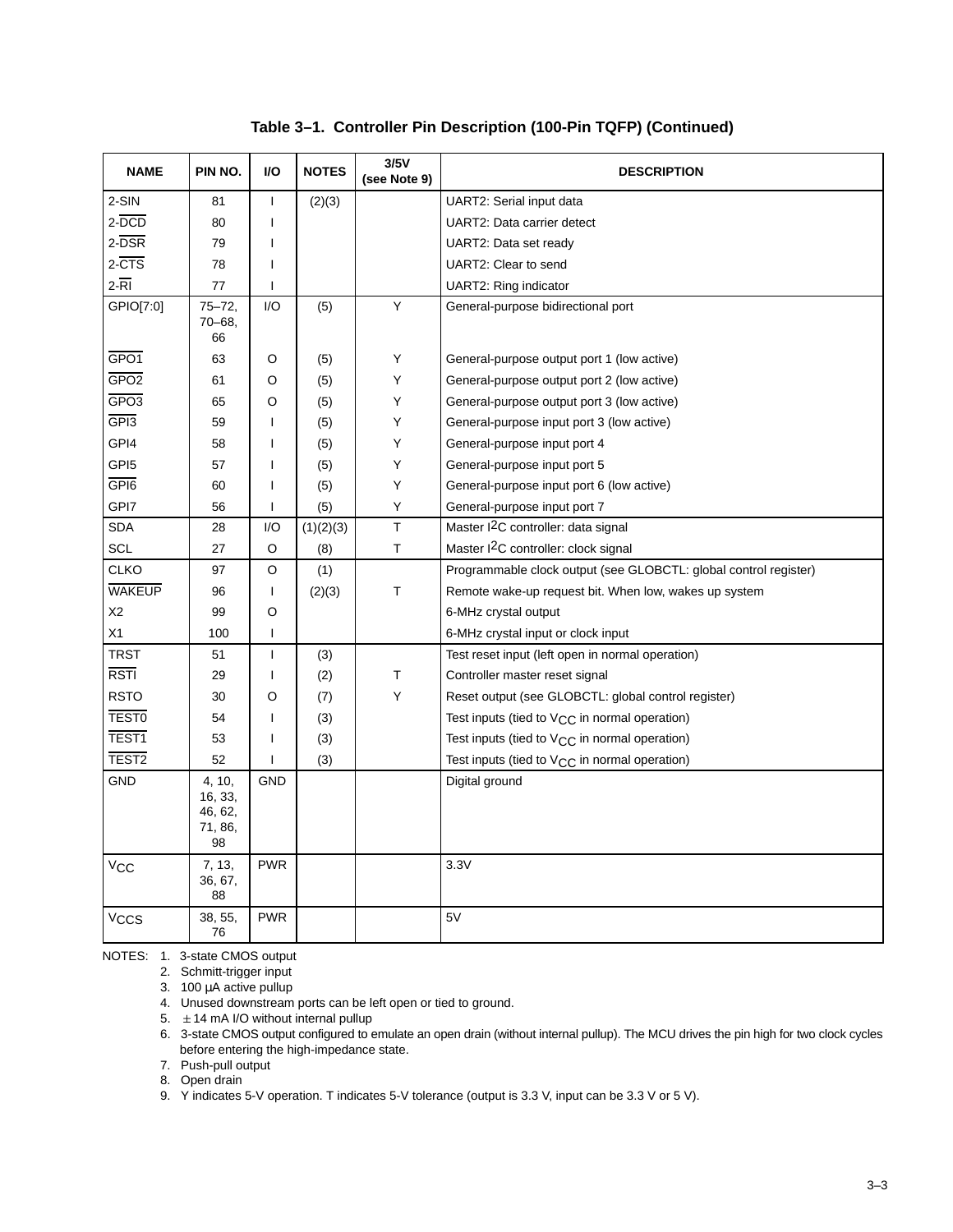|                  | <b>EXTEN = 1; INTERNAL MICROCONTROLLER</b> |          | <b>EXTEN = 0; EXTERNAL MICROCONTROLLER</b> |                                   |     |  |
|------------------|--------------------------------------------|----------|--------------------------------------------|-----------------------------------|-----|--|
| P1.[7:0]         | Port-1: 8-bit GPIO                         | I/O      | P0.[7:0]                                   | 8-Bit data/address bus            | I/O |  |
| P3.0             | GPIO/RxD                                   | I/O      | AD <sub>8</sub>                            | Address line A8                   |     |  |
| P <sub>3.1</sub> | GPIO/TxD                                   | I/O      | AD9                                        | Address line A9                   |     |  |
| P3.3             | GPIO/INT1                                  | 1/O      | AD10                                       | Address line A10                  |     |  |
| P3.4             | GPIO/T0                                    | I/O      | P <sub>3.4</sub>                           | Address line A15                  |     |  |
| $LED-1$          | LED-1 output                               | O        | <b>ALE</b>                                 | Address latch enable              |     |  |
| $LED-2$          | LED-2 output                               | $\Omega$ | <b>XINTO</b>                               | Interrupt output                  | ∩   |  |
| LED-3            | LED-3 output                               | $\Omega$ | WR <sup>1</sup>                            | External data memory write strobe |     |  |
| LED-4            | LED-4 output                               | ∩        | $\overline{RD}$                            | External data memory read strobe  |     |  |

**Table 3–2. Internal/External Microcontroller Signal Definitions**

#### **3.1 Hub-Ports LED Status Definition**

Four LED outputs are provided to indicate the corresponding USB port states (LED-1 corresponds to Port-1, etc.). All the LED signals are CMOS with ±4-mA sink/drive capability. Table 3-3 describes the LED signal level with its corresponding port states. The colors generated correspond to the circuit implementation shown in Figure 3–2.

| <b>PORT-POWERED</b> | <b>ENABLED</b> | <b>DEVICE CONNECTED</b> | SUSP-<br><b>SIGNAL</b> | <b>LEDn OUTPUT</b>  | <b>COLOR</b>  | <b>PORT</b><br><b>SUSPEND</b> |
|---------------------|----------------|-------------------------|------------------------|---------------------|---------------|-------------------------------|
| <b>No</b>           | X              | X                       | 0                      | Flash (see Note 10) | Red/Green     | No                            |
| Yes                 | X              | No                      | 0                      |                     | Red           | No                            |
| Yes                 | Yes            | Yes                     | 0                      | ი                   | Green         | No                            |
| Yes                 | No.            | Yes                     | $\Omega$               | Flash (see Note 10) | Red/Green     | No                            |
| X                   | X              | X                       |                        | No change           | <b>Blank</b>  | No                            |
| Yes                 | Yes            | Yes                     |                        | 3-State             | <b>Blank</b>  | Yes                           |
| Yes                 | Yes            | Yes                     | 0                      | 3-State             | Red and green | Yes                           |

**Table 3–3. Relation Between LED Signals and Hub-Port States**

NOTE 10: LED output is 512 ms on and 512 ms off.



**Figure 3–2. Dual LED Connection to LED and SUSP Signals**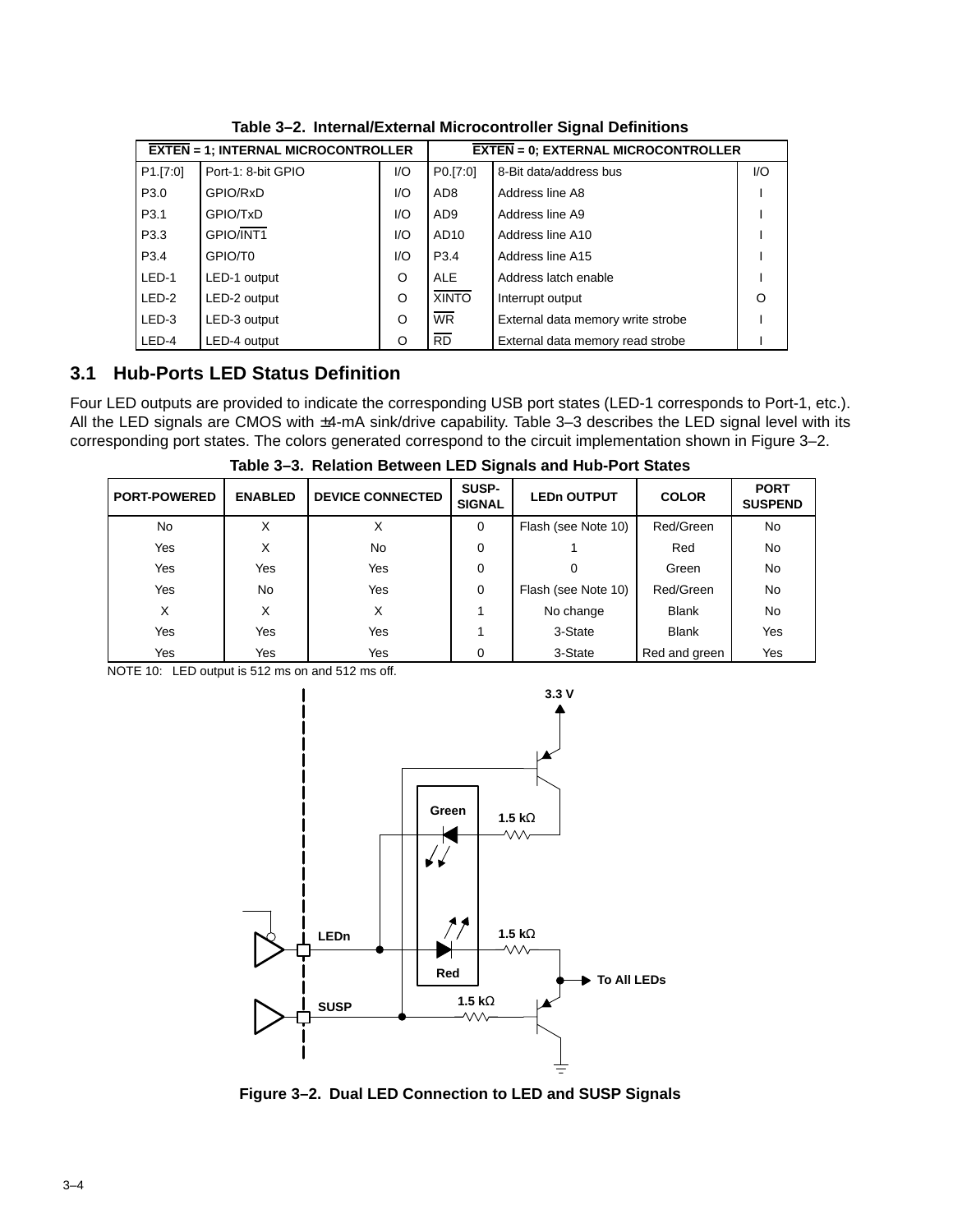#### **3.2 Connecting an External Microcontroller for Development**

Figure 3–3 illustrates how to connect an external 8052 microcontroller to the TUSB5052. Pin TEST0 must be connected to ground to enable the external mode  $(TEST[2:0] = 110b)$ . Table 3-4 outlines the signals used to connect the TUSB5052 to the external microcontroller.

| <b>TUSB5052</b>  | <b>EXTERNAL 8052 MICROCONTROLLER</b> |                                    |  |  |
|------------------|--------------------------------------|------------------------------------|--|--|
| <b>NAME</b>      | <b>NAME</b>                          | <b>COMMENTS</b>                    |  |  |
| P <sub>1.0</sub> | P <sub>0.0</sub>                     | Port-0: Bit-0 data bus             |  |  |
| P <sub>1.1</sub> | P <sub>0.1</sub>                     | Port-0: Bit-1 data bus             |  |  |
| P <sub>1.2</sub> | P <sub>0.2</sub>                     | Port-0: Bit-2 data bus             |  |  |
| P <sub>1.3</sub> | P <sub>0.3</sub>                     | Port-0: Bit-3 data bus             |  |  |
| P <sub>1.4</sub> | P <sub>0.4</sub>                     | Port-0: Bit-4 data bus             |  |  |
| P <sub>1.5</sub> | P <sub>0.5</sub>                     | Port-0: Bit-5 data bus             |  |  |
| P <sub>1.6</sub> | P <sub>0.6</sub>                     | Port-0: Bit-6 data bus             |  |  |
| P <sub>1.7</sub> | P <sub>0.7</sub>                     | Port-0: Bit-7 data bus             |  |  |
| P <sub>3.0</sub> | P <sub>2.0</sub>                     | Address line A8                    |  |  |
| P3.1             | P <sub>2.1</sub>                     | Address line A9                    |  |  |
| P3.3             | P <sub>2.2</sub>                     | Address line A10                   |  |  |
| P3.4             | P <sub>2.7</sub>                     | Address line A15                   |  |  |
| LED-1            | <b>ALE</b>                           | Address latch enable               |  |  |
| LED-2            | <b>INTO</b>                          | Interrupt input to microcontroller |  |  |
| LED-3            | <b>WR</b>                            | External data memory write strobe  |  |  |
| LED-4            | <b>RD</b>                            | External data memory read strobe   |  |  |
| <b>RSTO</b>      | <b>RST</b>                           | Master reset input                 |  |  |

**Table 3–4. Signals Used for External Microcontroller**



**Figure 3–3. Connecting to an External Microcontroller**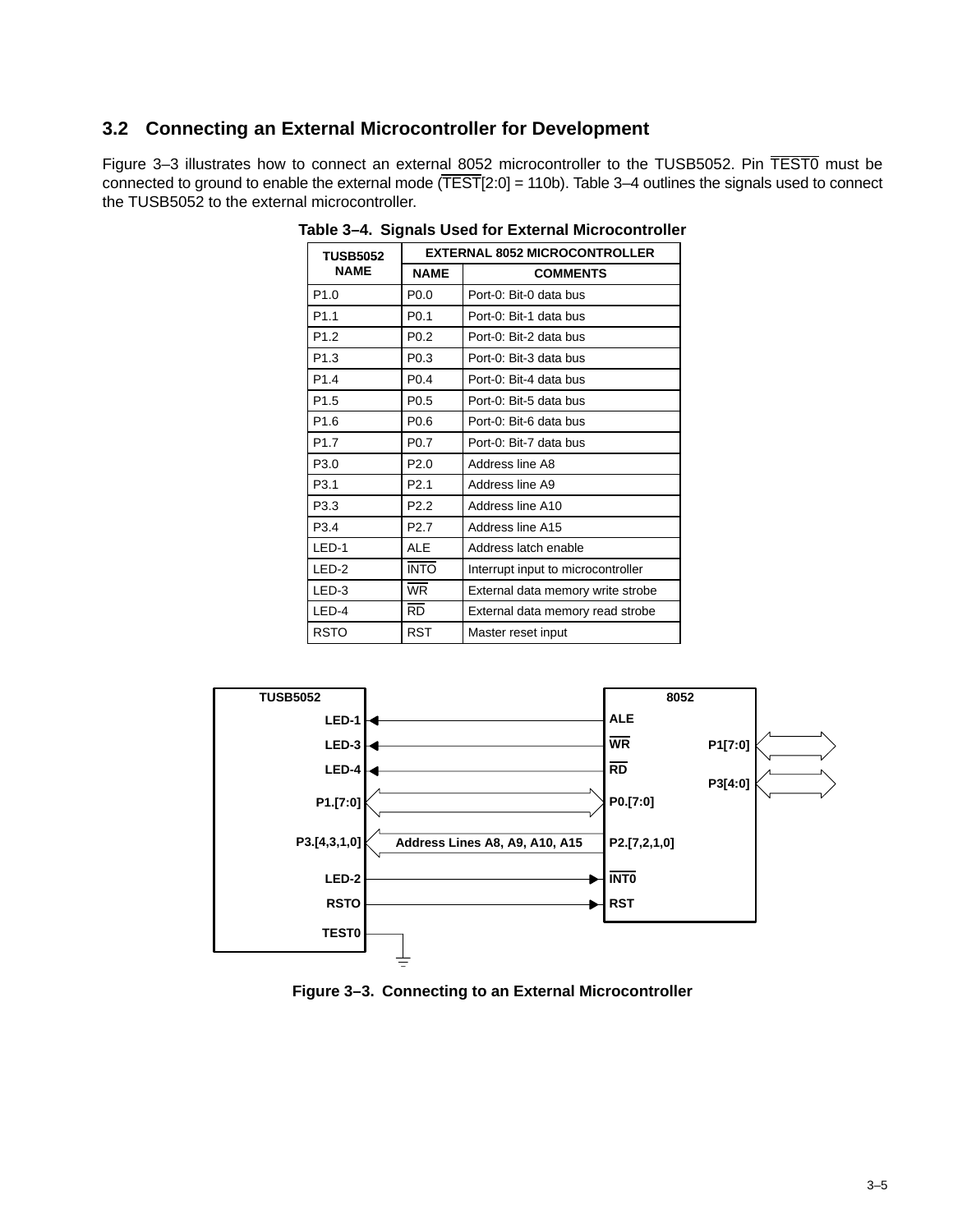#### **3.3 Setting the TRST and TEST[2:0] Pins for Various Applications**

Various combinations of the TRST and TEST[2:0] pins must be grounded to enable the following operational modes.

- 6-MHz operation. This is the normal operational mode. A 6-MHz crystal is required. To enable this mode, TRST and TEST[2:0] are tied high.
- 48-MHz operation. This mode bypasses the internal APLL. A 48-MHz external oscillator or clock source is required. To enable this mode, TEST[2:0] must be grounded. TRST must be tied high.
- Bypassing the internal hub. In this mode, downstream port 1 to port 5 is disabled. Port 6 (function) is logically connected directly to the upstream port. To enable this mode,  $\overline{\text{TEST1}}$  and  $\overline{\text{TEST0}}$  must be grounded. The TRST and TEST2 pins must be tied high. A 6-MHz crystal is required in this mode.

For 6-MHz operation, the TUSB5052 requires a 6-MHz crystal to be connected across the XTAL1 and XTAL2 pins. Internal APLL circuitry generates a 48-MHz internal clock to sample the data from the upstream port. For 48-MHz operation, the device accepts a 48-MHz clock on the XTAL1 input, and the XTAL2 input should be left unconnected. A crystal cannot be used in this case. If low-power suspend and resume are desired, a 6-MHz crystal/resonator must be used, unless there is a way to stop the 48-MHz clock source. If the 48-MHz clock is stopped in suspend mode, it has to be turned on in the event of a remote wake-up in order for the device to pass the resume signal upstream. If an oscillator is used by connecting its output to the XTAL1 pin and leaving the XTAL2 pin open, its TTL output level cannot exceed 3.6 V. Figure 3–4 shows a sample crystal circuit.



NOTE: Figure 3-4 assumes a 6-MHz fundamental crystal that is parallel-loaded. The component values of C1, C2 and R $_d$  were determined using a crystal from Fox Electronics—part number HC49U–6.00MHz30\50\0±70\20—which means ±30 ppm at 25°C and 50 ppm from 0°C to 70°C. The characteristics for the crystal are load capacitance (C<sub>1</sub>) of 20 pF, maximum shunt capacitance (C<sub>0</sub>) of 7 pF and a maximum ESR of 50 Ω. If the load capacitance is lower, then the maximum ESR can be higher. For example, if C<sub>L</sub> = 15 pF and C<sub>O</sub> = 7 pF, then a maximum ESR of 100 Ω will still work. In order to ensure enough negative resistance, use C1 = C2 = 2  $\times$  C<sub>L</sub> – 5 pF stray capacitance. The resistor R<sub>d</sub> is used to trim the gain, and R<sub>d</sub> = 2.2 kΩ is recommended.

#### **Figure 3–4. Crystal Circuit**

#### **3.4 Pin State in Suspend Mode**

In suspend mode, the following pins become high-impedance: DP/DM—USB data bus

When going into suspend mode, the following pins remain in their pre-suspended state:

P1—8051 GPIO P3—8051 GPIO LED-1 to LED-4—Hub downstream port status GPIO[7:0], GPO1, GPO2, and GPO3—general-purpose inputs and outputs DTR, RTS, SOUT—UART outputs SDA, SCL—I2C CLKO—Clock output RSTO—Reset output PUR—Pullup resistor connection PWRO—Power on/off control signal

All the input pins must be pulled to either high or low to prevent the bus line from oscillating.

The output of the SUSP pin relative to other conditions of the device is listed in Table 3–5.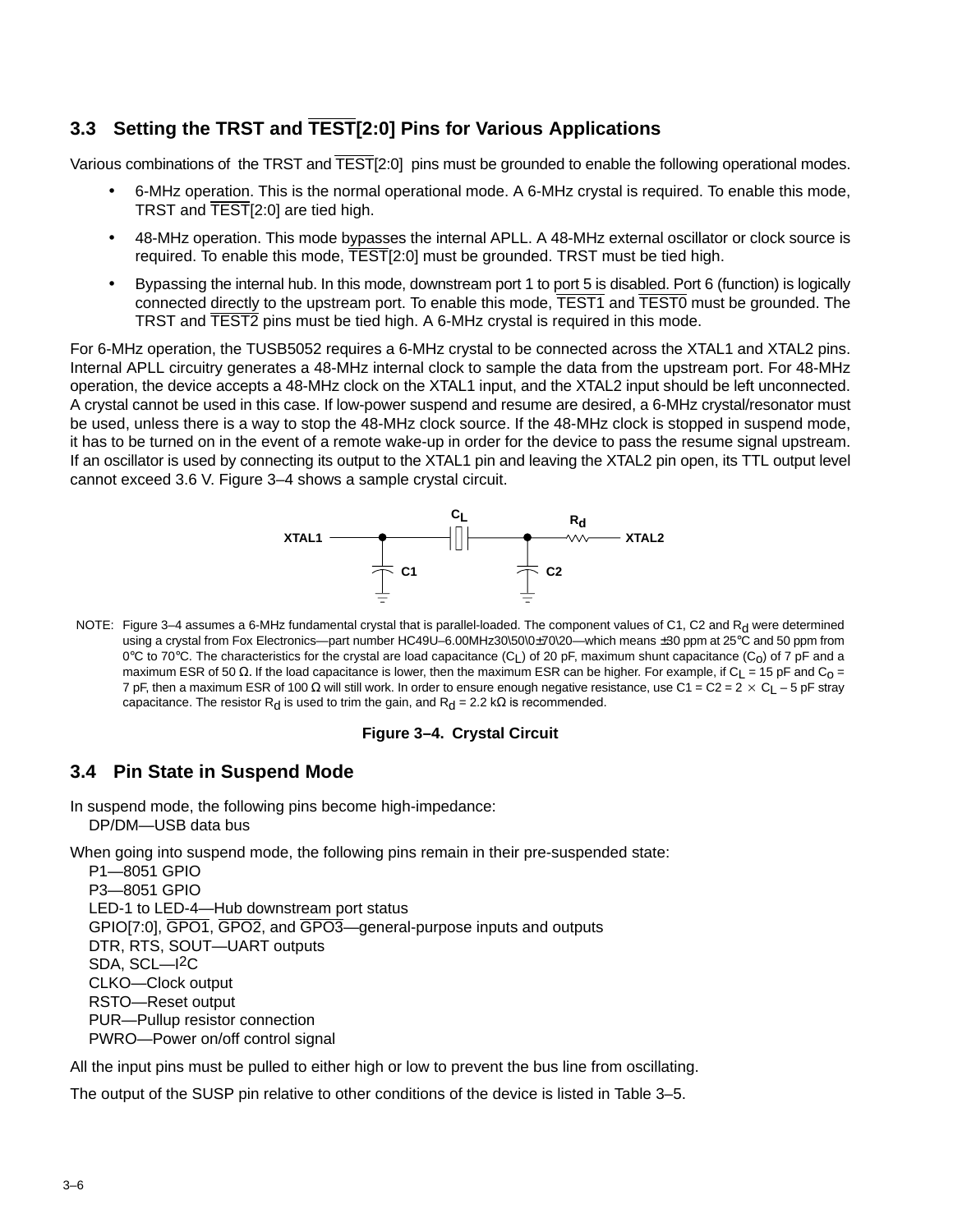| <b>HUB BYPASSED</b> | <b>HUB SUSPENDED</b> | <b>FUNCTION SUSPENDED</b> | <b>IDLE BIT</b> | <b>SUSP OUTPUT</b> |
|---------------------|----------------------|---------------------------|-----------------|--------------------|
| No                  | Yes                  | ⌒                         |                 |                    |
| No                  | Yes                  | х                         | 0               |                    |
| <b>No</b>           | <b>No</b>            | Yes                       |                 |                    |
| <b>No</b>           | <b>No</b>            | X                         | 0               |                    |
| <b>No</b>           | <b>No</b>            | <b>No</b>                 | ⋏               |                    |
| Yes                 | х                    | Yes                       |                 |                    |
| Yes                 | ⋏                    | ⋏                         | 0               |                    |
| Yes                 |                      | No                        |                 |                    |

**Table 3–5. SUSP Pin Output**

#### **3.5 Reset Timing**

There are two requirements for the reset signal timing. First, the minimum reset-pulse duration is 200 µs. At power up, this time is measured from the time the power ramps up to 90% of the nominal  $V_{CC}$  until the reset signal is no longer active (reset is active as long as it is less than 1.2 V). The second requirement is that the clock must be valid during the last 180 us of the reset window. The clock is valid when the oscillation on the XTAL2 pin exceeds 1.2 V p-p. Figure 3–5 illustrates the relationships among the power, reset, and clock signals. Note that when using a 6-MHz crystal and the on-chip oscillator, the clock signal may take several milliseconds following power up to ramp up and become valid. Therefore, the reset window may need to be extended up to 10 ms or more to ensure that there is a 180-µs overlap with a valid clock. Also, note that according to the USB specification, the chip has 100 ms to come out of reset and be ready to respond to the host. The reset signal is inactive when it goes above 1.8 V.



**Figure 3–5. Relationship of Power, Reset, and Clock Signals**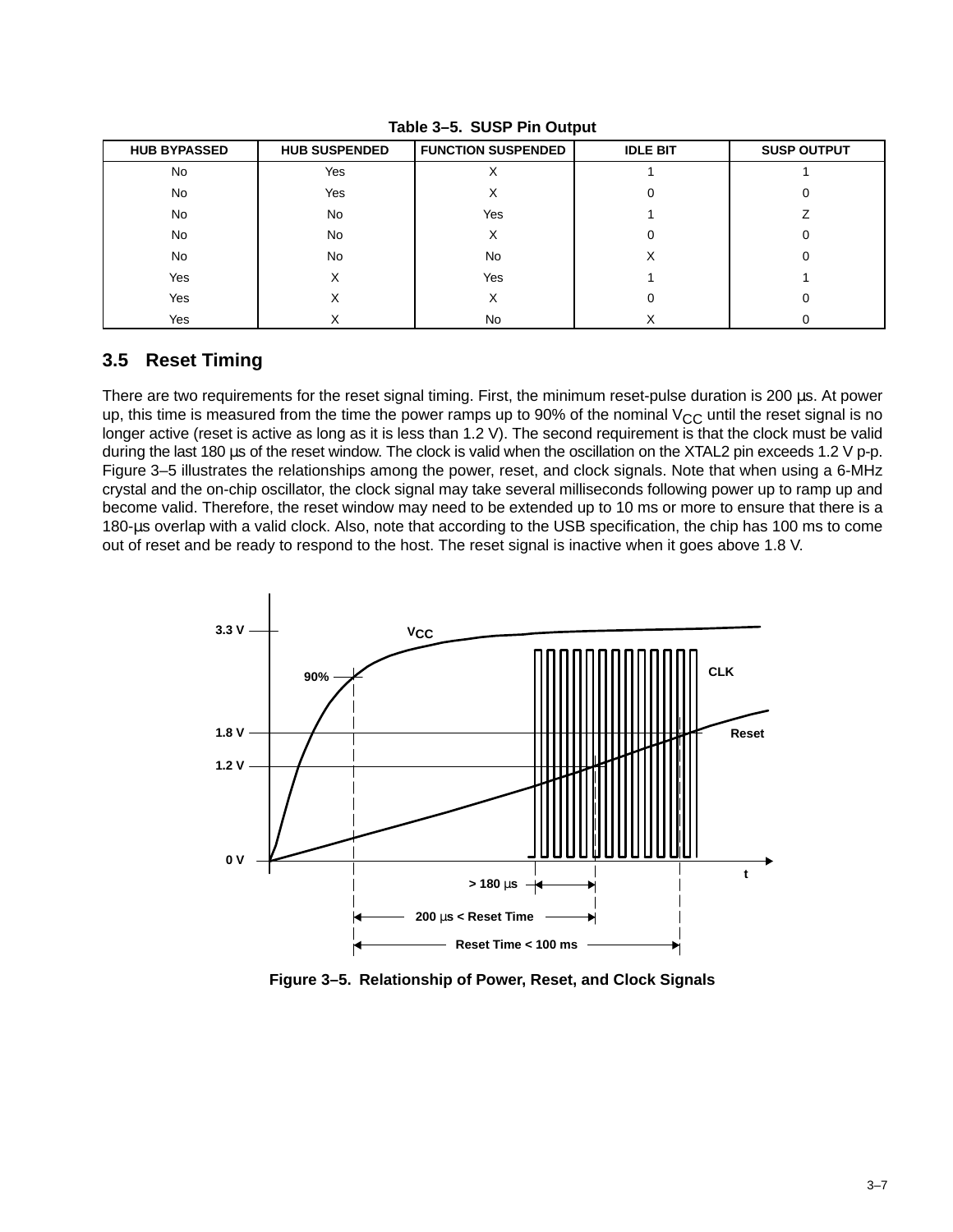## **4 MCU Memory Map (Internal Operation)**

Figure 4–1 illustrates the MCU memory map under boot and normal operation. Note that the internal 256 bytes of RAM are not shown since they are assumed to be in the standard 8052 location (0000 to 00FF). The shaded areas represent the internal ROM/RAM.

**When SDW bit = 0 (boot mode):** The 6K ROM is mapped to address (0x0000–0x17FF) and is duplicated in location (0x8000–0x97FF) in code space. The internal 16K RAM is mapped to address range (0x0000–0x3FFF) in data space. Buffers, memory-map registers (MMR) and I/O are mapped to address range (0xF800–0xFFFF) in data space.

**When SDW bit = 1 (normal mode):** The 6K ROM is mapped to (0x8000–0x97FF) in code space. The internal 16K RAM is mapped to address range (0x0000–0x3FFF) in code space. Buffers, MMR and I/O are mapped to address range (0xF800–0xFFFF) in data space.

|                            | Boot Mode (SDW = 0) |  |                            | Normal Mode (SDW = 1) |                                                   |  |              |
|----------------------------|---------------------|--|----------------------------|-----------------------|---------------------------------------------------|--|--------------|
|                            | CODE                |  | <b>XDATA</b>               |                       | <b>CODE</b>                                       |  | <b>XDATA</b> |
| 0000<br>17FF               | <b>6K Boot ROM</b>  |  | (16K)<br><b>Read/Write</b> |                       | <b>16K</b><br><b>Code RAM</b><br><b>Read Only</b> |  |              |
|                            |                     |  |                            |                       |                                                   |  |              |
| 3FFF                       |                     |  |                            |                       |                                                   |  |              |
|                            |                     |  |                            |                       |                                                   |  |              |
| 8000                       | <b>6K Boot ROM</b>  |  |                            |                       | <b>6K Boot ROM</b>                                |  |              |
| 97FF                       |                     |  |                            |                       |                                                   |  |              |
| F800<br>FF7F               |                     |  | 2K<br>Data                 |                       |                                                   |  | 2K<br>Data   |
| <b>FF80</b><br><b>FFFF</b> |                     |  | <b>MMR</b>                 |                       |                                                   |  | <b>MMR</b>   |

**Figure 4–1. MCU Memory Map**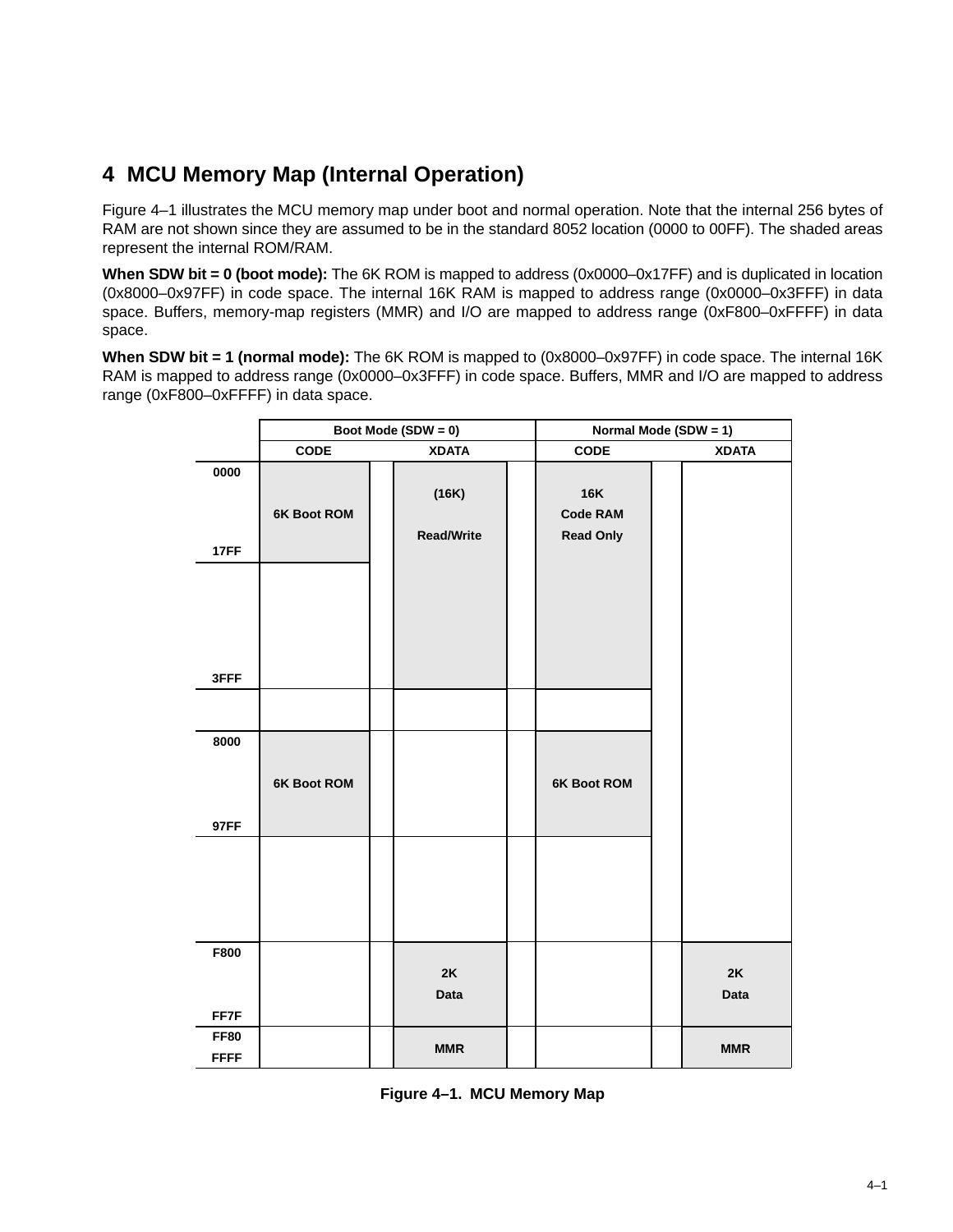#### **4.1 Miscellaneous Registers**

#### **4.1.1 ROMS: ROM Shadow Configuration Register**

This register is used by the MCU to switch from boot mode to normal operation mode (boot mode is set on power-on-reset only). In addition, this register provides the device revision number and the ROM/RAM configuration.

| <b>ROA</b> | S1  | $^{\rm SO}$ | R <sub>3</sub> | R <sub>2</sub> | R <sub>1</sub> | R <sub>0</sub> | <b>SDW</b> |
|------------|-----|-------------|----------------|----------------|----------------|----------------|------------|
| R/O        | R/O | R/O         | R/O            | R/C            | R/O            | R/C            | R/W        |

| <b>BIT</b> | <b>NAME</b> | <b>RESET</b> | <b>FUNCTION</b>                                                                                                                                                                                                                                                                                                                                                      |
|------------|-------------|--------------|----------------------------------------------------------------------------------------------------------------------------------------------------------------------------------------------------------------------------------------------------------------------------------------------------------------------------------------------------------------------|
| 0          | <b>SDW</b>  | $\Omega$     | This bit enables/disables boot ROM. (Shadow the ROM)                                                                                                                                                                                                                                                                                                                 |
|            |             |              | When clear, the MCU executes from the 6K boot-ROM space. The boot ROM appears in<br>$SDW = 0$<br>two locations: 0000 and 8000h. The 16K RAM is mapped to XDATA space; therefore,<br>read/write operation is possible. This bit is set by the MCU after the RAM load is com-<br>pleted. MCU cannot clear this bit; it is cleared on power-up-reset or function-reset. |
|            |             |              | $SDW = 1$<br>When set by the MCU, the 6K boot-ROM maps to location 8000h, and the 16K RAM is<br>mapped to code space, starting at location 0000h. At this point, the MCU executes from<br>RAM, and the write operation is disabled (no write operation is possible in code space).                                                                                   |
| $4 - 1$    | R[3:0]      | No effect    | These bits reflect the device revision number.                                                                                                                                                                                                                                                                                                                       |
| $6 - 5$    | SI1:01      | No effect    | Code space size. These bits define the ROM or RAM code-space size (ROA bit defines ROM or<br>RAM). These bits are permanently set and are not affected by reset (see Table 4–1).<br>$00 = 4K$ bytes code space size<br>$01 = 8K$ bytes code space size<br>$10 = 16K$ bytes code space size<br>$11 = 32K$ bytes code space size                                       |
| 7          | <b>ROA</b>  | No effect    | ROM or RAM version. This bit indicates whether the code space is RAM or ROM based. This bit is<br>permanently set and is not affected by reset (see Table 4–1).<br>$ROA = 0$ Code space is ROM<br>$ROA = 1$ Code space is RAM                                                                                                                                        |

|            | <b>ROMS REGISTER</b> |                | <b>Boot-ROM</b> |                 | <b>ROM CODE</b> |
|------------|----------------------|----------------|-----------------|-----------------|-----------------|
| <b>ROA</b> | S <sub>1</sub>       | S <sub>0</sub> |                 | <b>RAM CODE</b> |                 |
| 0          | 0                    | 0              | None            | None            | 4K              |
| $\Omega$   | 0                    | 1              | None            | None            | 8K              |
| $\Omega$   |                      | 0              | None            | None            | 16K (reserved)  |
| $\Omega$   |                      | 1              | None            | None            | 32K (reserved)  |
|            | 0                    | $\Omega$       | 6K              | 4K              | None            |
|            | 0                    | 1              | 6K              | 8K              | None            |
|            |                      | $\Omega$       | 6K              | 16K             | None            |
|            |                      |                | 6K              | 32K (reserved)  | None            |

#### **Table 4–1. ROM/RAM Size Definition Table**

#### **4.1.2 Boot Operation (MCU Firmware Loading)**

Since the code space is in RAM (with the exception of the boot ROM), the TUSB5052 firmware must be loaded from an external source. Two sources are available for booting: one from an external serial EEPROM connected to the I2C bus, and the other from the host via the USB. On device reset, the SDW bit (in ROMS register) and CONT bit (in USBCTL: USB control register) are cleared. This configures the memory space to boot mode (see Memory-Map) and keeps the device disconnected from the host. The first instruction is fetched from location 0000h (which is in the 6K-ROM). The 16K-RAM is mapped to XDATA space (location 0000h). The MCU executes a read from an external EEPROM and tests whether it contains the code (by testing for boot signature). If it contains the code, the MCU reads from EEPROM and writes to the 16K-RAM in XDATA space. If it does not contain the code, the MCU proceeds to boot from the USB.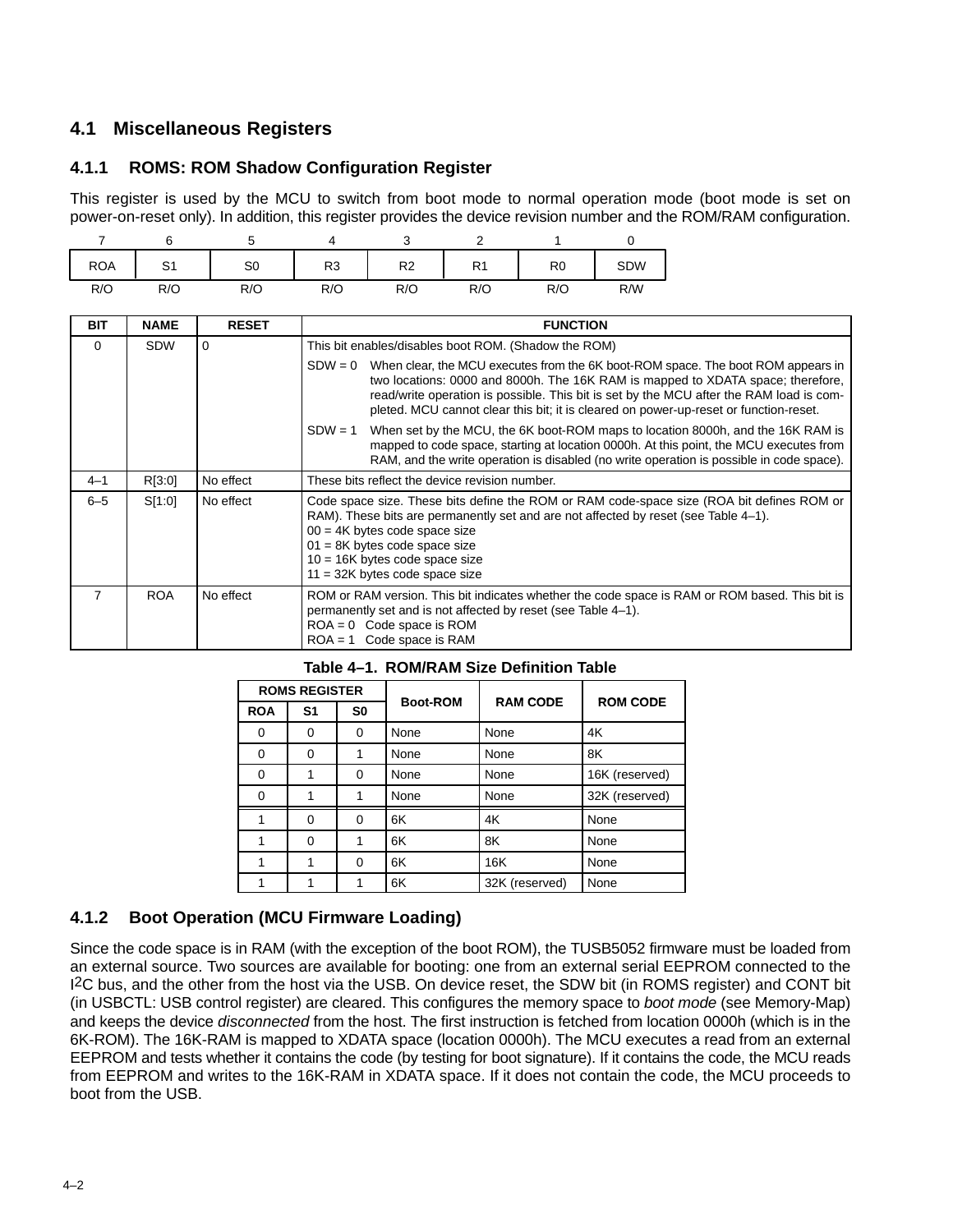Once the code is loaded, the MCU sets SDW = 1. This switches the memory map to normal-mode, i.e. the 16K-RAM is mapped to code space, and the MCU starts executing from location 0000h. Once the switch is done, the MCU sets CONT = 1 (in the USBCTL register). This connects the device to the USB and results in normal USB device enumeration.

#### **4.1.3 GLOBCTL: Global Control Register**

This register is used to control the MCU clock rate, power-down mode, and the CLKO frequency.



| <b>BIT</b> | <b>NAME</b>  | <b>RESET</b>    | <b>FUNCTION</b>                                                                                                                                                 |  |
|------------|--------------|-----------------|-----------------------------------------------------------------------------------------------------------------------------------------------------------------|--|
| $2 - 0$    | <b>RSV</b>   | 00b             | $Reserved = 0$                                                                                                                                                  |  |
| 3          | <b>RSTP</b>  |                 | Reset-output polarity<br>$RSTP = 0$ RSTO output is active low<br>$RSTP = 1$ RSTO output is active high                                                          |  |
| 4          | <b>CLKOE</b> | 0               | $0 =$ enable<br>$=$ disable                                                                                                                                     |  |
| $6 - 5$    | C[1:0]       | 00 <sub>b</sub> | Output clock frequency selection<br>$00 =$ Output clock = 48 MHz<br>$01 =$ Output clock = 24 MHz<br>$10 =$ Output clock = 12 MHz<br>$11 =$ Output clock = 6 MHz |  |
|            | 12/24        | 0               | This bit selects a 12-MHz or 24-MHz clock for the MCU<br>$12/24=0$ 12 MHz<br>$12/24=1$ 24 MHz                                                                   |  |

#### **4.2 Buffers + I/O RAM Map**

The address range from F800 to FFFF (2K bytes) is reserved for data buffers, setup packet, end-point descriptors block (EDB) and all I/O. There are 128 locations reserved for memory mapped registers (MMR). Table 4–2 represents the XDATA space allocation and access restriction for the DMA, UBM and MCU. Table 4–3 lists the memory-mapped registers in the TUSB5052.

| <b>DESCRIPTION</b>                                | <b>ADDRESS RANGE</b>       | <b>UBM ACCESS</b>      | <b>DMA ACCESS</b>                       | <b>MCU ACCESS</b> |
|---------------------------------------------------|----------------------------|------------------------|-----------------------------------------|-------------------|
| <b>Internal MMRs</b><br>(memory mapped registers) | <b>FFFF</b><br><b>FF80</b> | No<br>(Only EDB-0)     | No<br>(Only data register<br>and EDB-0) | Yes               |
| <b>EDB</b><br>(endpoint descriptors block)        | FF7F<br>FF <sub>08</sub>   | Only for<br>EDB update | Only for<br>EDB update                  | <b>Yes</b>        |
| Setup packet                                      | FF07<br>FF00               | <b>Yes</b>             | No                                      | Yes               |
| Input endpoint 0 buffer                           | <b>FEFF</b><br>FEF8        | <b>Yes</b>             | Yes                                     | Yes               |
| Output endpoint 0 buffer                          | FEF7<br>FEF0               | Yes                    | Yes                                     | Yes               |
| Data buffers                                      | <b>FEEF</b><br>F800        | Yes                    | Yes                                     | Yes               |

**Table 4–2. XDATA Space**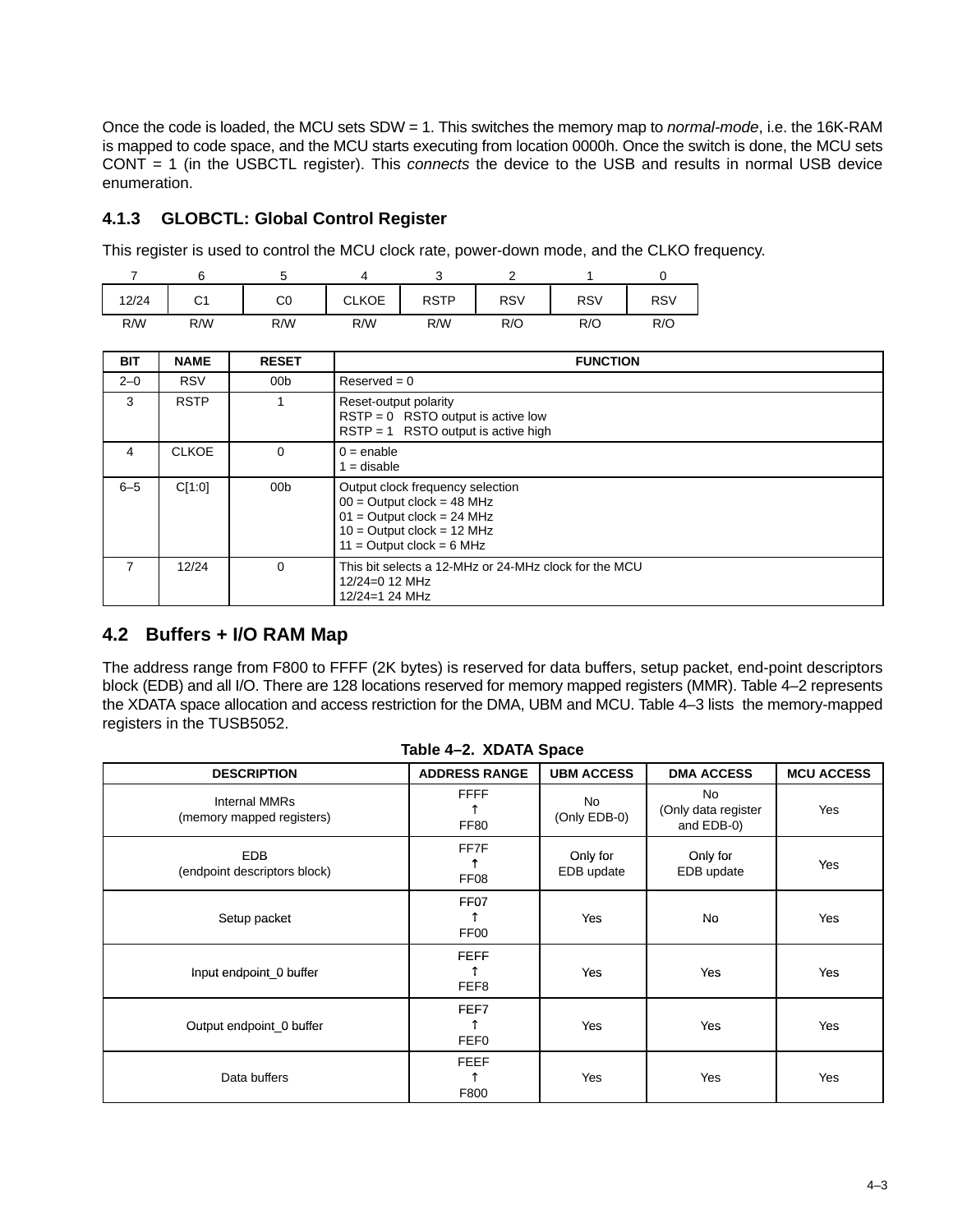| <b>ADDRESS</b>   | <b>REGISTER</b>           | <b>DESCRIPTION</b>                             |
|------------------|---------------------------|------------------------------------------------|
| <b>FFFF</b>      | FUNADR                    | Function address register                      |
| <b>FFFE</b>      | <b>USBSTA</b>             | USB status register                            |
| <b>FFFD</b>      | <b>USBMSK</b>             | USB interrupt mask register                    |
| <b>FFFC</b>      | <b>USBCTL</b>             | USB control register                           |
| <b>FFFB</b>      | <b>HUBVIDH</b>            | Hub VID high-byte register                     |
| <b>FFFA</b>      | <b>HUBVIDL</b>            | Hub VID low-byte register                      |
| FFF9             | <b>HUBPIDH</b>            | Hub PID high-byte register                     |
| FFF8             | <b>HUBPIDL</b>            | Hub PID low-byte register                      |
| FFF7             | HUBCNF1                   | Hub-configuration-1 register                   |
| FFF6             | HUBCNF2                   | Hub-configuration-2 register                   |
| FFF <sub>5</sub> | <b>HUBPOTG</b>            | Hub power-on to power-good descriptor register |
| $\uparrow$       | RESERVED                  |                                                |
| FFF3             | <b>I<sup>2</sup>CADR</b>  | I <sup>2</sup> C-port address register         |
| FFF <sub>2</sub> | <b>I<sup>2</sup>CDATI</b> | I <sup>2</sup> C-port data input register      |
| FFF1             | <b>I<sup>2</sup>CDATO</b> | I <sup>2</sup> C-port data output register     |
| FFF0             | <b>I<sup>2</sup>CSTA</b>  | I <sup>2</sup> C-port status register          |
| $\uparrow$       | RESERVED                  |                                                |
| FFE9             | DMACSR5                   | DMA-5: Control and status register             |
| FFE8             | DMACDR5                   | DMA-5: Channel definition register             |
| FFE7             | DMACSR4                   | DMA-4: Control and status register             |
| FFE6             | DMACDR4                   | DMA-4: Channel definition register             |
| FFE <sub>5</sub> | DMACSR3                   | DMA-3: Control and status register             |
| FFE4             | DMACDR3                   | DMA-3: Channel definition register             |
| FFE3             | DMACSR2                   | DMA-2: Control and status register             |
| FFE <sub>2</sub> | DMACDR2                   | DMA-2: Channel definition register             |
| FFE1             | DMACSR1                   | DMA-1: Control and status register             |
| FFE0             | DMACDR1                   | DMA-1: Channel definition register             |
| ↑                | <b>RESERVED</b>           |                                                |
| <b>FFBB</b>      | MASK2                     | UART2: Interrupt mask register                 |
| <b>FFBA</b>      | XOFF <sub>2</sub>         | UART2: Xoff register                           |
| FFB9             | XON <sub>2</sub>          | UART2: Xon register                            |
| FFB8             | DLH <sub>2</sub>          | UART2: Divisor high-byte register              |
| FFB7             | DLL2                      | UART2: Divisor low-byte register               |
| FFB <sub>6</sub> | MSR <sub>2</sub>          | UART2: Modem status register                   |
| FFB5             | LSR <sub>2</sub>          | UART2: Line status register                    |
| FFB4             | MCR2                      | UART2: Modem control register                  |
| FFB <sub>3</sub> | FCRL <sub>2</sub>         | UART2: Flow control register                   |
| FFB <sub>2</sub> | LCR <sub>2</sub>          | UART2: Line control registers                  |
| FFB1             | TDR2                      | UART2: Transmitter data registers              |
| FFB0             | RDR2                      | UART2: Receiver data registers                 |
| $\uparrow$       | RESERVED                  |                                                |
| <b>FFAB</b>      | MASK1                     | UART1: Interrupt mask register                 |
| <b>FFAA</b>      | XOFF1                     | UART1: Xoff register                           |
| FFA9             | XON1                      | UART1: Xon register                            |

#### **Table 4–3. Memory Mapped Registers Summary (XDATA Range = FF80–FFFF)**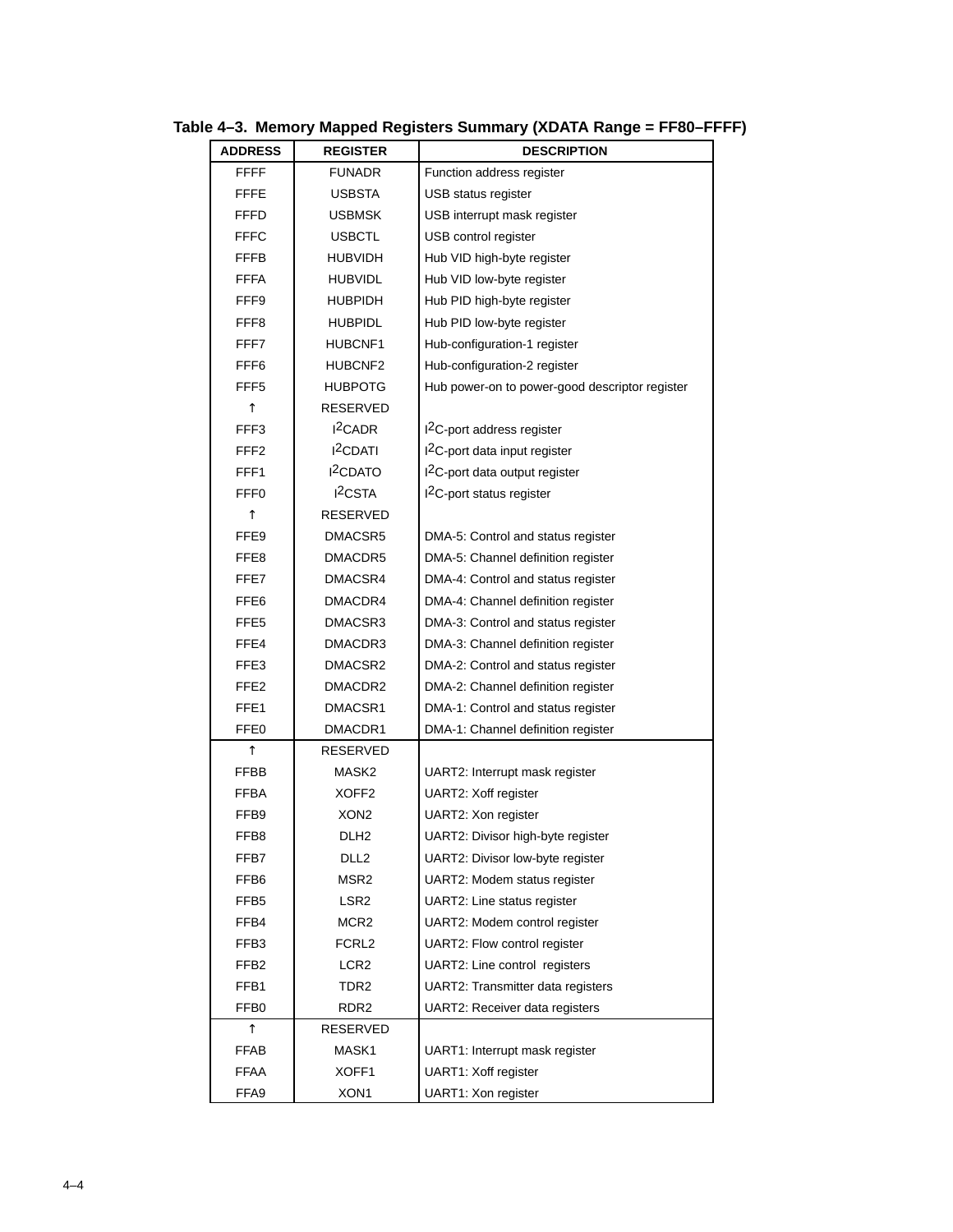| <b>ADDRESS</b>    | <b>REGISTER</b>  | <b>DESCRIPTION</b>                        |
|-------------------|------------------|-------------------------------------------|
| FFA8              | DLH <sub>1</sub> | UART1: Divisor high-byte register         |
| FFA7              | DLL1             | UART1: Divisor low-byte register          |
| FFA <sub>6</sub>  | MSR <sub>1</sub> | UART1: Modem status register              |
| FFA <sub>5</sub>  | LSR <sub>1</sub> | UART1: Line status register               |
| FFA4              | MCR <sub>1</sub> | UART1: Modem control register             |
| FFA <sub>3</sub>  | FCRL1            | UART1: Flow control register              |
| FFA <sub>2</sub>  | LCR <sub>1</sub> | UART1: Line control registers             |
| FFA1              | TDR <sub>1</sub> | UART1: Transmitter data registers         |
| FFA0              | RDR <sub>1</sub> | UART1: Receiver data registers            |
| FF9E              | <b>GPIO</b>      | GPIO port data register                   |
| FF9D              | <b>GPO</b>       | GPO output data register                  |
| FF <sub>9</sub> C | <b>GPI</b>       | GPI input data register                   |
| FF9A              | <b>GPIOCTL</b>   | GPIO port control register                |
| $\uparrow$        | <b>RESERVED</b>  |                                           |
| FF94              | <b>OEPINT</b>    | Output endpoint interrupt register        |
| <b>FF93</b>       | <b>IEPINT</b>    | Input endpoint interrupt register         |
| <b>FF92</b>       | <b>VECINT</b>    | Vector interrupt register                 |
| <b>FF91</b>       | <b>GLOBCTL</b>   | Global control register                   |
| <b>FF90</b>       | <b>ROMS</b>      | ROM shadow configuration register         |
| $\uparrow$        | <b>RESERVED</b>  |                                           |
| <b>FF83</b>       | OEPBCNT 0        | Output endpoint_0: Byte count register    |
| <b>FF82</b>       | OEPCNFG_0        | Output endpoint_0: Configuration register |
| <b>FF81</b>       | IEPBCNT 0        | Input endpoint_0: Byte count register     |
| <b>FF80</b>       | IEPCNFG 0        | Input endpoint_0: Configuration register  |

**Table 4–3. Memory Mapped Registers Summary (XDATA Range = FF80–FFFF) (Continued)**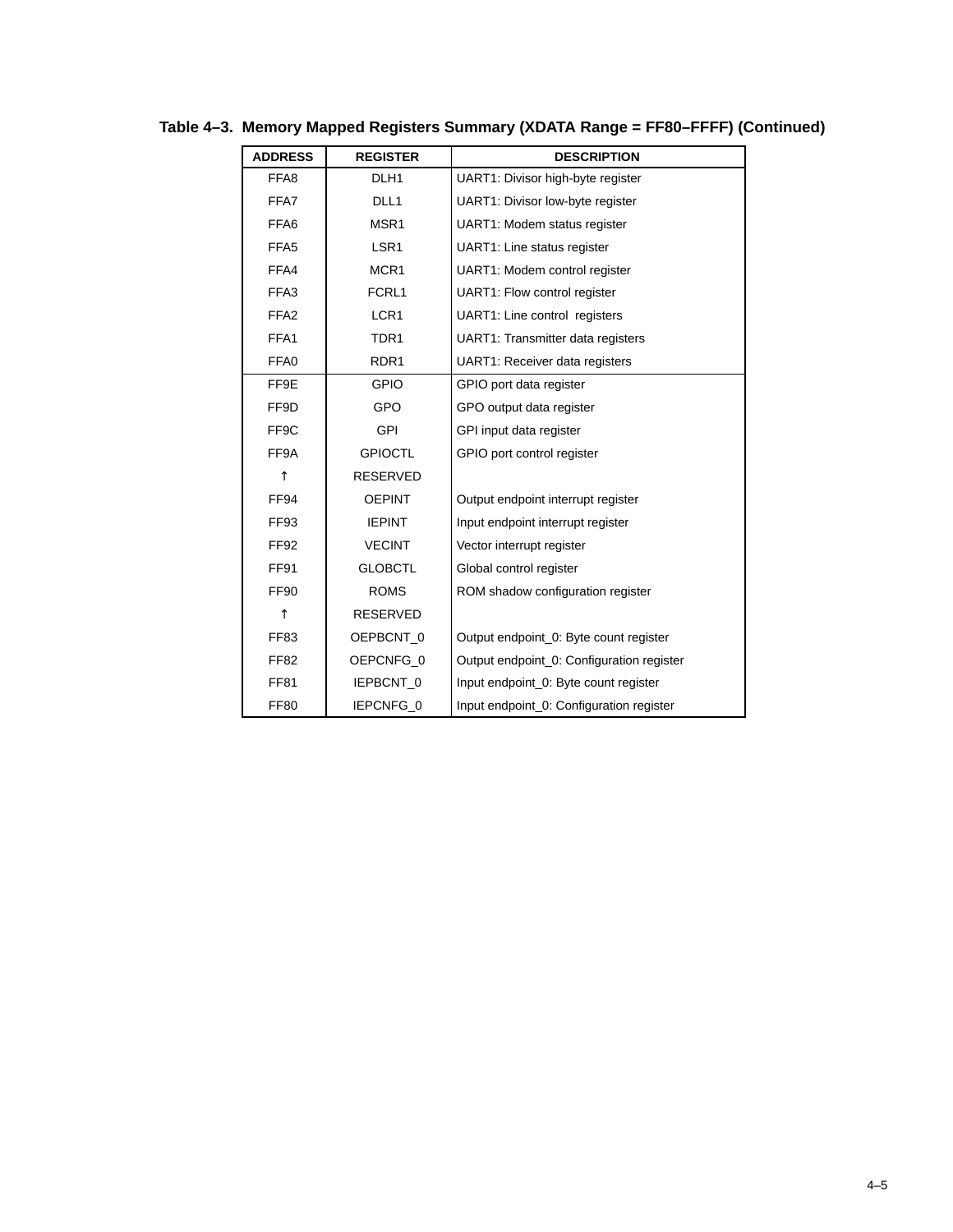#### **4.3 Endpoint Descriptor Block (EDB-1 to EDB-7)**

Data transfers between the USB, the MCU and external devices are defined by an endpoint descriptor block (EDB). Eight input- and eight output-EDBs are provided. With the exception of EDB-0 (I/O endpoint\_0), all EDBs are located in SRAM as per Table 4–4. Each EDB contains information describing the X and Y buffers. In addition, each EDB provides general status information.

Table 4–5 illustrates the EDB entries for EDB-1 to EDB-7. EDB-0 registers are described separately.

| <b>ADDRESS</b>   | <b>REGISTER</b>     | <b>DESCRIPTION</b>               |
|------------------|---------------------|----------------------------------|
| <b>FF78</b>      | <b>IEPCNF 7</b>     | Input endpoint_7: Configuration  |
| <b>FF70</b>      | IEPCNF 6            | Input endpoint_6: Configuration  |
| <b>FF68</b>      | IEPCNF <sub>5</sub> | Input endpoint_5: Configuration  |
| <b>FF60</b>      | IEPCNF 4            | Input endpoint 4: Configuration  |
| <b>FF58</b>      | IEPCNF_3            | Input endpoint_3: Configuration  |
| <b>FF50</b>      | IEPCNF_2            | Input endpoint_2: Configuration  |
| <b>FF48</b>      | IEPCNF_1            | Input endpoint_1: Configuration  |
| <b>FF47</b>      |                     |                                  |
| $\uparrow$       | <b>RESERVED</b>     |                                  |
| <b>FF40</b>      |                     |                                  |
| <b>FF38</b>      | OEPCNF 7            | Output endpoint_7: Configuration |
| <b>FF30</b>      | OEPCNF_6            | Output endpoint_6: Configuration |
| <b>FF28</b>      | OEPCNF_5            | Output endpoint_5: Configuration |
| <b>FF20</b>      | OEPCNF_4            | Output endpoint_4: Configuration |
| <b>FF18</b>      | OEPCNF_3            | Output endpoint_3: Configuration |
| <b>FF10</b>      | OEPCNF <sub>2</sub> | Output endpoint_2: Configuration |
| FF <sub>08</sub> | OEPCNF_1            | Output endpoint_1: Configuration |
| FF07             |                     |                                  |
| $\uparrow$       | (8-bytes)           |                                  |
| FF <sub>00</sub> |                     | Setup packet block               |
| <b>FEFF</b>      |                     |                                  |
| $\uparrow$       | (8-bytes)           |                                  |
| FEF <sub>8</sub> |                     | Input endpoint_0 buffer          |
| FEF7             |                     |                                  |
| $\uparrow$       | $(8 - bytes)$       |                                  |
| FEF <sub>0</sub> |                     | Output endpoint_0 buffer         |
| <b>FEEF</b>      | <b>TOPBUFF</b>      | Top of buffer space              |
| $\uparrow$       |                     | Buffer space                     |
| F800             | <b>STABUFF</b>      | Start of buffer space            |

**Table 4–4. EDB Memory Locations**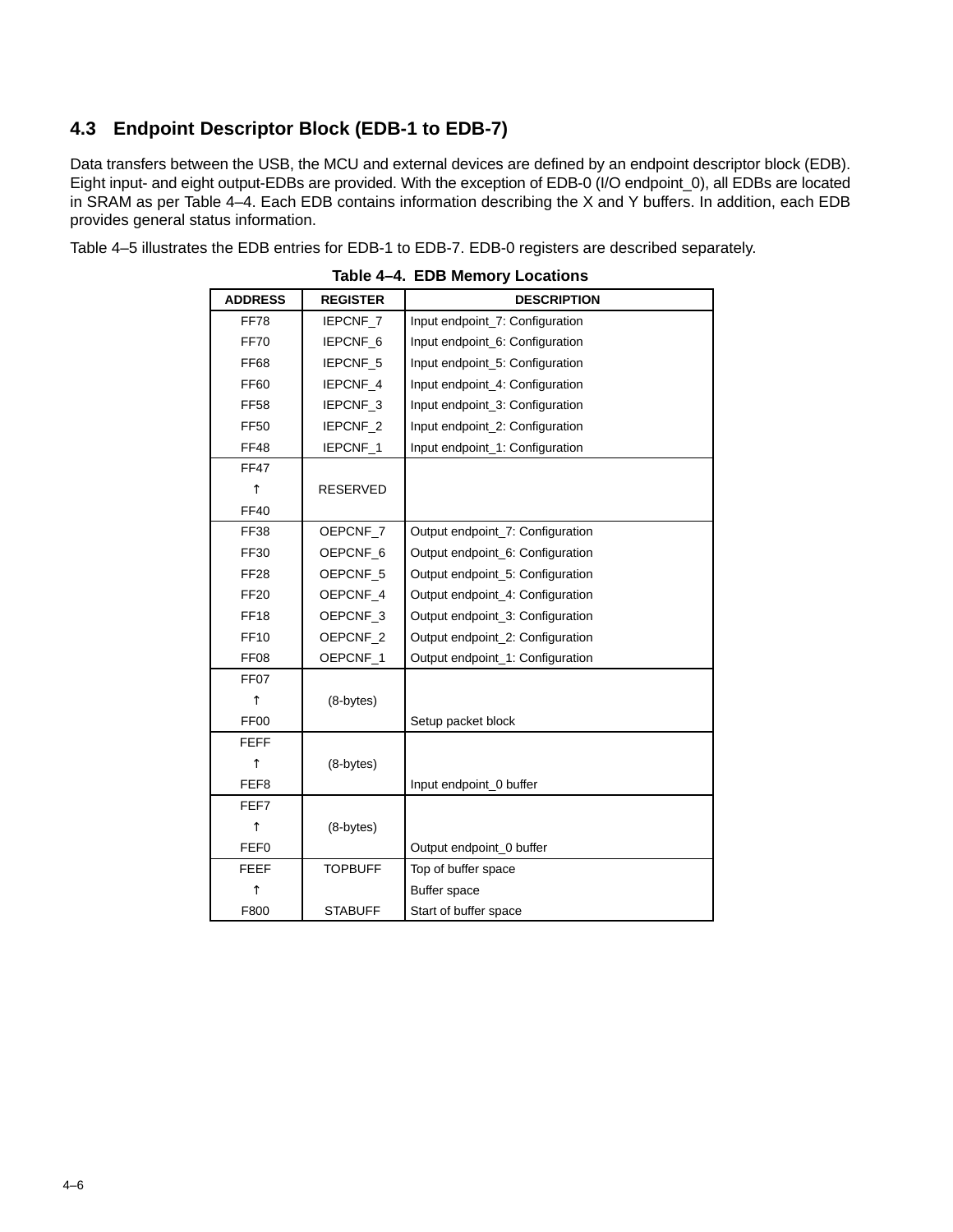| <b>OFFSET</b> | <b>ENTRY NAME</b> | <b>DESCRIPTION</b>                    |
|---------------|-------------------|---------------------------------------|
| 07            | EPSIZXY n         | I/O endpoint_n: X/Y-buffer size       |
| 06            | EPBCTY n          | I/O endpoint_n: Y-byte count          |
| 05            | EPBBAY n          | I/O endpoint_n: Y-buffer base address |
| 04            | <b>SPARE</b>      | Not used                              |
| 03            | <b>SPARE</b>      | Not used                              |
| 02            | EPBCTX n          | I/O endpoint_n: X-byte count          |
| 01            | EPBBAX n          | I/O endpoint n: X-buffer base address |
| 00            | EPCNF n           | I/O endpoint_n: Configuration         |

#### **Table 4–5. EDB Entries in RAM (n = 1 to 7)**

#### **4.3.1 OEPCNF\_n: Output Endpoint Configuration (n = 1 to 7)**

|      |     |              |             | ັ            |       |     |            |
|------|-----|--------------|-------------|--------------|-------|-----|------------|
| UBME | iso | <b>TOGLE</b> | <b>DBUF</b> | <b>STALL</b> | USBIE | RSV | <b>RSV</b> |
| R/W  | R/W | R/W          | R/W         | R/W          | R/W   | R/O | R/O        |

| <b>BIT</b> | <b>NAME</b>  | <b>RESET</b> | <b>FUNCTION</b>                                                                                                                                       |
|------------|--------------|--------------|-------------------------------------------------------------------------------------------------------------------------------------------------------|
| $1 - 0$    | <b>RSV</b>   | x            | $Reserved = 0$                                                                                                                                        |
| 2          | <b>USBIE</b> | X            | USB interrupt enable on transaction completion. Set/cleared by the MCU<br>$USBIE = 0$ No interrupt<br>$USBIE = 1$ Interrupt on transaction completion |
| 3          | <b>STALL</b> | $\Omega$     | USB stall condition indication. Set/cleared by the MCU                                                                                                |
|            |              |              | $STALL = 0$ No stall<br>$STALL = 1$ USB stall condition. If set by the MCU, a STALL handshake is initiated and the bit is cleared by the<br>MCU.      |
| 4          | <b>DBUF</b>  | x            | Double buffer enable. Set/cleared by the MCU.<br>DBUF = $0$ Primary buffer only (X-buffer only)<br>DBUF = $1$ Toggle bit selects buffer               |
| 5          | <b>TOGLE</b> | x            | USB toggle bit. This bit reflects the toggle sequence bit of DATA0, DATA1                                                                             |
| 6          | ISO.         | x            | $ISO = 0$ Non-isochronous transfer. This bit must be cleared by the MCU, because only non-isochronous transfer<br>is supported.                       |
| 7          | <b>UBME</b>  | X            | UBM enable/disable bit. Set/cleared by the MCU<br>$UBME = 0$ UBM cannot use this endpoint<br>$UBME = 1$ UBM can use this endpoint                     |

#### **4.3.2 OEPBBAX\_n: Output Endpoint X-Buffer Base-Address (n = 1 to 7)**

| $A_{10}$ | A9  | Α۶  |     | A6  | A5  | 54  | Αś  |
|----------|-----|-----|-----|-----|-----|-----|-----|
| R/W      | R/W | R/W | R/W | R/W | R/W | R/W | R/W |

| <b>BIT</b> | <b>NAME</b> | <b>RESET</b> | <b>FUNCTION</b>                                                                                                                                                                                                                                                                         |
|------------|-------------|--------------|-----------------------------------------------------------------------------------------------------------------------------------------------------------------------------------------------------------------------------------------------------------------------------------------|
| $7 - 0$    | A[10:3]     |              | A [10:3] of X-buffer base address (padded with 3-LSB of zeros for a total of 11-bits). This value is set by the MCU.<br>The UBM or DMA uses this value as the start-address of a given transaction. Note that the UBM or DMA does not<br>change this value at the end of a transaction. |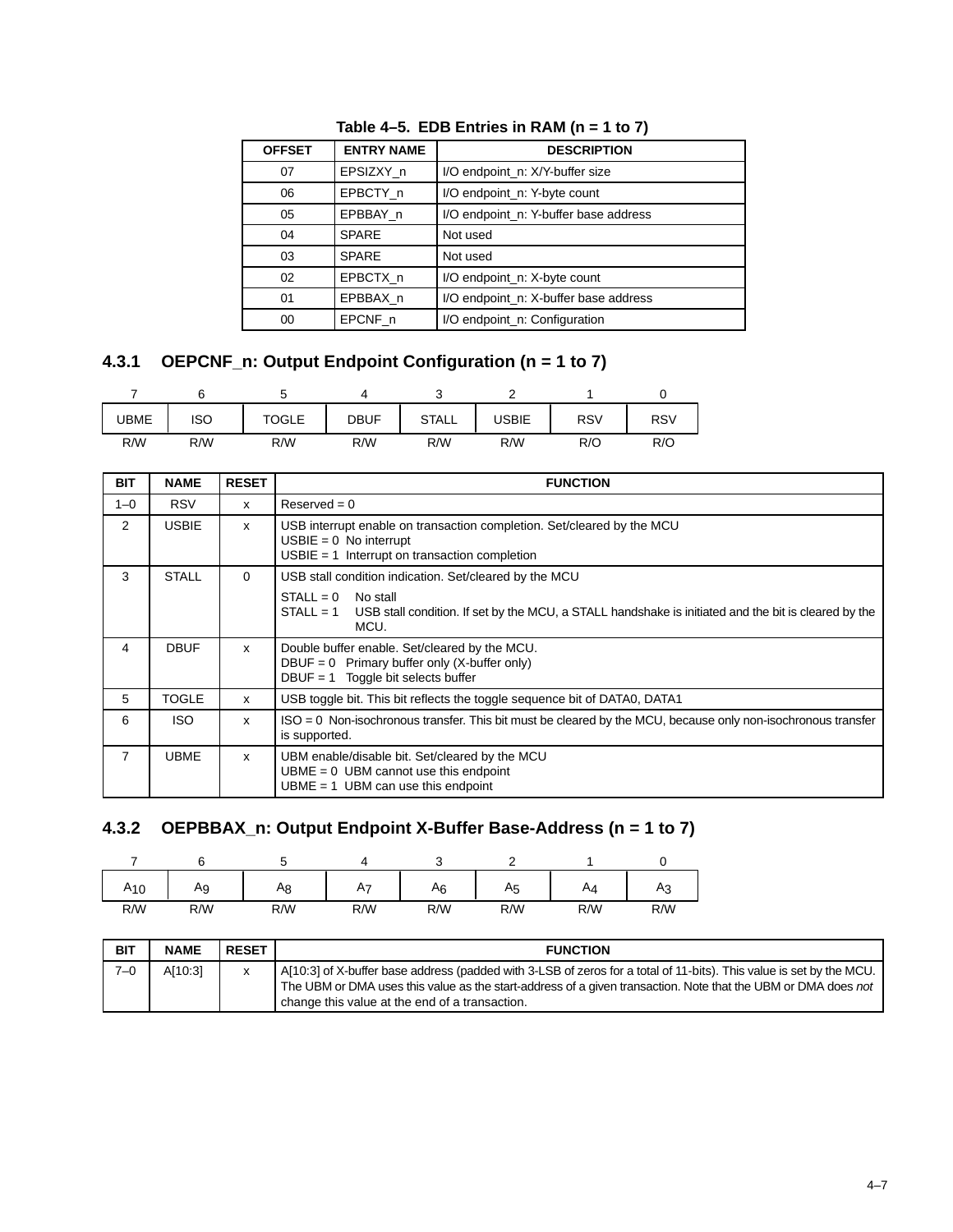#### **4.3.3 OEPBCTX\_n: Output Endpoint X-Byte Count (n = 1 to 7)**

| <b>NAK</b> | $\sim$<br>∪6 | しら<br>w | ⌒<br>◡◮ | من<br>u | $\mathbf{v}^{\mathbf{c}}$<br><u>_</u> | ╭<br>◡ | ັ   |
|------------|--------------|---------|---------|---------|---------------------------------------|--------|-----|
| R/W        | R/W          | R/W     | R/W     | R/W     | R/W                                   | R/W    | R/W |

| <b>BIT</b> | <b>NAME</b> | <b>RESET</b> | <b>FUNCTION</b>                                                                                                                                                                                                |
|------------|-------------|--------------|----------------------------------------------------------------------------------------------------------------------------------------------------------------------------------------------------------------|
| $6 - 0$    | C[6:0]      | X            | X-Buffer Byte count:<br>$000.0000b$ Count = 0<br>$000.0001b$ Count = 1 byte<br>$011.1111b$ Count = 63 bytes<br>$100.0000b$ Count = 64 bytes<br>Any value $\geq 100.0001b$ may result in unpredictable results. |
|            | <b>NAK</b>  | x            | No valid data in buffer. Ready for host-OUT request<br>$NAK = 0$<br>Buffer contains a valid packet from host (gives NAK response to host-OUT request).<br>$NAK = 1$                                            |

## **4.3.4 OEPBBAY\_n: Output Endpoint Y-Buffer Base-Address (n = 1 to 7)**

| $A_{10}$ | A9  | A <sub>8</sub> | A7  | A6  | Α5  | $H_{4}$ | А٠  |
|----------|-----|----------------|-----|-----|-----|---------|-----|
| R/W      | R/W | R/W            | R/W | R/W | R/W | R/W     | R/W |

| <b>BIT</b> | <b>NAME</b> | <b>RESET</b> | <b>FUNCTION</b>                                                                                                                                                                                                                                                                    |
|------------|-------------|--------------|------------------------------------------------------------------------------------------------------------------------------------------------------------------------------------------------------------------------------------------------------------------------------------|
| $7 - 0$    | A[10:3]     |              | A [10:3] of Y-buffer base address (padded with 3-LSB of zeros for a total of 11-bits). This value is set by the MCU.<br>UBM or DMA uses this value as the start-address of a given transaction. Furthermore, UBM or DMA does not<br>change this value at the end of a transaction. |

## **4.3.5 OEPBCTY\_n: Output Endpoint Y-Byte Count (n = 1 to 7)**

| <b>NAK</b> | ပ6  | სე  | ⌒<br>◡▵ | $\sim$<br>სვ | ╰<br><u>_</u> |     | ত   |
|------------|-----|-----|---------|--------------|---------------|-----|-----|
| R/W        | R/W | R/W | R/W     | R/W          | R/W           | R/W | R/W |

| <b>BIT</b> | <b>NAME</b> | <b>RESET</b> | <b>FUNCTION</b>                                                                                                                                                                                           |
|------------|-------------|--------------|-----------------------------------------------------------------------------------------------------------------------------------------------------------------------------------------------------------|
| $6 - 0$    | C[6:0]      | x            | Y-Byte count:<br>000.0000 $b$ Count = 0<br>$000.0001b$ Count = 1 byte<br>$011.1111b$ Count = 63 bytes<br>100.0000 $b$ Count = 64 bytes<br>Any value $\geq 100.0001b$ may result in unpredictable results. |
|            | <b>NAK</b>  | x            | No valid data in buffer. Ready for host-OUT request<br>$NAK = 0$<br>Buffer contains a valid packet from host (gives NAK response to host-OUT request).<br>$NAK = 1$                                       |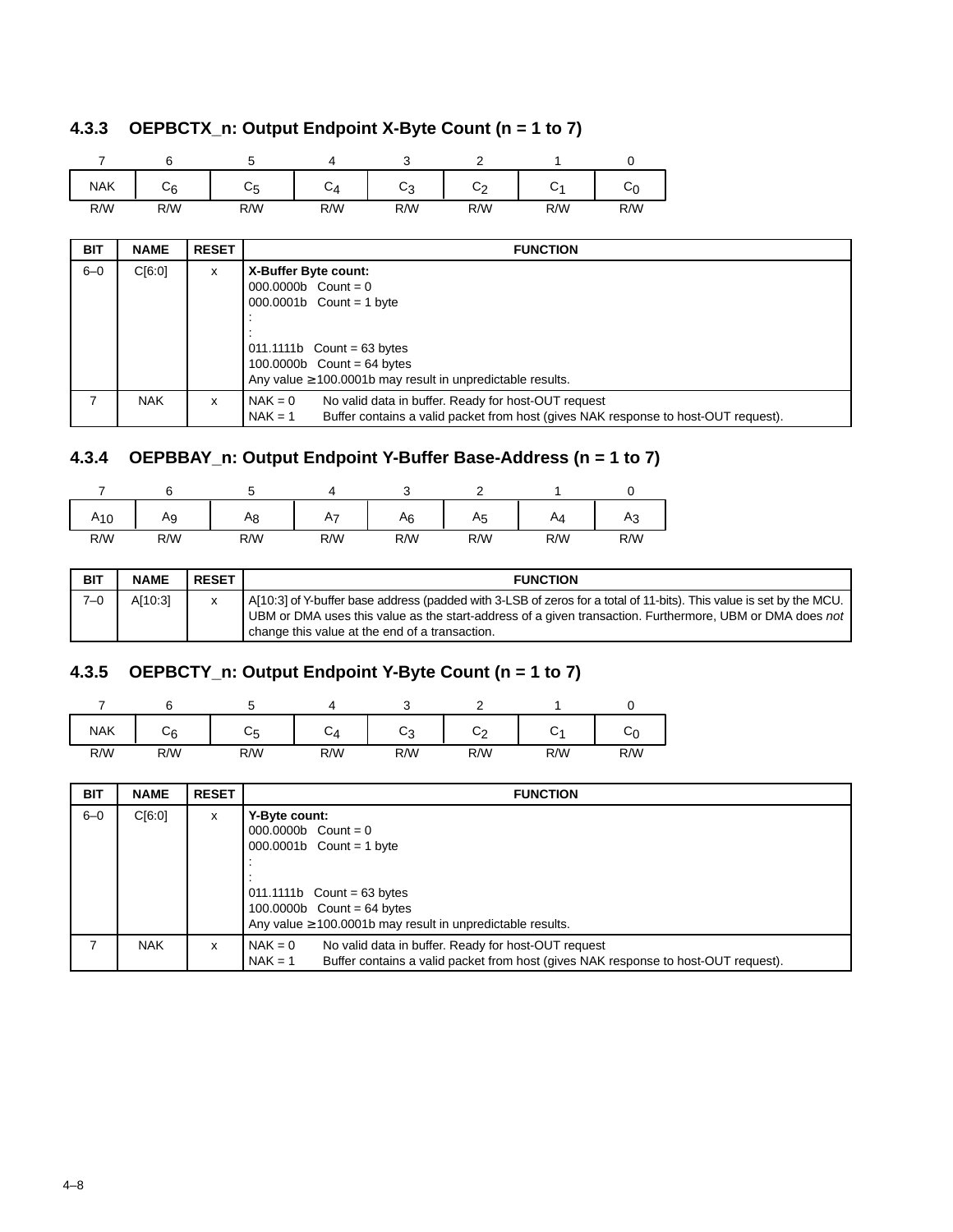#### **4.3.6 OEPSIZXY\_n: Output Endpoint X/Y-Buffer Size (n = 1 to 7)**

| <b>RSV</b> | ົ<br>IJ٢ | ົ<br>აა | $\sim$<br>◡୵ | ⌒<br>სკ | ◠<br>ບ<br>- | ⌒<br>ັ | ິ<br>၁( |
|------------|----------|---------|--------------|---------|-------------|--------|---------|
| R/O        | R/W      | R/W     | R/W          | R/W     | R/W         | R/W    | R/W     |

| <b>BIT</b> | <b>NAME</b> | <b>RESET</b> | <b>FUNCTION</b>                                                                                                                                                                                                    |
|------------|-------------|--------------|--------------------------------------------------------------------------------------------------------------------------------------------------------------------------------------------------------------------|
| $6 - 0$    | S[6:0]      | x            | X and Y-buffer size:<br>$0000.0000b$ Count = 0<br>$0000.0001b$ Count = 1 byte<br>$0011.1111b$ Count = 63 bytes<br>$0100.0000b$ Count = 64 bytes<br>Any value $\geq 100.0001b$ may result in unpredictable results. |
|            | <b>RSV</b>  | x            | $Reserved = 0$                                                                                                                                                                                                     |

#### **4.3.7 IEPCNF\_n: Input Endpoint Configuration (n = 1 to 7)**

|             |            | ۰.           |             | ີ            |       |     |            |
|-------------|------------|--------------|-------------|--------------|-------|-----|------------|
| <b>JBME</b> | $ISO=0$    | <b>TOGLE</b> | <b>DBUF</b> | <b>STALL</b> | USBIE | RSV | <b>RSV</b> |
| R/W         | R/W<br>R/W |              | R/W         | R/W          | R/W   | R/C | R/O        |

| <b>BIT</b>     | <b>NAME</b>  | <b>RESET</b> | <b>FUNCTION</b>                                                                                                                                        |
|----------------|--------------|--------------|--------------------------------------------------------------------------------------------------------------------------------------------------------|
| $1 - 0$        | <b>RSV</b>   | $\mathsf{x}$ | $Reserved = 0$                                                                                                                                         |
| 2              | <b>USBIE</b> | $\mathsf{x}$ | USB interrupt enable on transaction completion<br>$USBIE = 0$ No interrupt<br>$USBIE = 1$ Interrupt on transaction completion                          |
| 3              | <b>STALL</b> | $\Omega$     | USB stall condition indication. Set by the UBM but can be set/cleared by the MCU                                                                       |
|                |              |              | $STALL = 0$<br>No stall<br>$STALL = 1$<br>USB stall condition. If set by the MCU, a STALL handshake is initiated and the bit is cleared by the<br>MCU. |
| 4              | <b>DBUF</b>  | $\mathsf{x}$ | Double buffer enable. Set/cleared by the MCU<br>$DBUF = 0$ Primary buffer only (X-buffer only)<br>DBUF = $1$ Toggle bit selects buffer                 |
| 5              | <b>TOGLE</b> | $\mathsf{x}$ | USB toggle bit. This bit reflects the toggle sequence bit of DATA0, DATA1.                                                                             |
| 6              | <b>ISO</b>   | $\mathsf{x}$ | $ISO = 0$ Non-isochronous transfer. This bit must be cleared by the MCU, because only non-isochronous transfer<br>is supported.                        |
| $\overline{7}$ | <b>UBME</b>  | $\mathsf{x}$ | UBM enable/disable bit. Set/cleared by the MCU<br>$UBME = 0$ UBM cannot use this endpoint.<br>$UBME = 1$ UBM can use this endpoint.                    |

#### **4.3.8 IEPBBAX\_n: Input Endpoint X-Buffer Base-Address (n = 1 to 7)**

| A10 | Ag<br>A8 |     | $A^{-}$ | A <sub>6</sub> | ოე  | A4  | $A^c$ |
|-----|----------|-----|---------|----------------|-----|-----|-------|
| R/W | R/W      | R/W | R/W     | R/W            | R/W | R/W | R/W   |

| <b>BIT</b> | <b>NAME</b> | <b>RESET</b> | <b>FUNCTION</b>                                                                                                                                                                                                                                                                         |
|------------|-------------|--------------|-----------------------------------------------------------------------------------------------------------------------------------------------------------------------------------------------------------------------------------------------------------------------------------------|
| $7 - 0$    | A[10:3]     |              | A [10:3] of X-buffer base address (padded with 3-LSB of zeros for a total of 11-bits). This value is set by the MCU.<br>The UBM or DMA uses this value as the start-address of a given transaction. Note that the UBM or DMA does not<br>change this value at the end of a transaction. |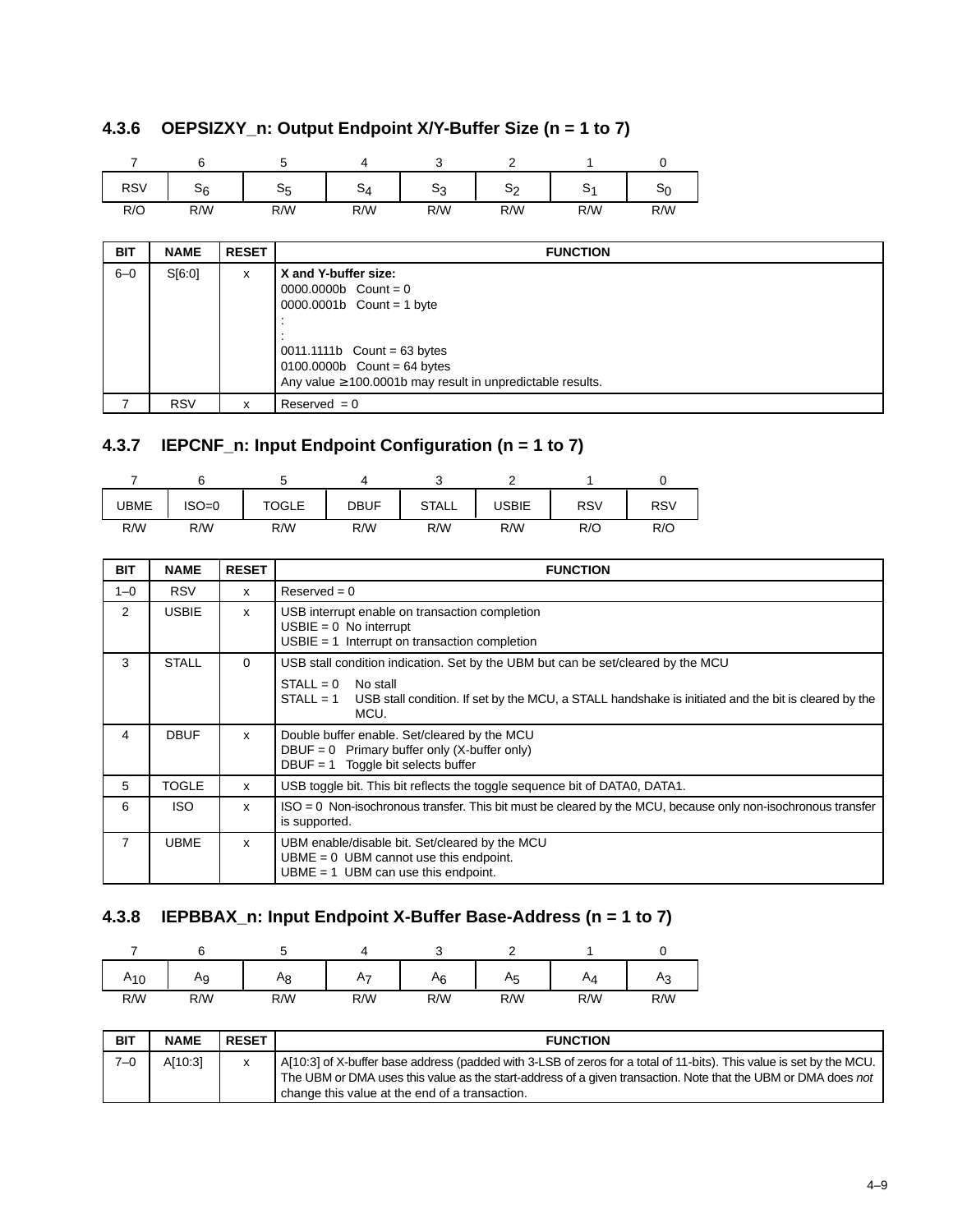#### **4.3.9 IEPBCTX\_n: Input Endpoint X-Byte Count (n = 1 to 7)**

| <b>NAK</b> | $\sim$<br>ن. | ⌒<br>Ũ5 | ⌒<br>$\mathbf{v}$<br>◡△<br>َب<br>پ<br>- |     |     | ⌒<br>ے | ◡   |
|------------|--------------|---------|-----------------------------------------|-----|-----|--------|-----|
| R/W        | R/W          | R/W     | R/W                                     | R/W | R/W | R/W    | R/W |

| <b>BIT</b> | <b>NAME</b> | <b>RESET</b> | <b>FUNCTION</b>                                                                                                                                                                                                |
|------------|-------------|--------------|----------------------------------------------------------------------------------------------------------------------------------------------------------------------------------------------------------------|
| $6 - 0$    | C[6:0]      | X            | X-Buffer Byte count:<br>$000.0000b$ Count = 0<br>$000.0001b$ Count = 1 byte<br>$011.1111b$ Count = 63 bytes<br>$100.0000b$ Count = 64 bytes<br>Any value $\geq 100.0001b$ may result in unpredictable results. |
|            | <b>NAK</b>  | X            | Valid data in buffer. Ready for host-IN request<br>$NAK = 0$<br>Buffer is empty (gives NAK response to host-IN request).<br>$NAK = 1$                                                                          |

## **4.3.10 IEPBBAY\_n: Input Endpoint Y-Buffer Base-Address (n = 1 to 7)**

| $A_{10}$ | A9  | A8  | A <sub>6</sub><br>$\sqrt{ }$ |     | A5  | $A_4$ | A۰  |
|----------|-----|-----|------------------------------|-----|-----|-------|-----|
| R/W      | R/W | R/W | R/W                          | R/W | R/W | R/W   | R/W |

| <b>BIT</b> | <b>NAME</b> | <b>RESET</b> | <b>FUNCTION</b>                                                                                                                                                                                                                                                                     |
|------------|-------------|--------------|-------------------------------------------------------------------------------------------------------------------------------------------------------------------------------------------------------------------------------------------------------------------------------------|
| $7 - 0$    | A[10:3]     |              | A [10:3] of Y-buffer base address (padded with 3-LSB of zeros for a total of 11 bits). This value is set by the MCU.<br>UBM or DMA uses this value as the start-address of a given transaction. Note that the UBM or DMA does not<br>change this value at the end of a transaction. |

## **4.3.11 IEPBCTY\_n: Input Endpoint Y-Byte Count (n = 1 to 7)**

| <b>NAK</b> | ပ6  | სხ  | ⌒<br>◡▵ |     | ∼ب<br><u>_</u> | ີ   | ⌒<br>ີ⊂ |
|------------|-----|-----|---------|-----|----------------|-----|---------|
| R/W        | R/W | R/W | R/W     | R/W | R/W            | R/W | R/W     |

| <b>BIT</b> | <b>NAME</b> | <b>RESET</b> | <b>FUNCTION</b>                                                                                                                       |
|------------|-------------|--------------|---------------------------------------------------------------------------------------------------------------------------------------|
| $6 - 0$    | C[6:0]      | $\mathsf{x}$ | Y-Byte count:<br>000.0000 $b$ Count = 0<br>$000.0001b$ Count = 1 byte<br>$011.1111b$ Count = 63 bytes<br>$100.0000b$ Count = 64 bytes |
|            |             |              | Any value $\geq 100.0001b$ may result in unpredictable results.                                                                       |
|            | <b>NAK</b>  | x            | Valid data in buffer. Ready for host-IN request<br>$NAK = 0$<br>Buffer is empty (gives NAK response to host-IN request).<br>$NAK = 1$ |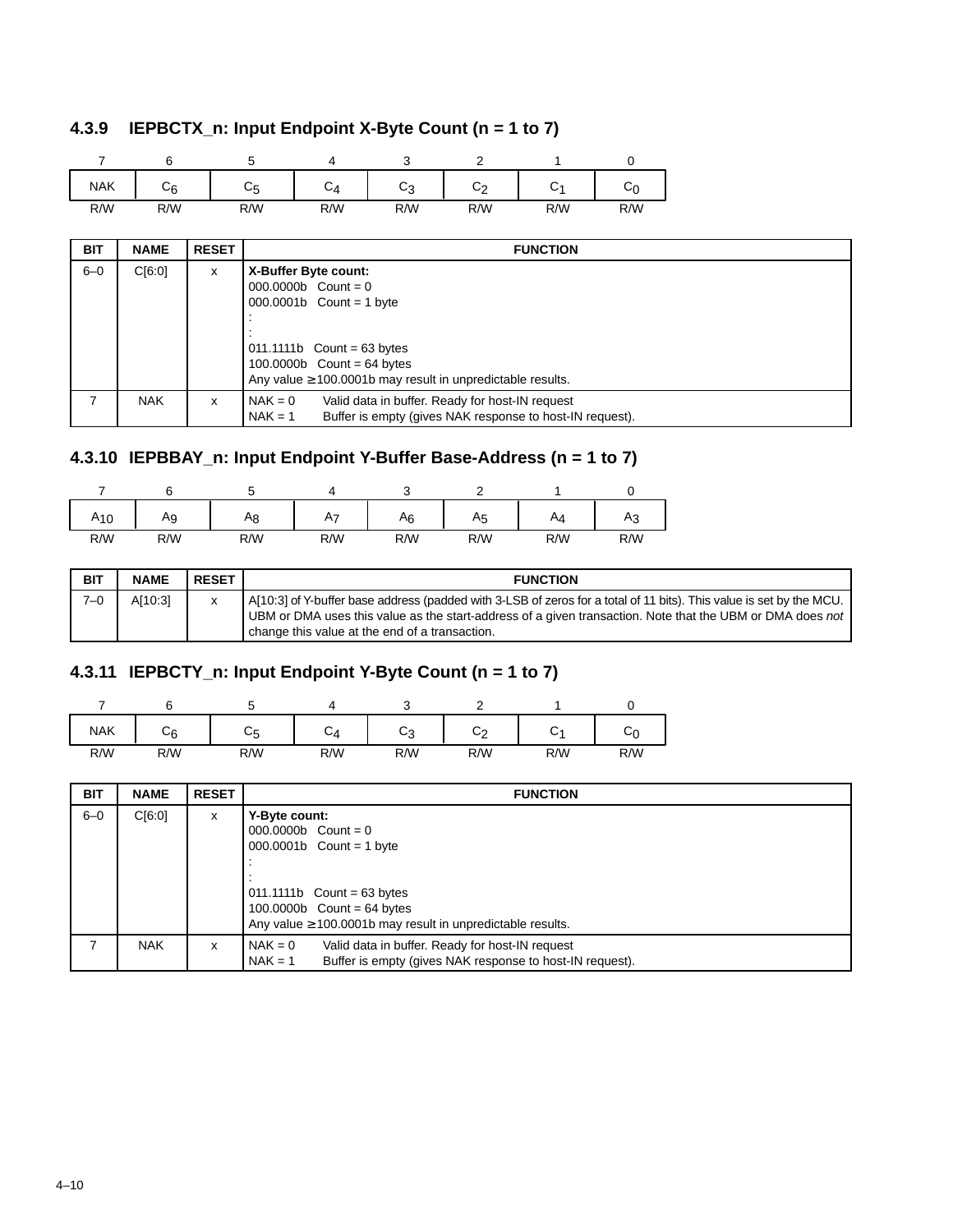| <b>RSV</b> | $S_6$       |              | $S_5$          | $S_4$                                                                                                                                           | $S_3$ | S <sub>2</sub>                                                  | S <sub>1</sub>  | $S_0$ |  |
|------------|-------------|--------------|----------------|-------------------------------------------------------------------------------------------------------------------------------------------------|-------|-----------------------------------------------------------------|-----------------|-------|--|
| R/O        | R/W         |              | R/W            | R/W<br>R/W<br>R/W<br>R/W<br>R/W                                                                                                                 |       |                                                                 |                 |       |  |
| <b>BIT</b> | <b>NAME</b> | <b>RESET</b> |                |                                                                                                                                                 |       |                                                                 | <b>FUNCTION</b> |       |  |
| $6 - 0$    | S[6:0]      | $\mathsf{x}$ |                | X and Y-buffer size:<br>$0000.0000b$ Count = 0<br>$0000.0001b$ Count = 1 byte<br>$0011.1111b$ Count = 63 bytes<br>$0100.0000b$ Count = 64 bytes |       | Any value $\geq$ 100.0001b may result in unpredictable results. |                 |       |  |
| 7          | <b>RSV</b>  | x            | $Reserved = 0$ |                                                                                                                                                 |       |                                                                 |                 |       |  |

#### **4.3.12 IEPSIZXY\_n: Input Endpoint X/Y-Buffer Size (n = 1 to 7)**

76 5 4 3 2 1 0

#### **4.4 Endpoint-0 Descriptor Registers**

Unlike registers EDB-1 to EDB-7, which are defined as memory entries in SRAM, endpoint\_0 is described by a set of 4 registers (two for output and two for input). The registers and their respective addresses, used for EDB-0 description, are defined in Table 4–6. EDB-0 has no Base-Address-Register, since these addresses are hardwired into FEF8 and FEF0. Note that the bit positions have been preserved to provide consistency with EDB-n  $(n = 1 to 7)$ .

|  | Table 4-6. Input/Output EDB-0 Registers |
|--|-----------------------------------------|
|--|-----------------------------------------|

| <b>ADDRESS</b> | <b>REGISTER NAME</b> | <b>DESCRIPTION</b>                        | <b>BASE ADDRESS</b> |
|----------------|----------------------|-------------------------------------------|---------------------|
| <b>FF83</b>    | OEPBCNT 0            | Output endpoint 0: Byte count register    | FEF0                |
| <b>FF82</b>    | OEPCNFG 0            | Output endpoint_0: Configuration register |                     |
| <b>FF81</b>    | IEPBCNT 0            | Input endpoint 0: Byte count register     | FEF8                |
| <b>FF80</b>    | IEPCNFG 0            | Input endpoint_0: Configuration register  |                     |

#### **4.4.1 IEPCNFG\_0: Input Endpoint-0 Configuration Register**

|      |     |              |            | ີ            |       |            |            |
|------|-----|--------------|------------|--------------|-------|------------|------------|
| UBME | RSV | <b>TOGLE</b> | <b>RSV</b> | <b>STALL</b> | USBIE | <b>RSV</b> | <b>RSV</b> |
| R/W  | R/O | R/O          | R/C        | R/W          | R/W   | R/C        | R/O        |

| <b>BIT</b>     | <b>NAME</b>  | <b>RESET</b> | <b>FUNCTION</b>                                                                                                                                                                   |  |  |  |
|----------------|--------------|--------------|-----------------------------------------------------------------------------------------------------------------------------------------------------------------------------------|--|--|--|
| $1 - 0$        | <b>RSV</b>   | $\Omega$     | $Reserved = 0$                                                                                                                                                                    |  |  |  |
| 2              | USBIE        | $\Omega$     | USB interrupt enable on transaction completion. Set/cleared by the MCU<br>$USBIE = 0$ No interrupt<br>$USBIE = 1$ Interrupt on transaction completion                             |  |  |  |
| 3              | <b>STALL</b> | $\Omega$     | USB stall condition indication. Set/cleared by the MCU                                                                                                                            |  |  |  |
|                |              |              | $STALL = 0$ No stall<br>$STALL = 1$ USB stall condition. If set by the MCU, a STALL handshake is initiated and the bit is cleared<br>automatically by the next setup transaction. |  |  |  |
| 4              | <b>RSV</b>   | $\Omega$     | $Reserved = 0$                                                                                                                                                                    |  |  |  |
| 5              | <b>TOGLE</b> | $\Omega$     | USB toggle bit. This bit reflects the toggle sequence bit of DATA0, DATA1.                                                                                                        |  |  |  |
| 6              | <b>RSV</b>   | $\Omega$     | $Reserved = 0$                                                                                                                                                                    |  |  |  |
| $\overline{7}$ | UBME         | $\Omega$     | UBM enable/disable bit. Set/cleared by the MCU<br>$UBME = 0$ UBM cannot use this endpoint.<br>$UBME = 1$ UBM can use this endpoint.                                               |  |  |  |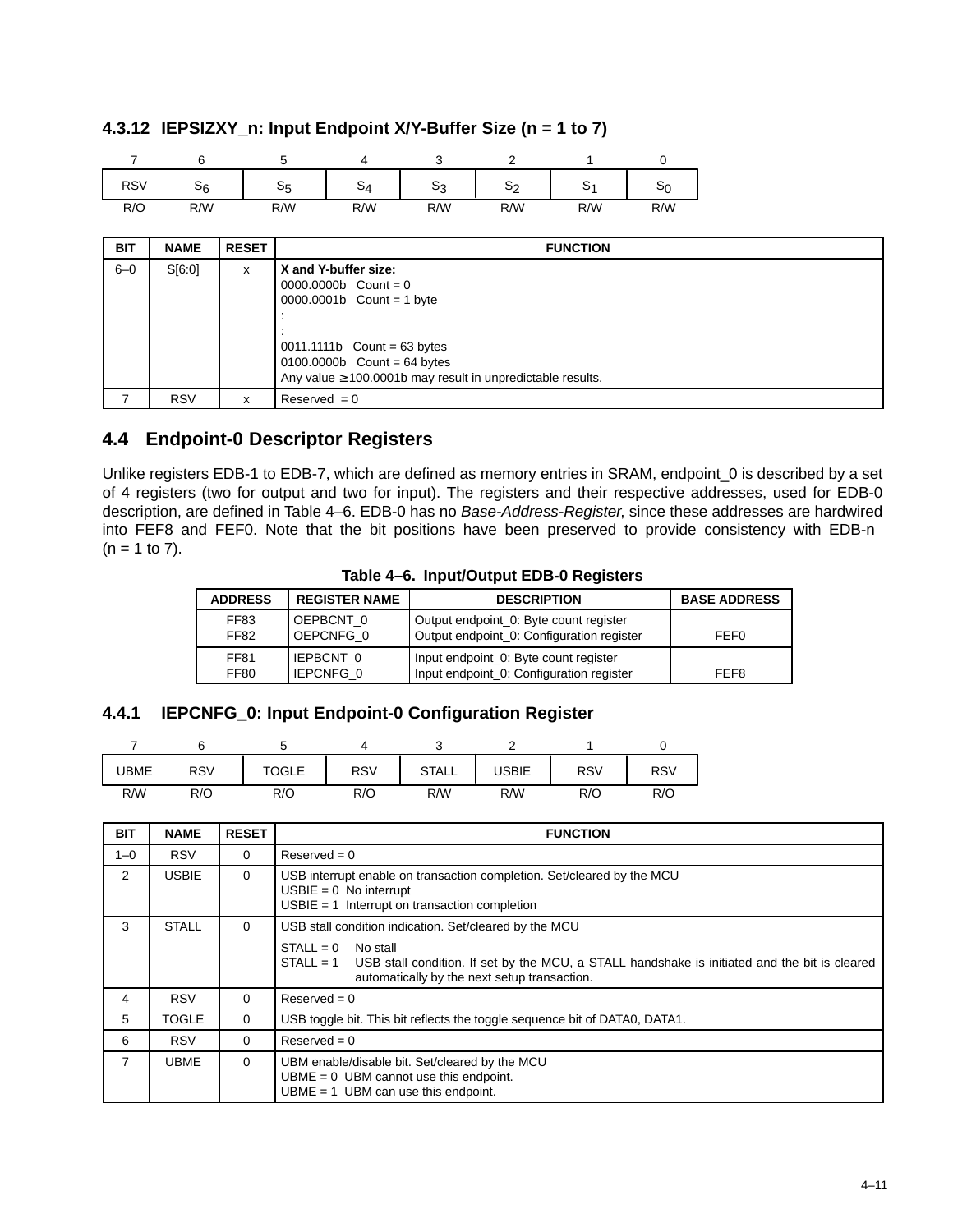#### **4.4.2 IEPBCNT\_0: Input Endpoint-0 Byte Count Register**

| <b>NAK</b> | <b>RSV</b> | <b>RSV</b> | <b>RSV</b> | مں<br>ن | ູ<br>- | یں۔ | ີ⊂  |
|------------|------------|------------|------------|---------|--------|-----|-----|
| R/W        | R/O        | R/O        | R/O        | R/W     | R/W    | R/W | R/W |

| <b>BIT</b> | <b>NAME</b> | <b>RESET</b> | <b>FUNCTION</b>                                                                                                                                |
|------------|-------------|--------------|------------------------------------------------------------------------------------------------------------------------------------------------|
| $3 - 0$    | C[3:0]      | 0h           | <b>Byte Count</b><br>$0000b$ Count = 0<br>0111b Count = $7$<br>1000b Count = $8$<br>1001b to 1111b are reserved. (If used, they default to 8.) |
| $6 - 4$    | <b>RSV</b>  | $\Omega$     | $Reserved = 0$                                                                                                                                 |
|            | NAK         |              | $NAK = 0$ Buffer contains a valid packet for host-IN transaction.<br>NAK = 1 Buffer is empty (gives NAK response to host-IN request).          |

## **4.4.3 OEPCNFG\_0: Output Endpoint-0 Configuration Register**

| UBME | <b>RSV</b> | <b>TOGLE</b> | <b>RSV</b> | STALL | USBIE | RSV | <b>RSV</b> |
|------|------------|--------------|------------|-------|-------|-----|------------|
| R/W  | R/O        | R/O          | R/C        | R/W   | R/W   | R/O | R/O        |

| <b>BIT</b>     | <b>NAME</b>  | <b>RESET</b> | <b>FUNCTION</b>                                                                                                                                       |
|----------------|--------------|--------------|-------------------------------------------------------------------------------------------------------------------------------------------------------|
| $1 - 0$        | <b>RSV</b>   | $\Omega$     | $Reserved = 0$                                                                                                                                        |
| $\overline{2}$ | <b>USBIE</b> | $\Omega$     | USB interrupt enable on transaction completion. Set/cleared by the MCU<br>$USBIE = 0$ No interrupt<br>$USBIE = 1$ Interrupt on transaction completion |
| 3              | <b>STALL</b> | 0            | USB stall condition indication. Set/cleared by the MCU                                                                                                |
|                |              |              | $STALL = 0$ No stall<br>$STALL = 1$ USB stall condition. If set by the MCU, a STALL handshake is initiated and the bit is cleared<br>automatically.   |
| 4              | <b>RSV</b>   | $\Omega$     | $Reserved = 0$                                                                                                                                        |
| 5              | TOGLE        | 0            | USB toggle bit. This bit reflects the toggle sequence bit of DATA0, DATA1.                                                                            |
| 6              | <b>RSV</b>   | 0            | $Reserved = 0$                                                                                                                                        |
| $\overline{7}$ | <b>UBME</b>  | $\Omega$     | UBM enable/disable bit. Set/cleared by the MCU<br>$UBME = 0$ UBM cannot use this endpoint.<br>$UBME = 1$ UBM can use this endpoint.                   |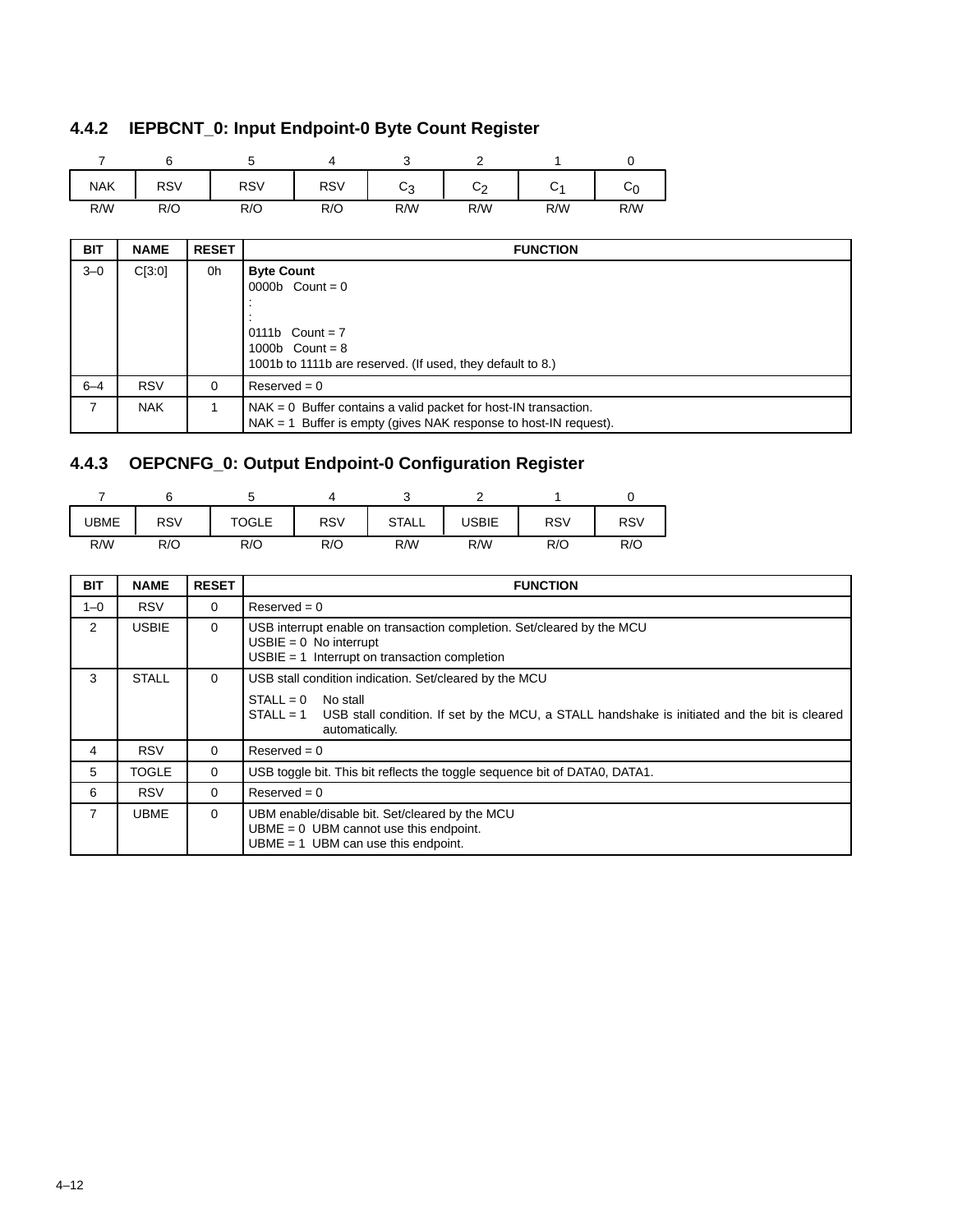| <b>NAK</b> | <b>RSV</b> | <b>RSV</b> | <b>RSV</b> | სვ  | しっ<br>∸ | ັ   | Ur       |
|------------|------------|------------|------------|-----|---------|-----|----------|
| R/W        | R/O        | R/O        | R/O        | R/O | R/O     | R/C | R/W<br>U |

## **4.4.4 OEPBCNT\_0: Output Endpoint X-Byte Count Register**

| <b>BIT</b> | <b>NAME</b> | <b>RESET</b> | <b>FUNCTION</b>                                                                                                                                                     |
|------------|-------------|--------------|---------------------------------------------------------------------------------------------------------------------------------------------------------------------|
| $3 - 0$    | C[3:0]      | 0h           | Byte count:<br>0000b Count = $0$<br>1111b Count = $7$<br>1000b Count = $8$<br>1001b to 1111b are reserved                                                           |
| $6 - 4$    | <b>RSV</b>  | 0            | $Reserved = 0$                                                                                                                                                      |
|            | <b>NAK</b>  | x            | $NAK = 0$<br>No valid data in buffer. Ready for host-OUT request<br>Buffer contains a valid packet from host (gives NAK response to host-OUT request).<br>$NAK = 1$ |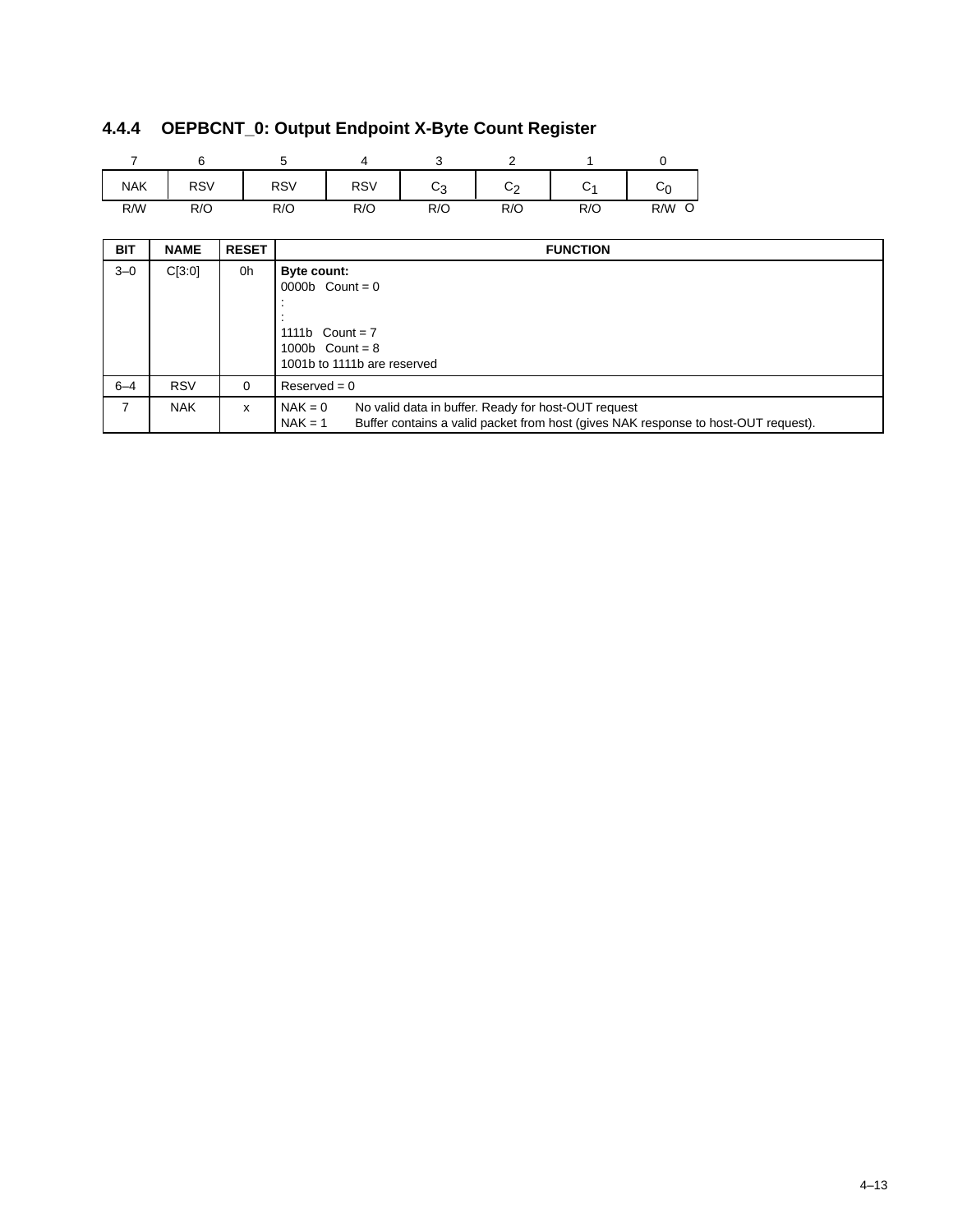## **5 USB Registers**

#### **5.1 FUNADR: Function Address Register**

This register contains the device function address.

|            |                 | ν               |     | ັ               |                 |                 |                 |
|------------|-----------------|-----------------|-----|-----------------|-----------------|-----------------|-----------------|
| <b>RSV</b> | FA <sub>6</sub> | FA <sub>5</sub> | FA4 | FA <sub>3</sub> | FA <sub>2</sub> | FA <sub>1</sub> | FA <sub>0</sub> |
| R/O        | R/W             | R/W             | R/W | R/W             | R/W             | R/W             | R/W             |

| <b>BIT</b> | <b>NAME</b> | <b>RESET</b> | <b>FUNCTION</b>                                                                                                                                                |
|------------|-------------|--------------|----------------------------------------------------------------------------------------------------------------------------------------------------------------|
| $6 - 0$    | FA[6:0]     | 00           | These bits define the current device address assigned to the function. The MCU writes a value to this register as<br>a result of the SET-ADDRESS host command. |
|            | <b>RSV</b>  |              | $Reserved = 0$                                                                                                                                                 |

#### **5.2 USBSTA: USB Status Register**

All bits in this register are set by the hardware and are cleared by the MCU when writing a 1 to the proper bit location (writing a 0 has no effect). In addition, each bit can generate an interrupt if its corresponding mask bit is set (R/C notation indicates read and clear only by the MCU).

| <b>RSTR</b> | <b>SUSR</b> | <b>RESR</b> | UR2RI | UR1RI | <b>SETUP</b> | <b>WAKEUP</b> | <b>STPOW</b> |
|-------------|-------------|-------------|-------|-------|--------------|---------------|--------------|
| R/C         | R/C         | R/C         | R/C   | R/C   | R/C          | R/C           | R/C          |

| <b>BIT</b>     | <b>NAME</b>        | <b>RESET</b> | <b>FUNCTION</b>                                                                                                                                                                                                                                                                    |
|----------------|--------------------|--------------|------------------------------------------------------------------------------------------------------------------------------------------------------------------------------------------------------------------------------------------------------------------------------------|
| 0              | <b>STPOW</b>       | $\Omega$     | SETUP overwrite bit. Set by hardware when setup packet is received while there is already a packet in the setup<br>buffer<br>$STPOW = 0$<br>MCU can clear this bit by writing a 1. Writing 0 has no effect.<br>$STPOW = 1$<br><b>SETUP</b> overwrite                               |
| 1              | <b>WAKEUP</b>      | $\Omega$     | Remote wake-up bit<br>WAKEUP = $0$ The MCU can clear this bit by writing a 1. Writing 0 has no effect.<br>WAKEUP = $1$ Remote wake-up request from WAKEUP pin                                                                                                                      |
| $\overline{2}$ | <b>SETUP</b>       | 0            | SETUP transaction received bit. As long as SETUP is 1, IN and OUT on endpoint 0 will be NAKed, regardless of<br>their real NAK bits value.<br>$SETUP = 0$<br>The MCU can clear this bit by writing a 1. Writing 0 has no effect.<br>$SETUP = 1$<br>SETUP transaction received      |
| 3              | UR <sub>1</sub> RI | 0            | UART1 RI status bit<br>$UR1RI = 0$<br>The MCU can clear this bit by writing a 1. Writing 0 has no effect.<br>$UR1RI = 1$<br>Ring detected                                                                                                                                          |
| 4              | UR <sub>2RI</sub>  | 0            | UART2 RI status bit<br>$UR2RI = 0$<br>The MCU can clear this bit by writing a 1. Writing 0 has no effect.<br>$UR2RI = 1$<br>Ring detected                                                                                                                                          |
| 5              | <b>RESR</b>        | 0            | Function resume request bit<br>$RESR = 0$<br>The MCU can clear this bit by writing a 1. Writing 0 has no effect.<br>$RESR = 1$<br>Function resume is detected.                                                                                                                     |
| 6              | <b>SUSR</b>        | 0            | Function suspended request bit. This bit is set in response to a global or selective suspend condition.<br>$FSUSE = 0$<br>The MCU can clear this bit by writing a 1. Writing 0 has no effect.<br>$FSUSE = 1$<br>Function suspend is detected.                                      |
| 7              | <b>RSTR</b>        | 0            | Function reset request bit. This bit is set in response to host initiating a port reset. This bit will not be affected by<br>USB function reset.<br>$FRST = 0$<br>The MCU can clear this bit by writing a 1. Writing 0 has no effect.<br>$FRST = 1$<br>Function reset is detected. |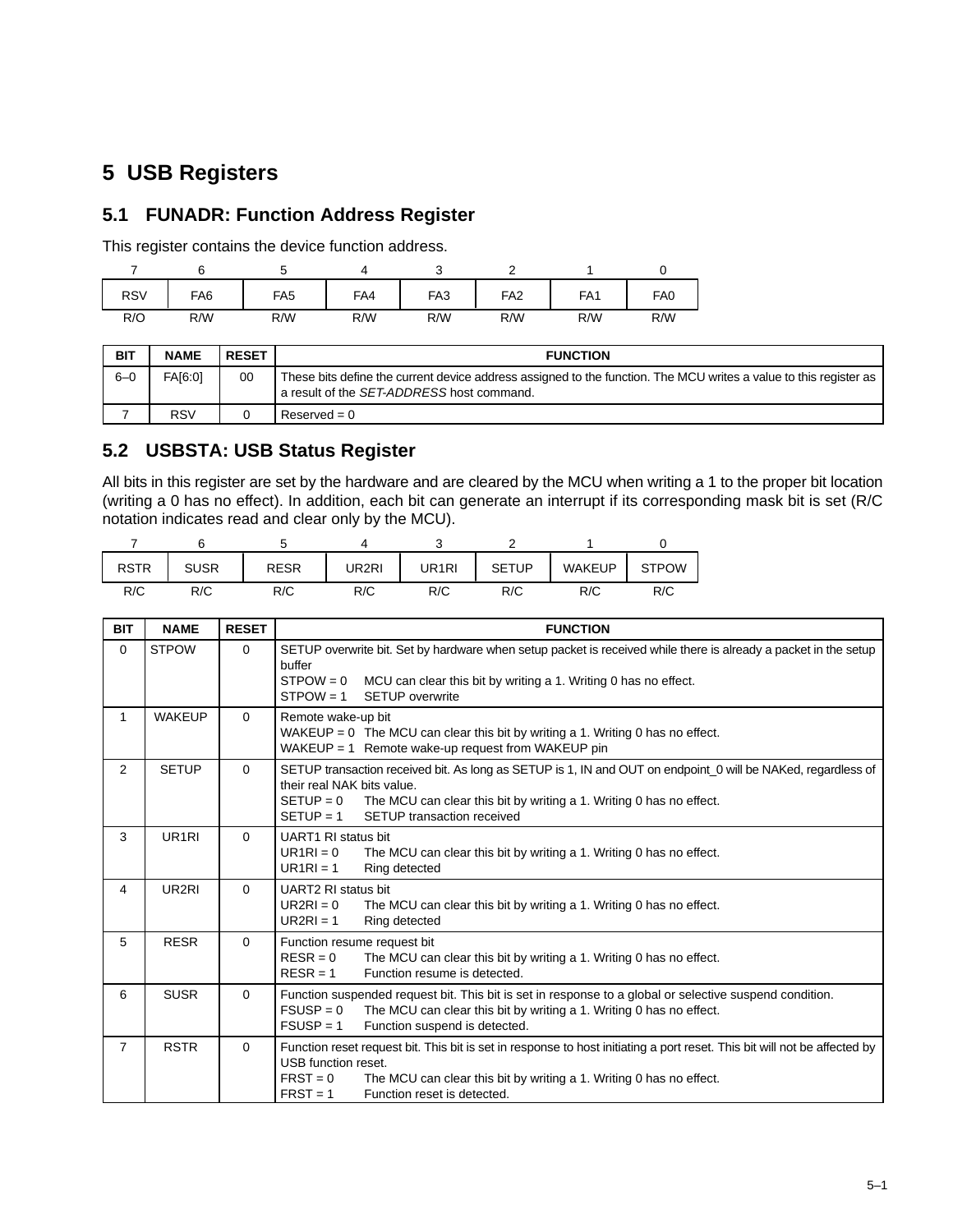## **5.3 OEPCNFG\_0: Output Endpoint-0 Configuration Register**

| UBME | <b>RSV</b> | <b>TOGLE</b> | <b>RSV</b> | <b>STALL</b> | <b>USBIE</b> | <b>RSV</b> | <b>RSV</b> |
|------|------------|--------------|------------|--------------|--------------|------------|------------|
| R/W  | R/O        | R/O          | R/O        | R/W          | R/W          | R/C        | R/O        |

| <b>BIT</b> | <b>NAME</b>  | <b>RESET</b> | <b>FUNCTION</b>                                                                                                                                        |
|------------|--------------|--------------|--------------------------------------------------------------------------------------------------------------------------------------------------------|
| $1 - 0$    | <b>RSV</b>   | $\Omega$     | $Reserved = 0$                                                                                                                                         |
| 2          | <b>USBIE</b> | $\Omega$     | USB interrupt enable on transaction completion. Set/cleared by the MCU<br>$USBIE = 0$ No interrupt<br>$USBIE = 1$ Interrupt on transaction completion  |
| 3          | <b>STALL</b> | $\Omega$     | USB stall condition indication. Set/cleared by the MCU                                                                                                 |
|            |              |              | $STALL = 0$<br>No stall<br>$STALL = 1$ USB stall condition. If set by the MCU, a STALL handshake is initiated and the bit is cleared<br>automatically. |
| 4          | <b>RSV</b>   | $\Omega$     | $Reserved = 0$                                                                                                                                         |
| 5          | <b>TOGLE</b> | $\Omega$     | USB toggle bit. This bit reflects the toggle sequence bit of DATA0, DATA1                                                                              |
| 6          | <b>RSV</b>   | $\Omega$     | $Reserved = 0$                                                                                                                                         |
| 7          | <b>UBME</b>  | $\Omega$     | UBM enable/disable bit. Set/cleared by the MCU<br>$UBME = 0$ UBM cannot use this endpoint.<br>$UBME = 1$ UBM can use this endpoint.                    |

## **5.4 OEPBCNT\_0: Output Endpoint-0 Byte Count Register**

|            |            | ີ          |            | ັ              |                |     |                |
|------------|------------|------------|------------|----------------|----------------|-----|----------------|
| <b>NAK</b> | <b>RSV</b> | <b>RSV</b> | <b>RSV</b> | $\mathsf{c}_3$ | しっ<br><u>_</u> | U   | C <sub>0</sub> |
| R/W        | R/O        | R/O        | R/O        | R/O            | R/O            | R/O | R/O            |

| <b>BIT</b> | <b>NAME</b> | <b>RESET</b> | <b>FUNCTION</b>                                                                                                                                             |
|------------|-------------|--------------|-------------------------------------------------------------------------------------------------------------------------------------------------------------|
| $3 - 0$    | C[3:0]      | 0h           | <b>Byte Count</b><br>$0000b$ Count = 0<br>0111b Count = $7$<br>1000b Count = $8$<br>1001b to 1111b are reserved.                                            |
| $6 - 4$    | <b>RSV</b>  | $\Omega$     | $Reserved = 0$                                                                                                                                              |
|            | <b>NAK</b>  | 1.           | $NAK = 0$ No valid data in buffer. Ready for host-OUT request<br>NAK = 1 Buffer contains a valid packet from host (gives NAK response to host-OUT request). |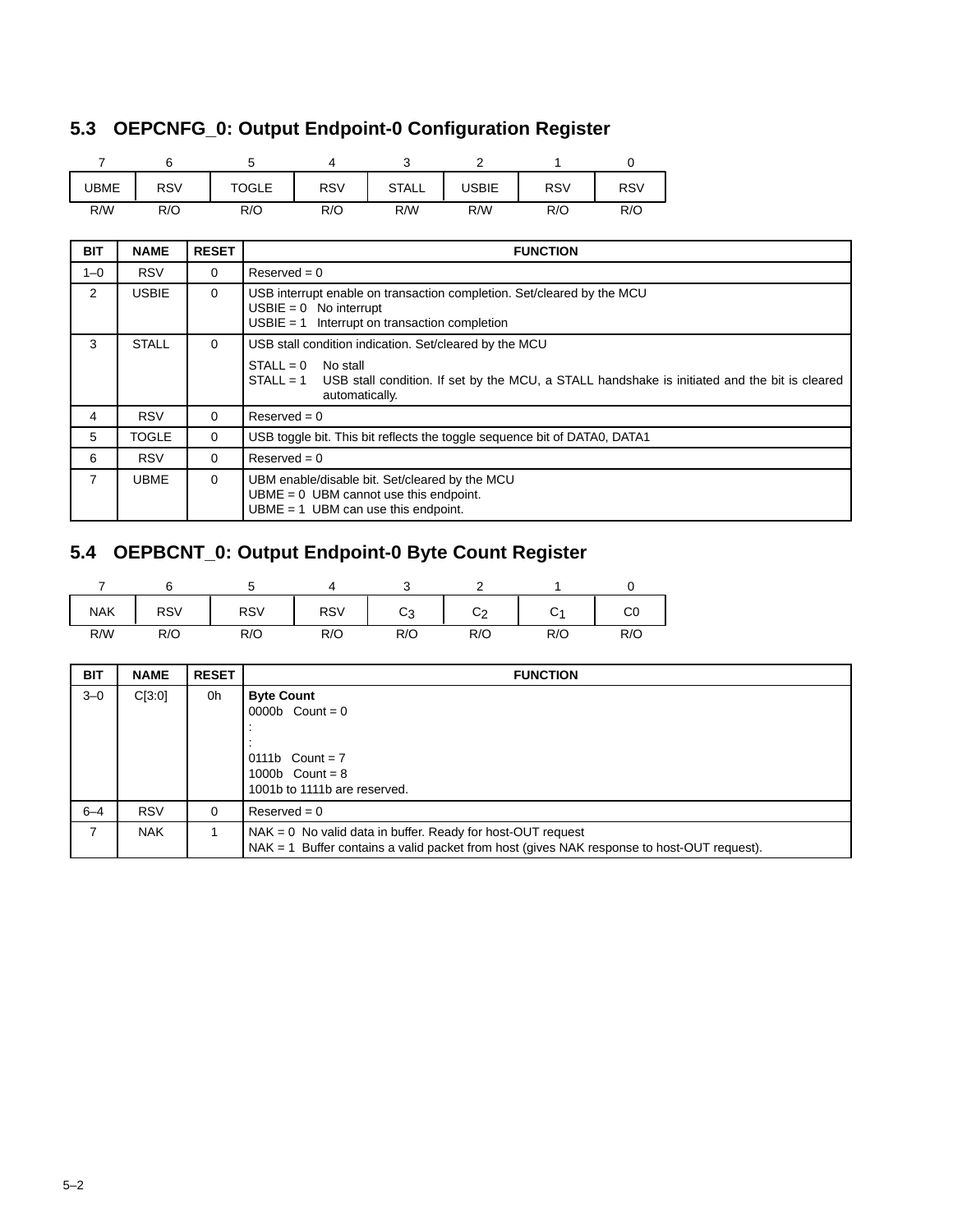| 7              | 6                  |              | 5           | 4                                                                                                                                                                        | 3                                                                                                                  | 2            |                 | 0            |  |
|----------------|--------------------|--------------|-------------|--------------------------------------------------------------------------------------------------------------------------------------------------------------------------|--------------------------------------------------------------------------------------------------------------------|--------------|-----------------|--------------|--|
| <b>RSTR</b>    | <b>SUSR</b>        |              | <b>RESR</b> | UR <sub>2</sub> RI                                                                                                                                                       | UR <sub>1</sub> RI                                                                                                 | <b>SETUP</b> | <b>WAKEUP</b>   | <b>STPOW</b> |  |
| R/W            | R/W                |              | R/W         | R/W                                                                                                                                                                      | R/W                                                                                                                | R/W          | R/W             | R/W          |  |
| <b>BIT</b>     | <b>NAME</b>        | <b>RESET</b> |             |                                                                                                                                                                          |                                                                                                                    |              | <b>FUNCTION</b> |              |  |
| $\mathbf 0$    | <b>STPOW</b>       | 0            |             | SETUP overwrite interrupt-enable bit<br>STPOW = 0 STPOW interrupt disabled<br>STPOW = 1 STPOW interrupt enabled                                                          |                                                                                                                    |              |                 |              |  |
| $\mathbf{1}$   | <b>WAKEUP</b>      | $\mathbf 0$  |             |                                                                                                                                                                          | Remote wake-up interrupt enable bit<br>$WAKEUP = 0$ WAKEUP interrupt disable<br>WAKEUP = 1 WAKEUP interrupt enable |              |                 |              |  |
| 2              | <b>SETUP</b>       | $\Omega$     |             | SETUP interrupt enable bit<br>SETUP = 0 SETUP interrupt disabled<br>SETUP = 1 SETUP interrupt enabled                                                                    |                                                                                                                    |              |                 |              |  |
| 3              | UR <sub>1</sub> RI | 0            |             | UART 1 RI interrupt enable bit<br>$UR1RI = 0 UR1RI$ interrupt disabled<br>UR1RI = 1 UR1RI interrupt enabled                                                              |                                                                                                                    |              |                 |              |  |
| 4              | UR2RI              | $\Omega$     |             | UART 2 RI interrupt enable bit<br>$UR1RI = 0 UR1RI$ interrupt disabled<br>UR1RI = 1 UR1RI interrupt enabled                                                              |                                                                                                                    |              |                 |              |  |
| 5              | <b>RESR</b>        | $\Omega$     |             | Function resume interrupt enable bit<br>RESR = 0 Function resume interrupt disabled<br>RESR = 1 Function resume interrupt enabled                                        |                                                                                                                    |              |                 |              |  |
| 6              | <b>SUSR</b>        | $\Omega$     |             | Function suspend interrupt enable<br>FSUSP = 0 Function suspend interrupt disabled<br>FSUSP = 1 Function suspend interrupt enabled                                       |                                                                                                                    |              |                 |              |  |
| $\overline{7}$ | <b>RSTR</b>        | 0            |             | Function reset interrupt bit. This bit is not affected by USB function reset.<br>FRST = 0 Function reset interrupt disabled<br>FRST = 1 Function reset interrupt enabled |                                                                                                                    |              |                 |              |  |

## **5.5 USBMSK: USB Interrupt Mask Register**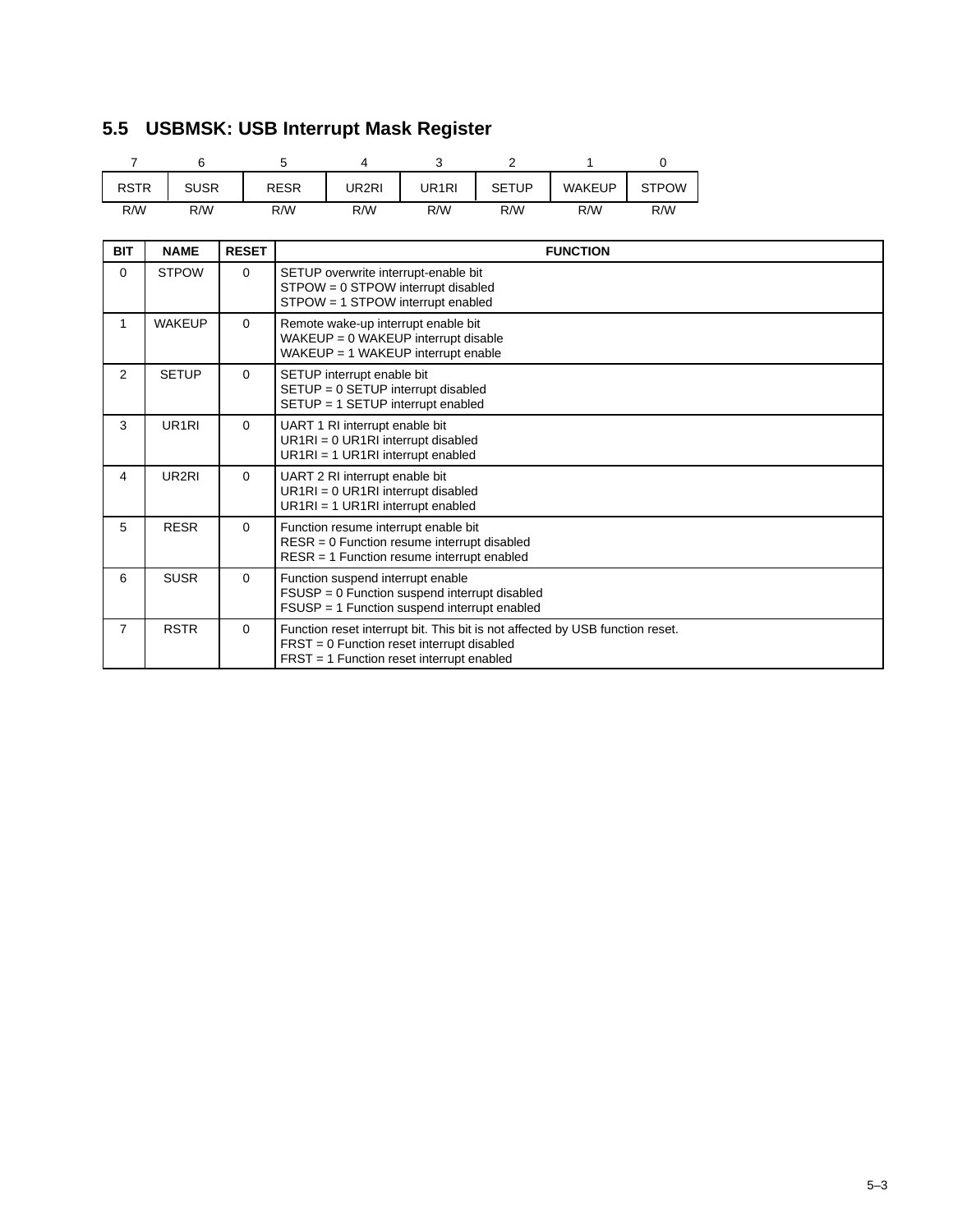#### **5.6 USBCTL: USB Control Register**

Unlike the rest of the registers, this register is cleared by the power-up-reset signal only. The USB reset cannot reset this register (see Figure 5–1).

| $\overline{7}$ | 6            |              | 5                | 4                                                                                                                                                                                                                                             | 3                                                                                                                  | 2   | 1                                                                                       | 0          |                                                                                                                    |  |
|----------------|--------------|--------------|------------------|-----------------------------------------------------------------------------------------------------------------------------------------------------------------------------------------------------------------------------------------------|--------------------------------------------------------------------------------------------------------------------|-----|-----------------------------------------------------------------------------------------|------------|--------------------------------------------------------------------------------------------------------------------|--|
| <b>CONT</b>    | U1/2         |              | <b>RWUP</b>      | <b>FRSTE</b>                                                                                                                                                                                                                                  | <b>RSV</b>                                                                                                         | B/S | <b>SIR</b>                                                                              | <b>DIR</b> |                                                                                                                    |  |
| R/W            | R/O          |              | R/W              | R/W                                                                                                                                                                                                                                           | R/O                                                                                                                | R/W | R/W                                                                                     | R/W        |                                                                                                                    |  |
| <b>BIT</b>     | <b>NAME</b>  | <b>RESET</b> |                  |                                                                                                                                                                                                                                               |                                                                                                                    |     | <b>FUNCTION</b>                                                                         |            |                                                                                                                    |  |
| $\Omega$       | <b>DIR</b>   | $\Omega$     | direction.       | As a response to a setup packet, the MCU decodes the request and sets/clears this bit to reflect the data transfer<br>$DIR = 0$ USB data-OUT transaction (from host to TUSB5052).<br>DIR = 1 USB data-IN transaction (from TUSB5052 to host). |                                                                                                                    |     |                                                                                         |            |                                                                                                                    |  |
| $\mathbf{1}$   | <b>SIR</b>   | $\Omega$     | is being served. |                                                                                                                                                                                                                                               |                                                                                                                    |     |                                                                                         |            | SETUP interrupt-status bit. This bit is controlled by the MCU to indicate to the hardware when the SETUP interrupt |  |
|                |              |              | $SIR = 0$        |                                                                                                                                                                                                                                               |                                                                                                                    |     |                                                                                         |            | SETUP interrupt is not served. The MCU clears this bit before exiting the SETUP interrupt routine.                 |  |
|                |              |              | $SIR = 1$        |                                                                                                                                                                                                                                               |                                                                                                                    |     |                                                                                         |            | SETUP interrupt is in progress. The MCU sets this bit when servicing the SETUP interrupt.                          |  |
| $\overline{2}$ | <b>BS</b>    | $\Omega$     |                  | $BS = 0$ Bus-powered hub<br>$BS = 1$ Self-powered hub                                                                                                                                                                                         |                                                                                                                    |     |                                                                                         |            |                                                                                                                    |  |
| 3              | <b>RSV</b>   | $\Omega$     | Reserved         |                                                                                                                                                                                                                                               |                                                                                                                    |     |                                                                                         |            |                                                                                                                    |  |
| 4              | <b>FRSTE</b> | $\mathbf{1}$ |                  | Function reset-connection bit. This bit connects/disconnects the USB function reset to/from the MCU reset.<br>FRSTE = 0 Function reset is not connected to MCU reset.<br>FRSTE =1 Function reset is connected to MCU reset.                   |                                                                                                                    |     |                                                                                         |            |                                                                                                                    |  |
| 5              | <b>RWUP</b>  | $\mathbf 0$  |                  |                                                                                                                                                                                                                                               |                                                                                                                    |     | Device remote wake-up request. This bit is set by the MCU and is cleared automatically. |            |                                                                                                                    |  |
|                |              |              |                  |                                                                                                                                                                                                                                               | $RWUP = 0$ Writing a 0 to this bit has no effect.                                                                  |     |                                                                                         |            |                                                                                                                    |  |
|                |              |              | $RWUP = 1$       |                                                                                                                                                                                                                                               |                                                                                                                    |     | When MCU writes a 1, a remote wake-up pulse is generated.                               |            |                                                                                                                    |  |
| 6              | U1/2         | $\Omega$     | USB hub version  | $U1/2 = 0$ This is a USB1.x hub.<br>$U1/2 = 1$ This is a USB2.x hub.                                                                                                                                                                          |                                                                                                                    |     |                                                                                         |            |                                                                                                                    |  |
| 7              | <b>CONT</b>  | $\Omega$     |                  | Connect/disconnect bit                                                                                                                                                                                                                        | $CONT = 0$ Upstream port is disconnected. Pullup disabled<br>$CONT = 1$ Upstream port is connected. Pullup enabled |     |                                                                                         |            |                                                                                                                    |  |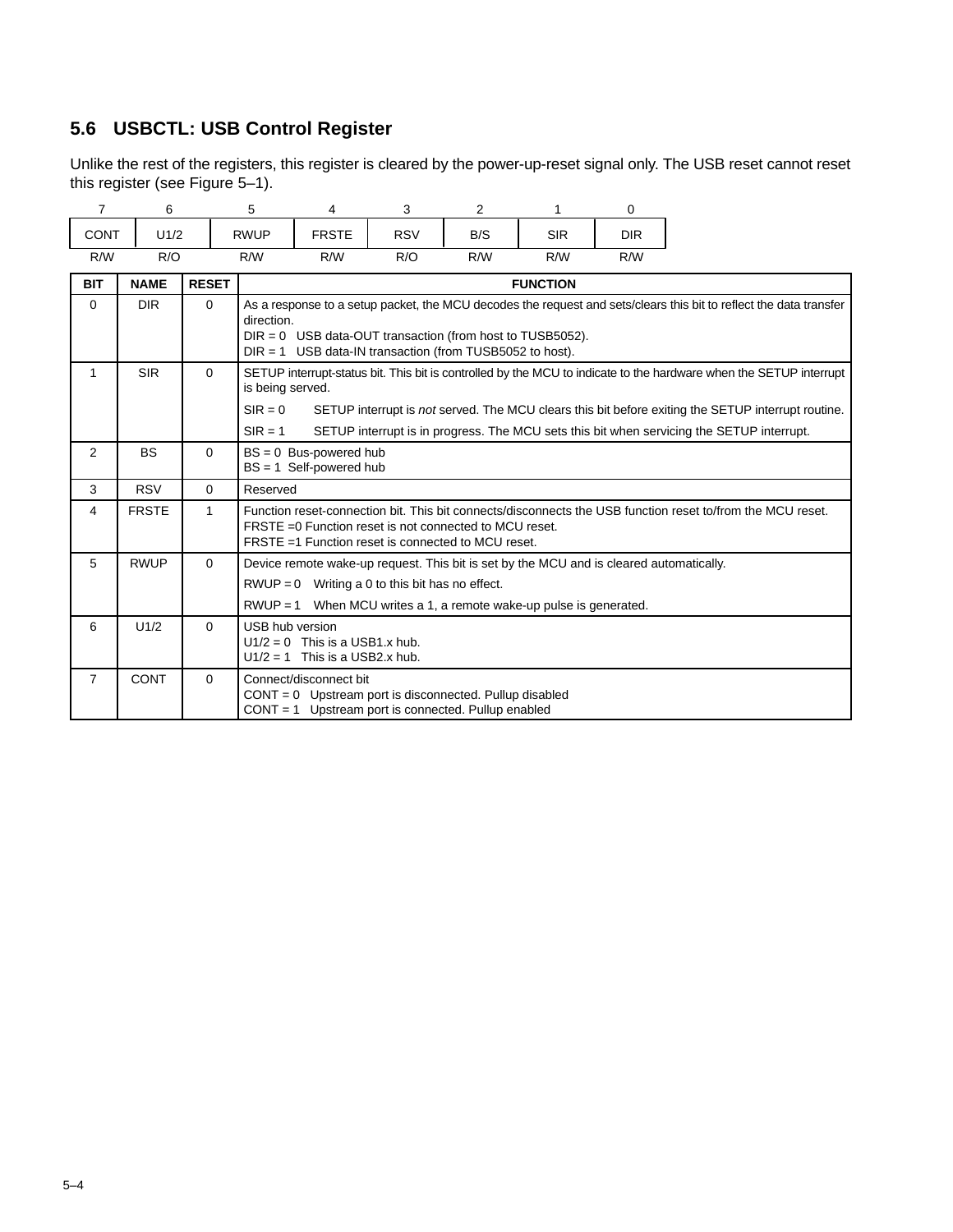## **5.7 HUBCNF1: Hub-Configuration-1 Register**

This register is cleared by the power-up-reset signal only. The USB reset cannot reset this register.

| P <sub>4</sub> A | P <sub>4</sub> E | P <sub>3</sub> A | P3E | P <sub>2</sub> A | P <sub>2</sub> E | P <sub>1</sub> A | P <sub>1E</sub> |
|------------------|------------------|------------------|-----|------------------|------------------|------------------|-----------------|
| R/W              | R/W              | R/W              | R/W | R/W              | R/W              | R/W              | R/W             |

| <b>BIT</b> | <b>NAME</b>      | <b>RESET</b> | <b>FUNCTION</b>                                                                                                                                                             |
|------------|------------------|--------------|-----------------------------------------------------------------------------------------------------------------------------------------------------------------------------|
| 0          | P <sub>1E</sub>  | $\Omega$     | Hub port-1. Enable/disable control bit<br>$P1E = 0$ Port-1 is disabled.<br>$P1E = 1$ Port-1 is enabled.                                                                     |
| 1          | P <sub>1</sub> A | $\Omega$     | Hub port-1. Permanent-attachment control bit<br>$P1A = 0$ Port-1 is connected to a removable function.<br>$P1A = 1$ Port-1 is connected to a permanent-attachment function. |
| 2          | P <sub>2E</sub>  | $\Omega$     | Hub port-2. Enable/disable control bit<br>$P2E = 0$ Port-2 is disabled.<br>$P2E = 1$ Port-2 is enabled.                                                                     |
| 3          | P <sub>2</sub> A | $\Omega$     | Hub port-2. Permanent-attachment control bit<br>$P2A = 0$ Port-2 is connected to a removable function.<br>$P2A = 1$ Port-2 is connected to a permanent-attachment function. |
| 4          | P <sub>3E</sub>  | $\Omega$     | Hub port-3. Enable/disable control bit<br>$P3E = 0$ Port-3 is disabled.<br>$P3E = 1$ Port-3 is enabled.                                                                     |
| 5          | P <sub>3</sub> A | $\Omega$     | Hub port-3. Permanent-attachment control bit<br>$P3A = 0$ Port-3 is connected to a removable function.<br>$P3A = 1$ Port-3 is connected to a permanent-attachment function. |
| 6          | P <sub>4E</sub>  | $\Omega$     | Hub port-4. Enable/disable control bit<br>$P4E = 0$ Port-4 is disabled.<br>$P4E = 1$ Port-4 Is enabled.                                                                     |
| 7          | P <sub>4</sub> A | $\Omega$     | Hub port-4. Permanent-attachment control bit<br>$P4A = 0$ Port-4 is connected to a removable function.<br>$P4A = 1$ Port-4 is connected to a permanent-attachment function. |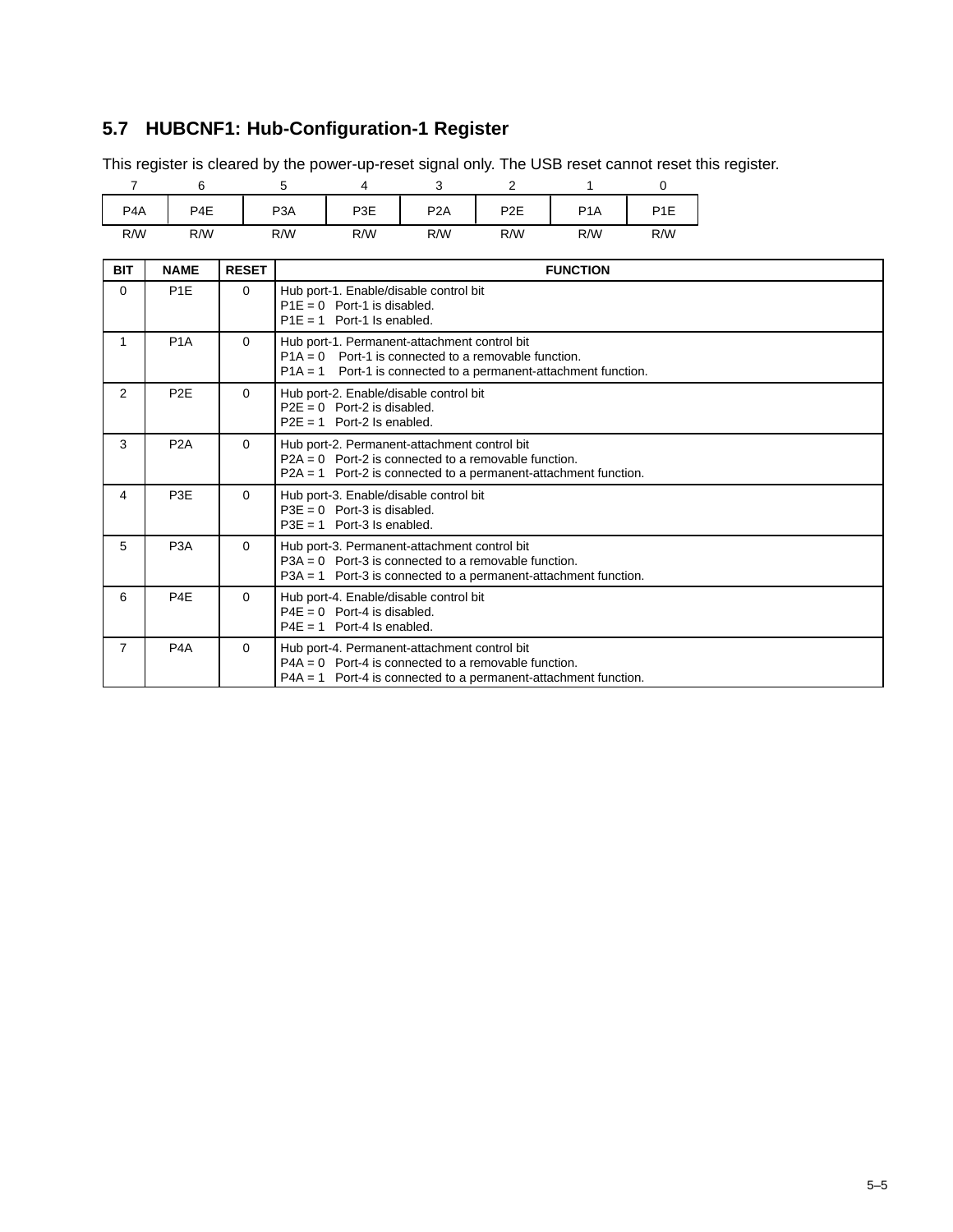# **5.8 HUBCNF2: Hub-Configuration-2 Register**

This register is cleared by the power-up-reset signal only. The USB-reset cannot reset this register.

|              |            |      |      | ັ          |            |                  |                 |
|--------------|------------|------|------|------------|------------|------------------|-----------------|
| <b>PWRSW</b> | <b>RSV</b> | P6.1 | P6.0 | <b>RSV</b> | <b>RSV</b> | P <sub>5</sub> A | P <sub>5E</sub> |
| R/W          | R/W        | R/W  | R/W  | R/C        | R/O        | R/W              | R/W             |

| <b>BIT</b> | <b>NAME</b>      | <b>RESET</b>    | <b>FUNCTION</b>                                                                                                                                                                                                                                                                          |
|------------|------------------|-----------------|------------------------------------------------------------------------------------------------------------------------------------------------------------------------------------------------------------------------------------------------------------------------------------------|
| $\Omega$   | P <sub>5</sub> E | $\Omega$        | Hub port-5. Enable/disable control bit<br>$P5E = 0$ Port-5 is disabled.<br>$P5E = 1$ Port-5 is enabled.                                                                                                                                                                                  |
|            | P <sub>5</sub> A | $\Omega$        | Hub port-5. Permanent-attachment control bit<br>$P5A = 0$ > Port-5 is connected to a removable function.<br>$P5A = 1$ Port-5 is connected to a permanent-attachment function.                                                                                                            |
| $3 - 2$    | <b>RSV</b>       | 0               | $Reserved = 0$                                                                                                                                                                                                                                                                           |
| $5 - 4$    | P6[1:0]          | 00 <sub>b</sub> | Hub port-6. Embedded-function control field<br>$00b =$ Port-6 is disabled (does not exist).<br>$01b$ = Port-6 is permanently attached.<br>10b = Port-6 is connected to a removable function, but is not attached.<br>11b = Port-6 is connected to a removable function, and is attached. |
| 6          | <b>RSV</b>       | 0               | $Reserved = 0$                                                                                                                                                                                                                                                                           |
| 7          | <b>PWRSW</b>     | $\Omega$        | Power switch control bit<br>$PWRSW = 0$ Not available<br>$PWRSW = 1$ Available                                                                                                                                                                                                           |

# **5.9 HUBPOTG: Hub Power-On to Power-Good Descriptor Register**

This register is cleared by the power-up-reset signal only. The USB reset cannot reset this register.

| - - | D6  | D <sub>5</sub> | D4  | D <sub>3</sub> | D <sub>2</sub> | D.  | D <sub>0</sub> |
|-----|-----|----------------|-----|----------------|----------------|-----|----------------|
| R/W | R/W | R/W            | R/W | R/W            | R/W            | R/W | R/W            |

| BIT | <b>NAME</b> | <b>RESET</b> | <b>FUNCTION</b>                                                                                                                                                                                               |
|-----|-------------|--------------|---------------------------------------------------------------------------------------------------------------------------------------------------------------------------------------------------------------|
|     | DI7:01      |              | Offset-5 in hub descriptor table<br>Time (in 2 ms intervals) from the time the power-on sequence begins on a port until power is good on that port<br>(11.15.2.1 Hub Descriptor in the USB 1.1 specification) |

# **5.10 HUBPIDL: Hub-PID Register (Low-Byte)**

| ו ש | D6  | D5  | D4  | D <sub>3</sub> | D <sub>2</sub> | D <sub>1</sub> | D <sub>0</sub> |
|-----|-----|-----|-----|----------------|----------------|----------------|----------------|
| R/W | R/W | R/W | R/W | R/W            | R/W            | R/W            | R/W            |

| BIT | <b>NAME</b> | DECET<br>ਜ਼੶੶੶ | <b>FUNCTION</b>               |
|-----|-------------|----------------|-------------------------------|
|     | D[7:0]      |                | PID,<br>Hub<br>Iow-byte value |

# **5.11 HUBPIDH: Hub-PID Register (High-Byte)**

|     |     |                |     | ◡              |     |     |     |
|-----|-----|----------------|-----|----------------|-----|-----|-----|
| D7  | D6  | D <sub>5</sub> | D4  | D <sub>3</sub> | D2  | D.  | D0  |
| R/W | R/W | R/W            | R/W | R/W            | R/W | R/W | R/W |

| <b>BIT</b> | <b>NAME</b> | <b>RESET</b> | <b>FUNCTION</b>                                  |
|------------|-------------|--------------|--------------------------------------------------|
| $\sim$     | D[7:0]      |              | <b>PID</b><br>high-byte value<br>Hub<br>.<br>. . |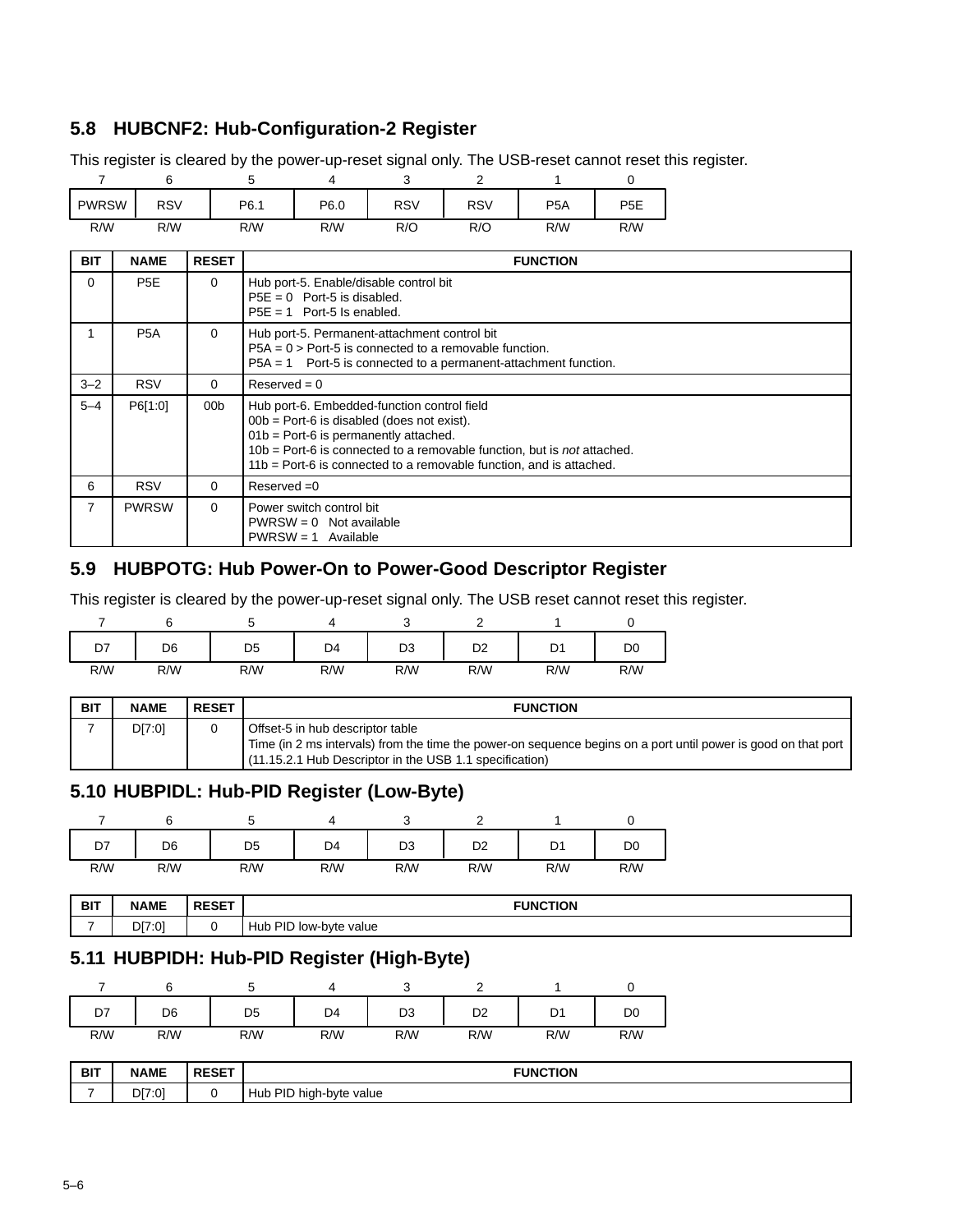| 5.12 HUBVIDL: Hub-VID Register (Low-Byte) |  |
|-------------------------------------------|--|
|-------------------------------------------|--|

|            | 6              |              | 5              | 4                      | 3              | ◠              |                 |                |  |
|------------|----------------|--------------|----------------|------------------------|----------------|----------------|-----------------|----------------|--|
| D7         | D <sub>6</sub> |              | D <sub>5</sub> | D <sub>4</sub>         | D <sub>3</sub> | D <sub>2</sub> | D <sub>1</sub>  | D <sub>0</sub> |  |
| R/W        | R/W            |              | R/W            | R/W                    | R/W            | R/W            | R/W             | R/W            |  |
|            |                |              |                |                        |                |                |                 |                |  |
| <b>BIT</b> | <b>NAME</b>    | <b>RESET</b> |                |                        |                |                | <b>FUNCTION</b> |                |  |
|            | D[7:0]         |              |                | Hub VID low-byte value |                |                |                 |                |  |
|            |                |              |                |                        |                |                |                 |                |  |

# **5.13 HUBVIDH: Hub-VID Register (High-Byte)**

|            | 6              |              | 5              | 4                       | 3              |                |                 |                |
|------------|----------------|--------------|----------------|-------------------------|----------------|----------------|-----------------|----------------|
| D7         | D <sub>6</sub> |              | D <sub>5</sub> | D <sub>4</sub>          | D <sub>3</sub> | D <sub>2</sub> | D <sub>1</sub>  | D <sub>0</sub> |
| R/W        | R/W            |              | R/W            | R/W                     | R/W            | R/W            | R/W             | R/W            |
|            |                |              |                |                         |                |                |                 |                |
| <b>BIT</b> | <b>NAME</b>    | <b>RESET</b> |                |                         |                |                | <b>FUNCTION</b> |                |
|            | D[7:0]         | 0            |                | Hub VID high-byte value |                |                |                 |                |

# **5.14 Function Reset and Power-Up Reset Interconnect**

Figure 5–1 represents the logical connection of the USB-function-reset (USBR) and power-up-reset (RSTI) pins. The internal RESET signal is generated from the RSTI pin (PURS signal) or from the USB-reset (USBR signal). The USBR can be enabled or disabled by the FRSTE bit in the USBCTL register (on power-up, FRSTE = 0). The internal  $\overline{\text{RESET}}$ is used to reset all registers and logic with the exception of the USBCTL and GLOBCTL registers, which are cleared by the PURS signal only. As shown, the RESET/RESET is connected to the MUX, which controls the RSTO output polarity (the MUX is controlled by the GLOBCTL register). In the development mode, the RSTO signal is used to reset the external microcontroller or other devices.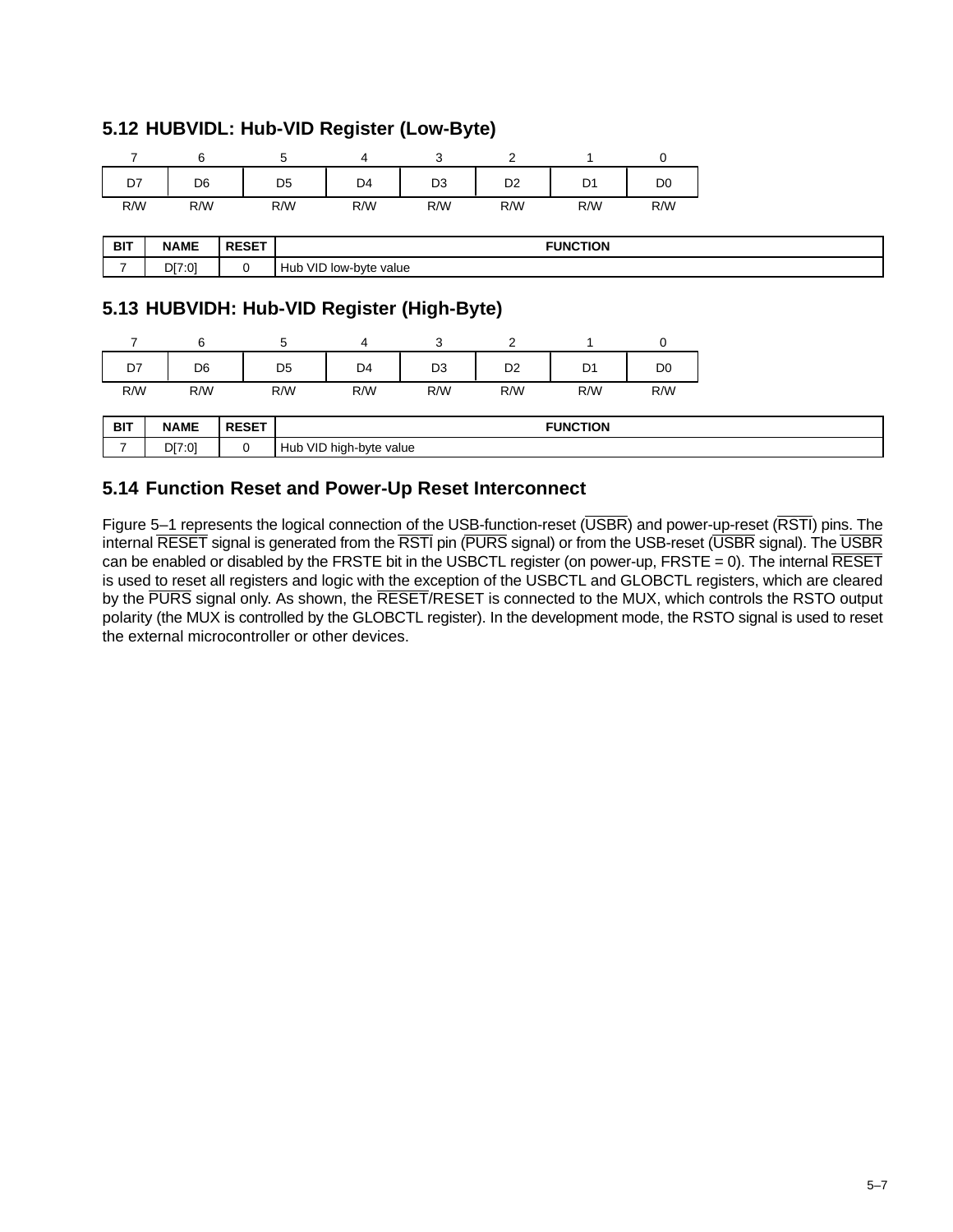

**Figure 5–1. Reset Diagram**

## **5.15 Pullup Resistor Connect/Disconnect**

TUSB5052 numeration can be activated by the MCU (there is no need to disconnect the cable physically). Figure 5–2 represents the implementation of the TUSB5052 Connect and Disconnect from a USB upstream port. When  $CONT = 1$  in the USBCTL register, the CMOS driver sources  $V_{DD}$  to the pullup resistor (PUR pin) presenting a normal connect condition to the USB hub (high speed). When CONT = 0, the PUR pin is driven low. In this state, the 1.5-k $\Omega$ resistor is connected to GND, resulting in the device disconnection state. The PUR driver is a CMOS driver that can provide  $(V_{DD}$ -0.1)V minimum at 8-mA source current.



**Figure 5–2. Pullup Resistor Connect/Disconnect Circuit**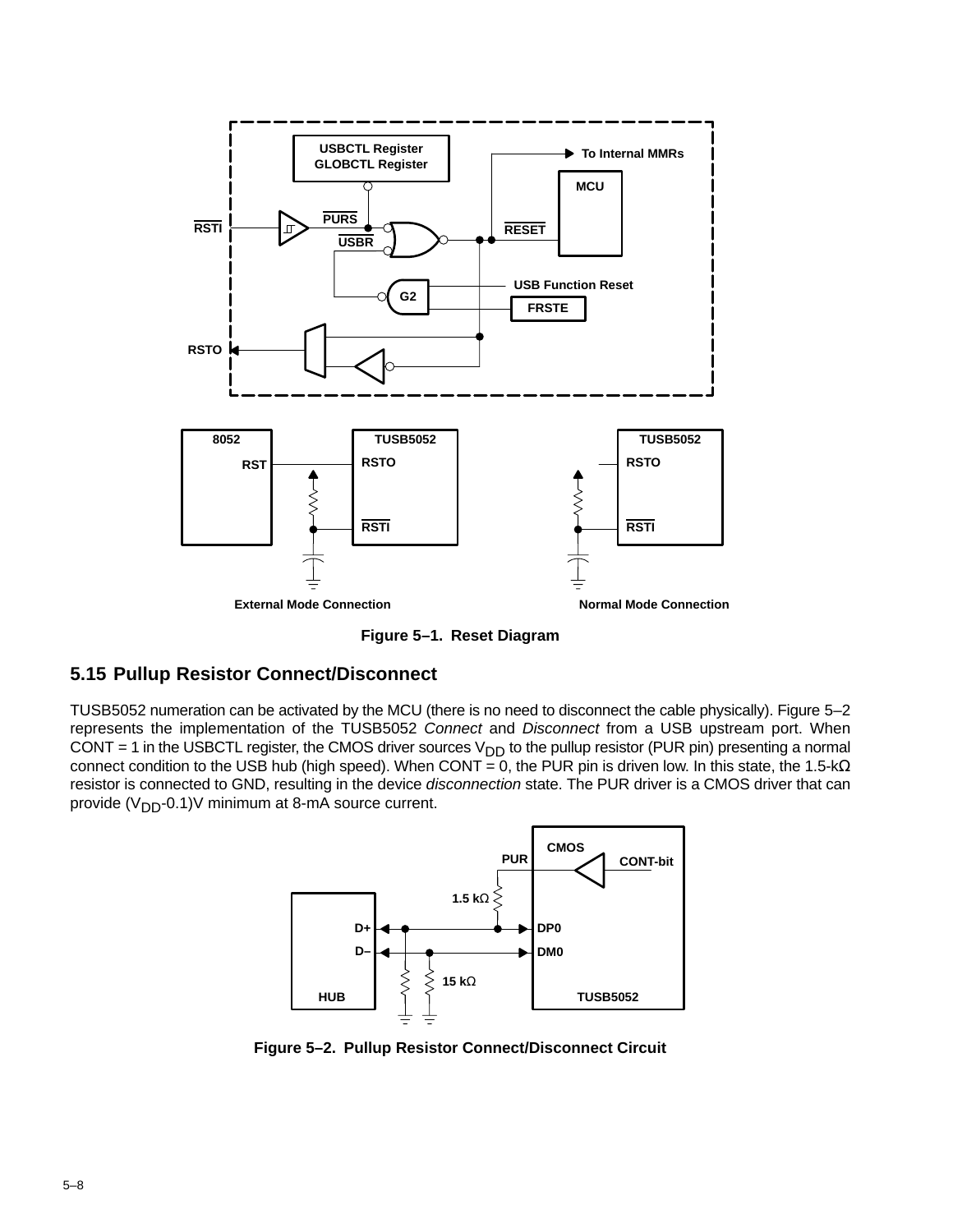# **6 DMA Controller**

Table 6–1 outlines the five DMA channels and their associated transfer directions. Four channels are provided for data transfer between the host and the UARTs. DMA-5 is provided for half-duplex parallel-port transfer (the transfer direction is defined by the DIR bit in the PPMCR register).

| <b>DMA</b><br><b>CHANNEL</b> | <b>TRANSFER</b><br><b>DIRECTION</b> | <b>COMMENTS</b>                                                                             |
|------------------------------|-------------------------------------|---------------------------------------------------------------------------------------------|
| DMA-1                        | Host to UART-1                      | DMA writes to UART-1 TDR register                                                           |
| DMA-2                        | Host to UART-2                      | DMA writes to UART-2 TDR register                                                           |
| DMA-3                        | UART-1 to host                      | DMA reads from UART-1 RDR register                                                          |
| DMA-4                        | UART-2 to host                      | DMA reads from UART-2 RDR register                                                          |
| DMA-5                        | Host to/from P-port                 | DMA reads/writes from/to PPDAT register. Direction is defined by DIR-bit in PPMCR register. |

**Table 6–1. DMA Channel Allocation**

## **6.1 DMA Controller Registers**

Each DMA channel can point to one of seven EDBs (EDB[7:1]) and transfer data to/from a UART channel or the parallel port. The DMA can move data from a given output-endpoint buffer (defined by EDB) to the destination port. Similarly, the DMA can move data from a port to a given input-endpoint buffer. Two modes of DMA transfers are supported: burst and continuous.

In burst (CNT = 0) mode the DMA stops at the end of a block-data transfer (or if an error condition occurred) and interrupts the MCU. It is the responsibility of the MCU to update the X/Y bit and the NAK bit in the EDB.

In continuous (CNT = 1) mode, at the end of a block transfer the DMA updates the byte-count and NAK-bit in the EDB when receiving. In addition, it uses the X/Y-bit to switch automatically, without interrupting the MCU (the X/Y bit toggle is performed by the UBM). The DMA stops only when a time-out or error condition occurs. When the DMA is transmitting (from the X/Y buffer) it continues alternating between X/Y buffers until it detects a byte-count smaller than the buffer size (buffer size is typically 64 bytes). At that point it completes the transfer, then stops.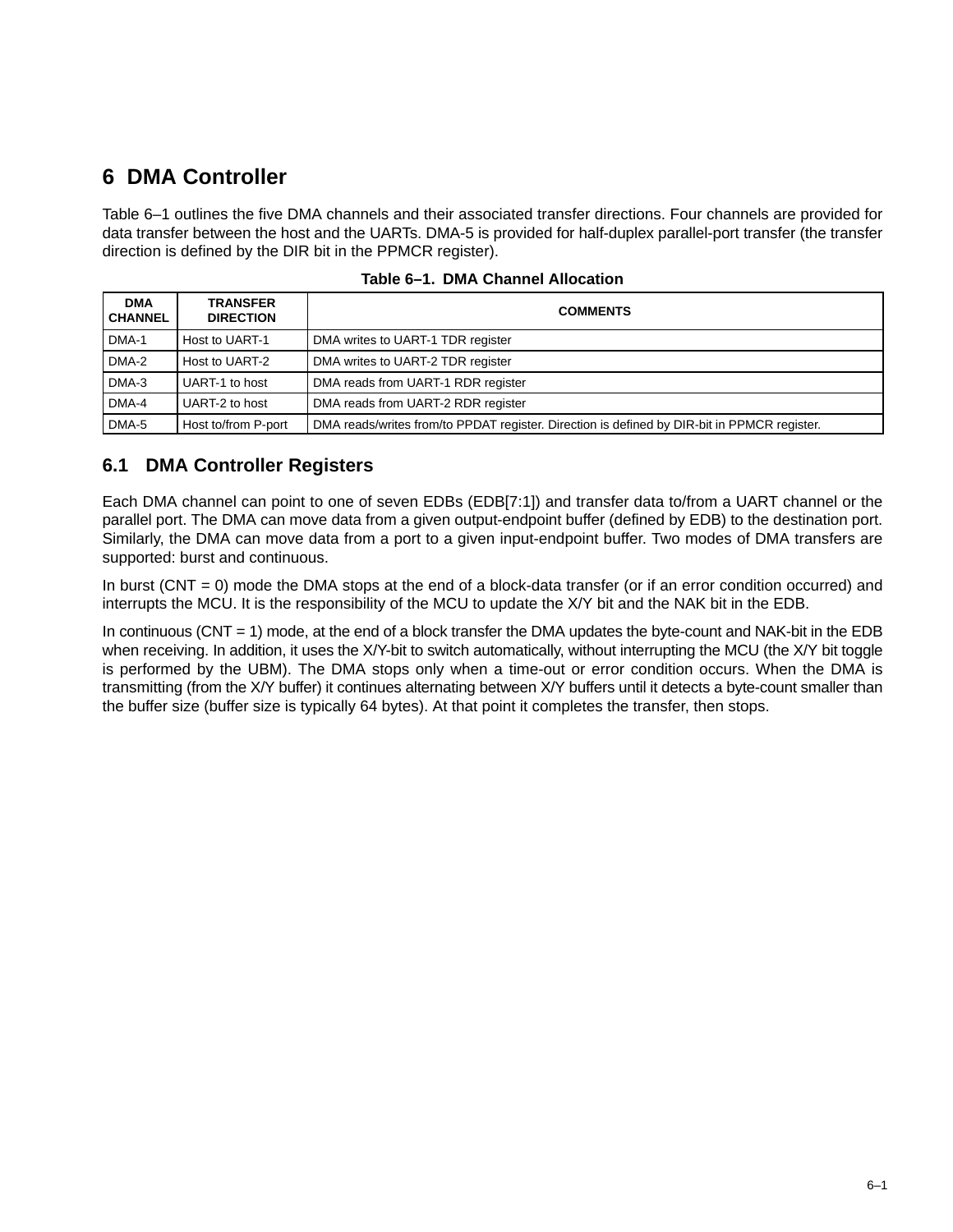## **6.1.1 DMACDR[2:1]: DMA Channel Definition Register (2 UART Transmit Channels)**

These registers are used to define the EDB number that the DMA uses for data transfer to the UARTs. In addition, these registers define the data transfer direction and select X or Y as the transaction buffer.

| EN  | <b>INE</b> | <b>CNT</b> | $\sqrt{2}$<br>∧ ≀ | <b>PROT</b><br>XY<br>WR<br>.,<br>$\overline{\phantom{a}}$ | ⊢∼<br>-<br>- | $\overline{\phantom{0}}$<br>E٠ | - 1 |
|-----|------------|------------|-------------------|-----------------------------------------------------------|--------------|--------------------------------|-----|
| R/W | R/W        | R/W        | R/W               | R/W                                                       | R/W          | R/W                            | R/W |

| <b>BIT</b>     | <b>NAME</b> | <b>RESET</b> | <b>FUNCTION</b>                                                                                                                                                                                                                                                                                                                                                                                                                                                                                                                                                                  |  |  |  |
|----------------|-------------|--------------|----------------------------------------------------------------------------------------------------------------------------------------------------------------------------------------------------------------------------------------------------------------------------------------------------------------------------------------------------------------------------------------------------------------------------------------------------------------------------------------------------------------------------------------------------------------------------------|--|--|--|
| $2 - 0$        | E[2:0]      | $\Omega$     | Endpoint descriptor pointer. This field points to a set of EDB registers that is to be used for a given transfer.                                                                                                                                                                                                                                                                                                                                                                                                                                                                |  |  |  |
| 3              | XY WR PROT  | $\mathbf{1}$ | XY protection bit. This bit always returns 1 when read. If this bit is 1 during a write, XY (bit 4) is not affected. If<br>this bit is 0 during a write, the value of XY is loaded from MCU bit 4.                                                                                                                                                                                                                                                                                                                                                                               |  |  |  |
| 4              | XY          | 0            | $X/Y$ buffer select bit. Valid only when $CNT = 0$<br>$XY = 0$ Next buffer to transmit/receive is the X buffer<br>$XY = 1$ Next buffer to transmit/receive is the Y buffer                                                                                                                                                                                                                                                                                                                                                                                                       |  |  |  |
| 5              | <b>CNT</b>  | $\Omega$     | DMA continuous transfer control bit. This bit defines the mode of the DMA transfer.                                                                                                                                                                                                                                                                                                                                                                                                                                                                                              |  |  |  |
|                |             |              | $CNT = 0$<br><b>Burst Mode:</b> DMA stops the transfer when the byte count is zero or when a partial packet has<br>been received (byte count < 64). At the end of transfer, the high-to-low transition of EN interrupts<br>the MCU (if enabled). In this mode, the X/Y bit is set by the MCU to define the current buffer (X or<br>Y). Single buffering is required in this mode.                                                                                                                                                                                                |  |  |  |
|                |             |              | $CNT = 1$<br><b>Continuous Mode:</b> In this mode, the DMA and UBM alternate between the X and Y buffers. The<br>DMA sets the X/Y bit and the UBM uses it for the transfer. The DMA alternates between the X/Y<br>buffers and continues transmitting (from X/Y buffer) without MCU intervention. The DMA<br>terminates, and interrupts the MCU, under the following conditions:<br>1. When the UBM byte count < buffer size (in EDB), the DMA transfers the partial packet and<br>interrupts the MCU on completion.<br>2. Transaction timer expires. The DMA interrupts the MCU. |  |  |  |
| 6              | <b>INE</b>  | 0            | DMA interrupt enable/disable bit. This bit is used to enable/disable the interrupt on transfer completion.                                                                                                                                                                                                                                                                                                                                                                                                                                                                       |  |  |  |
|                |             |              | $INE = 0$<br>Interrupt is disabled. In addition, PPKT and TXFT do not clear the EN bit and the DMAC is not<br>disabled.                                                                                                                                                                                                                                                                                                                                                                                                                                                          |  |  |  |
|                |             |              | $INE = 1$<br>Enables the EN interrupt. When this bit is set, the DMA interrupts the MCU on a 1-to-0 transition<br>of the EN bit. (When transfer is completed, $EN = 0$ )                                                                                                                                                                                                                                                                                                                                                                                                         |  |  |  |
| $\overline{7}$ | EN          | 0            | DMA channel enable bit. The MCU sets this bit to start the DMA transfer. When the transfer completes, or<br>when it is terminated due to error, this bit is cleared. The 1 to 0 transition of this bit generates an interrupt (if<br>interrupt is enabled).                                                                                                                                                                                                                                                                                                                      |  |  |  |
|                |             |              | $EN = 0$<br>DMA is halted. The DMA is halted when the byte count reaches zero or when transaction<br>time-out occurs. When halted, the DMA updates the byte count, sets $NAK = 0$ in OEDB, and<br>interrupts the MCU (if $INE = 1$ ).                                                                                                                                                                                                                                                                                                                                            |  |  |  |
|                |             |              | $EN = 1$<br>Setting this bit starts the DMA transfer.                                                                                                                                                                                                                                                                                                                                                                                                                                                                                                                            |  |  |  |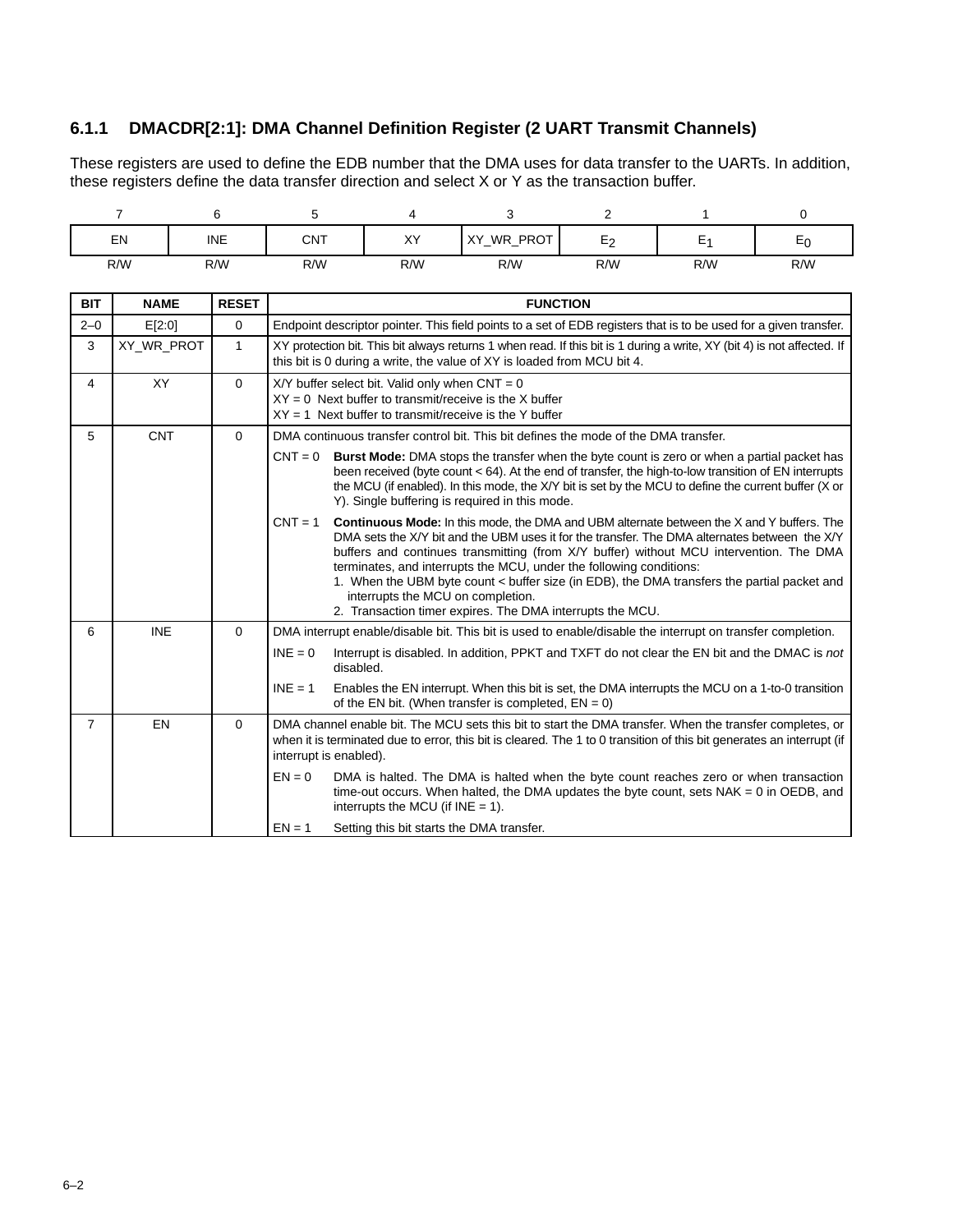### **6.1.2 DMACSR[2:1]: DMA Control and Status Register (2 UART Transmit Channels)**

This register is used to define the transaction time-out value. In addition, it contains a completion code that reports any errors or a time-out condition. Note that the XY bit sets XYO/XYI in the DMACDR5 register.

|            | 6           |              | 5              |                                                                                                                                                                                                                                   | 3          |            |                 | 0           |  |
|------------|-------------|--------------|----------------|-----------------------------------------------------------------------------------------------------------------------------------------------------------------------------------------------------------------------------------|------------|------------|-----------------|-------------|--|
| <b>RSV</b> | <b>RSV</b>  |              | <b>RSV</b>     | XY                                                                                                                                                                                                                                | <b>RSV</b> | <b>RSV</b> | <b>RSV</b>      | <b>PPKT</b> |  |
| R/O        | R/O         |              | R/O            | R/W                                                                                                                                                                                                                               | R/O        | R/O        | R/O             | R/C         |  |
| <b>BIT</b> | <b>NAME</b> | <b>RESET</b> |                |                                                                                                                                                                                                                                   |            |            | <b>FUNCTION</b> |             |  |
| $\Omega$   | <b>PPKT</b> | $\Omega$     |                | Partial packet condition bit. This bit is set by the DMA and cleared by the MCU (see Table 6–2).                                                                                                                                  |            |            |                 |             |  |
|            |             |              | $PPKT = 0$     | No partial-packet condition                                                                                                                                                                                                       |            |            |                 |             |  |
|            |             |              | $PPKT = 1$     | Partial-packet condition detected. When $IEN = 0$ , this bit does not clear the EN bit in DMACDR;<br>therefore, the DMAC stays enabled, ready for the next transaction. Clears when MCU writes a 1.<br>Writing a 0 has no effect. |            |            |                 |             |  |
| $7 - 1$    | <b>RSV</b>  | $\Omega$     | $Reserved = 0$ |                                                                                                                                                                                                                                   |            |            |                 |             |  |

| Table 6–2. DMA OUT-Termination Condition |                    |  |                                                             |  |  |
|------------------------------------------|--------------------|--|-------------------------------------------------------------|--|--|
| <b>OUT-TERMINATION</b>                   | <b>TXFT I PPKT</b> |  | <b>COMMENTS</b>                                             |  |  |
| UART partial packet                      |                    |  | This condition occurs when the host sends a partial packet. |  |  |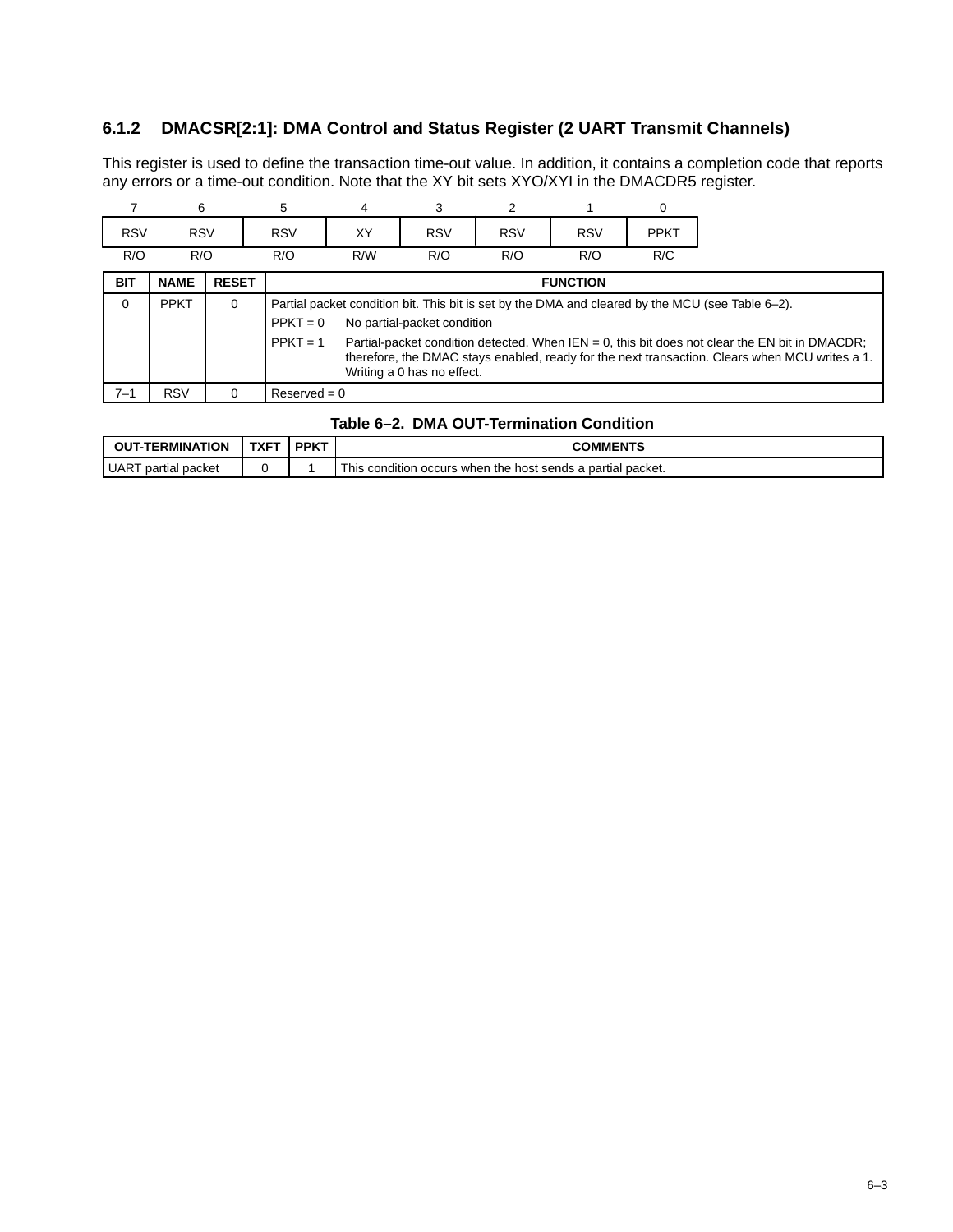## **6.1.3 DMACDR[4:3]: DMA Channel Definition Register (2 UART Receive Channels)**

These registers are used to define the EDB number that the DMA uses for data transfer to the UARTs. In addition, these registers define the data transfer direction and select X or Y as the transaction buffer.

| EN  | <b>INE</b> | <b>CNT</b> | $\sqrt{2}$<br>∧ ≀ | <b>PROT</b><br>XY<br>WR<br>.,<br>$\overline{\phantom{a}}$ | ⊢∼<br>-<br>- | $\overline{\phantom{0}}$<br>E٠ | - 1 |
|-----|------------|------------|-------------------|-----------------------------------------------------------|--------------|--------------------------------|-----|
| R/W | R/W        | R/W        | R/W               | R/W                                                       | R/W          | R/W                            | R/W |

| <b>BIT</b>     | <b>NAME</b> | <b>RESET</b> | <b>FUNCTION</b>                                                                                                                                                                                                                                                                                                                                                                                                                                                                                                                                                                                                                           |  |  |
|----------------|-------------|--------------|-------------------------------------------------------------------------------------------------------------------------------------------------------------------------------------------------------------------------------------------------------------------------------------------------------------------------------------------------------------------------------------------------------------------------------------------------------------------------------------------------------------------------------------------------------------------------------------------------------------------------------------------|--|--|
| $2 - 0$        | E[2:0]      | 0            | Endpoint descriptor pointer. This field points to a set of EDB registers that is to be used for a given transfer.                                                                                                                                                                                                                                                                                                                                                                                                                                                                                                                         |  |  |
| 3              | XY_WR_PROT  | 1            | XY protection bit. This bit always returns 1 when read. If this bit is 1 during a write, XY (bit 4) is not affected. If<br>this bit is 0 during a write, the value of XY is loaded from MCU bit 4.                                                                                                                                                                                                                                                                                                                                                                                                                                        |  |  |
| 4              | <b>XY</b>   | 0            | XY buffer select bit. Valid only when $CNT = 0$<br>$XY = 0$ Next buffer to transmit/receive is X<br>$XY = 1$ Next buffer to transmit/receive is Y                                                                                                                                                                                                                                                                                                                                                                                                                                                                                         |  |  |
| 5              | <b>CNT</b>  | 0            | DMA continuous transfer control bit. This bit defines the mode of the DMA transfer.                                                                                                                                                                                                                                                                                                                                                                                                                                                                                                                                                       |  |  |
|                |             |              | $CNT = 0$<br><b>Burst Mode:</b> DMA stops the transfer when the byte count $= 0$ or when a receiver error occurs. At<br>the end of transfer, the high-to-low transition of EN interrupts the MCU (if enabled). In this mode,<br>the XY bit is set by the MCU to define the current buffer (X or Y). Single buffering is required in this<br>mode.                                                                                                                                                                                                                                                                                         |  |  |
|                |             |              | $CNT = 1$<br><b>Continuous Mode:</b> In this mode, the DMA and UBM alternate between the X and Y buffers. The<br>UBM sets the XY bit and the DMA uses it for the transfer. The DMA alternates between the<br>X/Y-buffers and continues transmitting (from X/Y buffer) without MCU intervention. The DMA<br>terminates, and interrupts the MCU, under the following conditions:<br>1. Transaction time-out expired: DMA updates EDB and interrupts the MCU. UBM transfers the<br>partial packet to host.<br>2. UART receiver error condition: DMA updates EDB and does not interrupt the MCU. UBM<br>transfers the partial packet to host. |  |  |
| 6              | <b>INE</b>  | 0            | DMA interrupt enable/disable bit. This bit is used to enable/disable the interrupt on transfer completion.                                                                                                                                                                                                                                                                                                                                                                                                                                                                                                                                |  |  |
|                |             |              | $INE = 0$<br>Interrupt is disabled. In addition, OVRUN and TXFT do not clear the EN bit and the DMAC is not<br>disabled.                                                                                                                                                                                                                                                                                                                                                                                                                                                                                                                  |  |  |
|                |             |              | $INE = 1$<br>Enables the EN interrupt. When this bit is set, the DMA interrupts the MCU on a 1-to-0 transition<br>of the EN bit. (When transfer is completed, $EN = 0$ )                                                                                                                                                                                                                                                                                                                                                                                                                                                                  |  |  |
| $\overline{7}$ | EN          | 0            | DMA channel enable bit. The MCU sets this bit to start the DMA transfer. When the transfer completes, or<br>when it is terminated due to error, this bit is cleared. The 1-to-0 transition of this bit generates an interrupt (if<br>interrupt is enabled).                                                                                                                                                                                                                                                                                                                                                                               |  |  |
|                |             |              | $EN = 0$<br>DMA is halted. The DMA is halted when transaction time-out occurs, or under a UART<br>receiver-error condition. When halted, the DMA updates the byte-count and sets NAK = 0 in<br>IEDB. If the termination is due to transaction time-out, the DMA generates an interrupt. However,<br>if the termination is due to a UART error condition, the DMA does not generate an interrupt. (The<br>UART generates the interrupt.)                                                                                                                                                                                                   |  |  |
|                |             |              | $EN = 1$<br>Setting this bit starts the DMA transfer.                                                                                                                                                                                                                                                                                                                                                                                                                                                                                                                                                                                     |  |  |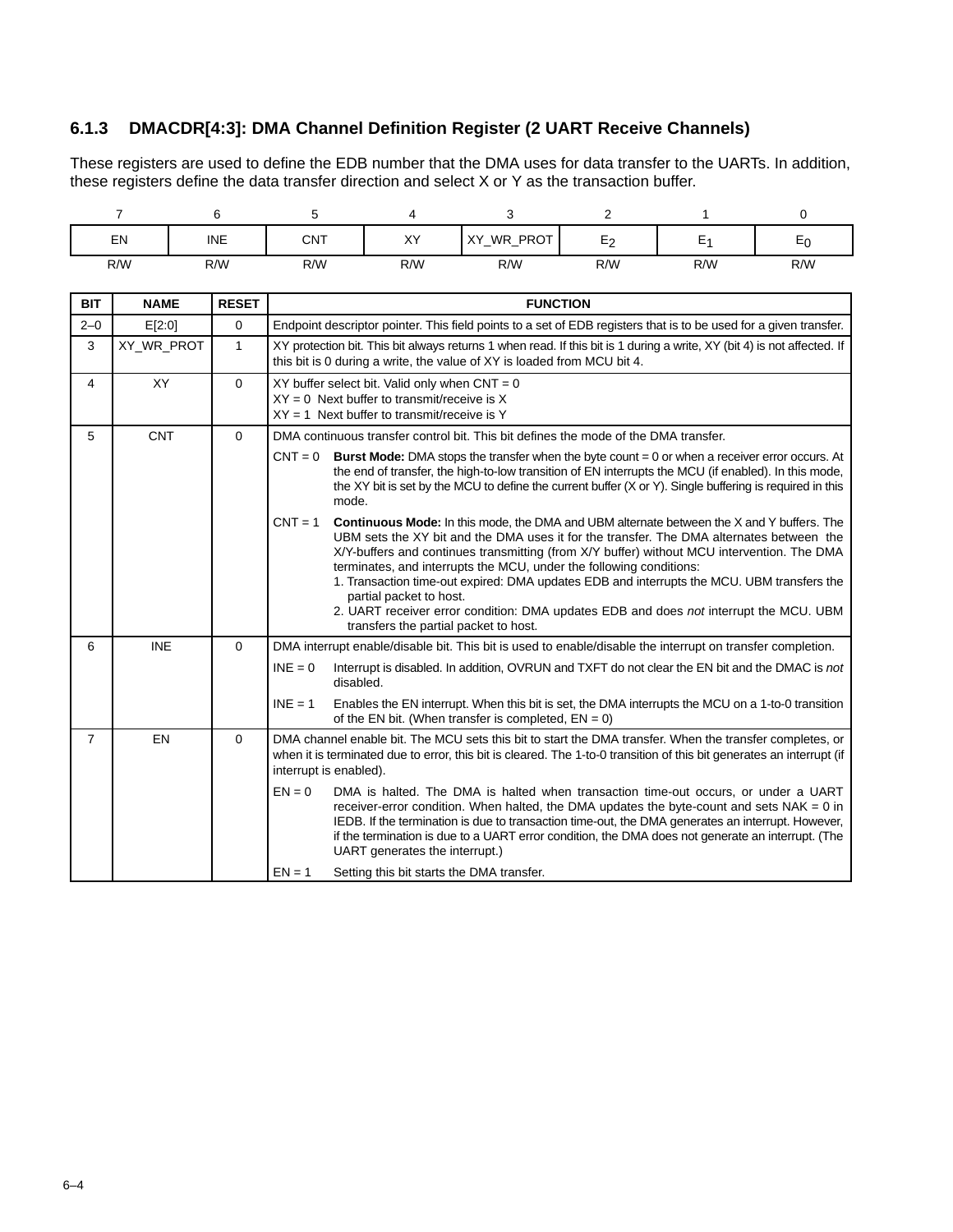## **6.1.4 DMACSR[4:3]: DMA Control and Status Register (2 UART Receive Channels)**

This register is used to define the transaction time-out value. In addition, this register contains a completion code that reports any errors or a time-out condition.

| TEN | C4  | $\sim$<br>w | ∩∩<br>◡∠ | ົ<br>◡ | Uυ  | <b>TXFT</b> | <b>RSV</b> |
|-----|-----|-------------|----------|--------|-----|-------------|------------|
| R/W | R/W | R/W         | R/W      | R/W    | R/W | R/C         | R/C        |

| BIT      | <b>NAME</b> | <b>RESET</b> | <b>FUNCTION</b>                                                                                                                                                                                                                                                                                                                                                                                                                                                                                                                                             |
|----------|-------------|--------------|-------------------------------------------------------------------------------------------------------------------------------------------------------------------------------------------------------------------------------------------------------------------------------------------------------------------------------------------------------------------------------------------------------------------------------------------------------------------------------------------------------------------------------------------------------------|
| $\Omega$ | <b>RSV</b>  | $\Omega$     | $Reserved = 0$                                                                                                                                                                                                                                                                                                                                                                                                                                                                                                                                              |
|          | <b>TXFT</b> | $\Omega$     | Transfer time-out condition bit (see Table 6–3)                                                                                                                                                                                                                                                                                                                                                                                                                                                                                                             |
|          |             |              | $TXFT = 0$<br>DMA stopped transfer without time-out                                                                                                                                                                                                                                                                                                                                                                                                                                                                                                         |
|          |             |              | $TXFT = 1$<br>DMA stopped due to transaction time-out. When $IEN = 0$ , this bit does not clear the EN bit in<br>DMACDR; therefore, the DMAC stays enabled, ready for the next transaction. Clears when the<br>MCU writes a 1. Writing a 0 has no effect.                                                                                                                                                                                                                                                                                                   |
| $6 - 2$  | CI4.01      | $\Omega$     | This field is used to define the transaction time-out value in 1 ms increments. This value is loaded to a down<br>counter every time a byte transfer occurs. The down counter is decremented every SOF pulse (1 ms). If the<br>counter decrements to zero, it sets TXFT =1 (in DMACSR register) and halts the DMA transfer. The counter starts<br>counting only when $TEN = 1$ and $EN = 1$ (in DMACDR) and the first byte has been received (see Figure 6–1).<br>$00000 = Do$ not use if TEN is 1<br>$00001 = 1$ -ms time-out<br>$11111 = 31$ -ms time-out |
| 7        | TEN         | $\Omega$     | Transaction time-out counter enable/disable bit<br>$TEN = 0$ Counter is disabled (does <i>not</i> time out).<br>$TEN = 1$ Counter is enabled.                                                                                                                                                                                                                                                                                                                                                                                                               |

| <b>IN-TERMINATION</b> | <b>TXFT</b> | <b>COMMENTS</b>                                                                       |
|-----------------------|-------------|---------------------------------------------------------------------------------------|
| UART error            |             | UART error condition detected                                                         |
| UART time-out         |             | This condition occurs when UART receiver has no more data for host (data starvation). |



**Figure 6–1. Transaction Time-Out Diagram**

#### **6.2 Bulk Data I/O Using the EDB**

The UBM (USB buffer manager) and the DMAC (DMA controller) access the EDB to fetch buffer parameters for IN and OUT transactions (IN and OUT are with respect to host). In this discussion, it is assumed that (a) the MCU initialized the EDBs, (b) DMA-continuous mode is being used, (c) double buffering is being used, and (d) the X/Y toggle is controlled by the UBM.

#### **IN Transaction (TUSB5052 to Host):**

- 1. MCU initializes the IEDB (64-byte packet, and double-buffering is used) and the following DMA registers:
	- DMACSR: Defines the transaction time-out value.
	- DMACDR: Defines the IEDB being used and the DMA mode of operation (continuous-mode). Once this register is set with  $EN = 1$ , the transfer starts.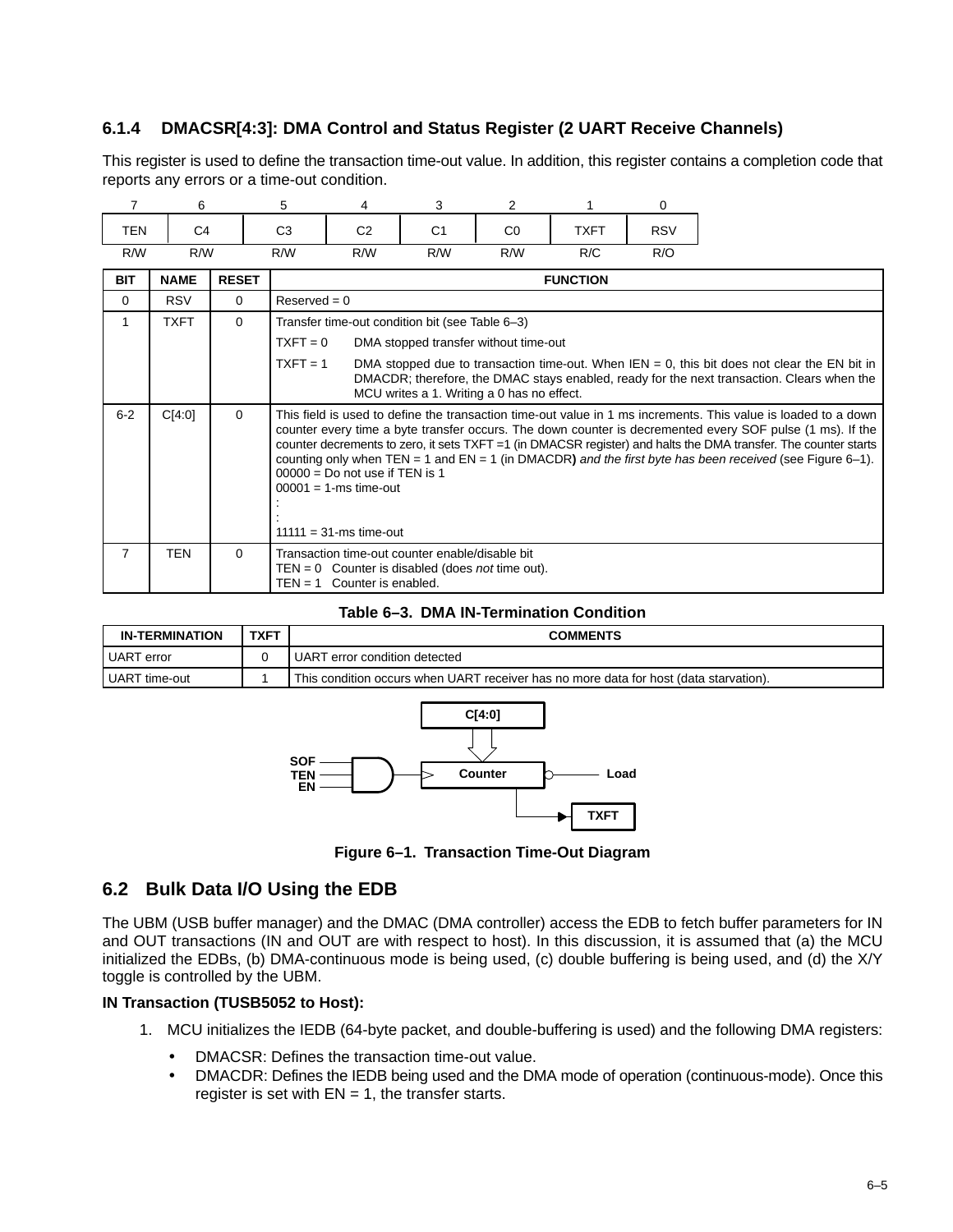- 2. DMA transfers data from a device (UART or P-port) to the X-buffer. When a block of 64-bytes is transferred, the DMA updates the byte-count and sets NAK = 0 in IEDB (indicating to the UBM that the X-buffer is ready to be transferred to the host). The UBM starts X-buffer transfer to host using the byte-count value in IEDB and toggles the X/Y-bit. The DMA continues transferring data from a device to Y-buffer. At the end of the block transfer, the DMA updates the byte-count and sets NAK = 0 in IEDB (indicating to the UBM that the Y-buffer is ready to be transferred to host). The DMA continues the transfer from the device to the host, alternating between X and Y buffers without MCU intervention.
- 3. Transfer termination: As mentioned, the DMA/UBM continues the data transfer, alternating between the X and Y buffers. Termination of the transfer can happen under the following conditions:
	- **Stop Transfer:** The host notifies the MCU (via control-end-point) to stop the transfer. Under this condition, the MCU sets  $EN = 0$  in the DMACDR register.
	- **Partial-Packet:** Device-receiver has no data to be transferred to host. Under this condition, the byte-count value is less than 64 when the transaction-timer time-out occurs. When the DMA detects this condition, it sets TXFT = 1 and OVRUN =0, updates the byte count and NAK bit (partial-packet) in the IEDB, and interrupts the MCU. UBM transfers the partial packet to host.
	- **Buffer-Overrun:** The host is busy, X and Y-buffers are full (X-NAK = 0 and Y-NAK = 0) and the DMA cannot write to these buffers. The transaction time-out stops the DMA transfer, the DMA sets TXFT =1 and OVRUN =1, and interrupts the MCU.
	- **UART Error Condition:** When receiving from a UART, a receiver-error condition stops the DMA and sets TXFT = 1 and OVRUN = 0, but the EN-bit remains set at 1. Therefore, the DMA does not interrupt the MCU. However, the UART generates a status interrupt, notifying the MCU that an error condition has occurred.

#### **OUT Transaction (Host to TUSB5052):**

- 1. The MCU initializes the OEDB (64-byte packet, and double-buffering is used) and the following DMA registers:
	- DMACSR: Defines the transaction time-out value.
	- DMACDR: Defines the OEDB being used, and the DMA mode of operation (continuous-mode). Once the EN bit is set to 1 in this register, the transfer starts.
- 2. The UBM transfers data from host to X-buffer. When a block of 64-bytes is transferred, the UBM updates the byte-count and sets NAK = 1 in OEDB (indicating to DMA that the X-buffer is ready to be transferred to UART/PPT). The DMA starts X-buffer transfer using the byte-count value in OEDB. The UBM continues transferring data from host to Y-buffer. At the end of the block transfer, the UBM updates the byte-count and sets NAK = 1 in OEDB (indicating to DMA that the Y-buffer is ready to be transferred to device). The DMA continues the transfer from the X/Y-buffers to the device, alternating between X and Y buffers without MCU intervention.
- 3. Transfer termination: As mentioned, the DMA/UBM continues the data transfer alternating between X and Y buffers. The termination of the transfer can happen under the following conditions:
	- **Stop Transfer:** The host notifies the MCU (via control-end-point) to stop the transfer. Under this condition, the MCU sets  $EN = 0$  in the DMACDR register.
	- **Partial-Packet:** UBM receives a partial packet from host. Under this condition, the byte-count value is less than 64 and the transaction-timer does not time out. When the DMA detects this condition, it transfers the partial packet to the device, sets  $TXFT = 0$  and  $PPKT = 1$ , updates  $NAK = 0$  in OEDB, and interrupts the MCU.
	- **Timeout:** The device is busy, X and Y-buffers are full  $(X-NAK = 1)$  and  $Y-NAK = 1)$  and the UBM cannot write to these buffers. Under these conditions the transaction-timer time-out stops the DMA transfer, sets  $TXFT = 1$  and  $OVRUN = 0$ , and interrupts the MCU.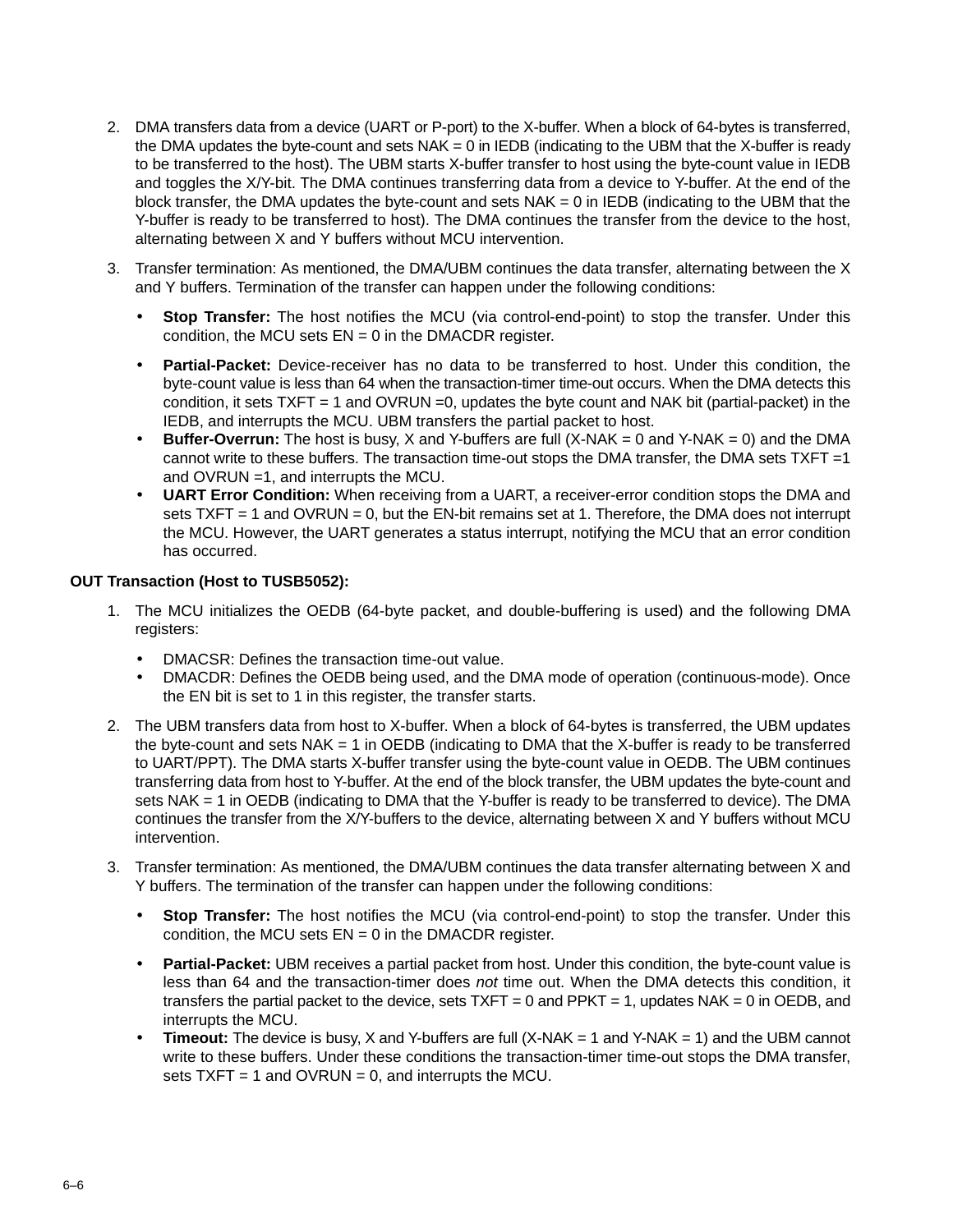# **7 UARTs**

# **7.1 UART Registers**

Table 7–1 summarizes the UART registers. These registers are used for data I/O, control, and status information. UART setup is done by the MCU. Data transfer is typically performed by the DMAC. However, the MCU can perform data transfer without the DMA; this is useful when debugging the firmware.

| <b>REGISTER NAME</b> | <b>ACCESS</b> | <b>FUNCTION</b>                    | <b>COMMENTS</b>                     |
|----------------------|---------------|------------------------------------|-------------------------------------|
| <b>RDR</b>           | R/O           | <b>UART Receiver data register</b> | Can be accessed by MCU or DMA       |
| <b>TDR</b>           | W/O           | UART Transmitter data register     | Can be accessed by MCU or DMA       |
| LCR.                 | R/W           | UART Line control register         |                                     |
| <b>FCRL</b>          | R/W           | <b>UART Flow control register</b>  |                                     |
| <b>MCR</b>           | R/W           | <b>UART Modem control register</b> |                                     |
| LSR.                 | R/O           | <b>UART</b> Line status register   | Can generate an interrupt           |
| <b>MSR</b>           | R/O           | UART Modem status register         | Can generate an interrupt           |
| DLL.                 | R/W           | UART Divisor register (low-byte)   |                                     |
| <b>DLH</b>           | R/W           | UART Divisor register (high-byte)  |                                     |
| <b>XON</b>           | R/W           | <b>UART Xon register</b>           |                                     |
| <b>XOFF</b>          | R/W           | <b>UART Xoff register</b>          |                                     |
| <b>MASK</b>          | R/W           | UART Interrupt mask register       | Can control three interrupt sources |

## **7.1.1 RDR[2:1]: Receiver Data Registers (2 Registers)**

Each of the two receiver data registers consists of a 32-byte FIFO. Data received from the SIN pin are converted from serial to parallel format and stored in this FIFO. Data transfer from these resisters to the RAM buffer is the responsibility of the DMA controller.

| D7  | D <sub>6</sub> | D <sub>5</sub> | D <sub>4</sub> | D <sub>3</sub> | D <sub>2</sub> | D <sub>1</sub> | D0  |
|-----|----------------|----------------|----------------|----------------|----------------|----------------|-----|
| R/O | R/C            | R/O            | R/O            | R/O            | R/O            | R/C            | R/O |

| <b>BIT</b> | <b>NAME</b> | <b>RESET</b> | <b>FUNCTION</b> |
|------------|-------------|--------------|-----------------|
| $7 - 0$    | DI7:01      |              | Receiver byte   |

## **7.1.2 TDR[2:1]: Transmitter Data Registers (2 Registers)**

Each of the two transmitter data registers is double buffered. Data written to these registers are loaded into the shift-register, and shifted out on SOUT. Data transfer from the RAM buffer to these registers is the responsibility of the DMA controller.

| D7  | D6  | D <sub>5</sub> | D4  | D <sub>3</sub> | n,<br>◡▵ | ∽<br>◡ | D0  |
|-----|-----|----------------|-----|----------------|----------|--------|-----|
| W/O | W/O | W/C            | W/O | W/O            | W/O      | W/C    | W/C |

| <b>BIT</b> | <b>NAME</b> | <b>RESET</b> | <b>FUNCTION</b>  |
|------------|-------------|--------------|------------------|
| $7 - 0$    | DT:01       |              | Fransmitter bvte |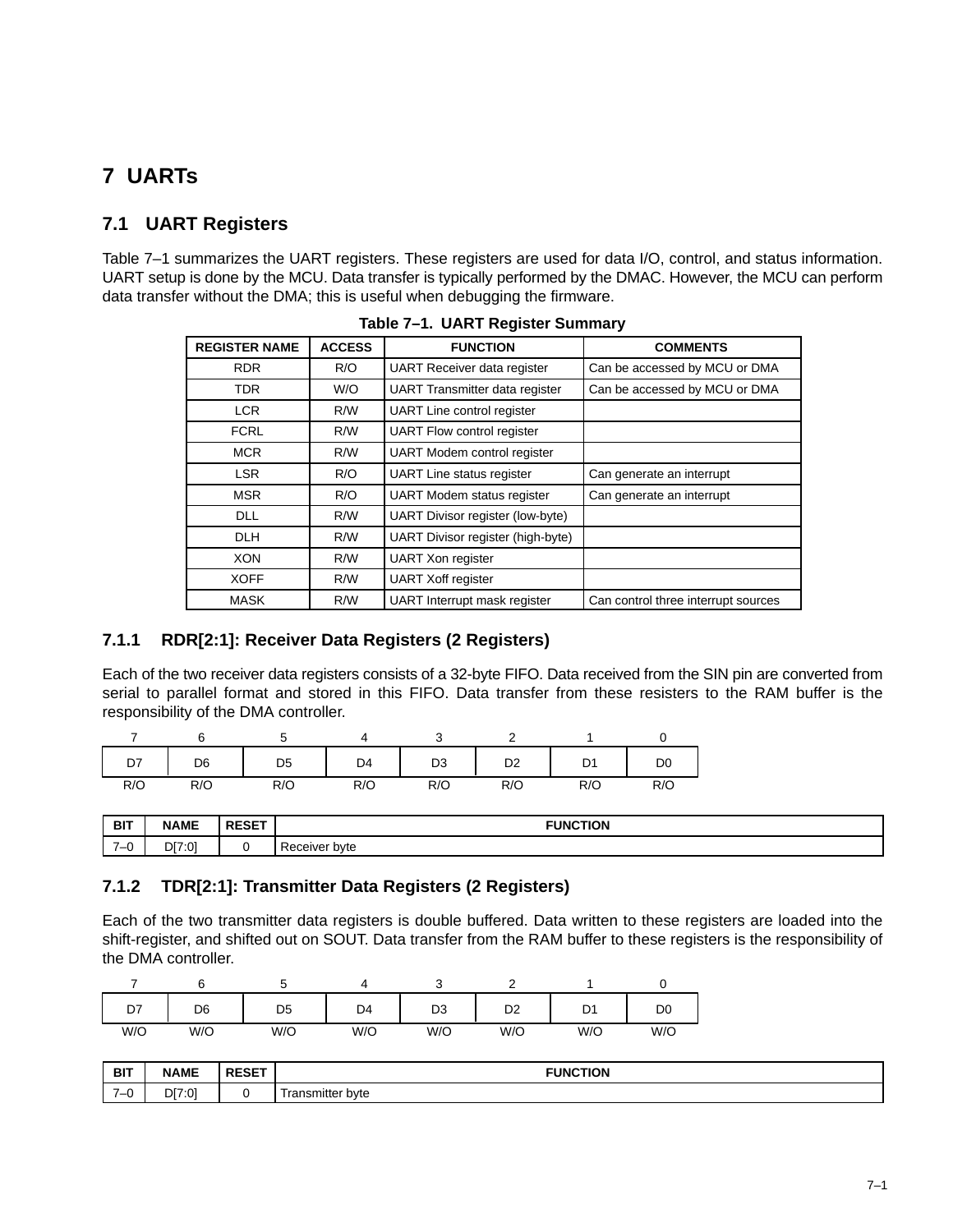# **7.1.3 LCR[2:1]: Line Control Registers (2 Registers)**

These registers control the data communication format. The word length, number of stop bits, and parity type are selected by writing the appropriate bits to the LCR.

| $\overline{7}$ | 6            |              | 5                      | 4                                                                                                                                                                                                                                                                       | 3           | $\overline{2}$ | 1               | $\Omega$   |  |  |  |  |  |
|----------------|--------------|--------------|------------------------|-------------------------------------------------------------------------------------------------------------------------------------------------------------------------------------------------------------------------------------------------------------------------|-------------|----------------|-----------------|------------|--|--|--|--|--|
| <b>FEN</b>     | <b>BRK</b>   |              | <b>FPTY</b>            | <b>EPRTY</b>                                                                                                                                                                                                                                                            | <b>PRTY</b> | <b>STP</b>     | WL <sub>1</sub> | <b>WLO</b> |  |  |  |  |  |
| R/W            | R/W          |              | R/W                    | R/W                                                                                                                                                                                                                                                                     | R/W         | R/W            | R/W             | R/M        |  |  |  |  |  |
| <b>BIT</b>     | <b>NAME</b>  | <b>RESET</b> |                        |                                                                                                                                                                                                                                                                         |             |                | <b>FUNCTION</b> |            |  |  |  |  |  |
| $1 - 0$        | WL[1:0]      | $\mathbf 0$  | $11b = 8 bits$         | Specifies the word length for transmit and receive.<br>$00b = 5 bits$<br>$01b = 6 bits$<br>$10b = 7 bits$                                                                                                                                                               |             |                |                 |            |  |  |  |  |  |
| $\overline{2}$ | <b>STP</b>   | $\Omega$     |                        | Specifies the number of stop bits for transmit and receive.<br>$STP = 0$ 1 stop bit (word length = 5, 6, 7, 8)<br>$STP = 1$ 1.5 stop bits (word length = 5)<br>$STP = 1$ 2 stop bits (word length = 6, 7, 8)                                                            |             |                |                 |            |  |  |  |  |  |
| 3              | <b>PRTY</b>  | $\Omega$     |                        | Specifies whether parity is used.<br>$PRTY = 0$ No parity<br>$PRTY = 1$ Parity is generated.                                                                                                                                                                            |             |                |                 |            |  |  |  |  |  |
| 4              | <b>EPRTY</b> | $\Omega$     |                        | Specifies whether even or odd parity is generated.<br>EPRTY = 0 Odd parity is generated (if PRTY = 1).<br>EPRTY = 1 Even parity is generated (if PRTY = 1).                                                                                                             |             |                |                 |            |  |  |  |  |  |
| 5              | <b>FPTY</b>  | $\Omega$     |                        | Selects the forced parity bit<br>$FPTY = 0$ Parity is not forced.<br>$FPTY = 1$ Parity bit is forced. If $EPTY = 0$ , the parity bit is forced to 1.                                                                                                                    |             |                |                 |            |  |  |  |  |  |
| 6              | <b>BRK</b>   | $\Omega$     |                        | This bit is the break-control bit.<br>$BRK = 0$ Normal operation<br>$BRK = 1$ Forces SOUT into break condition (logic 0)                                                                                                                                                |             |                |                 |            |  |  |  |  |  |
| $\overline{7}$ | <b>FEN</b>   | $\Omega$     | $FEN = 0$<br>$FEN = 1$ | FIFO enable. This bit is used to disable/enable the FIFO. To reset the FIFO, the MCU clears and then sets this bit.<br>The FIFO is cleared and disabled. When disabled the selected receiver flow control is activated.<br>The FIFO is enabled and it can receive data. |             |                |                 |            |  |  |  |  |  |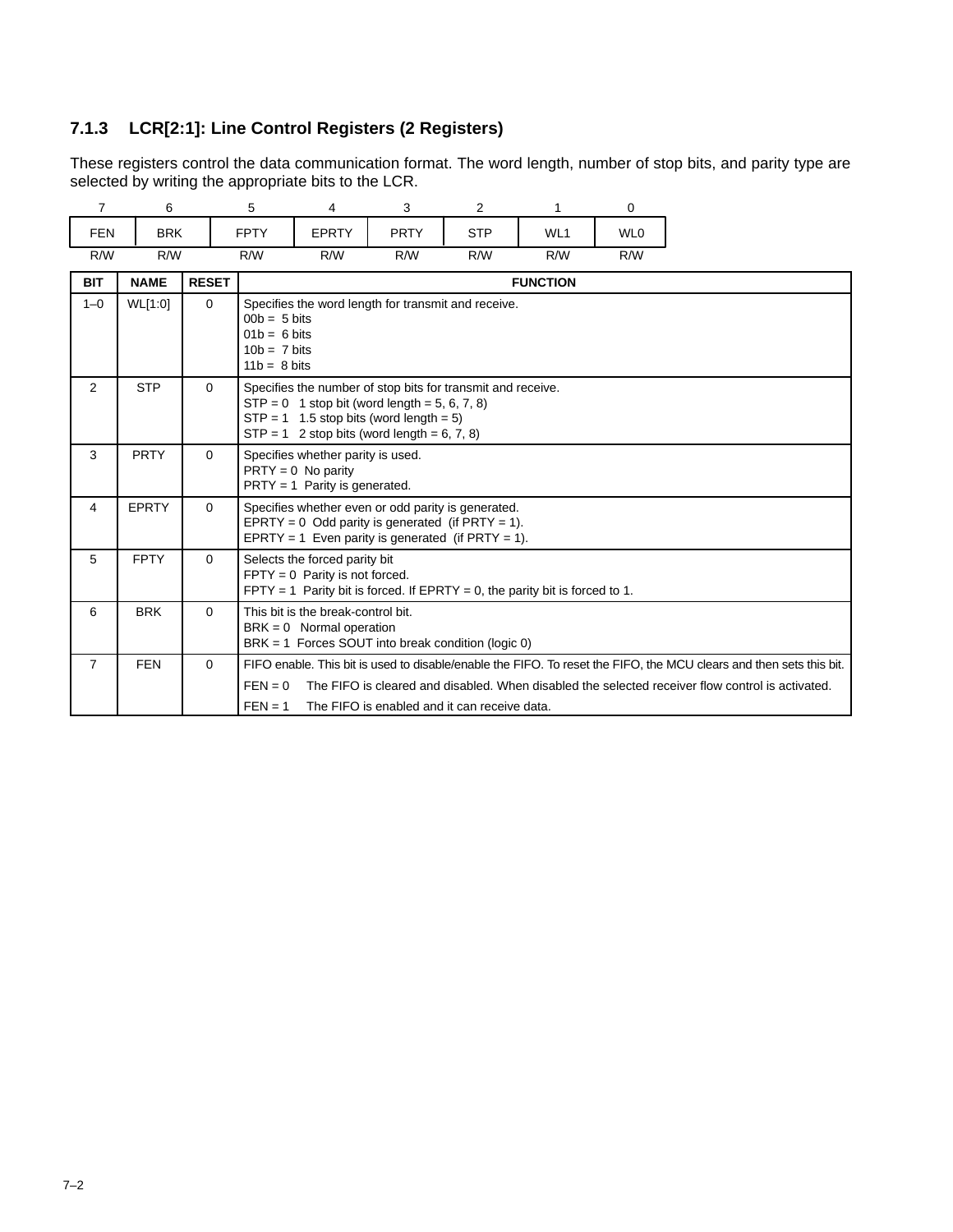# **7.1.4 FCRL[2:1]: UART Flow Control Registers (2 Registers)**

These registers provide the flow-control modes of operation (see Table 7–2 and Table 7–3).

| 7          | 6           |              | 5          | 4<br>3<br>2<br>0<br>1                                                                                                                     |                                                                 |            |                                                         |             |                                                                                                                                                                                                                               |  |  |  |
|------------|-------------|--------------|------------|-------------------------------------------------------------------------------------------------------------------------------------------|-----------------------------------------------------------------|------------|---------------------------------------------------------|-------------|-------------------------------------------------------------------------------------------------------------------------------------------------------------------------------------------------------------------------------|--|--|--|
| 485E       | <b>DTR</b>  |              | <b>RTS</b> | <b>RXOF</b>                                                                                                                               | <b>DSR</b>                                                      | <b>CTS</b> | <b>TXOA</b>                                             | <b>TXOF</b> |                                                                                                                                                                                                                               |  |  |  |
| R/W        | R/W         |              | R/W        | R/W                                                                                                                                       | R/W                                                             | R/W        | R/W                                                     | R/W         |                                                                                                                                                                                                                               |  |  |  |
| <b>BIT</b> | <b>NAME</b> | <b>RESET</b> |            |                                                                                                                                           |                                                                 |            | <b>FUNCTION</b>                                         |             |                                                                                                                                                                                                                               |  |  |  |
| 0          | <b>TXOF</b> | 0            |            |                                                                                                                                           | This bit controls the transmitter Xon/Xoff flow control.        |            |                                                         |             |                                                                                                                                                                                                                               |  |  |  |
|            |             |              | $TXOF = 0$ |                                                                                                                                           | Disables transmitter Xon/Xoff flow control                      |            |                                                         |             |                                                                                                                                                                                                                               |  |  |  |
|            |             |              | $TXOF = 1$ |                                                                                                                                           | Enables transmitter Xon/Xoff flow control                       |            |                                                         |             |                                                                                                                                                                                                                               |  |  |  |
| 1          | <b>TXOA</b> | 0            |            |                                                                                                                                           | This bit controls the transmitter Xon-on-any/Xoff flow control. |            |                                                         |             |                                                                                                                                                                                                                               |  |  |  |
|            |             |              | $TXOA = 0$ |                                                                                                                                           |                                                                 |            | Disables the transmitter Xon-on-any/Xoff flow control   |             |                                                                                                                                                                                                                               |  |  |  |
|            |             |              | $TXOA = 1$ |                                                                                                                                           |                                                                 |            | Enables the transmitter Xon-on-any/Xoff flow control    |             |                                                                                                                                                                                                                               |  |  |  |
| 2          | <b>CTS</b>  | 0            |            |                                                                                                                                           | Transmitter CTS flow-control enable bit.                        |            |                                                         |             |                                                                                                                                                                                                                               |  |  |  |
|            |             |              | $CTS = 0$  |                                                                                                                                           | Disables transmitter CTS flow control                           |            |                                                         |             |                                                                                                                                                                                                                               |  |  |  |
|            |             |              | $CTS = 1$  |                                                                                                                                           |                                                                 |            |                                                         |             | $\overline{\text{CTS}}$ flow control is enabled, i.e., when $\overline{\text{CTS}}$ input pin is high, transmission is halted; when $\overline{\text{CTS}}$ pin is                                                            |  |  |  |
|            |             |              |            |                                                                                                                                           | low, transmission resumes.                                      |            |                                                         |             |                                                                                                                                                                                                                               |  |  |  |
| 3          | <b>DSR</b>  | 0            |            | Transmitter DSR flow control enable bit.<br>Disables transmitter DSR flow control                                                         |                                                                 |            |                                                         |             |                                                                                                                                                                                                                               |  |  |  |
|            |             |              | $DSR = 0$  |                                                                                                                                           |                                                                 |            |                                                         |             |                                                                                                                                                                                                                               |  |  |  |
|            |             |              | $DSR = 1$  |                                                                                                                                           | low, transmission resumes.                                      |            |                                                         |             | DSR flow control is enabled, i.e., when DSR input pin is high, transmission is halted; when DSR pin is                                                                                                                        |  |  |  |
| 4          | <b>RXOF</b> | $\mathbf 0$  |            | This bit controls the receiver Xon/Xoff flow control.                                                                                     |                                                                 |            |                                                         |             |                                                                                                                                                                                                                               |  |  |  |
|            |             |              | $RXOF = 0$ |                                                                                                                                           |                                                                 |            | Receiver does not attempt to match Xon/Xoff characters. |             |                                                                                                                                                                                                                               |  |  |  |
|            |             |              | $RXOF = 1$ |                                                                                                                                           | Receiver searches for Xon/Xoff characters.                      |            |                                                         |             |                                                                                                                                                                                                                               |  |  |  |
| 5          | <b>RTS</b>  | 0            |            |                                                                                                                                           | Receiver RTS flow control enable bit                            |            |                                                         |             |                                                                                                                                                                                                                               |  |  |  |
|            |             |              | $RTS = 0$  |                                                                                                                                           | Disables receiver RTS flow control                              |            |                                                         |             |                                                                                                                                                                                                                               |  |  |  |
|            |             |              | $RTS = 1$  |                                                                                                                                           |                                                                 |            |                                                         |             | Receiver RTS flow control is enabled. RTS output pin goes high when the receiver FIFO HALT                                                                                                                                    |  |  |  |
|            |             |              |            | reached.                                                                                                                                  |                                                                 |            |                                                         |             | trigger level is reached; it goes low, when the receiver FIFO RESTORE receiving trigger level is                                                                                                                              |  |  |  |
| 6          | <b>DTR</b>  | 0            |            |                                                                                                                                           | Receiver DTR flow control enable bit                            |            |                                                         |             |                                                                                                                                                                                                                               |  |  |  |
|            |             |              | $DTR = 0$  |                                                                                                                                           | Disables receiver DTR flow control                              |            |                                                         |             |                                                                                                                                                                                                                               |  |  |  |
|            |             |              | $DDT = 1$  |                                                                                                                                           |                                                                 |            |                                                         |             | Receiver DDT flow control is enabled. DDT output pin goes high when the receiver FIFO HALT<br>trigger level is reached; it goes low when the receiver FIFO RESTORE receiving trigger level is                                 |  |  |  |
|            |             |              |            | reached.                                                                                                                                  |                                                                 |            |                                                         |             |                                                                                                                                                                                                                               |  |  |  |
| 7          | 485E        | 0            |            |                                                                                                                                           |                                                                 |            |                                                         |             | RHEA485 enable bit. This bit is used to configure the UARTs to control external RS485 transceivers. When config-<br>ured in half-duplex mode, RTS and DTR are used to enable the RS485 driver and receiver (see Figure 12-2). |  |  |  |
|            |             |              | $485E = 0$ | UART is in normal operation mode (full duplex).                                                                                           |                                                                 |            |                                                         |             |                                                                                                                                                                                                                               |  |  |  |
|            |             |              | $485E = 1$ | The UART is in RS485 mode. In this mode RTS and DTR are active with opposite polarity (when                                               |                                                                 |            |                                                         |             |                                                                                                                                                                                                                               |  |  |  |
|            |             |              |            |                                                                                                                                           |                                                                 |            |                                                         |             | $\overline{RTS} = 0$ , $\overline{DTR} = 1$ ). When the DMA is ready to transmit, it drives $\overline{RTS} = 1$ (and $\overline{DTR} = 0$ ) 2-bit-time                                                                       |  |  |  |
|            |             |              |            |                                                                                                                                           |                                                                 |            |                                                         |             | before transmission starts. When DMA terminates the transmission, it drives RTS = $0$ (and                                                                                                                                    |  |  |  |
|            |             |              |            | DTR = 1) as soon as possible after transmission stops. When 485E is set to 1, the DTR and RTS bits<br>in the MCR register have no effect. |                                                                 |            |                                                         |             |                                                                                                                                                                                                                               |  |  |  |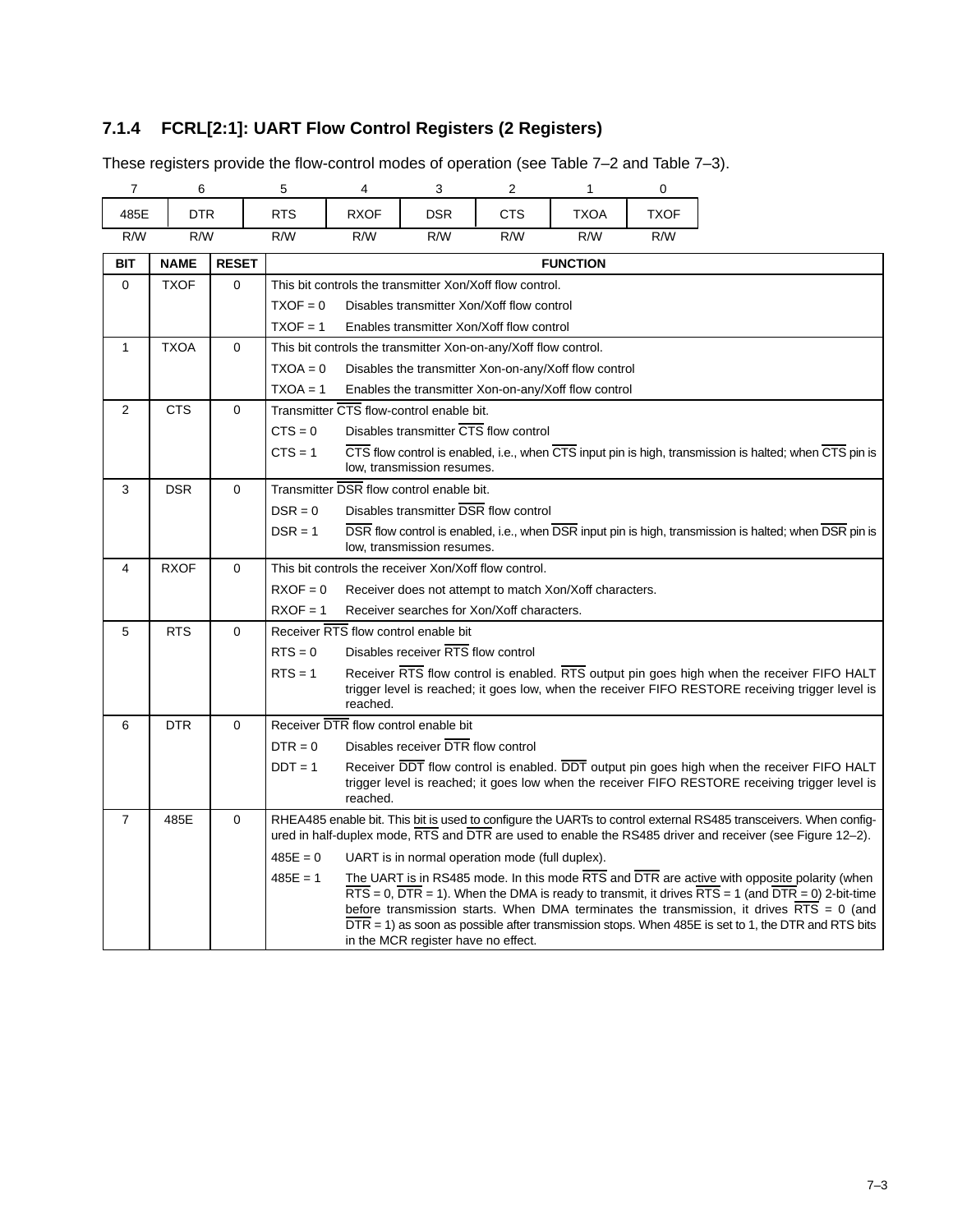|             |                                       | 3          | 2          |             | 0           |
|-------------|---------------------------------------|------------|------------|-------------|-------------|
| <b>MODE</b> |                                       | <b>DSR</b> | <b>CTS</b> | <b>TXOA</b> | <b>TXOF</b> |
| $\Omega$    | All flow control is disabled.         | $\Omega$   | $\Omega$   | 0           | 0           |
|             | Xon/Xoff flow control is enabled.     | $\Omega$   | $\Omega$   | $\Omega$    |             |
| 2           | Xon on any/Xoff flow control          | 0          | $\Omega$   |             | $\Omega$    |
| 3           | Not permissible (see Note 1)          | X          | X          |             |             |
| 4           | CTS flow control                      | $\Omega$   |            | $\Omega$    | $\Omega$    |
| 5           | Combination flow control (see Note 2) | $\Omega$   |            | $\Omega$    |             |
| 6           | Combination flow control              | $\Omega$   |            |             |             |
| 8           | <b>DSR</b> flow control               |            | $\Omega$   | $\Omega$    | $\Omega$    |
| $9-E$       | Combination flow control              |            |            |             |             |

**Table 7–2. Transmitter Flow-Control Modes**

NOTES: 1. This is an impermissible combination. If used, TXOA and TXOF are cleared.

2. Combination example: Transmitter stops when either CTS or Xoff is detected. Transmitter resumes when both CTS is negated and Xon is detected.

| <b>MODE</b> |                                       | <b>CTS</b> | <b>TXOA</b> | <b>TXOF</b> |
|-------------|---------------------------------------|------------|-------------|-------------|
| O           | All flow control is disabled.         |            |             |             |
|             | Xon/Xoff flow control is enabled.     |            |             |             |
| 2           | RTS flow control                      | 0          |             |             |
| 3           | Combination flow control (see Note 3) |            |             |             |
|             | <b>DTR</b> flow control               |            |             |             |
| 5           | Combination flow control              |            | U           |             |
| 6           | Combination flow control (see Note 4) |            |             |             |
|             | Combination flow control              |            |             |             |

**Table 7–3. Receiver Flow-Control Modes**

NOTES: 3. Combination example: TRS is asserted and Xoff is transmitted when FIFO is full. TRS is deasserted and Xon is transmitted when FIFO is empty.

4. Combination example: Both DTR and RTS are asserted when FIFO is full. Both DTR and RTS are deasserted when FIFO is empty.

### 7.1.4.1 Transmitter Flow Control

On reset (power-up, USB, or soft-reset) the transmitter defaults to the Xon state and the flow control is set to mode 0 (flow control is disabled).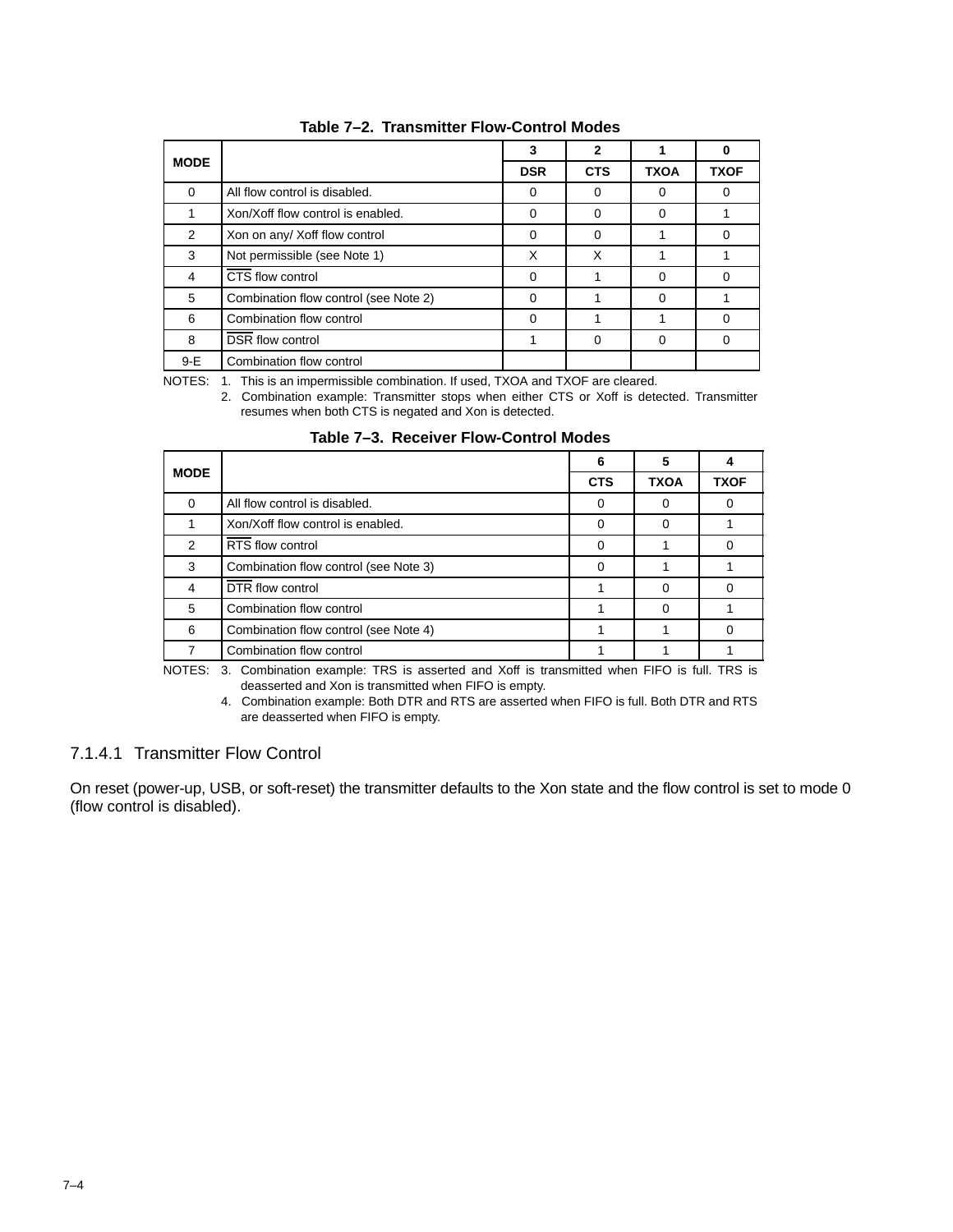# **7.1.5 MCR[2:1]: Modem-Control Registers (2 Registers)**

These registers provide control for modem interface I/O, and definition of the flow control mode.

| $\overline{7}$ | 6           |              | 5              | 4<br>3<br>2<br>$\mathbf{1}$<br>$\mathbf 0$                                                                                                                                                                                          |                                                                                                                              |             |                                                                            |             |                                                                                                                                   |  |  |  |
|----------------|-------------|--------------|----------------|-------------------------------------------------------------------------------------------------------------------------------------------------------------------------------------------------------------------------------------|------------------------------------------------------------------------------------------------------------------------------|-------------|----------------------------------------------------------------------------|-------------|-----------------------------------------------------------------------------------------------------------------------------------|--|--|--|
| <b>LCD</b>     | LRI         |              | <b>RTS</b>     | <b>RTR</b>                                                                                                                                                                                                                          | <b>SEN</b>                                                                                                                   | <b>LOOP</b> | <b>RCVE</b>                                                                | <b>URST</b> |                                                                                                                                   |  |  |  |
| R/W            | R/W         |              | R/W            | R/W                                                                                                                                                                                                                                 | R/W                                                                                                                          | R/W         | R/W                                                                        | R/W         |                                                                                                                                   |  |  |  |
| <b>BIT</b>     | <b>NAME</b> | <b>RESET</b> |                | <b>FUNCTION</b>                                                                                                                                                                                                                     |                                                                                                                              |             |                                                                            |             |                                                                                                                                   |  |  |  |
| $\Omega$       | <b>URST</b> | $\mathbf 0$  |                |                                                                                                                                                                                                                                     |                                                                                                                              |             | UART soft reset. This bit can be used by the MCU to reset the UART.        |             |                                                                                                                                   |  |  |  |
|                |             |              | $URST = 0$     |                                                                                                                                                                                                                                     |                                                                                                                              |             | Normal operation. Writing a 0 by MCU has no effect.                        |             |                                                                                                                                   |  |  |  |
|                |             |              | $URST = 1$     | When the MCU writes a 1 to this bit, a UART reset is generated (ORed with hard reset). When the<br>UART exits the reset state, URST is cleared. The MCU can monitor this bit to determine if the UART<br>completed the reset cycle. |                                                                                                                              |             |                                                                            |             |                                                                                                                                   |  |  |  |
| $\mathbf{1}$   | <b>RCVE</b> | $\Omega$     |                | Receiver enable bit. This bit is valid only when 485E in FCRL is 1 (RS485 mode). When 485E = 0, this bit has no<br>effect on the receiver.                                                                                          |                                                                                                                              |             |                                                                            |             |                                                                                                                                   |  |  |  |
|                |             |              | $RCVE = 0$     | When $485E = 1$ , the UART receiver is disabled if $\overline{RTS}$ and $\overline{DTR}$ are active. (When data are<br>transmitted the UART-receiver is disabled.)                                                                  |                                                                                                                              |             |                                                                            |             |                                                                                                                                   |  |  |  |
|                |             |              | $RCVE = 1$     | When $485 = 1$ , the UART receiver is enabled regardless of the $\overline{\text{RTS}}/\overline{\text{DTR}}$ state (UART receiver is on<br>all the time).                                                                          |                                                                                                                              |             |                                                                            |             |                                                                                                                                   |  |  |  |
| 2              | <b>LOOP</b> | $\Omega$     |                |                                                                                                                                                                                                                                     |                                                                                                                              |             | This bit controls the normal/loop-back mode of operation (see Figure 7-1). |             |                                                                                                                                   |  |  |  |
|                |             |              | $LOOP = 0$     | Normal operation                                                                                                                                                                                                                    |                                                                                                                              |             |                                                                            |             |                                                                                                                                   |  |  |  |
|                |             |              | $LOOP = 1$     | • SOUT is set high.                                                                                                                                                                                                                 |                                                                                                                              |             | Enable loop-back mode of operation. In this mode the following occurs:     |             |                                                                                                                                   |  |  |  |
|                |             |              |                |                                                                                                                                                                                                                                     | • SIN is disconnected.                                                                                                       |             |                                                                            |             |                                                                                                                                   |  |  |  |
|                |             |              |                |                                                                                                                                                                                                                                     | . The transmitter is looped back into the receiver.                                                                          |             | • The four modem-control inputs, CTS, DSR, DCD, and RI are disconnected.   |             |                                                                                                                                   |  |  |  |
|                |             |              |                |                                                                                                                                                                                                                                     |                                                                                                                              |             |                                                                            |             | . DTR, RTS, LRI and LCD are internally connected to the four modem-control inputs, and read in the                                |  |  |  |
|                |             |              |                |                                                                                                                                                                                                                                     | MSR register as follows:<br>• DTR is reflected in MSR[4] bit.                                                                |             |                                                                            |             |                                                                                                                                   |  |  |  |
|                |             |              |                |                                                                                                                                                                                                                                     | • RTS is reflected in MSR[5] bit.                                                                                            |             |                                                                            |             |                                                                                                                                   |  |  |  |
|                |             |              |                |                                                                                                                                                                                                                                     | • LRI is reflected in MSR[6] bit.<br>• LCD is reflected in MSR[7] bit.                                                       |             |                                                                            |             |                                                                                                                                   |  |  |  |
| 3              | <b>RSV</b>  | 0            | $Reserved = 0$ |                                                                                                                                                                                                                                     |                                                                                                                              |             |                                                                            |             |                                                                                                                                   |  |  |  |
| 4              | <b>DTR</b>  | $\mathbf 0$  |                |                                                                                                                                                                                                                                     |                                                                                                                              |             |                                                                            |             | This bit controls the state of the $\overline{DTR}$ output pin (see Figure 7-1). This bit has no effect when auto-flow control is |  |  |  |
|                |             |              | used.          |                                                                                                                                                                                                                                     | DTR = $0$ Forces the DTR output pin to inactive (high)                                                                       |             |                                                                            |             |                                                                                                                                   |  |  |  |
|                |             |              |                |                                                                                                                                                                                                                                     | DTR = 1 Forces the $\overline{DTR}$ output pin to active (low)                                                               |             |                                                                            |             |                                                                                                                                   |  |  |  |
| 5              | <b>RTS</b>  | $\mathbf 0$  | used.          |                                                                                                                                                                                                                                     |                                                                                                                              |             |                                                                            |             | This bit controls the state of the $\overline{RTS}$ output pin (see Figure 7-1). This bit has no effect when auto-flow control is |  |  |  |
|                |             |              |                |                                                                                                                                                                                                                                     | $RTS = 0$ Forces the $\overline{RTS}$ output pin to inactive (high)<br>$RTS = 1$ Forces the $RTS$ output pin to active (low) |             |                                                                            |             |                                                                                                                                   |  |  |  |
| 6              | LRI         | $\mathbf 0$  |                | This bit is used for loopback mode only. When in loopback mode, this bit is reflected in MSR[6]-bit (see Figure 7-1).                                                                                                               |                                                                                                                              |             |                                                                            |             |                                                                                                                                   |  |  |  |
|                |             |              |                | LRI = $0$ Clears MSR[6] = 0<br>LRI = 1 Sets $MSR[6] = 1$                                                                                                                                                                            |                                                                                                                              |             |                                                                            |             |                                                                                                                                   |  |  |  |
| $\overline{7}$ | <b>LCD</b>  | $\Omega$     |                | $LCD = 0$ Clears MSR[7] = 0<br>$LCD = 1$ Sets MSR[7] = 1                                                                                                                                                                            |                                                                                                                              |             |                                                                            |             | This bit is used for loopback mode only. When in loopback mode, this bit is reflected in MSR[7]-bit (see Figure 7–1).             |  |  |  |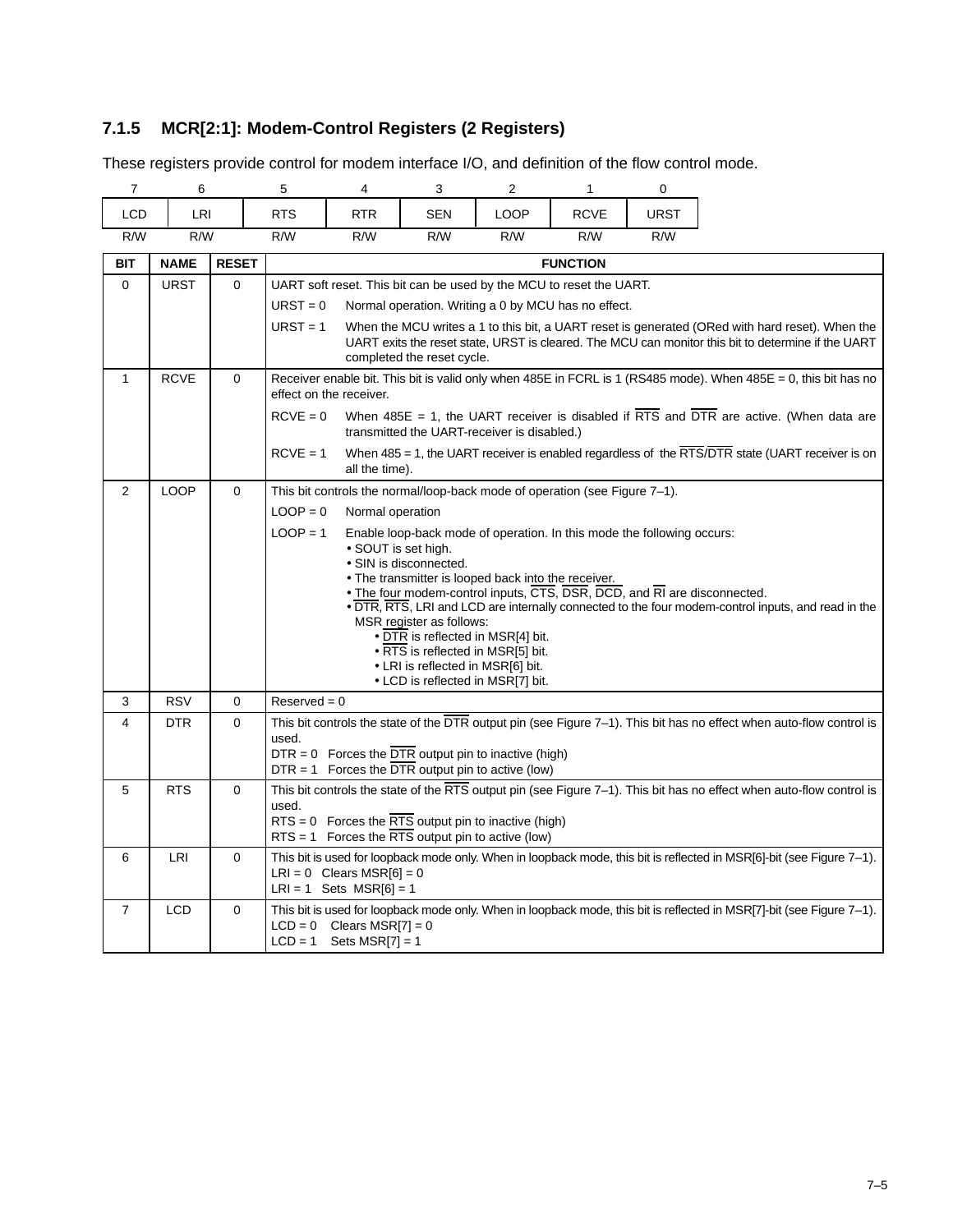## **7.1.6 LSR[2:1]: Line-Status Registers (2 Registers)**

These registers provide the status of the data transfer. DMA transfer is halted when any of OVR, PTE, FRE, BRK or EXIT is 1.

| <b>RSV</b> | <b>RSV</b> | TxE | <b>RxF</b> | <b>BRK</b> | <b>FRE</b> | <b>PTE</b> | <b>OVR</b> |
|------------|------------|-----|------------|------------|------------|------------|------------|
| R/O        | R/O        | R/O | R/C        | R/C        | R/C        | R/C        | R/C        |

| <b>BIT</b> | <b>NAME</b> | <b>RESET</b> | <b>FUNCTION</b>                                                                                                                                                                                                                                                                                            |
|------------|-------------|--------------|------------------------------------------------------------------------------------------------------------------------------------------------------------------------------------------------------------------------------------------------------------------------------------------------------------|
| $\Omega$   | <b>OVR</b>  | $\Omega$     | This bit indicates the overrun condition of the receiver. If set, it halts the DMA transfer and generates a status<br>interrupt (if enabled).<br>$OVR = 0$ No overrun error<br>OVR = 1 Overrun error has occurred. Clears when the MCU writes a 1. Writing a 0 has no effect.                              |
| 1          | PTE         | $\Omega$     | This bit indicates the parity condition of the received byte. If set, it halts the DMA transfer and generates a status<br>interrupt (if enabled).<br>$PTE = 0$ No parity error in data received<br>$PTE = 1$ Parity error in data received. Clears when the MCU writes a 1. Writing a 0 has no effect.     |
| 2          | <b>FRE</b>  | $\Omega$     | This bit indicates the framing condition of the received byte. If set, it halts the DMA transfer and generates a status<br>interrupt (if enabled).<br>$FRE = 0$ No framing error in data received<br>FRE = 1 Framing error in data received. Clears when MCU writes a 1. Writing a 0 has no effect.        |
| 3          | <b>BRK</b>  | $\Omega$     | This bit indicates the break condition of the received byte. If set, it halts the DMA transfer and generates a status<br>interrupt (if enabled).<br>$BRK = 0$ No break condition<br>BRK = 1 A break condition in data received was detected. Clears when the MCU writes a 1. Writing a 0 has no<br>effect. |
| 4          | <b>RxF</b>  | $\Omega$     | This bit indicates the condition of the receiver data register. Typically, the MCU does not monitor this bit since data<br>transfer is done by the DMA controller.<br>$RxF = 0$ No data in the RDR<br>$RxF = 1$ RDR contains data. Generates Rx interrupt (if enabled).                                    |
| 5          | <b>TxE</b>  | $\mathbf{1}$ | This bit indicates the condition of the transmitter data register. Typically, the MCU does not monitor this bit since<br>data transfer is done by the DMA controller.<br>$TxE = 0$ TDR is <i>not</i> empty<br>$TxE = 1$ TDR is empty. Generates $Tx$ interrupt (if enabled).                               |
| $6 - 7$    | <b>RSV</b>  | $\Omega$     | $Reserved = 0$                                                                                                                                                                                                                                                                                             |



**Figure 7–1. MSR and MCR Registers in Loopback Mode**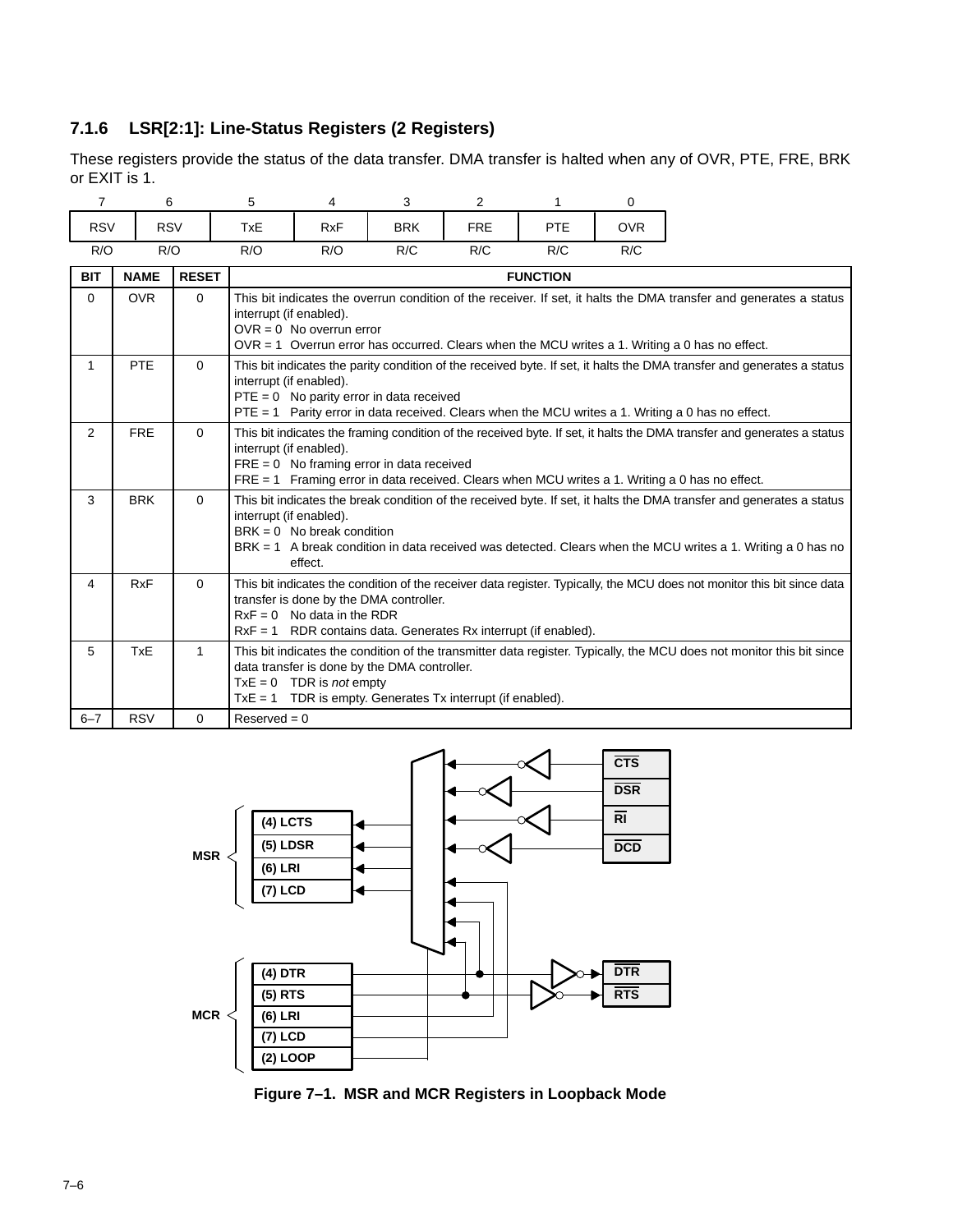# **7.1.7 MSR[2:1]: Modem-Status Registers (2 Registers)**

These registers provide information about the current state of the control lines from the modem.

| $\overline{7}$ | 6               |              | 5                      | 4                                                                                                                                                                                                                                                                                                        | 3                                                                                                                                                                              | 2          | 1                                                                         | 0               |                                                                                                       |  |  |  |
|----------------|-----------------|--------------|------------------------|----------------------------------------------------------------------------------------------------------------------------------------------------------------------------------------------------------------------------------------------------------------------------------------------------------|--------------------------------------------------------------------------------------------------------------------------------------------------------------------------------|------------|---------------------------------------------------------------------------|-----------------|-------------------------------------------------------------------------------------------------------|--|--|--|
| <b>LCD</b>     | LRI             |              | <b>LDSR</b>            | <b>LCTS</b>                                                                                                                                                                                                                                                                                              | $\triangle$ CD                                                                                                                                                                 | <b>TRI</b> | $\triangle$ DSR                                                           | $\triangle CTS$ |                                                                                                       |  |  |  |
| R/O            | R/O             |              | R/O                    | R/O                                                                                                                                                                                                                                                                                                      | R/C                                                                                                                                                                            | R/C        | R/C                                                                       | R/C             |                                                                                                       |  |  |  |
| <b>BIT</b>     | <b>NAME</b>     | <b>RESET</b> |                        |                                                                                                                                                                                                                                                                                                          |                                                                                                                                                                                |            | <b>FUNCTION</b>                                                           |                 |                                                                                                       |  |  |  |
| 0              | $\triangle$ CTS | $\mathbf 0$  |                        | This bit indicates that CTS input has changed state.<br>$\triangle CTS = 0$ Indicates no change in $\overline{CTS}$ input.<br>$\triangle CTS = 1$ Indicates that $\overline{CTS}$ input has changed state since the last time it was read. Clears when the MCU writes<br>a 1. Writing a 0 has no effect. |                                                                                                                                                                                |            |                                                                           |                 |                                                                                                       |  |  |  |
| $\mathbf{1}$   | <b>ADSR</b>     | $\mathbf 0$  |                        | This bit indicates that DSR input has changed state.<br>$\triangle$ DSR = 0 Indicates no change in DSR input.<br>$\triangle$ DSR = 1 Indicates that $\overline{DSR}$ input has changed state since the last time it was read. Clears when the MCU writes<br>a 1. Writing a 0 has no effect.              |                                                                                                                                                                                |            |                                                                           |                 |                                                                                                       |  |  |  |
| $\overline{2}$ | <b>TRI</b>      | $\mathbf 0$  | $RI = 0$<br>$RI = 1$   | Trailing edge of the ring-indicator. This bit indicates that RI input has changed from low to high level.<br>Indicates that RI input is high.<br>Indicates that a transition from low to high level has occurred on RI input. Clears when the MCU writes a<br>1. Writing a 0 has no effect.              |                                                                                                                                                                                |            |                                                                           |                 |                                                                                                       |  |  |  |
| 3              | $\triangle$ CD  | $\mathbf 0$  | $ADC = 1$              |                                                                                                                                                                                                                                                                                                          | This bit indicates that $\overline{\text{CD}}$ input has changed state.<br>$\triangle$ DC = 0 Indicates no change in $\overline{CD}$ input.<br>a 1. Writing a 0 has no effect. |            |                                                                           |                 | Indicates that CD input has changed state since the last time it was read. Clears when the MCU writes |  |  |  |
| 4              | <b>LCTS</b>     | $\Omega$     |                        | LCTS = $0$ CTS input is high<br>LCTS = $1$ CTS input is low                                                                                                                                                                                                                                              |                                                                                                                                                                                |            | During loopback, this bit reflects the status of MCR[5] (see Figure 7-1). |                 |                                                                                                       |  |  |  |
| 5              | <b>LDSR</b>     | $\mathbf 0$  |                        | During loopback, this bit reflects the status of MCR[4] (see Figure 7-1).<br>LDSR = $0$ DSR input is high<br>$LDSR = 1$ $\overline{DSR}$ input is low                                                                                                                                                    |                                                                                                                                                                                |            |                                                                           |                 |                                                                                                       |  |  |  |
| 6              | LRI             | $\mathbf 0$  | $LRI = 0$<br>$LRI = 1$ | During loopback, this bit reflects the status of MCR[6] (see Figure 7-1).<br>RI input is high<br>$\overline{RI}$ input is low                                                                                                                                                                            |                                                                                                                                                                                |            |                                                                           |                 |                                                                                                       |  |  |  |
| $\overline{7}$ | <b>LCD</b>      | $\mathbf 0$  | $LCD = 1$              | $LCD = 0$ $\overline{CD}$ input is high<br>CD input is low                                                                                                                                                                                                                                               |                                                                                                                                                                                |            | During loopback, this bit reflects the status of MCR[7] (see Figure 7-1). |                 |                                                                                                       |  |  |  |

### **7.1.8 DLL[2:1]: Divisor Low-Byte Registers (2 Registers)**

These registers contain the low-byte of the baud-rate divisor. The 1.8462-MHz clock is derived from the 48-MHz clock (dividing by 26). This clock is used for the baud-rate calculation (see Baud-Rate table)

|     |                | ັ              |     |                |                |     |                |
|-----|----------------|----------------|-----|----------------|----------------|-----|----------------|
| D7  | D <sub>6</sub> | D <sub>5</sub> | D4  | D <sub>3</sub> | D <sub>2</sub> | D1  | D <sub>0</sub> |
| R/W | R/W            | R/W            | R/W | R/W            | R/W            | R/W | R/W            |

| <b>BIT</b> | <b>NAME</b> | <b>RESET</b> | <b>FUNCTION</b>                                                                                   |
|------------|-------------|--------------|---------------------------------------------------------------------------------------------------|
| $7 - 0$    | D[7:0]      | 08h          | Low-byte value of the 16-bit divisor for generation of the baud clock in the baud-rate generator. |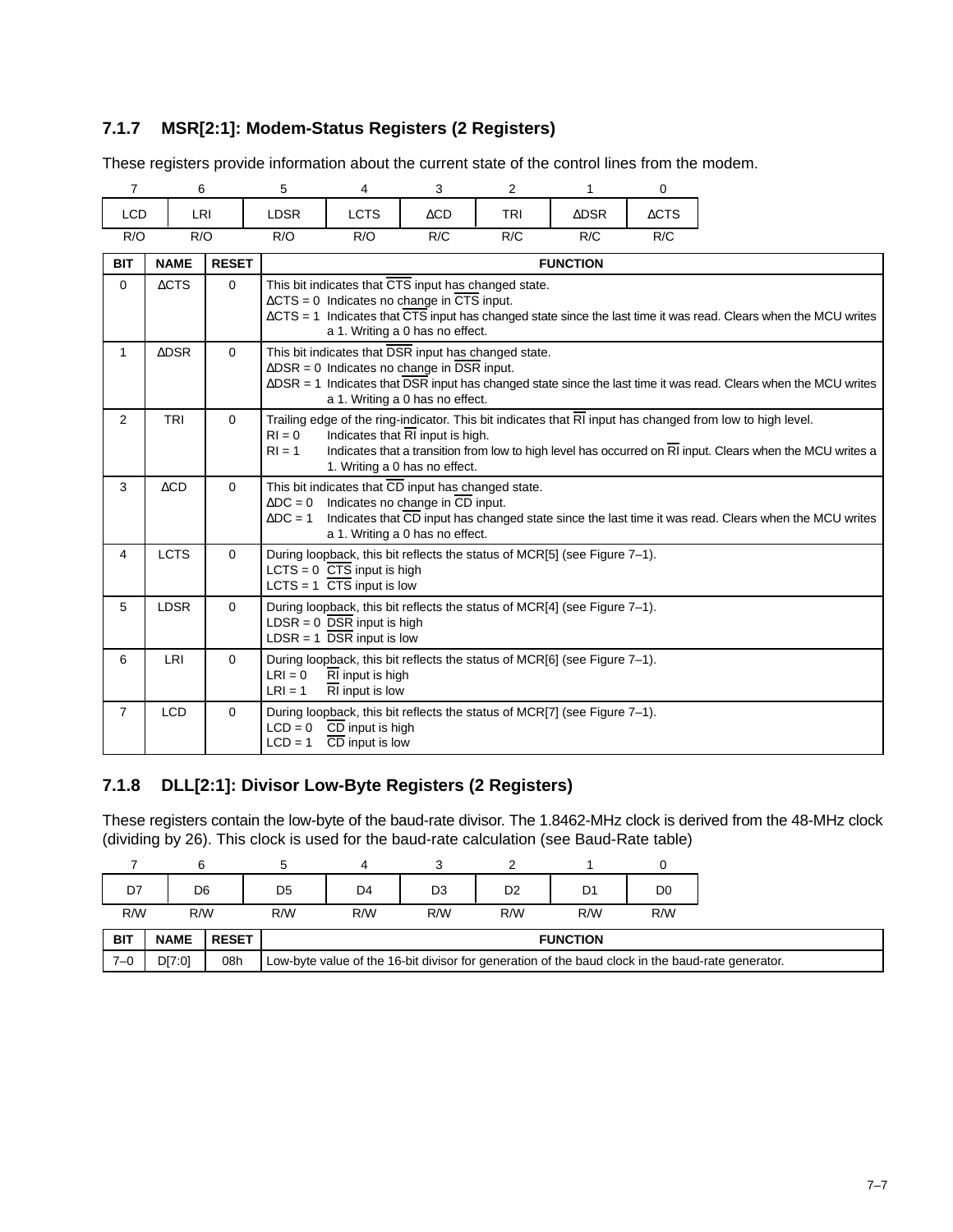### **7.1.9 DLH[2:1]: Divisor High-Byte Registers (2 Registers)**

| D <sub>15</sub> | D14         |              | D <sub>13</sub> | D <sub>12</sub>                                                                                     | D <sub>11</sub> | D <sub>10</sub> | D <sub>9</sub> | D <sub>8</sub> |  |  |  |
|-----------------|-------------|--------------|-----------------|-----------------------------------------------------------------------------------------------------|-----------------|-----------------|----------------|----------------|--|--|--|
| R/W             | R/W         |              | R/W             | R/W                                                                                                 | R/W             | R/W             | R/W            | R/W            |  |  |  |
| BIT             | <b>NAME</b> | <b>RESET</b> |                 | <b>FUNCTION</b>                                                                                     |                 |                 |                |                |  |  |  |
| $7 - 0$         | D[15:8]     | 00h          |                 | High-byte value of the 16-bit divisor for generation of the baud clocks in the baud rate generator. |                 |                 |                |                |  |  |  |

These registers contain the high-bye of the baud-rate divisor.

#### 7.1.9.1 Baud Rate Calculation

The following formulas are used to calculate the baud-rate clock and the divisors. The baud-rate clock is derived from the 48-MHz master-clock (dividing by 6.5). Table 7–4 presents the divisors used to achieve the desired baud rates, together with the associated rounding errors.

Baud CLK =  $\frac{48 \text{ MHz}}{6.5}$  = 7.384615 MHz Divisor =  $\frac{7.384615 \times 10^6}{0.0012}$ Baud Rate  $\times$  16

| <b>DESIRED</b> |         | <b>DLL/DLH VALUE</b> | <b>ACTUAL</b> |                |  |
|----------------|---------|----------------------|---------------|----------------|--|
| <b>BAUD</b>    | DEC.    | HEX.                 | <b>BAUD</b>   | <b>ERROR %</b> |  |
| 50             | 9 2 3 1 | 240F                 | 50.00         | 0.002          |  |
| 75             | 6 1 5 4 | 180A                 | 75.00         | 0.002          |  |
| 110            | 4 1 9 6 | 1064                 | 109.99        | 0.005          |  |
| 135            | 3 4 3 2 | 0D68                 | 134.48        | 0.014          |  |
| 150            | 3077    | 0C05                 | 150.00        | 0.002          |  |
| 300            | 1538    | 0602                 | 300.09        | 0.030          |  |
| 600            | 769     | 0301                 | 600.18        | 0.030          |  |
| 1 200          | 385     | 0181                 | 1 198.80      | 0.100          |  |
| 1800           | 256     | 0100                 | 1802.88       | 0.160          |  |
| 2 0 0 0        | 231     | 00E7                 | 1 998.00      |                |  |
| 2 4 0 0        | 192     | 00C0                 | 2 403.85      | 0.160          |  |
| 3600           | 128     | 0080                 | 3 605.77      | 0.160          |  |
| 4 800          | 96      | 0060                 | 4 807.69      | 0.160          |  |
| 7 200          | 64      | 0040                 | 7 211.54      | 0.160          |  |
| 9600           | 48      | 0030                 | 9615.38       | 0.160          |  |
| 19 200         | 24      | 0018                 | 19 230.77     | 0.160          |  |
| 38 400         | 12      | 000C                 | 38 461.54     | 0.160          |  |
| 57 600         | 8       | 0008                 | 57 692.31     | 0.160          |  |
| 115 200        | 4       | 0004                 | 115 384.62    | 0.160          |  |
| 230 400        | 2       | 0002                 | 230 769.23    | 0.160          |  |
| 460 800        | 1       | 0001                 | 461 538.46    | 0.160          |  |

**Table 7–4. DLL/DLH Values and Resulting Baud Rates**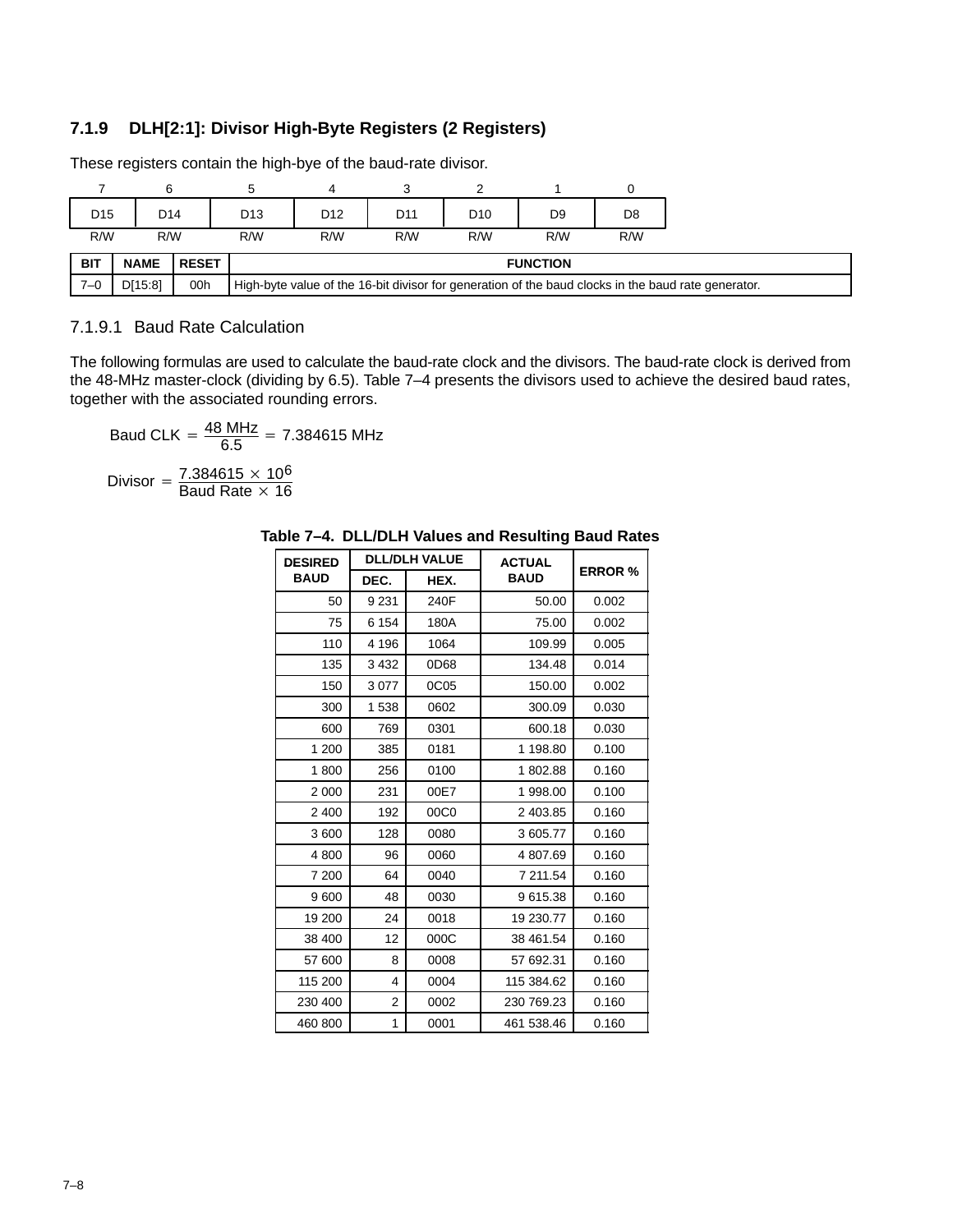# **7.1.10 XON[2:1]: Xon Registers (2 Registers)**

These registers contain a value that is compared to the received data stream. Detection of a match interrupts the MCU (only if the interrupt enable bit is set). This value is also used for Xon transmission.

|            | 6              |              |                | 4                                                     |                |                |                |                |  |  |
|------------|----------------|--------------|----------------|-------------------------------------------------------|----------------|----------------|----------------|----------------|--|--|
| D7         | D <sub>6</sub> |              | D <sub>5</sub> | D4                                                    | D <sub>3</sub> | D <sub>2</sub> | D <sub>1</sub> | D <sub>0</sub> |  |  |
| R/W        | R/W            |              | R/W            | R/W                                                   | R/W            | R/W            | R/W            | R/W            |  |  |
| <b>BIT</b> | <b>NAME</b>    | <b>RESET</b> |                | <b>FUNCTION</b>                                       |                |                |                |                |  |  |
| $7 - 0$    | D[7:0]         | 0x00         |                | Xon value to be compared to the incoming data stream. |                |                |                |                |  |  |

## **7.1.11 XOFF[2:1]: Xoff Registers (2 Registers)**

These registers contain a value that is compared to the received data stream. Detection of a match halts the DMA transfer, and interrupts the MCU (only if the interrupt enable bit is set). This value is also used for Xoff transmission.

|     |                | ັ              |                |     |                |     |                |
|-----|----------------|----------------|----------------|-----|----------------|-----|----------------|
| D7  | D <sub>6</sub> | D <sub>5</sub> | D <sub>4</sub> | D3  | D <sub>2</sub> | D.  | D <sub>0</sub> |
| R/W | R/W            | R/W            | R/W            | R/W | R/W            | R/W | R/W            |

| <b>BIT</b> | . <b>.</b><br>NAME | <b>RESET</b> | <b>FUNCTION</b>                                               |  |  |  |  |
|------------|--------------------|--------------|---------------------------------------------------------------|--|--|--|--|
| -<br>'–0   | D[7:0]             | 0x00         | i value to be compared to the incoming<br>Xor<br>data stream. |  |  |  |  |

### **7.1.12 MASK[2:1]: UART Interrupt-Mask Registers (2 Registers)**

These registers control the UART interrupt sources. The corresponding DMA must be disabled before changing register values to ensure data integrity.

|               | 6           |              | 5              | 4                                                                                                                                           | 3          | 2           |                 | $\Omega$   |  |  |
|---------------|-------------|--------------|----------------|---------------------------------------------------------------------------------------------------------------------------------------------|------------|-------------|-----------------|------------|--|--|
| <b>RSV</b>    | <b>RSV</b>  |              | <b>RSV</b>     | <b>RSV</b>                                                                                                                                  | <b>RSV</b> | <b>TRIE</b> | <b>SIE</b>      | <b>MIE</b> |  |  |
| R/O<br>R/O    |             | R/O          | R/O            | R/O                                                                                                                                         | R/W        | R/W         | R/W             |            |  |  |
| <b>BIT</b>    | <b>NAME</b> | <b>RESET</b> |                |                                                                                                                                             |            |             | <b>FUNCTION</b> |            |  |  |
| 0             | <b>MIE</b>  | 0            |                | This bit controls the UART-modem interrupt.<br>$MIE = 0$ Modem interrupt is disabled.<br>$MIE = 1$ Modem interrupt is enabled.              |            |             |                 |            |  |  |
|               | <b>SIE</b>  | 0            | $SIE = 0$      | This bit controls the UART-status interrupt.<br>Status interrupt is disabled.<br>$SIE = 1$ Status interrupt is enabled.                     |            |             |                 |            |  |  |
| $\mathcal{P}$ | <b>TRIE</b> | $\Omega$     |                | This bit controls the UART-TxE/RxF interrupts.<br>TRIE = $0$ TxE/RxF interrupts are disabled.<br>TRIE = $1$ TxE/RxF interrupts are enabled. |            |             |                 |            |  |  |
| $7 - 3$       | <b>RSV</b>  | $\Omega$     | $Reserved = 0$ |                                                                                                                                             |            |             |                 |            |  |  |

# **7.2 UART Data Transfer**

Figure 7–2 illustrates the data transfer between the UARTs and the host using the DMA controller and the USB buffer manager (UBM). A buffer of 512 bytes is reserved for buffering all UART channels (2 transmit and 2 receive buffers). Each UART channel has 64-bytes of double-buffer space (X- and Y-buffer). When the DMA writes to the X-buffer, the UBM reads from the Y-buffer. Similarly, when the DMA reads from the X-buffer, the UBM writes to the Y-buffer. The DMA channel is configured to operate in the continuous mode (by setting DMACDR[CNT] = 1). Once the MCU enables the DMA, data transfer toggles between the UMB and the DMA without MCU intervention. See section 6.2 for DMA transfer-termination conditions.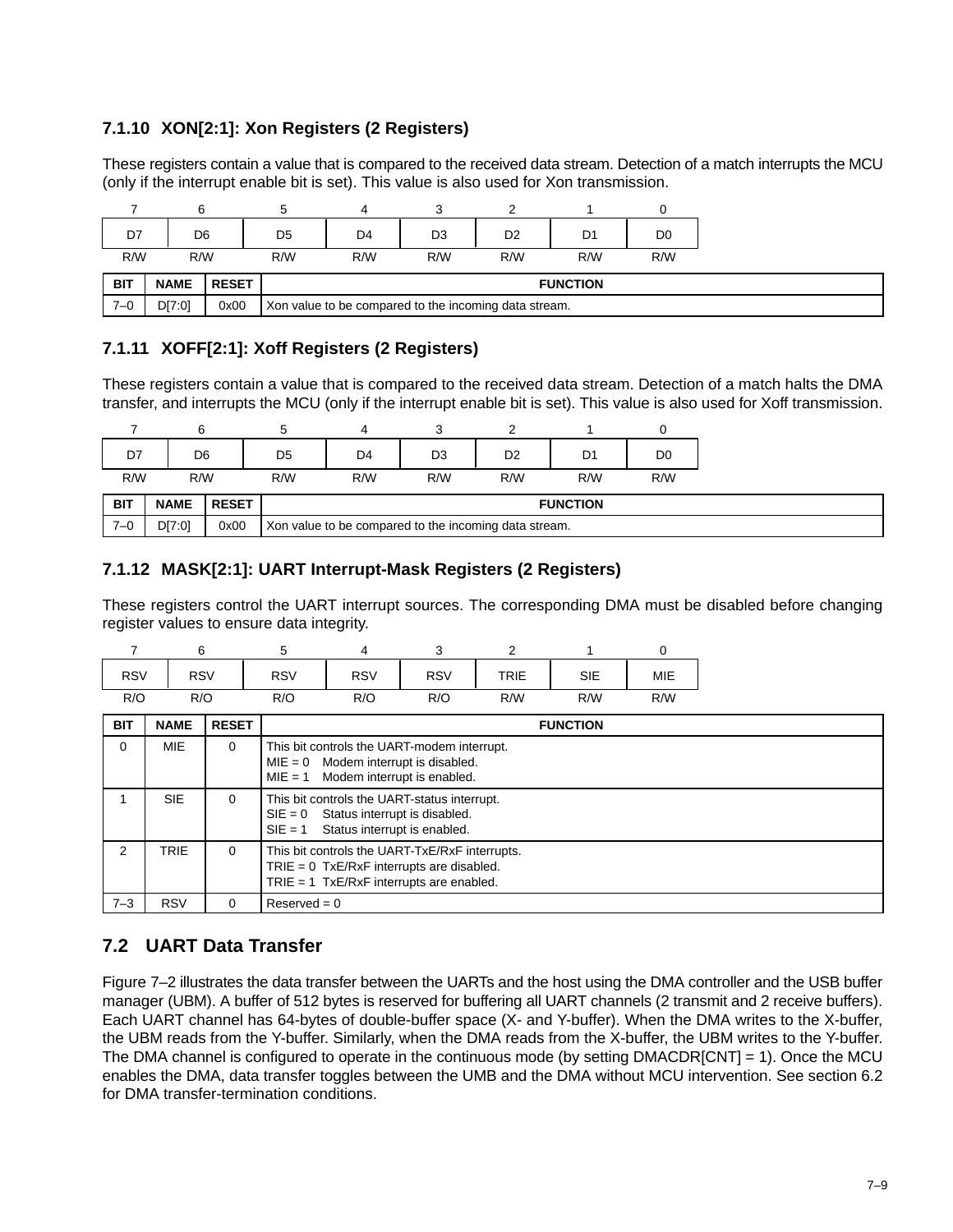### **7.2.1 Receiver Data Flow**

Every UART receiver has a 32-byte FIFO. The receiver FIFO has two trigger levels. One is the high-level mark (HALT), which is set to 12 bytes, and the other is the low-level mark (RESTORE), which is set to 4-bytes. When the HALT mark is reached, either the RTS pin goes high or Xoff is transmitted (depending on the auto setting). When the FIFO reaches the RESTORE mark, then either the  $\overline{RTS}$  pin goes low or Xon is transmitted.



**Figure 7–2. Receiver/Transmitter Data Flow**

### **7.2.2 Hardware Flow Control**

Figure 7–3 illustrates the connection necessary to achieve hardware flow control. CTS and RTS signals are provided for this purpose. Auto-CTS and auto-RTS (and Xon/Xoff) can be enabled/disabled independently by programming the FCRL register.



**Figure 7–3. Auto Flow Control Interconnect**

## **7.2.3 Auto-RTS (Receiver Control)**

In this mode, the  $\overline{RTS}$  output pin signals the receiver FIFO status to an external device. The  $\overline{RTS}$  output signal is controlled by the high-level and low-level marks of the FIFO. When the high-level mark is reached, RTS goes high, signaling to an external sending device to halt its transfer. Conversely, when the low-level mark is reached,  $\overline{\text{RTS}}$  goes low, signaling to an external sending device to resume its transfer. Data transfer from the FIFO to the X/Y-buffer is performed by the DMA controller. See section 6.2 for DMA transfer termination conditions.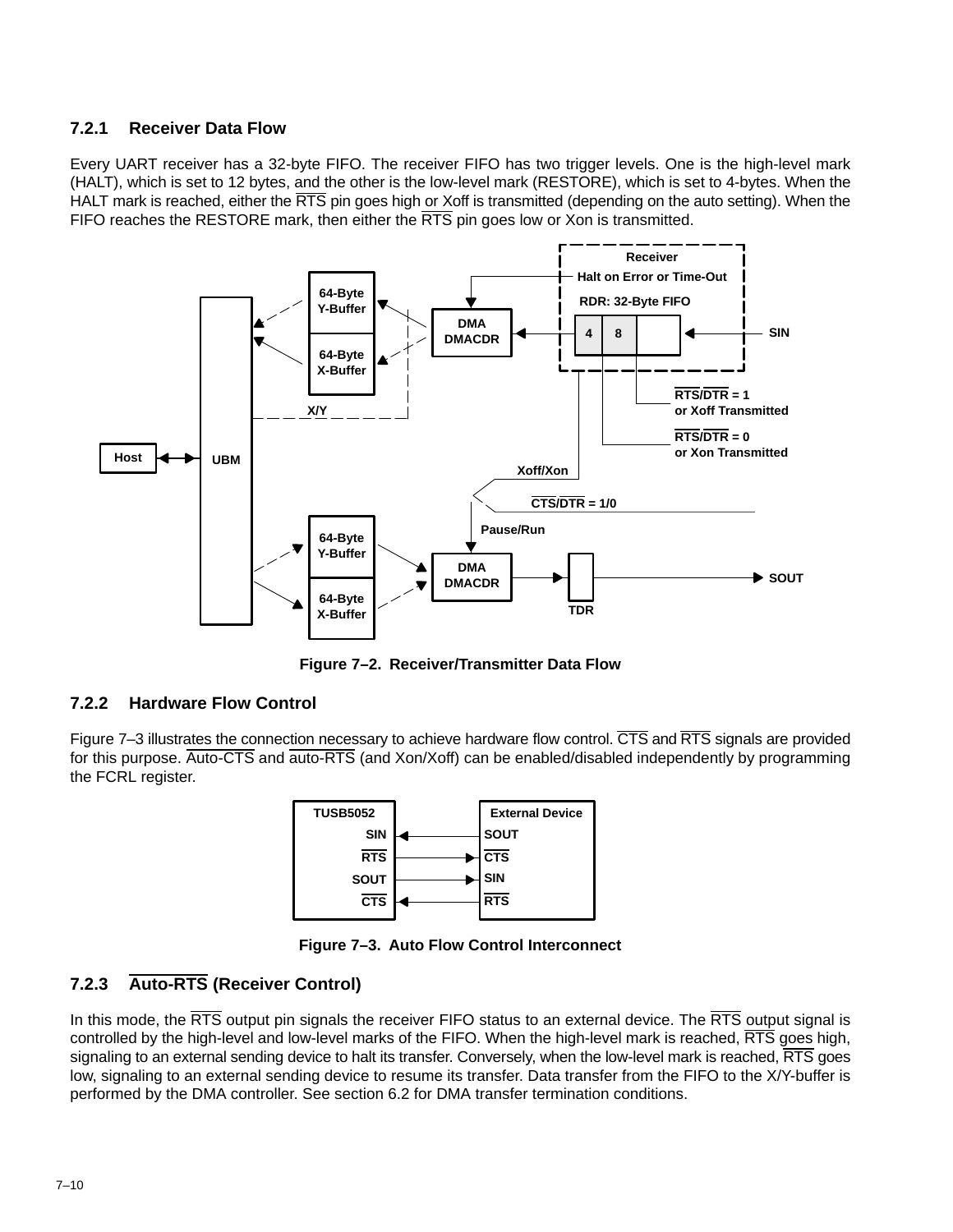# **7.2.4 Auto-CTS (Transmitter Control)**

In this mode the  $\overline{\text{CTS}}$  input pin controls the transfer from internal buffer (X or Y) to the TDR. When the DMA controller transfers data from the Y-buffer to the TDR and the  $\overline{\text{CTS}}$  input pin goes high, the DMA controller is suspended until  $\overline{\text{CTS}}$  goes low. Meanwhile, the UBM is transferring data from the host to the X-buffer. When  $\overline{\text{CTS}}$  goes low, the DMA resumes the transfer. Data transfer continues alternating between the X and Y buffers, without MCU intervention. See Section 6.2 for DMA transfer termination conditions.

### **7.2.5 Xon/Xoff Receiver Flow Control**

To enable Xon/Xoff flow control, certain MCR bits must be set as follows: MCR[5] = 1 and MCR[7:6] = 0. In this mode, the Xon/Xoff bytes are transmitted to an external sending device to control the device transmission. When the high-level mark (of the FIFO) is reached, the Xoff byte is transmitted, signaling to an external sending device to halt its transfer. Conversely, when the low-level mark is reached, the Xon byte is transmitted, signaling to an external sending device to resume its transfer. Data transfer from the FIFO to X/Y-buffer is performed by the DMA controller.

### **7.2.6 Xon/Xoff Transmitter Flow Control**

To enable Xon/Xoff flow control, certain MCR bits must be set as follows: MCR[5] = 1 and MCR[7:6] = 0. In this mode, the incoming data are compared to the XON and XOFF registers. If a match to XOFF is detected, the DMA is paused. If a match to XON is detected, the DMA resumes. Meanwhile, the UBM is transferring data from the host to the X-buffer. The MCU does not switch the buffers unless the Y-buffer is empty and X-buffer is full. When Xon is detected, the DMA resumes the transfer.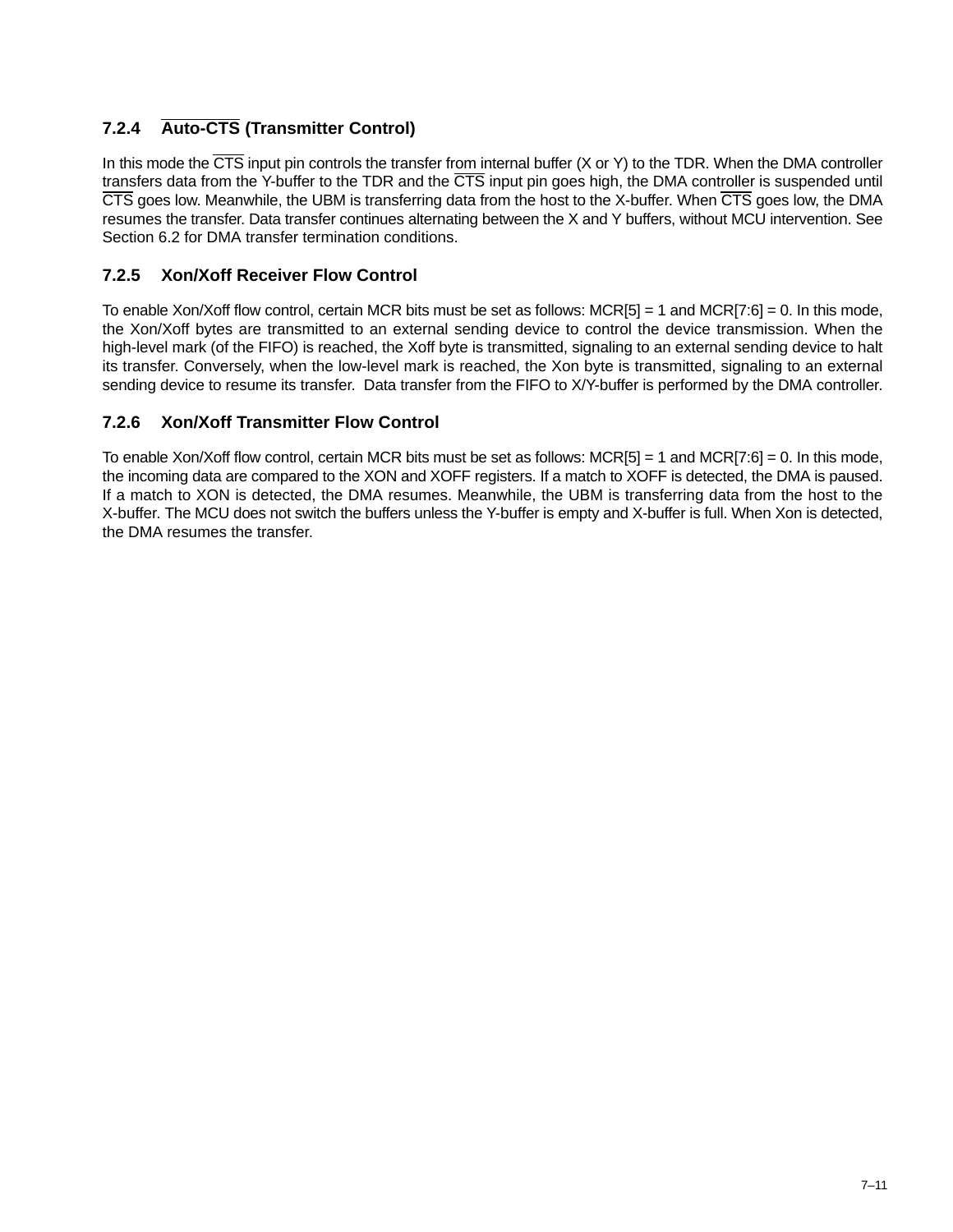# **8 Expanded GPIO Port**

# **8.1 Input/Output and Control Registers**

# **8.1.1 GPIOCTL: GPIO Port Control Register**

This register is used to enable the GPIO[7:0] port and its direction.

|            |            | ۰.         |            | ັ          |            |            |            |
|------------|------------|------------|------------|------------|------------|------------|------------|
| <b>RSV</b> | <b>RSV</b> | <b>RSV</b> | <b>RSV</b> | <b>DIR</b> | <b>RSV</b> | <b>RSV</b> | <b>RSV</b> |
| R/O        | R/O        | R/O        | R/C        | R/W        | R/O        | R/O        | R/O        |

| <b>BIT</b> | <b>NAME</b>  | <b>RESET</b>     | <b>FUNCTION</b>                                                                      |  |  |  |  |  |
|------------|--------------|------------------|--------------------------------------------------------------------------------------|--|--|--|--|--|
| $2 - 0$    | <b>RSV</b>   | 000 <sub>b</sub> | $Reserved = 0$ (should be always zero)                                               |  |  |  |  |  |
| 3          | <b>DIR</b>   | $\Omega$         | <b>GPIO</b> direction bit<br>$DIR = 0$ Output mode<br>$DIR = 1$ Input mode           |  |  |  |  |  |
| 4          | <b>RSV</b>   | 0                | Reserved = $0$ (should be always zero)                                               |  |  |  |  |  |
| 5          | <b>GPIEN</b> | 1                | GPI-mode enable bit<br>$GPIEN = 0$ GPI mode disabled<br>$GPIEN = 1$ GPI mode enabled |  |  |  |  |  |
| $7 - 6$    | <b>RSV</b>   | 0                | Reserved = $0$ (should be always zero)                                               |  |  |  |  |  |

### **8.1.2 GPI: General-Purpose Input Register**

This register is a general-purpose input register.



| <b>BIT</b> | <b>NAME</b> | <b>RESET</b>     | <b>FUNCTION</b>                                 |  |  |  |  |  |
|------------|-------------|------------------|-------------------------------------------------|--|--|--|--|--|
| $2 - 0$    | <b>RSV</b>  | 010 <sub>b</sub> | $Reserved = 010b$                               |  |  |  |  |  |
| 3          | GPI3        | X                | Corresponds to inverse of GPI3 input signal     |  |  |  |  |  |
| 4          | GPI4        | X                | Corresponds to GPI4 input signal                |  |  |  |  |  |
| 5          | GPI5        | X                | Corresponds to GPI5 input signal                |  |  |  |  |  |
| 6          | GPI6        | X                | Corresponds to the inverse of GPI6 input signal |  |  |  |  |  |
|            | GPI7        |                  | Corresponds to GPI7 input signal                |  |  |  |  |  |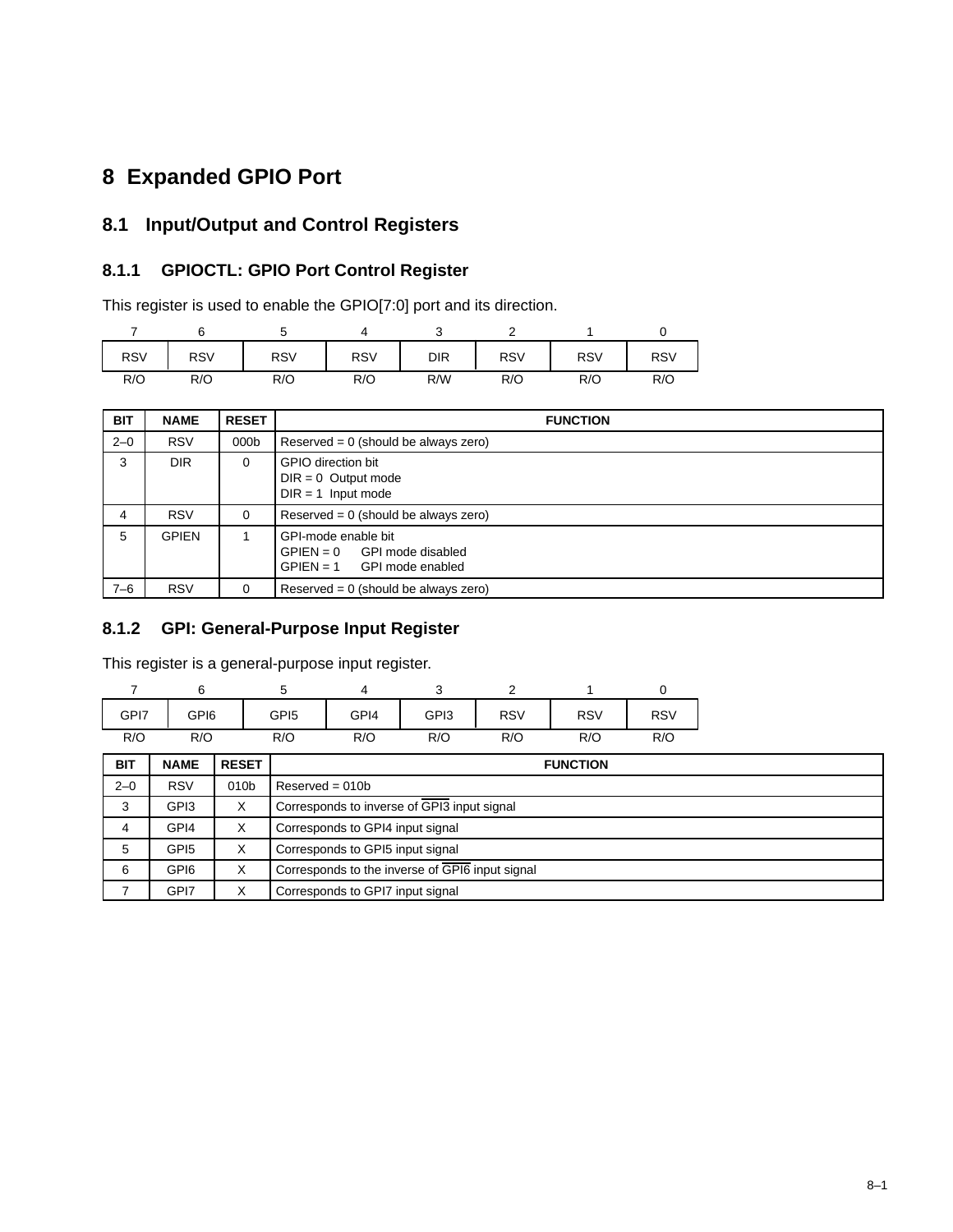## **8.1.3 GPO: General-Purpose Output Register**

|            | 6                |              | 5                        | 4                                                                                                                                                               | 3 | 2   |                  | 0          |  |  |
|------------|------------------|--------------|--------------------------|-----------------------------------------------------------------------------------------------------------------------------------------------------------------|---|-----|------------------|------------|--|--|
| <b>RSV</b> | <b>RSV</b>       |              | <b>RSV</b>               | <b>RSV</b><br>GPO <sub>3</sub><br>GPO <sub>2</sub>                                                                                                              |   |     | GPO <sub>1</sub> | <b>RSV</b> |  |  |
| R/O        | R/O              |              | R/O<br>R/O<br>R/W<br>R/W |                                                                                                                                                                 |   | R/W | R/O              |            |  |  |
| <b>BIT</b> | <b>NAME</b>      | <b>RESET</b> |                          |                                                                                                                                                                 |   |     | <b>FUNCTION</b>  |            |  |  |
| $\Omega$   | <b>RSV</b>       | $\Omega$     | $Reserved = 0$           |                                                                                                                                                                 |   |     |                  |            |  |  |
|            | GPO <sub>1</sub> | $\Omega$     |                          | This bit affects the inverse of GPO1 output pin.<br>$GPO1 = 0$ $GPO1$ output is set to 1 (inactive)<br>$GPO1 = 1$ $\overline{GOP1}$ output is set to 0 (active) |   |     |                  |            |  |  |
| 2          | GPO <sub>2</sub> | $\mathbf 0$  |                          | This bit affects the inverse of GPO2 output pin.<br>$GPO2 = 0$ $GPO2$ output is set to 1 (inactive)<br>$GPO2 = 1$ $\overline{GOP2}$ output is set to 0 (active) |   |     |                  |            |  |  |
| 3          | GPO <sub>3</sub> | $\Omega$     |                          | This bit affects the inverse of GPO3 output pin.<br>$GPO3 = 0$ $GPO3$ output is set to 1 (inactive)<br>$GPO3 = 1$ $\overline{GOP3}$ output is set to 0 (active) |   |     |                  |            |  |  |
| $7 - 4$    | <b>RSV</b>       | 0            | $Reserved = 0$           |                                                                                                                                                                 |   |     |                  |            |  |  |

This register is a general-purpose output register.

## **8.1.4 GPIO: GPIO Data Register**

This register is used to enable the GPIO port. When in the output direction ( $DIR = 0$ ), writing to this register places the data into GPIO[7:0]. When in the input direction (DIR = 1), this register contains the byte read at GPIO[7:0].

|            | 6              |              |                |                             |                |                |                 |                |  |
|------------|----------------|--------------|----------------|-----------------------------|----------------|----------------|-----------------|----------------|--|
| D7         | D <sub>6</sub> |              | D <sub>5</sub> | D <sub>4</sub>              | D <sub>3</sub> | D <sub>2</sub> | D1              | D <sub>0</sub> |  |
| R/W        | R/W            |              | R/W            | R/W                         | R/W            | R/W            | R/W             | R/W            |  |
| <b>BIT</b> | <b>NAME</b>    | <b>RESET</b> |                |                             |                |                | <b>FUNCTION</b> |                |  |
| $7 - 0$    | D[7:0]         | 00h          |                | GPIO data output and input. |                |                |                 |                |  |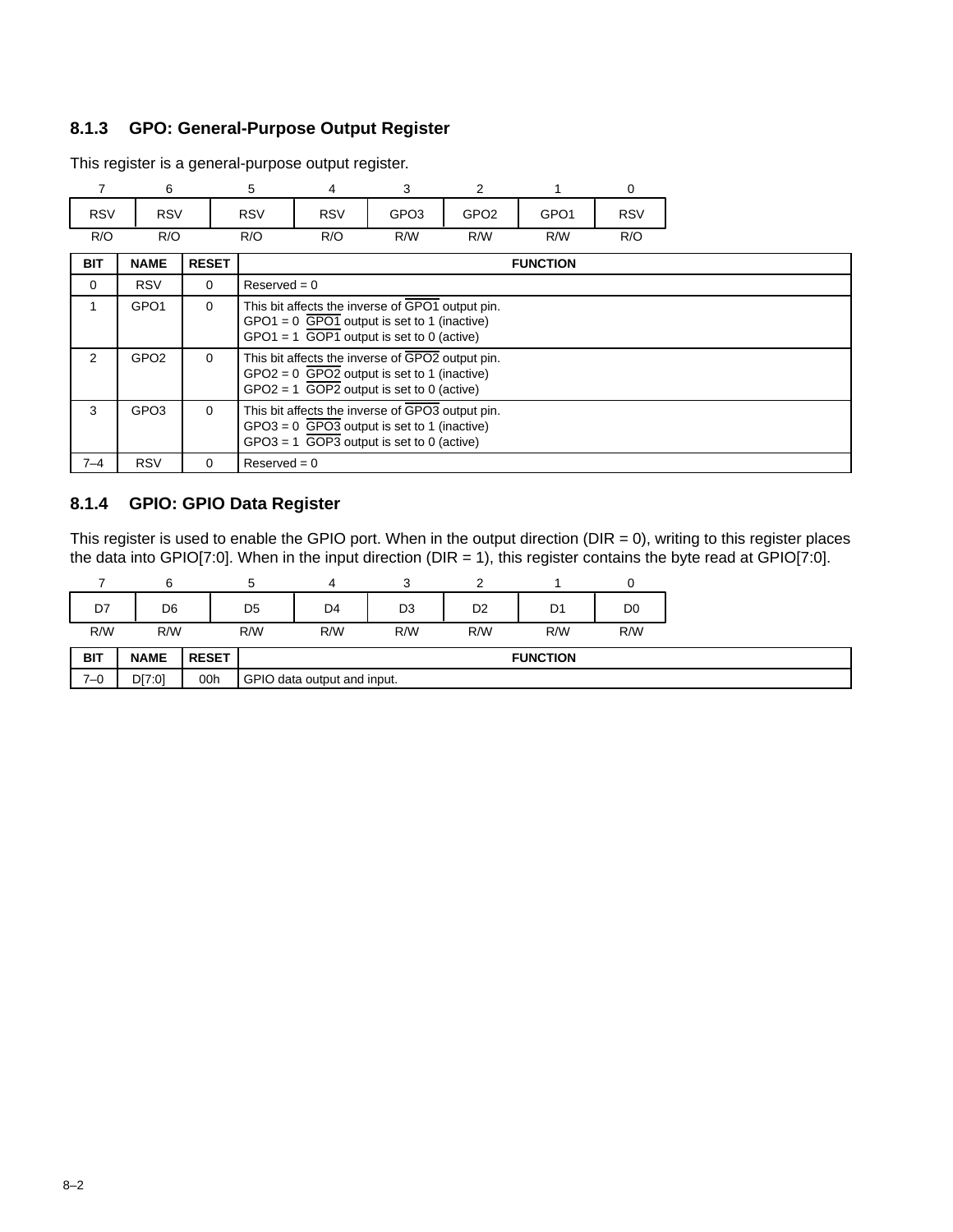# **9 Interrupts**

# **9.1 8052 Interrupt and Status Registers**

All 8052-standard, 5-interrupt sources are preserved. SIE is the standard interrupt-enable register that controls the five interrupt sources. All the additional interrupt sources are ORed together to generate EX0. The XINTO signal is provided to interrupt an external MCU (see interrupt connection diagram, Figure 9–1). All the interrupts are listed in Table 9–1.

| <b>INTERRUPT</b><br><b>SOURCE</b> | <b>DESCRIPTION</b>    | <b>START</b><br><b>ADDRESS</b> | <b>COMMENTS</b>                   |
|-----------------------------------|-----------------------|--------------------------------|-----------------------------------|
| <b>ES</b>                         | <b>UART</b> interrupt | 0023h                          |                                   |
| ET <sub>1</sub>                   | Timer-1 interrupt     | 001Bh                          |                                   |
| EX <sub>1</sub>                   | External interrupt-1  | 0013h                          |                                   |
| ET <sub>0</sub>                   | Timer-0 interrupt     | 000Bh                          |                                   |
| EX <sub>0</sub>                   | External interrupt-0  | 0003h                          | Used for all internal peripherals |
| Reset                             |                       | 0000h                          |                                   |

| Table 9-1. 8052 Interrupt Location Map |  |  |
|----------------------------------------|--|--|
|                                        |  |  |

### **9.1.1 8052 Standard Interrupt Enable Register**

|     |            |            |     | ັ               |     |                 |                 |
|-----|------------|------------|-----|-----------------|-----|-----------------|-----------------|
| EA  | <b>RSV</b> | <b>RSV</b> | ES  | ET <sub>1</sub> | EX1 | ET <sub>0</sub> | EX <sub>0</sub> |
| R/W | R/W        | R/W        | R/W | R/W             | R/W | R/W             | R/W             |

| <b>BIT</b> | <b>NAME</b>     | <b>RESET</b> | <b>FUNCTION</b>                                                                                                                                           |
|------------|-----------------|--------------|-----------------------------------------------------------------------------------------------------------------------------------------------------------|
| $\Omega$   | EX <sub>0</sub> | $\Omega$     | Enable or disable external interrupt-0<br>$EX0 = 0$ External interrupt-0 is disabled.<br>$EX0 = 1$ External interrupt-0 is enabled.                       |
|            | ET <sub>0</sub> | $\Omega$     | Enable or disable timer-0 interrupt<br>$ET0 = 0$ Timer-0 interrupt is disabled.<br>$ET0 = 1$ Timer-0 interrupt is enabled.                                |
| 2          | EX <sub>1</sub> | $\Omega$     | Enable or disable external interrupt-1<br>$EX1 = 0$ External interrupt-1 is disabled.<br>$EX1 = 1$ External interrupt-1 is enabled.                       |
| 3          | ET <sub>1</sub> | 0            | Enable or disable timer-1 interrupt<br>$ET1 = 0$ Timer-1 interrupt is disabled.<br>$ET1 = 1$ Timer-1 interrupt is enabled.                                |
| 4          | <b>ES</b>       | $\Omega$     | Enable or disable serial port interrupts<br>Serial-port interrupt is disabled.<br>$ES = 0$<br>Serial-port interrupt is enabled.<br>$ES = 1$               |
| 5, 6       | <b>RSV</b>      | 0            | Reserved                                                                                                                                                  |
| 7          | EA              | 0            | Enable or disable all interrupts (global disable)<br>$EA = 0$<br>Disable all interrupts.<br>Each interrupt source is individually controlled.<br>$EA = 1$ |

### **9.1.2 Additional Interrupt Sources**

All non-standard 8052 interrupts (DMA, I<sup>2</sup>C, etc.) are ORed to generate an internal INT0. Note: the external INT0 is not used. Furthermore, the INT0 must be programmed as an active, low-level interrupt (not edge-triggered). A vector interrupt register is provided to identify all interrupt sources (see vector-interrupt register definition). Up to 64 interrupt vectors are provided. It is the responsibility of the MCU to read the vector and dispatch to the proper interrupt routine.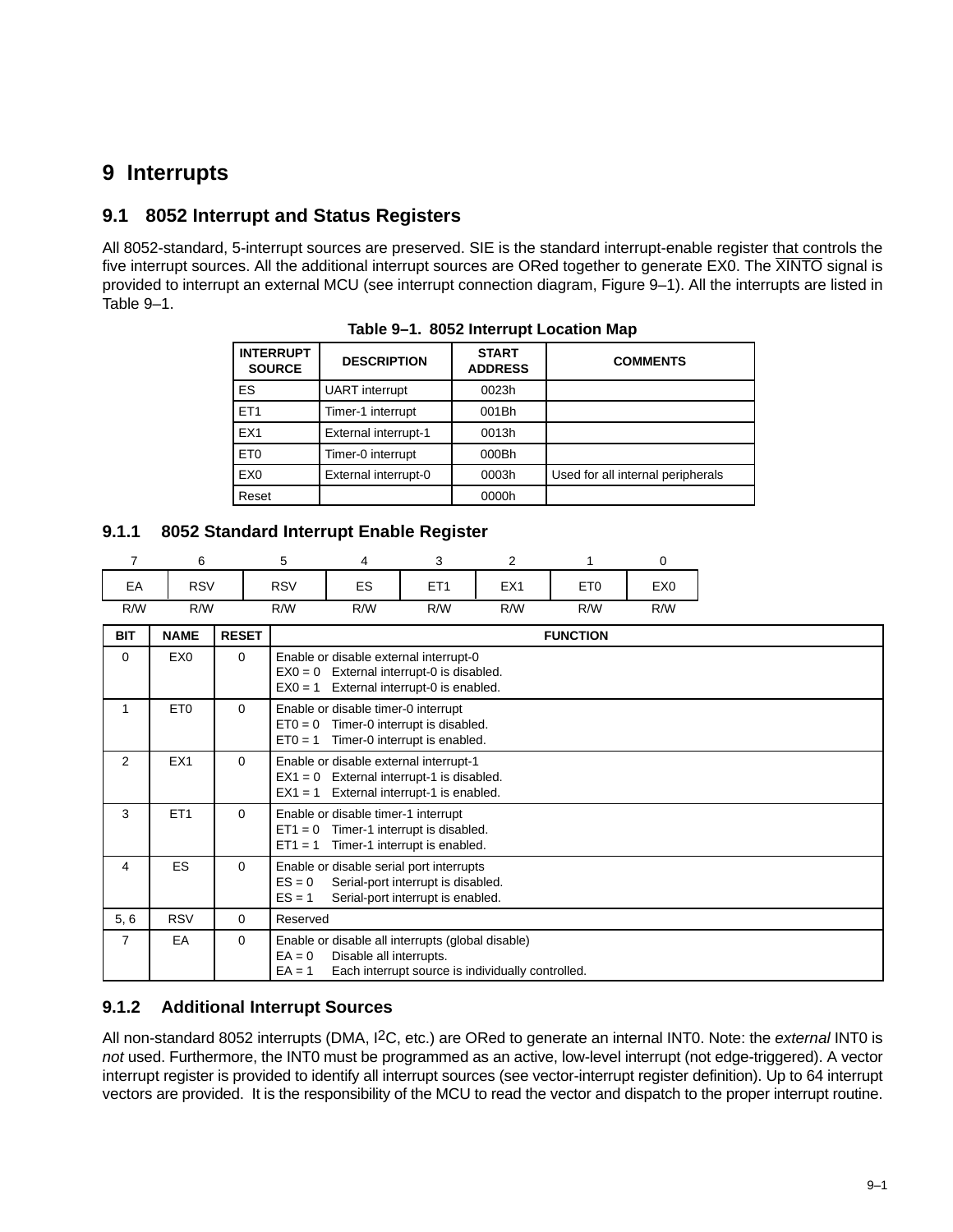### **9.1.3 IEPINT: Input Endpoint Interrupt Request Register**

| E7  | E <sub>6</sub> | E <sub>5</sub> | E4  | E3  | F۶<br>-- | E <sub>1</sub> | r c<br>ΕU |
|-----|----------------|----------------|-----|-----|----------|----------------|-----------|
| R/O | R/C            | R/O            | R/C | R/C | R/O      | R/C            | R/C       |

| <b>BIT</b> | <b>NAME</b> | <b>RESET</b> | <b>FUNCTION</b>                                                                                                                                                                                                                                                                                       |
|------------|-------------|--------------|-------------------------------------------------------------------------------------------------------------------------------------------------------------------------------------------------------------------------------------------------------------------------------------------------------|
| $7 - 0$    | E[7:0]      |              | These bits indicate which input endpoint interrupt is pending (IEP 7–0)<br>$E[n] = 0$ No interrupt pending $(n = 7:0)$ .<br>Indicates that the corresponding endpoint generated an interrupt. This is set by the hardware and is<br>$E[n] = 1$<br>cleared when the MCU writes to the VECINT register. |

### **9.1.4 OEPINT: Output Endpoint Interrupt Request Register**

| E7  | E <sub>6</sub> | E <sub>5</sub> | E4  | E <sub>3</sub> | E <sub>2</sub> | F <sub>1</sub> | E <sub>0</sub> |
|-----|----------------|----------------|-----|----------------|----------------|----------------|----------------|
| R/O | R/C            | R/O            | R/C | R/C            | R/O            | R/O            | R/C            |

| <b>BIT</b> | <b>NAME</b> | <b>RESET</b> | <b>FUNCTION</b>                                                                                                                                                                                                                                                                          |
|------------|-------------|--------------|------------------------------------------------------------------------------------------------------------------------------------------------------------------------------------------------------------------------------------------------------------------------------------------|
| $7 - 0$    | E[7:0]      |              | These bits indicate which input endpoint interrupt is pending (OEP 7-0).<br>$E[n] = 0$ No interrupt pending<br>Indicates that the corresponding endpoint generated an interrupt. This is set by the hardware and is<br>$E[n] = 1$<br>cleared when the MCU writes to the VECINT register. |

## **9.1.5 VECINT: Vector Interrupt Register**

This register contains a vector value, which identifies the internal interrupt source that trapped to location 0003H. Writing (any value) to this register removes the vector and updates the next vector value (if another interrupt is pending). Note that the vector value is offset; therefore, its value is in increments of two (bit-0 is set to 0). When no interrupt is pending, the vector is set to 00h (see Table 9–2). As shown, the interrupt vector is divided to two fields: I[2:0] and G[3:0]. The I-field defines the interrupt source within a group (on a first-come-first-served basis). In the G-field, which defines the group number, group G0 is the lowest, and G15 is the highest, priority.

| G3  | G2  | G1  | G0  | $\overline{ }$<br>ı |     | IО  |     |
|-----|-----|-----|-----|---------------------|-----|-----|-----|
| R/O | R/O | R/O | R/C | R/C                 | R/C | R/O | R/O |

| <b>BIT</b> | <b>NAME</b> | <b>RESET</b>     | <b>FUNCTION</b>                                                                                                                            |
|------------|-------------|------------------|--------------------------------------------------------------------------------------------------------------------------------------------|
| 0          | <b>RSV</b>  |                  | Reserved                                                                                                                                   |
| $3 - 1$    | 1[2:0]      | 000 <sub>b</sub> | This field defines the interrupt source in a given group (see Table 9–2). Bit-0 = 0 always; therefore, vector values<br>are offset by two. |
| $7 - 4$    | G[3:0]      | 0x0              | This field defines the interrupt group. I[2:0] and G[3:0] combine to produce the actual interrupt vector.                                  |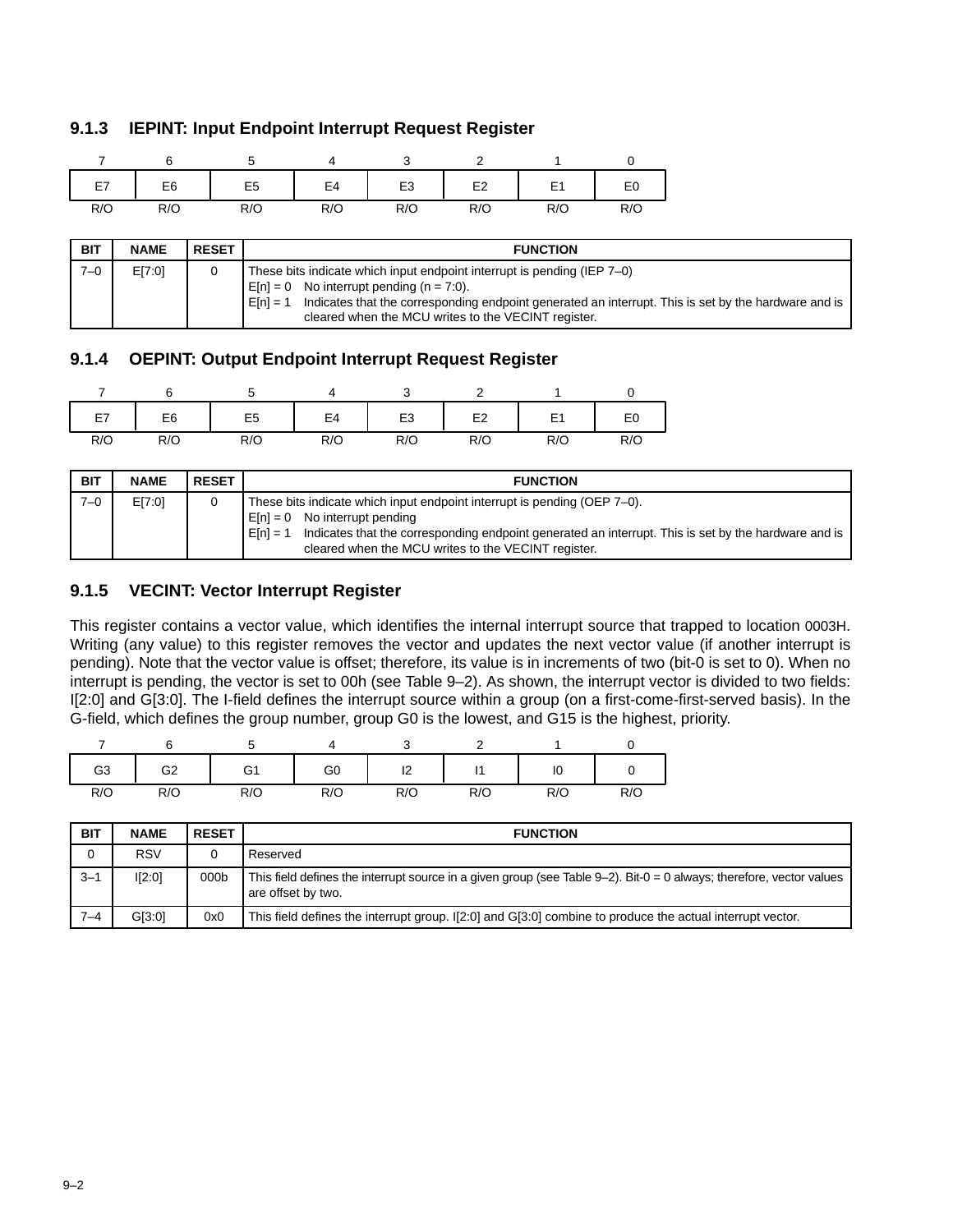| G[3:0]<br>(Hex) | 2:0 <br>(Hex) | <b>VECTOR</b><br>(Hex) | <b>INTERRUPT SOURCE</b>        |
|-----------------|---------------|------------------------|--------------------------------|
| 0               | 0             | 00                     | No interrupt                   |
| 1               | 0             | 10                     | Not used                       |
| 1               | 1             | 12                     | Output endpoint_1              |
| 1               | 2             | 14                     | Output endpoint_2              |
| 1               | 3             | 16                     | Output endpoint_3              |
| 1               | 4             | 18                     | Output endpoint_4              |
| 1               | 5             | 1A                     | Output endpoint_5              |
| 1               | 6             | 1 <sub>C</sub>         | Output endpoint_6              |
| 1               | 7             | 1Е                     | Output endpoint_7              |
| 2               | 0             | 20                     | Not used                       |
| 2               | 1             | 22                     | Input endpoint_1               |
| 2               | 2             | 24                     | Input endpoint_2               |
| 2               | 3             | 26                     | Input endpoint_3               |
| 2               | 4             | 28                     | Input endpoint_4               |
| $\overline{2}$  | 5             | 2Α                     | Input endpoint_5               |
| 2               | 6             | 2C                     | Input endpoint_6               |
| $\overline{2}$  | 7             | 2Е                     | Input endpoint_7               |
| 3               | 0             | 30                     | STPOW packet received          |
| 3               | 1             | 32                     | SETUP packet received          |
| 3               | 2             | 34                     | RESERVED                       |
| 3               | 3             | 36                     | RESERVED                       |
| 3               | 4             | 38                     | <b>RESR</b> interrupt          |
| 3               | 5             | ЗA                     | <b>SUSR</b> interrupt          |
| 3               | 6             | 3C                     | <b>RSTR</b> interrupt          |
| 3               | 7             | 3E                     | Wake-up interrupt              |
| 4               | 0             | 40                     | I <sup>2</sup> C TxE interrupt |
| 4               | 1             | 42                     | I <sup>2</sup> C RxF interrupt |
| 4               | 2             | 44                     | Input endpoint_0               |
| 4               | 3             | 46                     | Output endpoint_0              |
| 4               | 4–7           | 48-4E                  | Not used                       |
| 5               | 0             | 50                     | UART1-status interrupt         |
| 5               | 1             | 52                     | UART1-modem interrupt          |
| 5               | 2             | 54                     | UART2-status interrupt         |
| 5               | 3             | 56                     | UART2-modem interrupt          |
| 5               | 4–7           | 58-5E                  | Not used                       |
| 6               | 0             | 60                     | UART1-RxF interrupt            |
| 6               | 1             | 62                     | UART1-TxE interrupt            |
| 6               | 2             | 64                     | UART2-RxF interrupt            |
| 6               | 3             | 66                     | UART2-TxE interrupt            |
| 6               | 4–7           | 68-6E                  | Not used                       |

**Table 9–2. Vector Interrupt Values**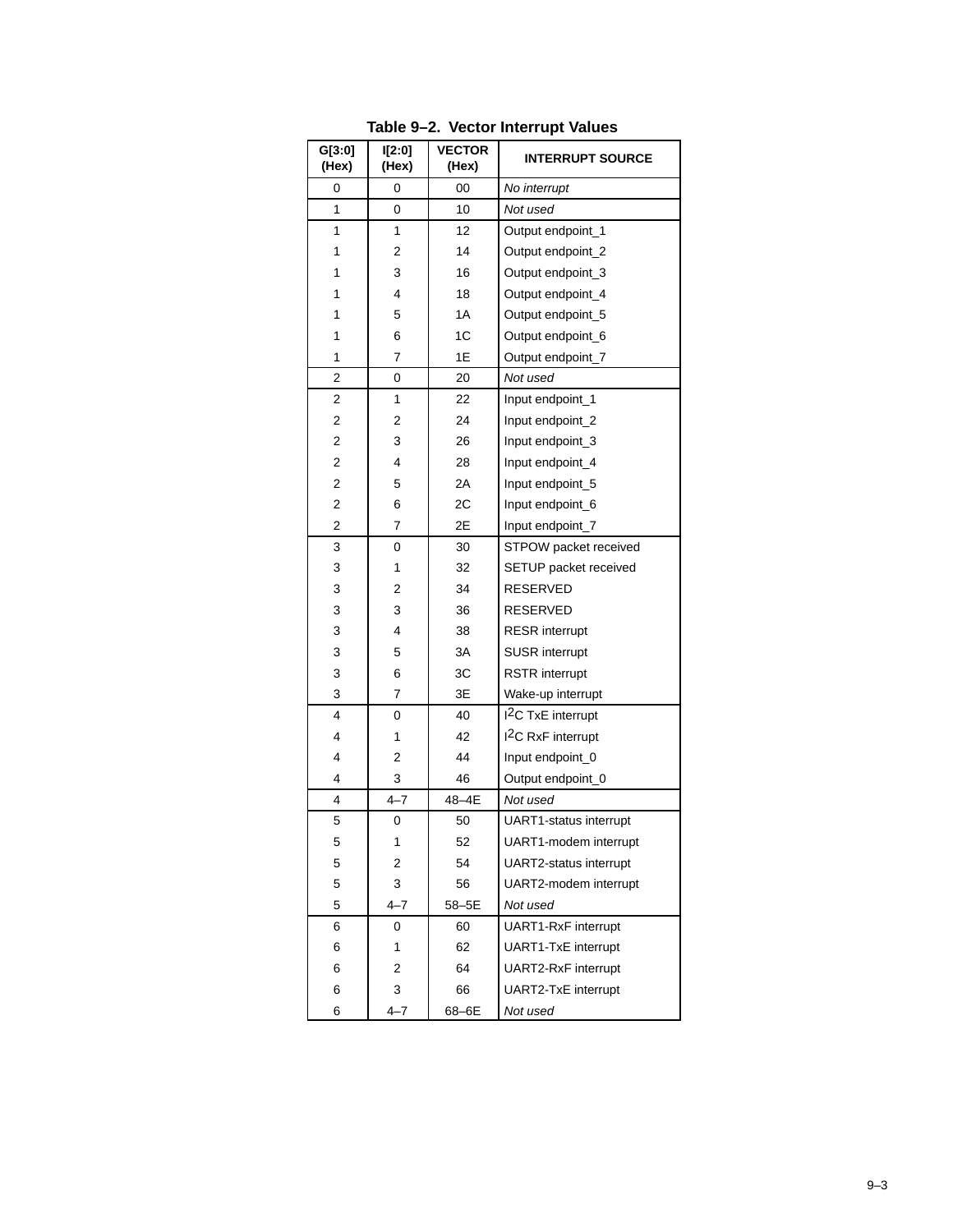| G[3:0]<br>(Hex) | [2:0]<br>(Hex) | <b>VECTOR</b><br>(Hex) | <b>INTERRUPT SOURCE</b> |
|-----------------|----------------|------------------------|-------------------------|
| 7               | 0              | 70                     | PP: RxF interrupt       |
| 7               | 1              | 72                     | PP: TxE interrupt       |
| 7               | 2              | 74                     | PP: FALT interrupt      |
| 7               | 3              | 76                     | PP: ACK interrupt       |
| 7               | 4              | 78                     | PP: PER interrupt       |
| 7               | $5 - 7$        | 7A-7E                  | Not used                |
| 8               | 0              | 80                     | DMA1 interrupt          |
| 8               | 1              | 82                     | DMA2 interrupt          |
| 8               | $\mathcal{P}$  | 84                     | DMA3 interrupt          |
| 8               | 3              | 86                     | DMA4 interrupt          |
| 8               | $4 - 7$        | 88-8E                  | Not used                |
| $9 - 15$        | X              | 90-FE                  | Not used                |

**Table 9–2. Vector Interrupt Values (Continued)**

### **9.1.6 Logical Interrupt Connection Diagram (Internal/External)**

Figure 9–1 shows the logical connection of the interrupt sources and its relation with XINTO. The priority encoder generates an 8-bit vector, corresponding to 64 interrupt sources (not all are used). The interrupt priorities are hard wired. Vector 0x88 is the highest and 0x12 is the lowest.



**Figure 9–1. Internal Vector Interrupt**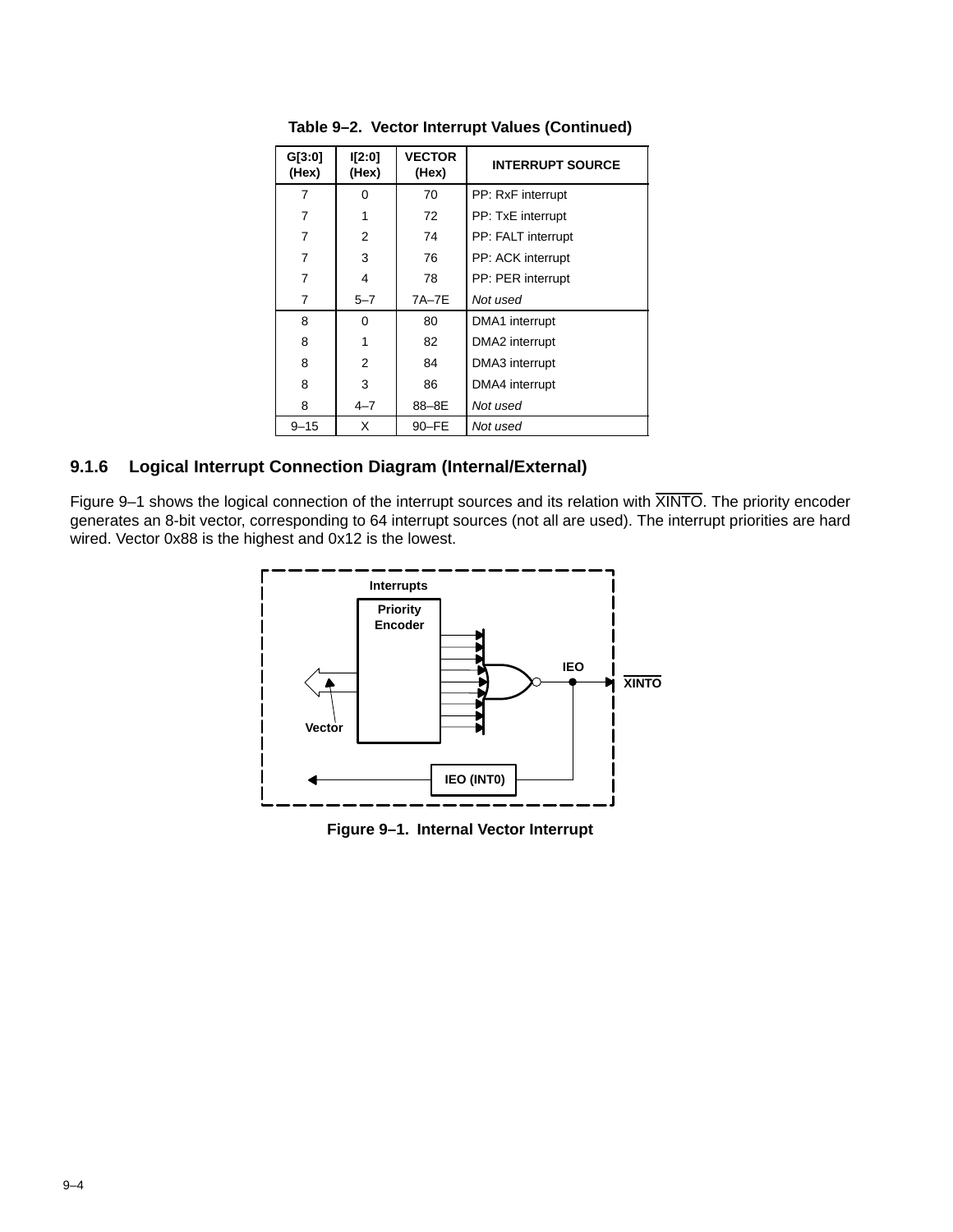# **10 I2C Port**

# **10.1 I2C Registers**

# **10.1.1 I2CSTA: I2C Status and Control Register**

This register is used to control the stop condition for read and write operations. In addition, it provides transmitter and receiver handshake signals with their respective interrupt-enable bits.

| 7              | 6           |              | 5                      | 4                                                                                                                                                                                                                                                                                                                                                                                                                                                              | 3                                                    | 2          | 1               | 0          |                                                                                                                                                                                                                               |  |  |  |
|----------------|-------------|--------------|------------------------|----------------------------------------------------------------------------------------------------------------------------------------------------------------------------------------------------------------------------------------------------------------------------------------------------------------------------------------------------------------------------------------------------------------------------------------------------------------|------------------------------------------------------|------------|-----------------|------------|-------------------------------------------------------------------------------------------------------------------------------------------------------------------------------------------------------------------------------|--|--|--|
| <b>RxF</b>     | <b>RIE</b>  |              | <b>ERR</b>             | 1/4                                                                                                                                                                                                                                                                                                                                                                                                                                                            | <b>TxE</b>                                           | <b>TIE</b> | <b>SRD</b>      | <b>SWR</b> |                                                                                                                                                                                                                               |  |  |  |
| R/W            | R/W         |              | R/C                    | R/W                                                                                                                                                                                                                                                                                                                                                                                                                                                            | R/O                                                  | R/W        | R/W             | R/W        |                                                                                                                                                                                                                               |  |  |  |
| <b>BIT</b>     | <b>NAME</b> | <b>RESET</b> |                        |                                                                                                                                                                                                                                                                                                                                                                                                                                                                |                                                      |            | <b>FUNCTION</b> |            |                                                                                                                                                                                                                               |  |  |  |
| 0              | <b>SWR</b>  | $\mathbf 0$  |                        | Stop write condition. This bit determines if the $12C$ controller generates a stop condition when data from the<br>I <sup>2</sup> CDAO register are transmitted to an external device.<br>SWR = 0 Stop condition is not generated when data from the $1^2$ CDAO register are shifted out to an external<br>device.<br>SWR = 1 Stop condition is generated when data from the $1^2$ CDAO register are shifted out to an external device.                        |                                                      |            |                 |            |                                                                                                                                                                                                                               |  |  |  |
| $\mathbf{1}$   | <b>SRD</b>  | $\Omega$     |                        | Stop read condition. This bit determines if the I <sup>2</sup> C controller generates a stop condition when data are received<br>and loaded into the I <sup>2</sup> CDAI register.<br>$SRD = 0$ Stop condition is <i>not</i> generated when data from SDA line is shifted into $1^2CDAI$ register.<br>SRD = 1 Stop condition is generated when data from SDA line are shifted into I <sup>2</sup> CDAI register.                                               |                                                      |            |                 |            |                                                                                                                                                                                                                               |  |  |  |
| 2              | <b>TIE</b>  | $\Omega$     | $TIE = 0$<br>$TIE = 1$ | Interrupt disable<br>Interrupt enable                                                                                                                                                                                                                                                                                                                                                                                                                          | I <sup>2</sup> C transmitter empty interrupt enable. |            |                 |            |                                                                                                                                                                                                                               |  |  |  |
| 3              | <b>TxE</b>  | $\mathbf{1}$ | $TxE = 1$              | I <sup>2</sup> C transmitter empty. This bit indicates that data can be written to the transmitter. It can be used for polling or it can<br>generate an interrupt.<br>$TxE = 0$ Transmitter is full. This bit is cleared when the MCU writes a byte to the I <sup>2</sup> CDAO register.<br>Transmitter is empty. The I <sup>2</sup> C controller sets this bit when the contents of the I <sup>2</sup> CDAO register are<br>copied to the SDA shift register. |                                                      |            |                 |            |                                                                                                                                                                                                                               |  |  |  |
| 4              | 1/4         | $\Omega$     | $1/4 = 1$              | Bus speed selection.<br>$1/4 = 0$ 100-kHz bus speed<br>400-kHz bus speed                                                                                                                                                                                                                                                                                                                                                                                       |                                                      |            |                 |            |                                                                                                                                                                                                                               |  |  |  |
| 5              | <b>ERR</b>  | $\Omega$     |                        | $ERR = 0$ No bus error                                                                                                                                                                                                                                                                                                                                                                                                                                         |                                                      |            |                 |            | Bus error condition. This bit is set by the hardware when the device does not respond. It is cleared by the MCU.<br>ERR = 1 Bus error condition has been detected. Clears when the MCU writes a 1. Writing a 0 has no effect. |  |  |  |
| 6              | <b>RIE</b>  | $\mathbf 0$  | $RIE = 0$<br>$RIE = 1$ | I <sup>2</sup> C receiver ready interrupt enable.<br>Interrupt disable<br>Interrupt enable                                                                                                                                                                                                                                                                                                                                                                     |                                                      |            |                 |            |                                                                                                                                                                                                                               |  |  |  |
| $\overline{7}$ | <b>RxF</b>  | $\Omega$     |                        | I <sup>2</sup> C receiver full. This bit indicates that the receiver contains new data. It can be used for polling or it can generate<br>an interrupt.<br>$RxF = 0$ Receiver is empty. This bit is cleared when the MCU reads the I <sup>2</sup> CDAI register.<br>$RxF = 1$ Receiver contains new data. This bit is set by the $l^2C$ controller when the received serial data has been<br>loaded into the I <sup>2</sup> CDAI register.                      |                                                      |            |                 |            |                                                                                                                                                                                                                               |  |  |  |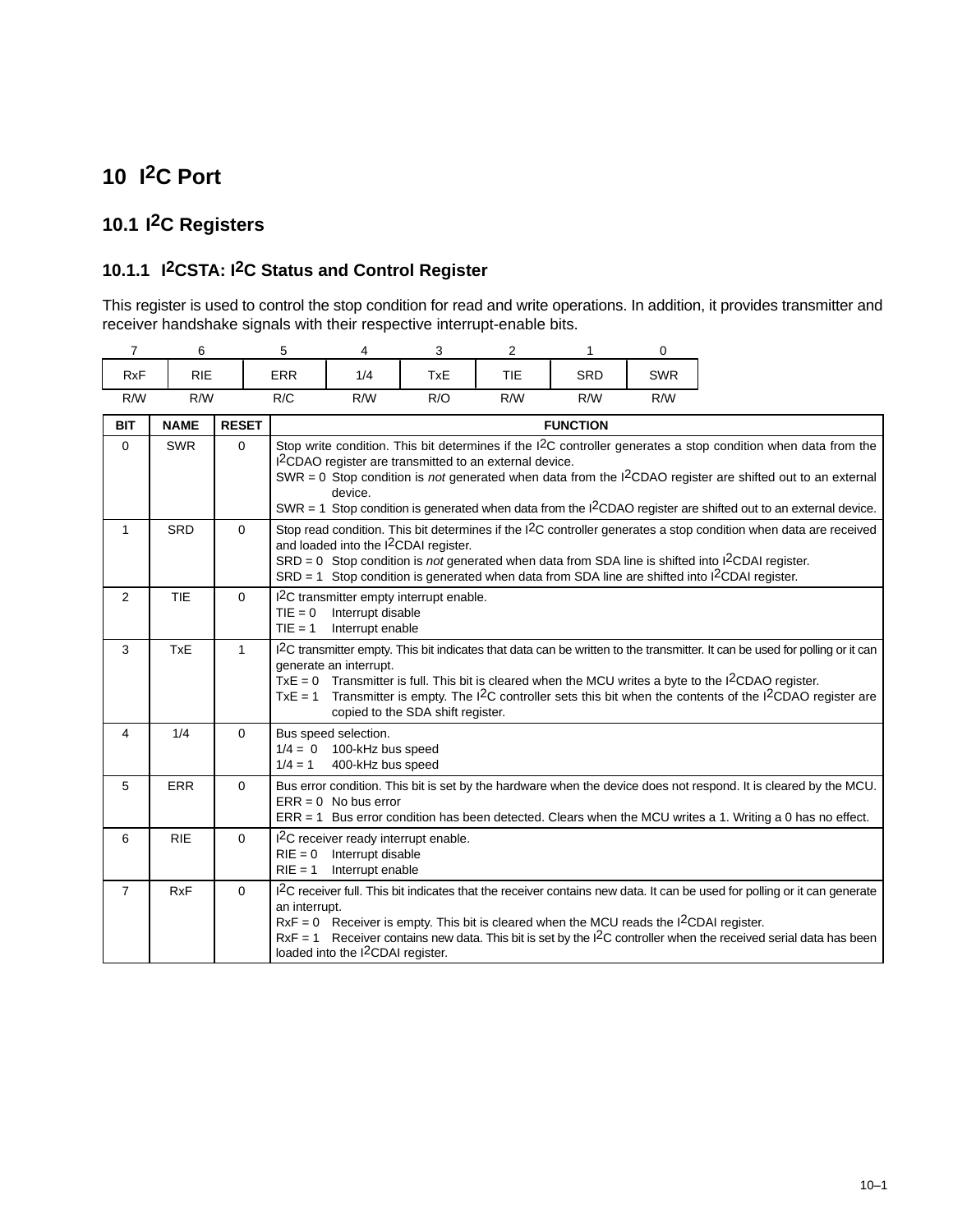## **10.1.2 I2CADR: I2C Address Register**

|            | 6              |              | 5     | 4                                                                               | 3                                        | 2              |                 | 0   |  |
|------------|----------------|--------------|-------|---------------------------------------------------------------------------------|------------------------------------------|----------------|-----------------|-----|--|
| $A_6$      | A <sub>5</sub> |              | $A_4$ | A <sub>3</sub>                                                                  | A <sub>2</sub>                           | A <sub>1</sub> | A <sub>0</sub>  | R/W |  |
| R/W        | R/W            |              | R/W   | R/W                                                                             | R/W                                      | R/W            | R/W             | R/W |  |
| <b>BIT</b> | <b>NAME</b>    | <b>RESET</b> |       |                                                                                 |                                          |                | <b>FUNCTION</b> |     |  |
| $\Omega$   | R/W            | 0            |       | Read/write command bit<br>$R/W = 0$ Write operation<br>$R/W = 1$ Read operation |                                          |                |                 |     |  |
| $7 - 1$    | A[6:0]         | 0h           |       |                                                                                 | Seven address bits for device addressing |                |                 |     |  |

This register holds the device address and the read/write command bit.

### **10.1.3 I2CDAI: I2C Data-Input Register**

This register holds the received data from an external device.

| D <sub>7</sub> | D <sub>6</sub> |              | $D_5$ | $D_4$                                            | $D_3$ | D2  | D <sub>1</sub>  | $_{\mathsf{D}_0}$ |
|----------------|----------------|--------------|-------|--------------------------------------------------|-------|-----|-----------------|-------------------|
| R/O            | R/O            |              | R/O   | R/O                                              | R/O   | R/O | R/O             | R/O               |
| <b>BIT</b>     | <b>NAME</b>    | <b>RESET</b> |       |                                                  |       |     | <b>FUNCTION</b> |                   |
| $7 - 0$        | D[7:0]         | 0            |       | 8-bit input data from an I <sup>2</sup> C device |       |     |                 |                   |

### **10.1.4 I2CDAO: I2C Data-Output Register**

This register holds the data to be transmitted to an external device. Writing to this register starts the transfer on the SDA line.

| D <sub>7</sub> | $D_6$       |              | $D_5$ | $D_4$                                           | D3  | $D_2$ | D <sub>1</sub>  | D <sub>0</sub> |  |
|----------------|-------------|--------------|-------|-------------------------------------------------|-----|-------|-----------------|----------------|--|
| W/O            | W/O         |              | W/O   | W/O                                             | W/O | W/O   | W/O             | W/O            |  |
| <b>BIT</b>     | <b>NAME</b> | <b>RESET</b> |       |                                                 |     |       | <b>FUNCTION</b> |                |  |
| $7 - 0$        | D[7:0]      | n            |       | 8-bit output data to an I <sup>2</sup> C device |     |       |                 |                |  |

## **10.2 Random-Read Operation**

A random read requires a dummy byte-write sequence to load in the data word address. Once the device-address word and the data-word address are clocked out and acknowledged by the device, the MCU starts a current-address sequence. The following describes the sequence of events to accomplish this transaction:

## **10.2.1 Device Address + EEPROM [High-Byte]**

- 1. MCU sets  $12$ CSTA[SRD] = 0. This forces the  $12$ C controller *not* to generate a stop condition after the contents of the I2CDAI register are received.
- 2. MCU sets  $1^2$ CSTA[SWR] = 0. This forces the  $1^2$ C controller *not* to generate a stop condition after the contents of the I2CDAO register are transmitted.
- 3. MCU writes the device address (R/W bit = 0) to the  ${}^{12}$ CADR register (write operation).
- 4. MCU writes the high byte of the EEPROM address into the I<sup>2</sup>CDAO register (this starts the transfer on the SDA line).
- 5. TxE bit in the I<sup>2</sup>CSTA register is cleared (indicates busy).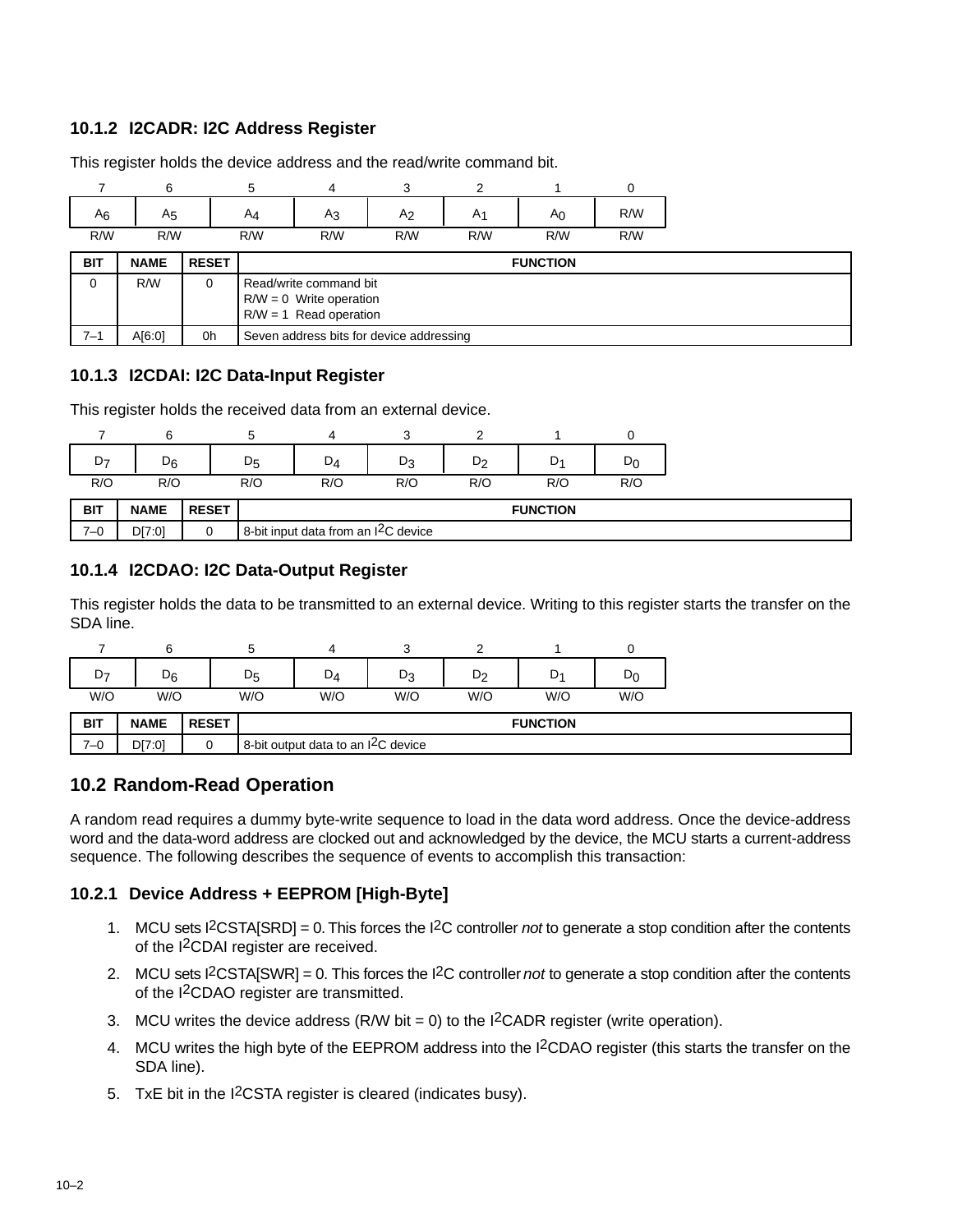- 6. The content of the I2CADR register is transmitted to EEPROM (preceded by start condition on SDA).
- 7. The contents of the I<sup>2</sup>CDAO register are transmitted to EEPROM (EEPROM address).
- 8. TxE bit in the I<sup>2</sup>CSTA register is set and interrupts the MCU, indicating that the I<sup>2</sup>CDAO register has been transmitted.
- 9. Stop condition is not generated.

### **10.2.2 EEPROM [Low-byte]**

- 1. MCU writes the low-byte of the EEPROM address into the I<sup>2</sup>CDAO register.
- 2. TxE bit in the  $1^2$ CSTA register is cleared (indicates busy).
- 3. The contents of the I<sup>2</sup>CDAO register are transmitted to the device (EEPROM address).
- 4. TxE bit in the I<sup>2</sup>CSTA register is set and interrupts the MCU, indicating that the I<sup>2</sup>CDAO register has been transmitted.
- 5. This completes the dummy write operation. At this point, the E2ROM address is set and the MCU can do either a single- or a sequential-read operation.

## **10.3 Current-Address Read Operation**

Once the EEPROM address is set, the MCU can read a single byte by executing the following steps:

- 1. MCU sets  $1^2CSTA[SRD] = 1$ . This forces the  $1^2C$  controller to generate a stop condition after the I2CDAI-register contents are received.
- 2. MCU writes the device address  $(R/W)$  bit = 1) to the I<sup>2</sup>CADR register (read operation).
- 3. MCU writes a dummy byte to the  $I_2CDAO$  register (this starts the transfer on the SDA line).
- 4. RxF bit in the I<sup>2</sup>CSTA register is cleared.
- 5. Contents of the I2CADR register are transmitted to the device (preceded by start condition on SDA).
- 6. Data from EEPROM are latched into the I2CDAI register (stop condition is transmitted).
- 7. RxF bit in the I<sup>2</sup>CSTA register is set and interrupts the MCU, indicating that the data are available.
- 8. MCU reads the I<sup>2</sup>CDAI register. This clears the RxF bit (I<sup>2</sup>CSTA[RxF] = 0).
- 9. End

## **10.4 Sequential Read Operation**

Once the EEPROM address is set, the MCU can execute a sequential read operation by executing the following steps (this example illustrates a 32-byte sequential read):

### **10.4.1 Device Address**

- 1. MCU sets I<sup>2</sup>CSTA[SRD] = 0. This forces the I<sup>2</sup>C controller *not* to generate a stop condition after the I<sup>2</sup>CDAI register contents are received.
- 2. MCU writes the device address (R/W bit = 1) to the  $1^2$ CADR register (read operation).
- 3. MCU writes a dummy byte to the I<sup>2</sup>CDAO register (this starts the transfer on the SDA line).
- 4. RxF bit in the I2CSTA register is cleared.
- 5. The contents of the I<sup>2</sup>CADR register are transmitted to the device (preceded by start condition on SDA).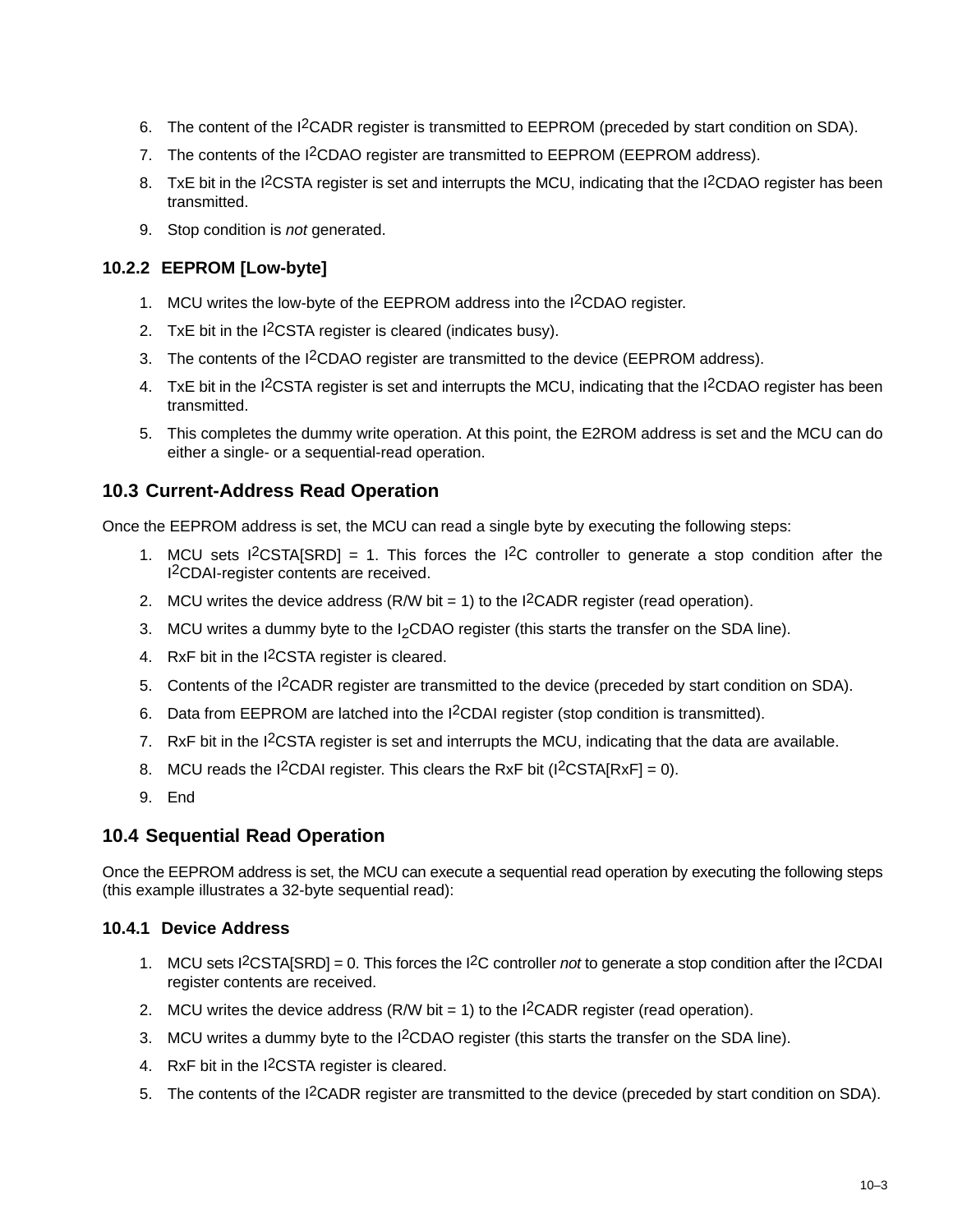### **10.4.2 N-Byte Read (31 Bytes)**

- 1. Data from the device are latched into the I<sup>2</sup>CDAI register (stop condition is *not* transmitted).
- 2. RxF bit in the I2CSTA register is set and interrupts the MCU, indicating that data are available.
- 3. MCU reads the I<sup>2</sup>CDAI register. This clears the RxF bit (I<sup>2</sup>CSTA[RxF] = 0).
- 4. This operation repeats 31 times.

#### **10.4.3 Last-Byte Read (Byte 32)**

- 1. MCU sets  $1^2$ CSTA[SRD] = 1. This forces the  $1^2$ C controller to generate a stop condition after the  $1^2$ CDAI register contents are received.
- 2. Data from the device are latched into the I<sup>2</sup>CDAI register (stop condition is transmitted).
- 3. RxF bit in the  ${}^{12}$ CSTA register is set and interrupts the MCU, indicating that data are available.
- 4. MCU reads the I<sup>2</sup>CDAI register. This clears the RxF bit (I<sup>2</sup>CSTA[RxF] = 0).
- 5. End

### **10.5 Byte-Write Operation**

#### **10.5.1 Device Address + EEPROM [High-Byte]**

- 1. MCU sets I<sup>2</sup>CSTA[SWR] = 0. This forces the I<sup>2</sup>C controller not to generate a stop condition after the contents of the I2CDAO register are transmitted.
- 2. MCU writes the device address (R/W bit = 0) to the  ${}^{12}$ CADR register (write operation).
- 3. MCU writes the high-byte of the EEPROM address into the I<sup>2</sup>CDAO register (this starts the transfer on the SDA line).
- 4. TxE bit in the I<sup>2</sup>CSTA register is cleared (indicates busy).
- 5. The contents of the I2CADR register are transmitted to the device (preceded by start condition on SDA).
- 6. The contents of the I2CDAO register are transmitted to the device (EEPROM high-address).
- 7. TxE bit in the I<sup>2</sup>CSTA register is set and interrupts the MCU, indicating that the I<sup>2</sup>CDAO register contents have been transmitted.

#### **10.5.2 EEPROM [Low-Byte]**

- 1. MCU writes the low-byte of the EEPROM address into the I<sup>2</sup>CDAO register.
- 2. TxE bit in the I<sup>2</sup>CSTA register is cleared (indicating busy).
- 3. The contents of the I2CDAO register are transmitted to the device (EEPROM address).
- 4. TxE bit in the I<sup>2</sup>CSTA register is set and interrupts the MCU, indicating that the I<sup>2</sup>CDAO register contents have been transmitted.

### **10.5.3 EEPROM [DATA]**

- 1. MCU sets I2CSTA[SWR] = 1. This forces the I2C controller to generate a stop condition after the contents of I2CDAO register are transmitted.
- 2. The data to be written to EEPROM are written by the MCU into the I<sup>2</sup>CDAO register.
- 3. TxE bit in the I<sup>2</sup>CSTA register is cleared (indicates busy).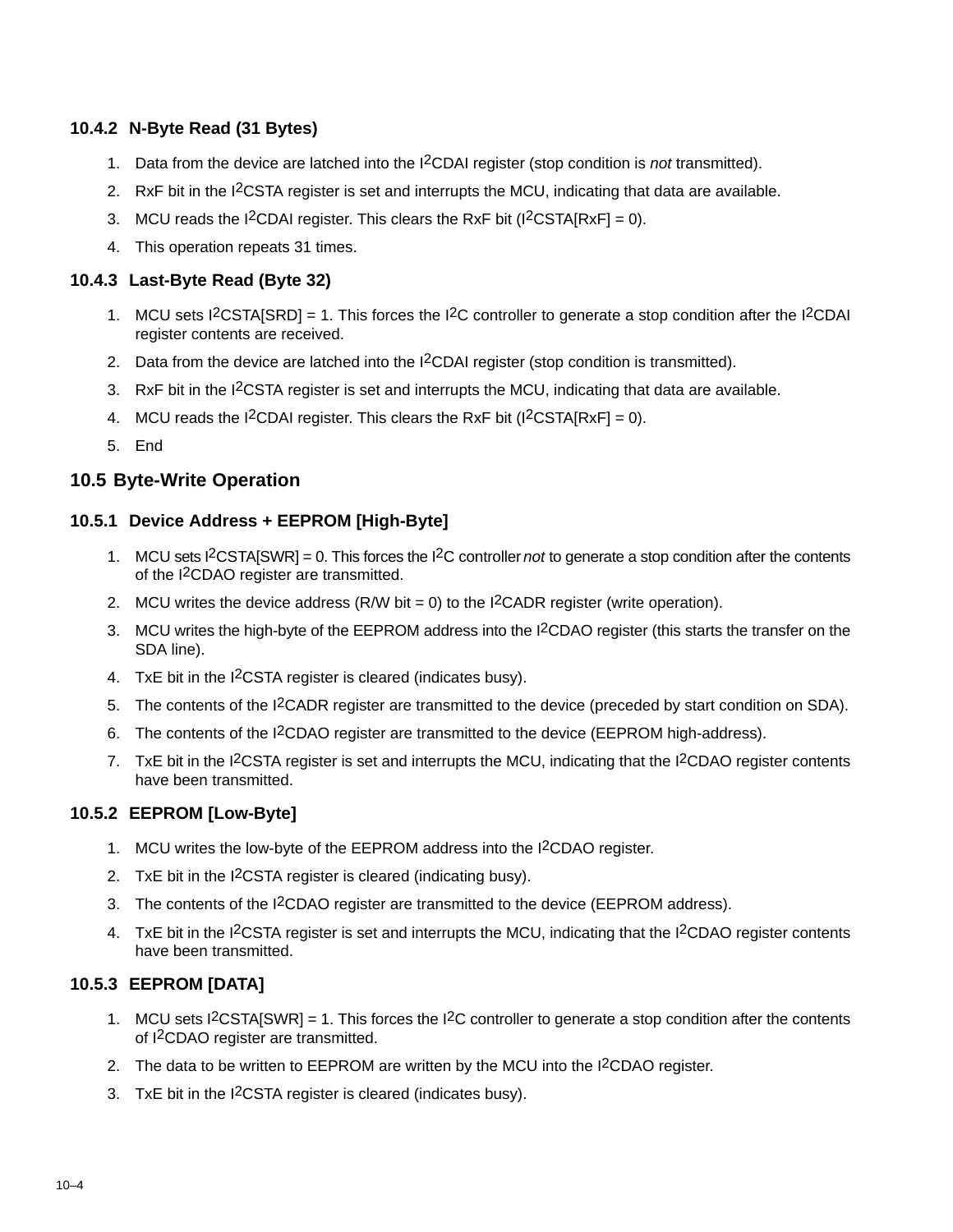- 4. The contents of the I<sup>2</sup>CDAO register are transmitted to the device (EEPROM data).
- 5. TxE bit in the I2CSTA register is set and interrupts the MCU, indicating that the I2CDAO register contents have been transmitted.
- 6. I2C controller generates a stop condition after the contents of the I2CDAO register are transmitted.
- 7. End

### **10.6 Page Write**

The page-write operation is initiated in the same way as byte-write, with the exception that a stop condition is not generated after the first EEPROM [DATA] is transmitted. The following describes the sequence of writing 32-bytes in page mode:

### **10.6.1 Device Address + EEPROM [High-Byte]**

- 1. MCU sets I<sup>2</sup>CSTA[SWR] = 0. This forces the I<sup>2</sup>C controller *not* to generate a stop condition after the contents of the I2CDAO register are transmitted.
- 2. MCU writes the device address (R/W bit = 0) to the  $1^2$ CADR register (write operation).
- 3. MCU writes the high-byte of the EEPROM address into the I2CDAO register.
- 4. TxE bit in the I<sup>2</sup>CSTA register is cleared (indicating busy).
- 5. The contents of the I2CADR register are transmitted to the device (preceded by start condition on SDA).
- 6. The contents of the I2CDAO register are transmitted to the device (EEPROM address).
- 7. TxE bit in the I<sup>2</sup>CSTA register is set and interrupts the MCU, indicating that the I<sup>2</sup>CDAO register contents have been transmitted.

### **10.6.2 EEPROM [Low-Byte]**

- 1. MCU writes the low byte of the EEPROM address into the I<sup>2</sup>CDAO register.
- 2. TxE bit in the  $1^2$ CSTA register is cleared (indicates busy).
- 3. The contents of the I<sup>2</sup>CDAO register are transmitted to the device (EEPROM address).
- 4. TxE bit in the I<sup>2</sup>CSTA register is set and interrupts the MCU, indicating that the I<sup>2</sup>CDAO-register contents have been transmitted.

### **10.6.3 EEPROM [DATA] - 31 Bytes**

- 1. The data to be written to the EEPROM are written by the MCU into the  $12$ CDAO register.
- 2. TxE bit in the  $1^2$ CSTA register is cleared (indicates busy).
- 3. The contents of the I<sup>2</sup>CDAO register are transmitted to the device (EEPROM data).
- 4. TxE bit in the I<sup>2</sup>CSTA register is set and interrupts the MCU, indicating that the I<sup>2</sup>CDAO-register contents have been transmitted.
- 5. This operation repeats 31 times.

### **10.6.4 EEPROM [DATA] - Last Byte**

- 1. MCU sets  $12$ CSTA[SWR] = 1. This forces the  $12$ C controller to generate a stop condition after the contents of the I2CDAO register are transmitted.
- 2. MCU writes the last date byte to be written to the EEPROM, into I<sup>2</sup>CDAO register.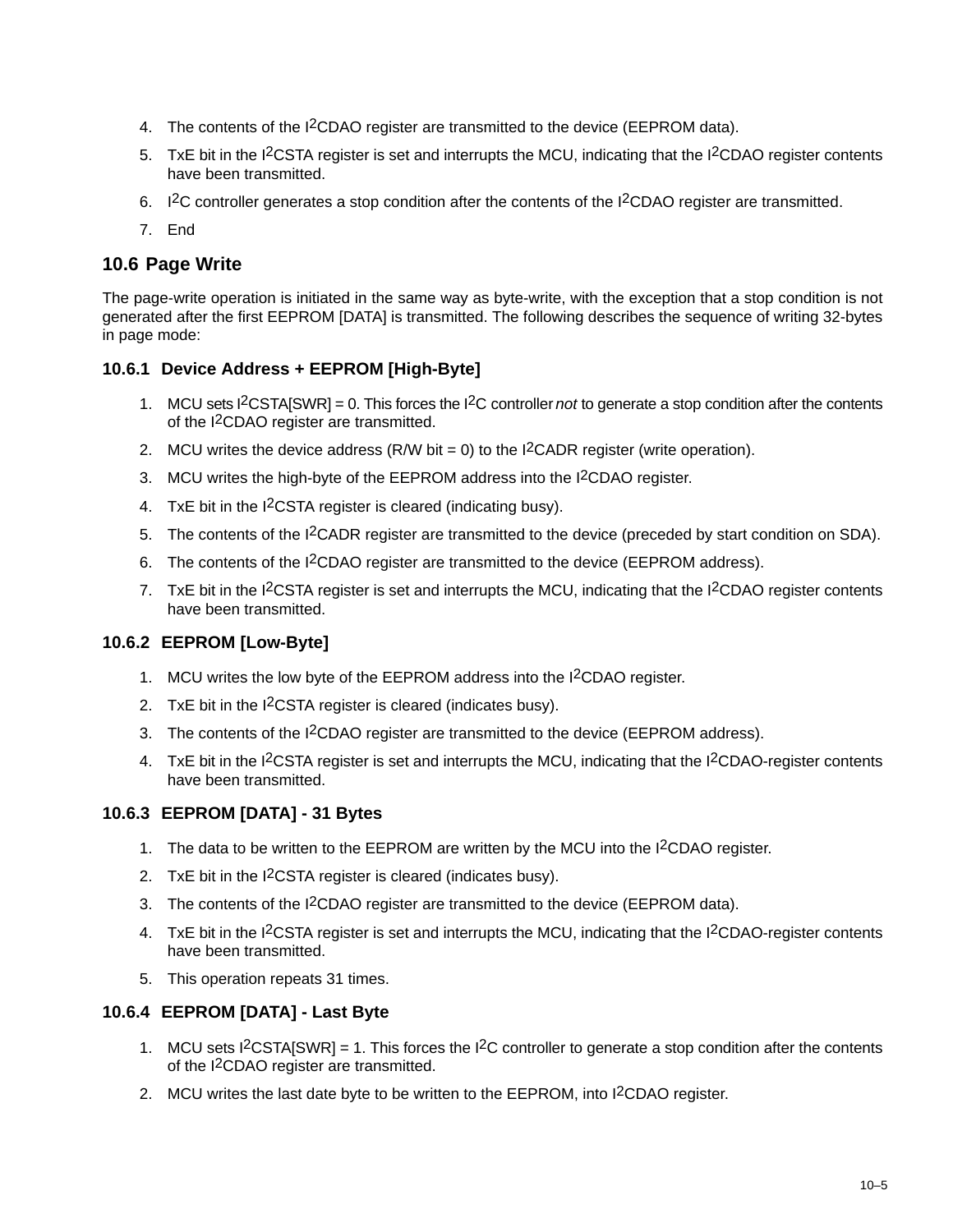- 3. TxE bit in the I<sup>2</sup>CSTA register is cleared (indicates busy).
- 4. The contents of the I<sup>2</sup>CDAO register are transmitted to EEPROM (EEPROM data).
- 5. TxE bit in the I<sup>2</sup>CSTA register is set and interrupts the MCU, indicating that the I<sup>2</sup>CDAO-register contents have been transmitted.
- 6. I2C controller generates a stop condition after the contents of I2CDAO register are transmitted.
- 7. End of 32-byte page-write operation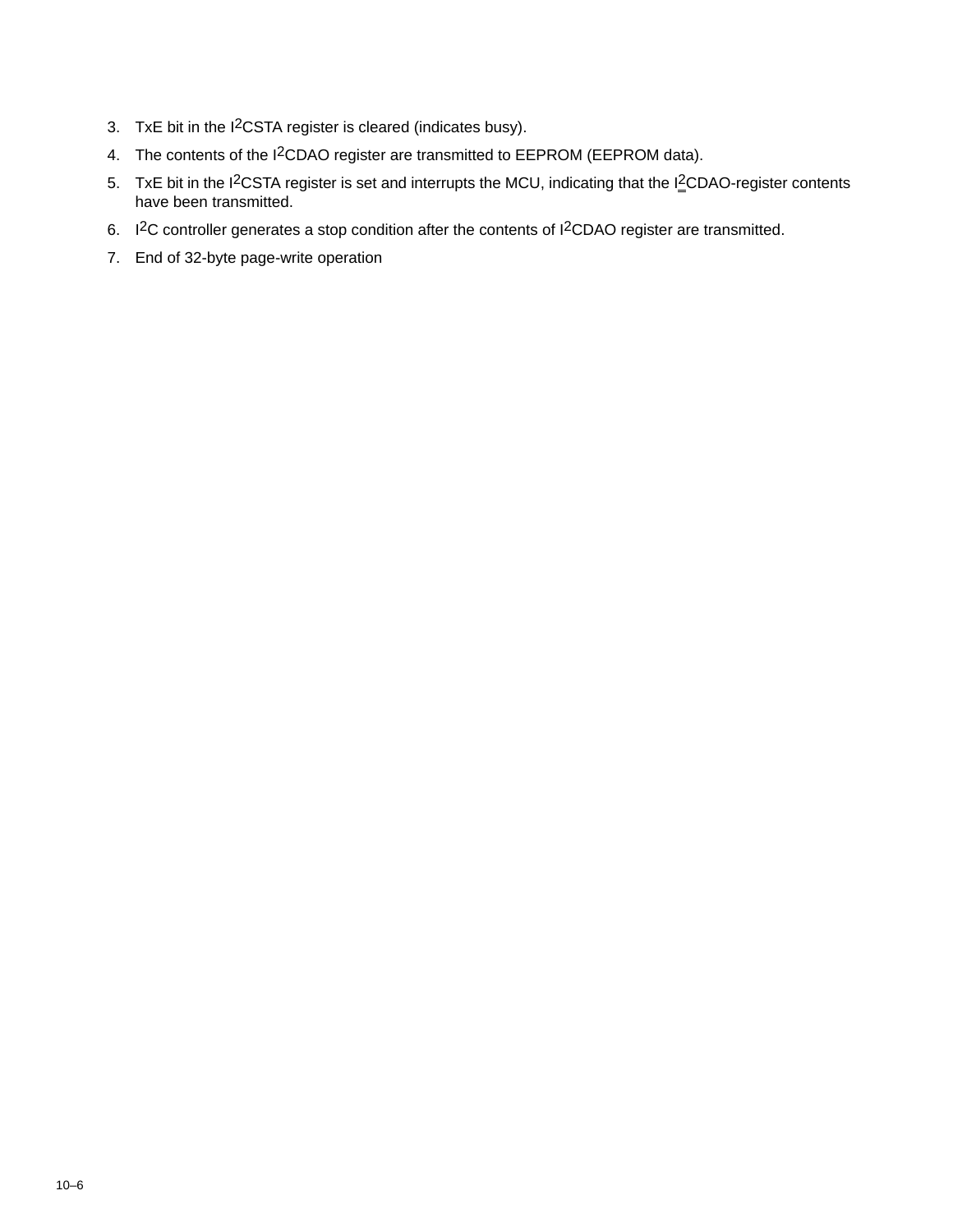# **11 Electrical Specifications**

### **11.1 Absolute Maximum Ratings Over Operating Free-Air Temperature Range (unless otherwise noted)**†

| Operating free-air temperature range (encontainmental contract and the officer of the 70°C to 70°C |  |
|----------------------------------------------------------------------------------------------------|--|

† Stresses beyond those listed under "absolute maximum ratings" may cause permanent damage to the device. These are stress ratings only, and functional operation of the device at these or any other conditions beyond those indicated under "recommended operating conditions" is not implied. Exposure to absolute-maximum-rated conditions for extended periods may affect device reliability.

NOTE 1: All voltage levels are with respect to GND.

## **11.2 Recommended Operating Conditions**

|                                                             | <b>MIN</b> | <b>MAX</b><br><b>NOM</b> | <b>UNIT</b> |
|-------------------------------------------------------------|------------|--------------------------|-------------|
| Supply voltage, V <sub>CC</sub>                             | 3          | 3.3<br>3.6               |             |
| Input voltage, TTL/LVCMOS, V <sub>I</sub>                   | 0          | $V_{\rm CC}$             |             |
| Output voltage, TTL/LVCMOS, Vo                              | 0          | $V_{\rm CC}$             | V           |
| High-level input voltage, signal-ended receiver, VIH(REC)   | 2          | <b>V<sub>CC</sub></b>    | V           |
| Low-level input voltage, signal-ended receiver, VIL(REC)    |            | 0.8                      | V           |
| High-level input voltage, TTL/LVCMOS, VIH(TTL)              | 2          | $V_{CC}$                 | V           |
| Low-level input voltage, TTL/LVCMOS, VIL(TTL)               | 0          | 0.8                      | V           |
| Operating free-air temperature, TA                          | 0          | 70                       | $^{\circ}C$ |
| External series, differential driver resistor, R(DRV)       | $22(-5%)$  | 22 (5%)                  | $\Omega$    |
| Operating (dc differential driver) high speed mode, f(OPRH) |            | 12                       | Mb/s        |
| Operating (dc differential driver) low speed mode, f(OPRL)  |            | 1.5                      | Mb/s        |
| Common mode, input range, differential receiver, V(ICR)     | 0.8        | 2.5                      | V           |
| Input transition times, t <sub>t</sub> , TTL/LVCMOS         | 0          | 25                       | ns          |
| Junction temperature range, $T_{\perp}$                     | 0          | 115                      | °C          |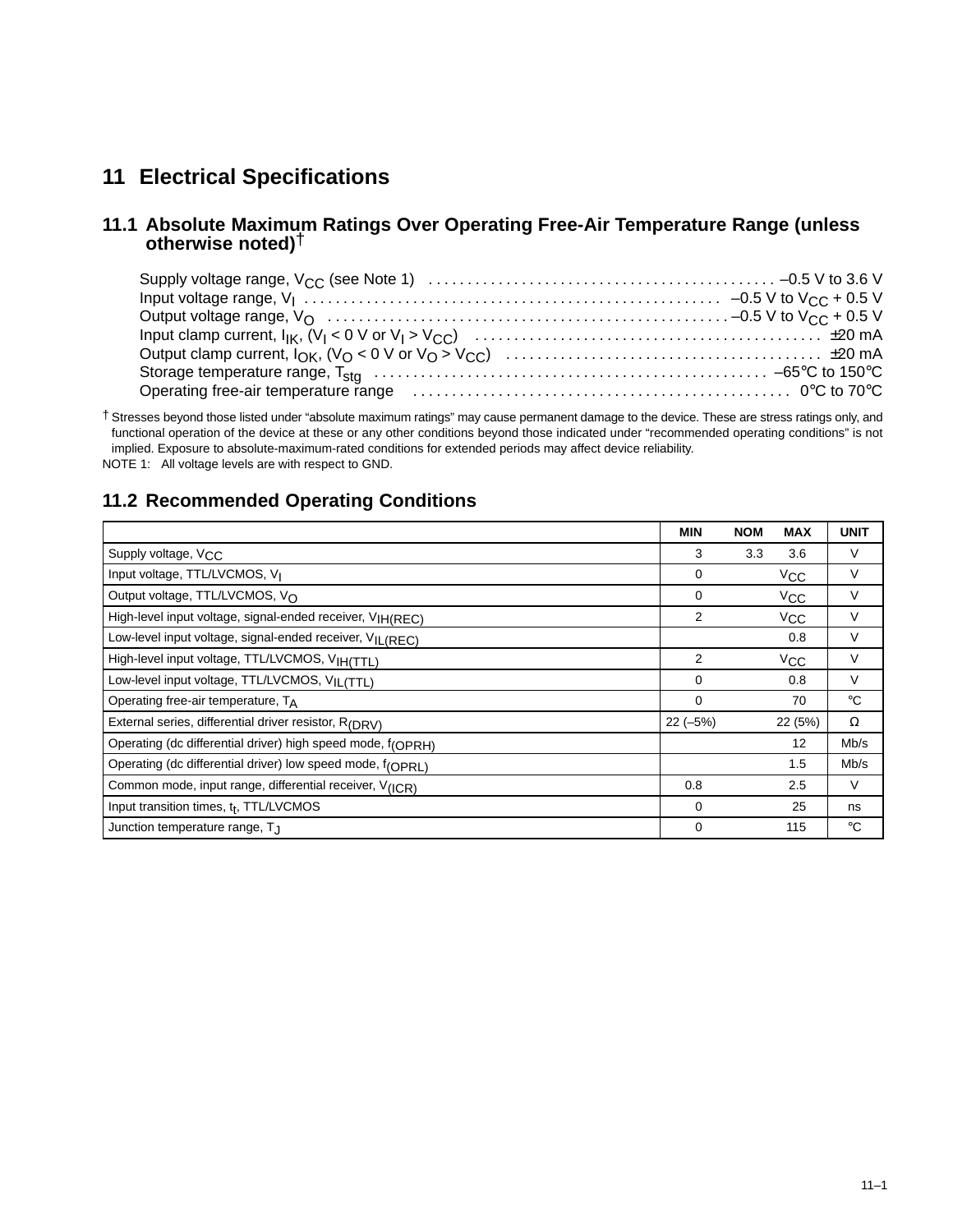#### **11.3 Electrical Characteristics Over Recommended Ranges of Operating Free-Air Temperature and Supply Voltage (unless otherwise noted)**

|                  | <b>PARAMETER</b>                                    |                   | <b>TEST CONDITIONS</b>                    | <b>MIN</b>            | <b>MAX</b> | <b>UNIT</b> |
|------------------|-----------------------------------------------------|-------------------|-------------------------------------------|-----------------------|------------|-------------|
|                  |                                                     | <b>TTL/LVCMOS</b> | $I_{OH} = -4 mA$                          | $VCC - 0.5$           |            |             |
| ∨он              | High-level output voltage                           |                   | $R(DRV) = 15 k\Omega$ , to GND            | 2.8                   |            | V           |
|                  |                                                     | USB data lines    | $I_{OH} = -12$ mA (without $R_{(DRV)}$ )  | $V_{\text{CC} - 0.5}$ |            |             |
|                  |                                                     | <b>TTL/LVCMOS</b> | $I_{OL}$ = 4 mA                           |                       | 0.5        |             |
| VOL              | Low-level output voltage                            |                   | $R(DRV) = 1.5 k\Omega$ to 3.6 V           |                       | 0.3        | V           |
|                  |                                                     | USB data lines    | $I_{OL}$ = 12 mA (without $R(DRV)$ )      |                       | 0.5        |             |
|                  |                                                     | <b>TTL/LVCMOS</b> |                                           |                       | 1.8        | V           |
| $V_{\text{IT+}}$ | Positive input threshold voltage                    | Single-ended      | $0.8 V \leq V_{ICR} \leq 2.5 V$           |                       | 1.8        | $\vee$      |
|                  |                                                     | <b>TTL/LVCMOS</b> |                                           | 0.8                   |            | V           |
| $V_{IT-}$        | Negative-input threshold voltage                    | Single-ended      | $0.8 V \leq V_{ICR} \leq 2.5 V$           | 1                     |            | $\vee$      |
|                  |                                                     | <b>TTL/LVCMOS</b> |                                           | 0.3                   | 0.7        | V           |
| Vhys             | Input hysteresis <sup>†</sup> ( $V_{T+} - V_{T-}$ ) | Single-ended      | $0.8 V \le V_{ICR} \le 2.5 V$             | 300                   | 500        | mV          |
|                  |                                                     | <b>TTL/LVCMOS</b> | $V = V_{CC}$ or GND <sup>‡</sup>          |                       | ±10        | μA          |
| $I_{OZ}$         | High-impedance output current                       | USB data lines    | $0 V \leq V_O \leq V_{CC}$                |                       | ±10        | μA          |
| IIL.             | Low-level input current                             | <b>TTL/LVCMOS</b> | $V_I = GND$                               |                       | $-1$       | μA          |
| ŀщ               | High-level input current                            | <b>TTL/LVCMOS</b> | $V_I = V_{CC}$                            |                       | 1          | μA          |
| $Z_0(DRV)$       | Driver output impedance                             | USB data lines    | Static V <sub>OH</sub> or V <sub>OL</sub> | 7.1                   | 19.9       | Ω           |
| <b>VID</b>       | Differential input voltage                          | USB data lines    | $0.8 V \leq V_{ICR} \leq 2.5 V$           | 0.2                   |            | V           |

† Applies for input buffers with hysteresis

‡ Applies for open drain buffers

**11.4 Differential Driver Switching Characteristics Over Recommended Ranges of Operating Free-Air Temperature and Supply Voltage, CL = 50 pF (unless otherwise noted)**

### **11.4.1 Full-Speed Mode**

|                    | <b>PARAMETER</b>                             | <b>TEST CONDITIONS</b>          | MIN | <b>MAX</b> | <b>UNIT</b> |
|--------------------|----------------------------------------------|---------------------------------|-----|------------|-------------|
|                    | Transition rise time for DP or DM            | See Figure 11-1 and Figure 11-2 |     | 20         | ns          |
| t۴                 | Transition fall time for DP or DM            | See Figure 11-1 and Figure 11-2 |     | 20         | ns          |
| <sup>t</sup> (RFM) | Rise/fall time matching <sup>§</sup>         | $(t_r/t_f) \times 100$          | 90% | 110%       |             |
| $V_{O(CRS)}$       | Signal crossover output voltage <sup>§</sup> |                                 | 1.3 | 2.0        |             |

§ Characterized only. Limits are approved by design and are not production tested.

### **11.4.2 Low-Speed Mode**

|              | <b>PARAMETER</b>                             | <b>TEST CONDITIONS</b>                                    | <b>MIN</b> | <b>MAX</b> | <b>UNIT</b> |
|--------------|----------------------------------------------|-----------------------------------------------------------|------------|------------|-------------|
|              | Transition rise time for DP or DMS           | $C_1$ = 200 pF to 600 pF, see Figure 11–1 and Figure 11–2 | 75         | 300        | ns          |
|              | Transition fall time for DP or DMS           | $C_L$ = 200 pF to 600 pF, see Figure 11-1 and Figure 11-2 | 75         | 300        | ns          |
| $t(RFM)$     | Rise/fall time matching§                     | $(t_r/t_f) \times 100$                                    | 80%        | 120%       |             |
| $V_{O(CRS)}$ | Signal crossover output voltage <sup>§</sup> | $C_1 = 200$ pF to 600 pF                                  | 1.3        | 2.0        |             |

§ Characterized only. Limits are approved by design and are not production tested.

# **11.5 Current Consumption,**  $T_A = 25^{\circ}C$ **,**  $V_{CC} = V_{CCS} = 3.3 V \pm 5\%$ **,**  $V_{SS} = 0$

| <b>OPERATION</b> | <b>MIN</b> | TVD | <b>MAX</b> | <b>UNIT</b> |
|------------------|------------|-----|------------|-------------|
| Normal operation |            | 45  |            | mA          |
| Suspend mode     |            | 50  |            | μA          |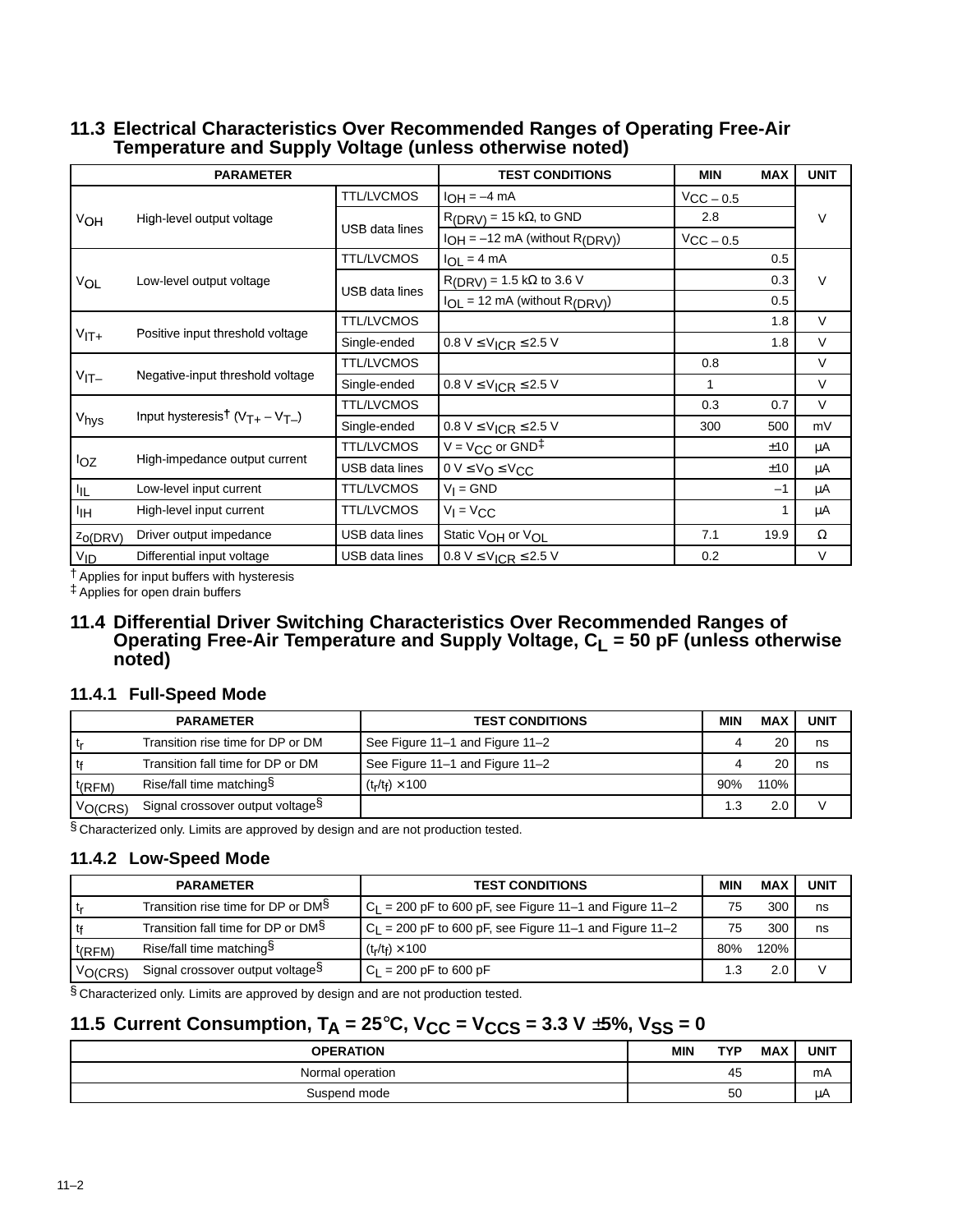

**Figure 11–1. Differential Driver Switching Load**



NOTE: The t<sub>r</sub>/t<sub>f</sub> ratio is measured as t<sub>r</sub>(DP)<sup>/t</sup>f(DM) and t<sub>r</sub>(DM)<sup>/t</sup>f(DP) at each crossover point.

**Figure 11–2. Differential Driver Timing Waveform**



**Figure 11–3. Differential Receiver Input Sensitivity vs Common Mode Input Range**



**Figure 11–4. Single-Ended Receiver Input Signal Parameter Definitions**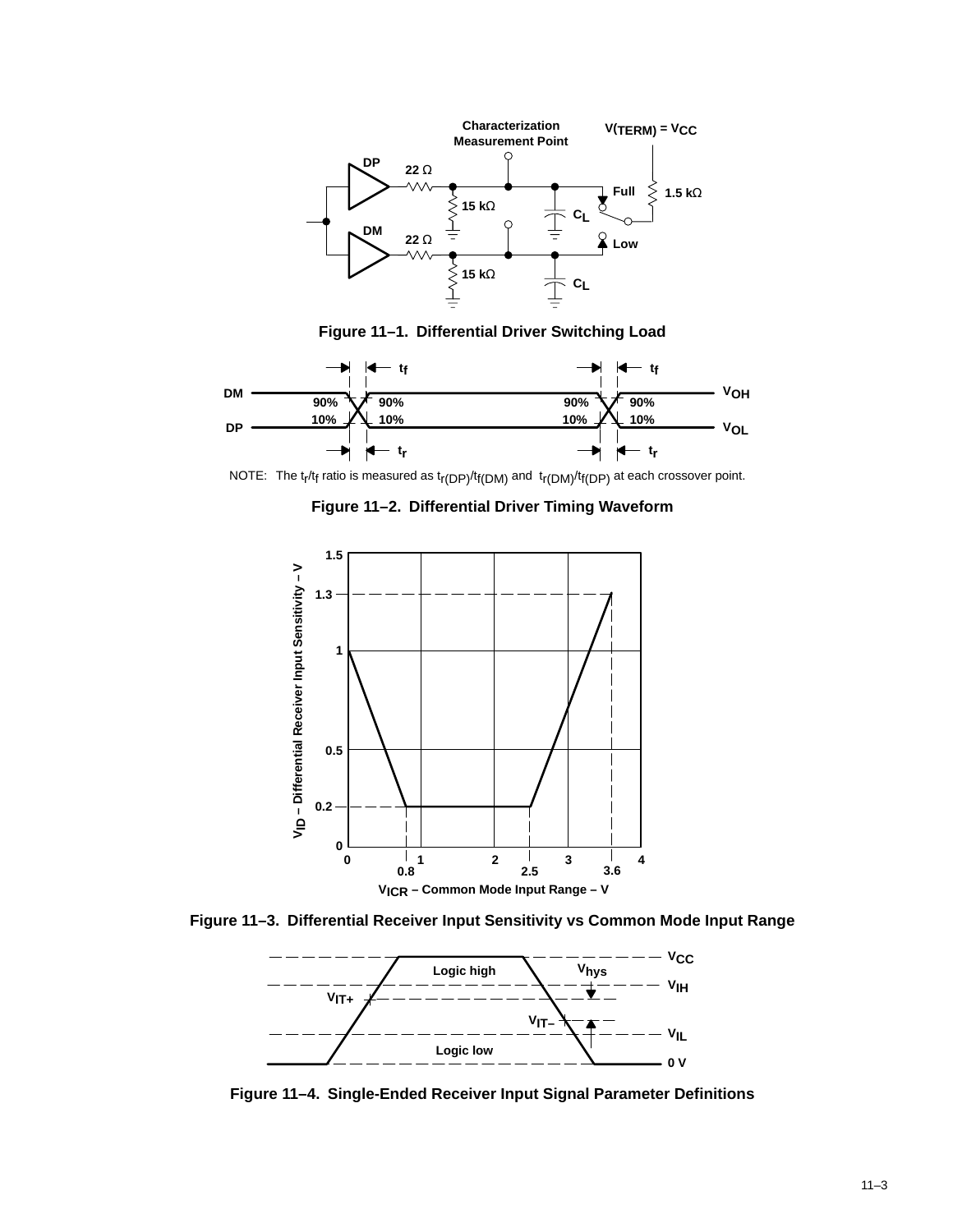# **12 Application**



**Figure 12–1. 4-Port Hub, Two Serial- and One Parallel-Port Implementation**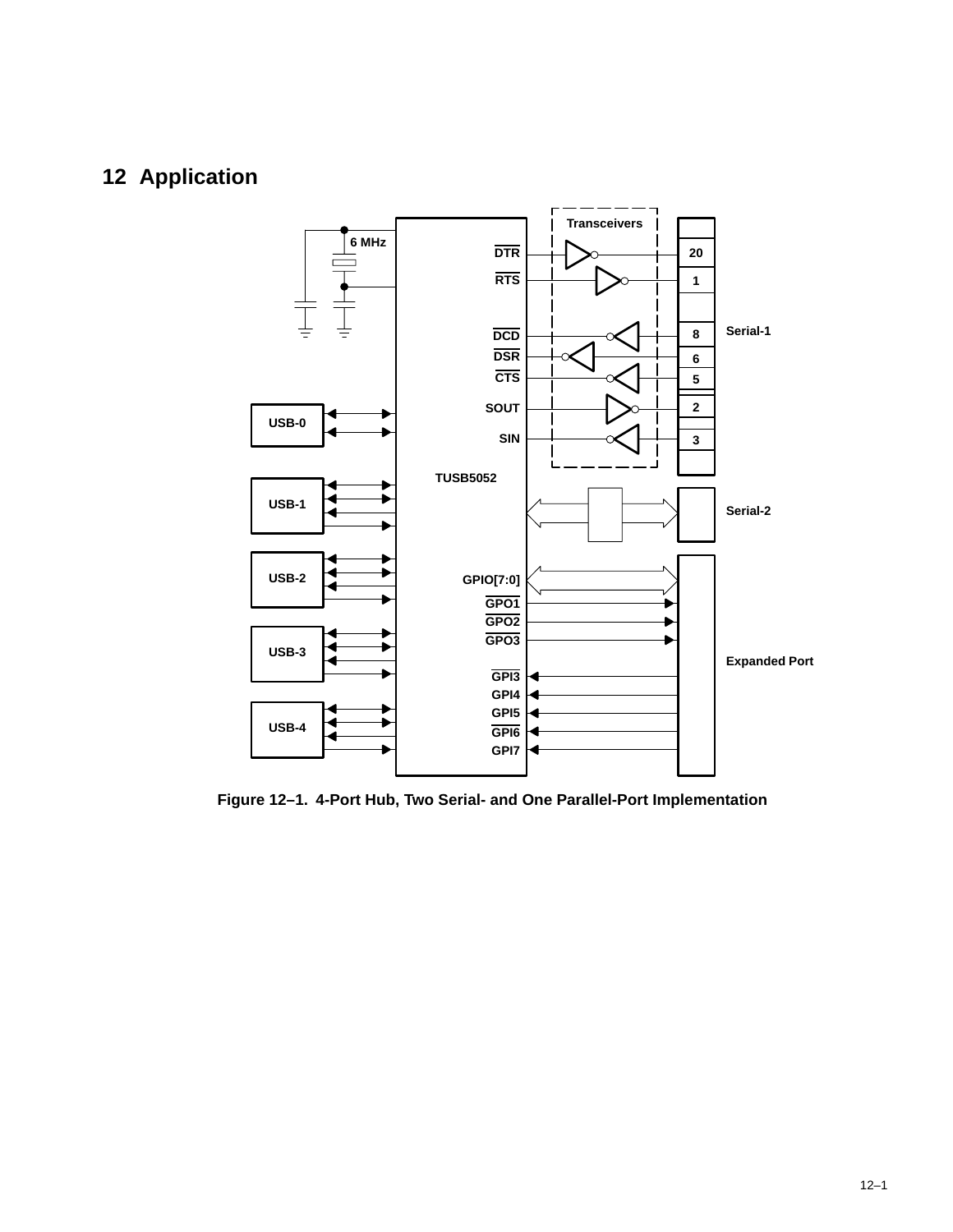





**Figure 12–3. Quad UART Implementation**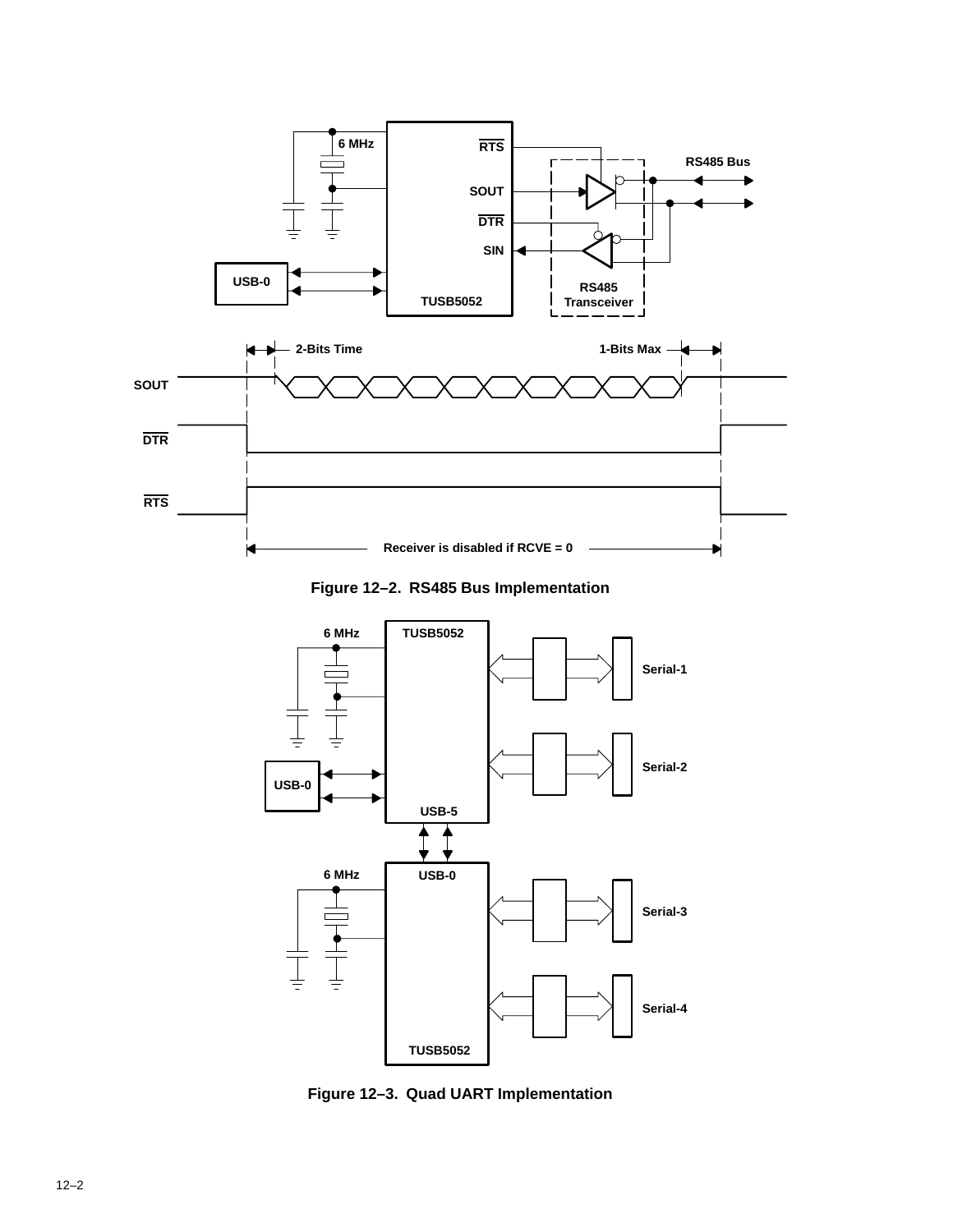## **13 Boot Code**

Boot code copies predefined USB descriptors to shared RAM. It then checks if EEPROM is present on the I2C port. If a valid signature is found, boot code reads in the data-type field to determine if the data section is application code or USB device information. If it is application code, boot code downloads the code to external data space. Once code is loaded and the checksum is correct, boot code then releases control to the application code. If the data contain USB device information, boot code reads in the data and, if the checksum is correct, copies it to hub registers and the embedded function device descriptor. Otherwise, it restores predefined settings to hub registers and the device descriptor.

Boot code waits for the firmware to be downloaded from the host. Once the firmware is loaded, boot code disconnects from the USB and releases control to the firmware. For more information, see application notes for this product.